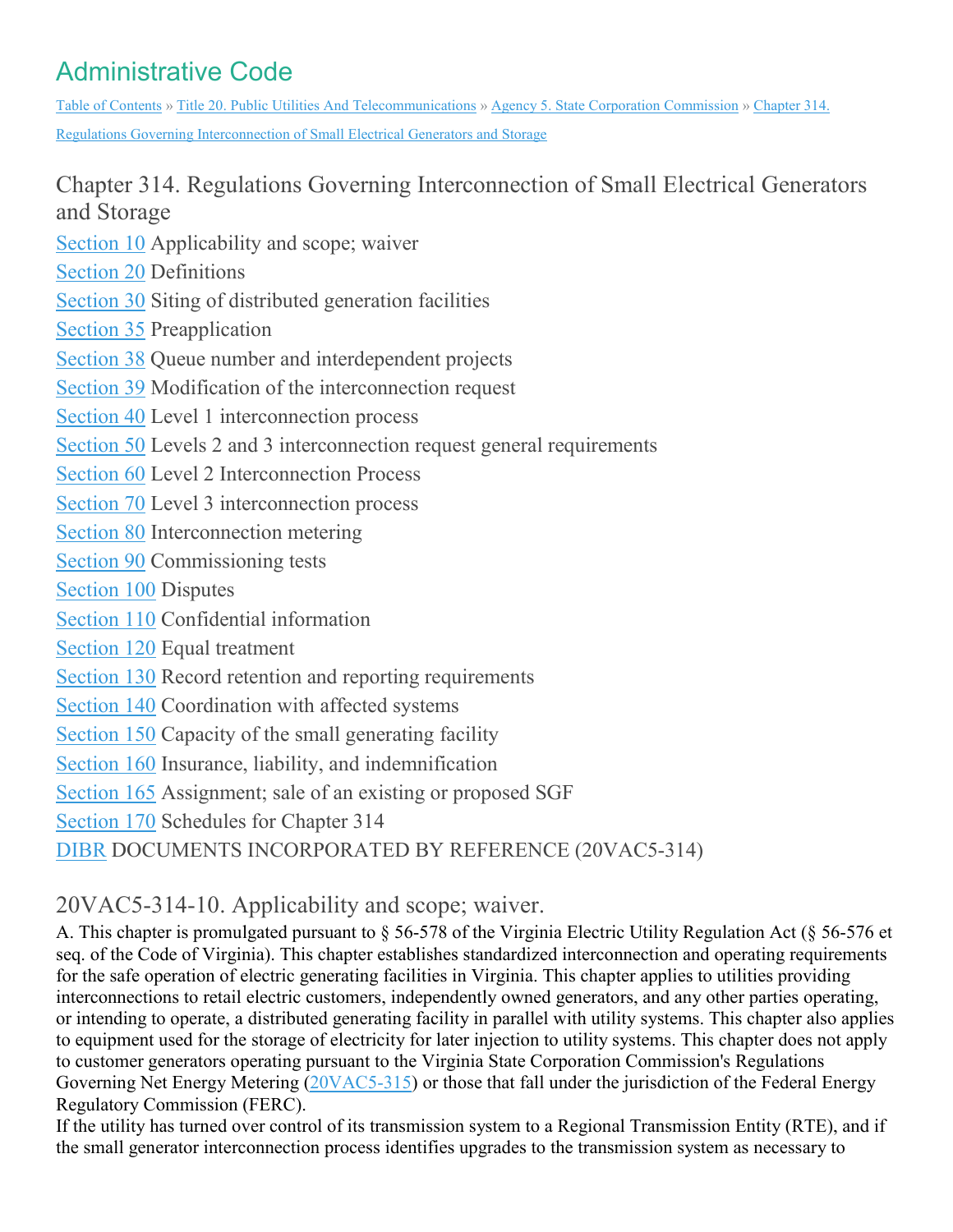interconnect the small generating facility, then the utility will coordinate with the RTE, and the procedures in this chapter will be adjusted as necessary to satisfy the RTE's requirements with respect to such upgrades.

There are three review paths for the interconnection of generating facilities subject to this chapter in Virginia:

Level 1 - A request to interconnect a certified small generating facility (SGF) no larger than 500 kilowatts (kW) shall be evaluated under the Level 1 process.

Level 2 - A request to interconnect a certified SGF no larger than 2 MW and not qualifying for the Level 1 process shall be evaluated under the Level 2 process.

Level 3 - A request to interconnect an SGF not qualifying for the Level 1 process or Level 2 process, shall be evaluated under the Level 3 process.

The utility may place restrictions upon the interconnection of an SGF to a distribution feeder depending upon the characteristics of that feeder and the potential for upgrading it, as well as the nature of the loads and other generation on the feeder relative to the proposed point of interconnection. If the SGF cannot be safely and reliably interconnected to the utility's distribution feeder, the utility shall work with the interconnection customer (IC) to interconnect the SGF to the utility's transmission system. In such cases, the interconnection of the SGF may be governed by the regulations promulgated by FERC rather than the regulation of the Virginia State Corporation Commission.

The utility shall designate an employee or office from which the IC may request information concerning the interconnection application process. The name, telephone number, and email address of such contact employee or office shall be made available on the utility's website. Readily available electric system information relevant to the location of the proposed SGF shall be provided to the IC upon request, in writing, and may include interconnection studies and any other relevant materials, to the extent such provision does not violate confidentiality provisions of prior agreements or release critical infrastructure information. The utility shall comply with reasonable requests for such information unless the information is proprietary or confidential and cannot be provided pursuant to a prior confidentiality agreement. If the information is proprietary or confidential and cannot be provided, the utility shall state as such. Any one developer shall have no more than five active informal requests for information at one time.

The utility shall make reasonable efforts to meet all timeframes provided in these regulations unless the utility and the IC agree to a different schedule. If the utility cannot meet a deadline provided in this chapter, it shall notify the IC in writing, explain the reason for the failure to meet the deadline, and provide an estimated time by which it will complete the applicable interconnection procedure in the process.

Should an IC fail to meet a timeframe or default on another requirement under this chapter or fail to respond to a request for information from the utility, the utility shall also provide the IC written notice identifying the missed deadline or requirement and allow the IC an opportunity to cure on or before the close of business on the 10th business day following the posted date of such notice to cure, prior to the utility taking action to withdraw the IC's interconnection request.

Each utility shall have on file with the commission terms and conditions applicable to the interconnection of SGFs. Such terms and conditions shall, at a minimum, incorporate this chapter by reference, shall set forth terms and conditions applicable to SGFs for which no Small Generator Interconnection Agreement (SGIA) is executed, and shall not conflict with the provisions of this chapter. The terms and conditions applicable to SGFs for which no SGIA is executed shall be reasonably consistent with the terms and conditions of the SGIA.

B. The commission may waive any or all parts of the provisions of this chapter for good cause shown.

C. This chapter shall not apply to SGFs already interconnected as of October 15, 2020, unless:

1. The IC proposes a material modification; or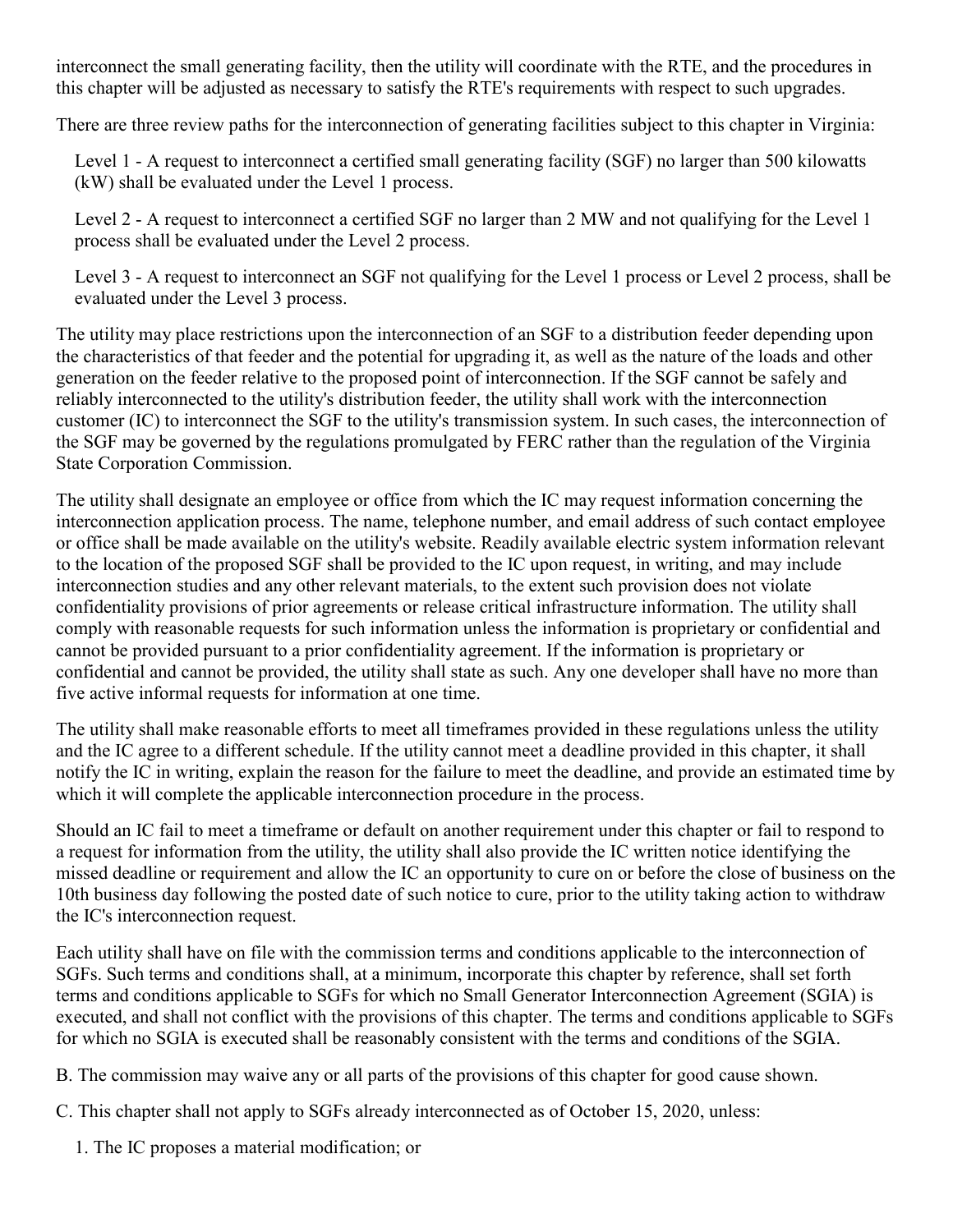2. Application of this chapter is agreed to in writing by the utility and the IC.

D. This chapter shall apply if the IC has not actually interconnected the SGF as of October 15, 2020.

Any IC that has not executed an interconnection agreement with the utility prior to October 15, 2020, shall have 30 calendar days following the later of October 15, 2020, or the posted date of notice in writing from the utility to (i) demonstrate site control pursuant to Schedule 5 or 6 of [20VAC5-314-170;](https://law.lis.virginia.gov/admincode/title20/agency5/chapter314/section170/) (ii) execute a combined study agreement as provided for in [20VAC5-314-70](https://law.lis.virginia.gov/admincode/title20/agency5/chapter314/section70/) or individual revised study agreements conforming with those set forth in Schedules 7, 8, and 9 of  $20\sqrt{AC5-314-170}$ ; and (iii) to post the deposit as specified in Schedule 6 of [20VAC5-314-170](https://law.lis.virginia.gov/admincode/title20/agency5/chapter314/section170/) minus any study costs previously paid.

Any IC that has executed an interconnection agreement with the utility prior to October 15, 2020, but where the utility has not actually interconnected the SGF or where the IC has not begun making payments, shall have 60 calendar days following the later of October 15, 2020, or the posted date of notice in writing from the utility to submit upgrade and interconnection facility payments (or financial security acceptable to the utility for attachment facilities and distribution upgrades) required pursuant to [20VAC5-314-50](https://law.lis.virginia.gov/admincode/title20/agency5/chapter314/section50/) F 2. Any amount previously paid by the IC at the time the deposit or payment is due under this subsection shall be credited toward the deposit amount or other payment required under this subsection.

Should an IC fail to comply with the provisions of this subsection following receipt of a written notice specifying how the IC failed to comply and the expiration of an opportunity to cure by the close of business on the 10th business day following the posted date of such notice to cure, the IC will lose its queue number and the interconnection request shall be deemed withdrawn.

#### **Statutory Authority**

§§ [12.1-13](https://law.lis.virginia.gov/vacode/12.1-13/) and [56-578](https://law.lis.virginia.gov/vacode/56-578/) of the Code of Virginia.

#### **Historical Notes**

Derived from Virginia Register [Volume](http://register.dls.virginia.gov/toc.aspx?voliss=25:20) 25, Issue 20, eff. May 21, 2009; amended, Virginia Register [Volume](http://register.dls.virginia.gov/toc.aspx?voliss=29:23) 29, Issue 23, eff. July 1, 2013; [Volume](http://register.dls.virginia.gov/toc.aspx?voliss=37:01) 37, Issue 1, eff. October 15, 2020.

# 20VAC5-314-20. Definitions.

The following terms when used in this chapter shall have the following meaning unless the context clearly indicates otherwise:

"Affected system" means an electric utility system other than that of the utility that may be affected by the proposed interconnection.

"Affected system operator" means an entity that operates an affected system or, if the affected system is under the operational control of an independent system operator or a regional transmission entity, such independent entity.

"Applicable laws and regulations" means all duly promulgated applicable federal, state, and local laws, regulations, rules, ordinances, codes, decrees, judgments, directives, or judicial or administrative orders, permits, and other duly authorized actions of any government authority.

"Attachment facilities" means the facilities and equipment owned, operated, and maintained by the utility that are built new in order to physically connect the customer's interconnection facilities to the utility system. Attachment facilities shall not include distribution upgrades or previously existing distribution and transmission facilities.

"Business day" means Monday through Friday, excluding federal holidays.

"Calendar day" means Sunday through Saturday, including all holidays.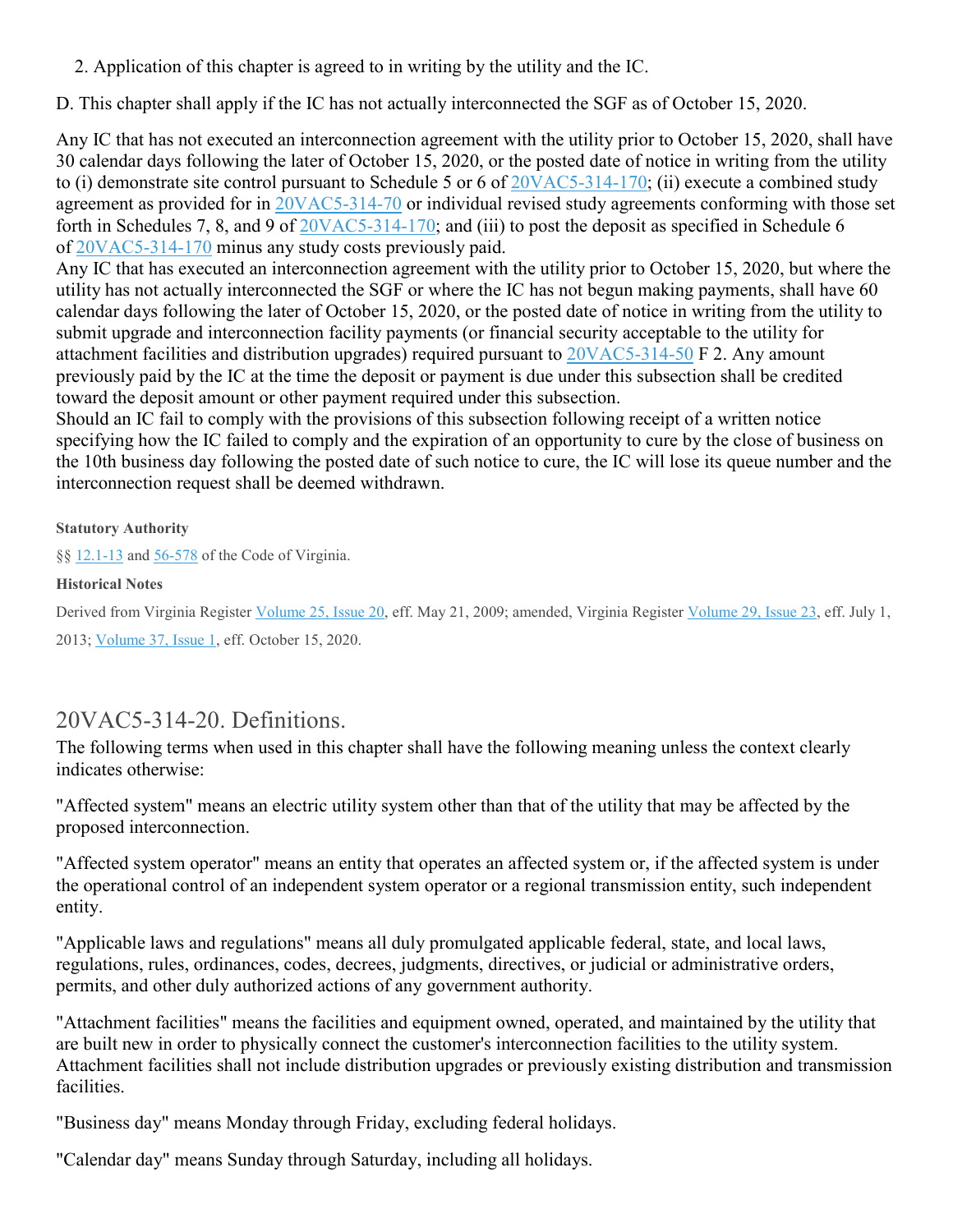"Certified" has the meaning ascribed to it in Schedule 2 of [20VAC5-314-170.](https://law.lis.virginia.gov/admincode/title20/agency5/chapter314/section170/) "Commission" means the Virginia State Corporation Commission.

"Customer's interconnection facilities" means all of the facilities and equipment owned, operated, and maintained by the IC, between the small generating facility and the point of interconnection necessary to physically and electrically interconnect the small generating facility to the utility system.

"Default" means the failure of a breaching party to cure its breach under the SGIA.

"Distribution system" means the utility's facilities and equipment generally delivering electricity to ultimate customers from substations supplied by higher voltages (usually at transmission level). For purposes of this chapter, all portions of the utility's transmission system regulated by the commission for which interconnections are not within FERC jurisdiction are considered also to be subject to this chapter.

"Distribution upgrades" means the additions, modifications, and enhancements made to the utility's distribution system on the utility's side of the point of interconnection necessary to ensure continued system reliability and power quality on the utility's distribution system caused by the interconnection of the SGF. Distribution upgrades do not include network upgrades or the customer's interconnection facilities or the utility's attachment facilities.

"Facilities study" has the meaning ascribed to it in  $20\text{VAC}5-314-70$  E. "Feasibility study" has the meaning ascribed to it in  $20\text{VAC}5-314-70 \text{ C}$ . "FERC" means the Federal Energy Regulatory Commission.

"Good Utility Practice" means any of the practices, methods, and acts engaged in or approved by a significant portion of the electric industry during the relevant time period, or any of the practices, methods, and acts that, in the exercise of reasonable judgment in light of the facts known at the time the decision was made, could have been expected to accomplish the desired result at a reasonable cost, consistent with good business practices, reliability, safety, and expedition. Good Utility Practice is not intended to be limited to the optimum practice, method, or act to the exclusion of all others, but rather to include practices, methods, or acts generally accepted in the region.

"Governmental authority" means any federal, state, local, or other governmental regulatory or administrative agency, court, commission, department, board, or other governmental subdivision, legislature, rulemaking board, tribunal, or other governmental authority having jurisdiction over the parties, their respective facilities, or the respective services they provide, and exercising or entitled to exercise any administrative, executive, police, or taxing authority or power; provided that such term does not include the IC, the utility, or a utility affiliate.

"Interconnection customer" or "IC" means any entity proposing to interconnect a new small generating facility with the utility system.

"Interconnection request" means the IC's request, in accordance with this chapter, to interconnect a new small generating facility, or to increase the capacity of, or make a material modification to the operating characteristics of, an existing small generating facility that is interconnected with the utility system.

"Interconnection studies" means the studies conducted by the utility, or, if agreed to by the utility and the IC, a third party supervised by the utility, in order to determine the interaction of the small generating facility with the utility system and the affected systems in order to specify any modifications to the small generating facility or the electric systems studied to ensure safe and reliable operation of the small generating facility in parallel with the utility system.

"Interdependent customer" or "interdependent project" means an IC or project whose upgrades to the utility system or attachment facilities are impacted by another earlier-queued generating facility, as determined by the utility.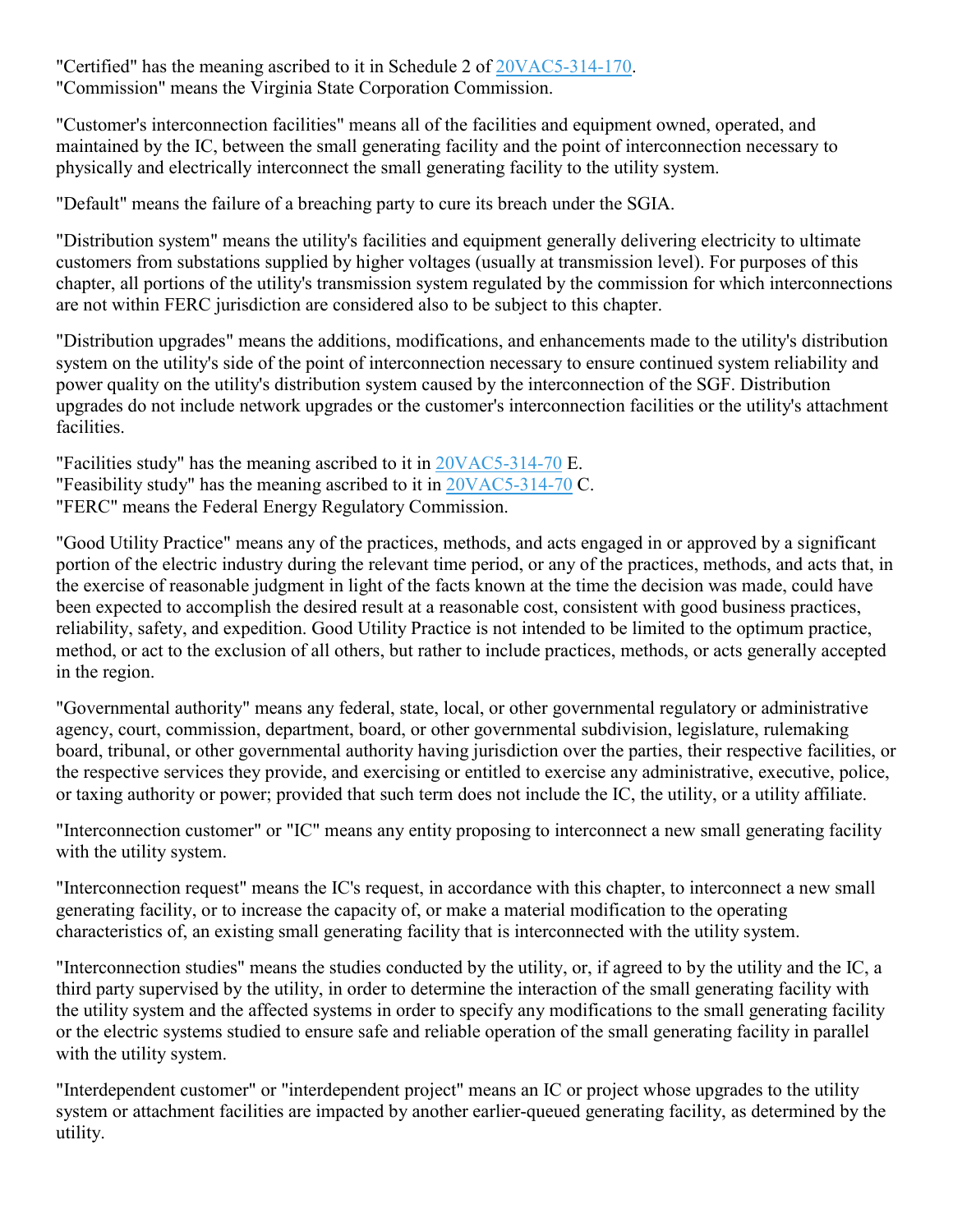"Material modification" has the meaning ascribed to it in [20VAC5-314-39.](https://law.lis.virginia.gov/admincode/title20/agency5/chapter314/section39/)

"Maximum generating capacity" means the maximum continuous electrical output of the SGF at any time as measured at the point of interconnection or the maximum kW delivered to the utility during any metering period, whichever is greater. Requested maximum generating capacity will be specified by the IC in the interconnection request and an approved maximum generating capacity will subsequently be included as a limitation in the interconnection agreement.

"Network upgrades" means additions, modifications, and enhancements to the utility's transmission system that are required in order to accommodate the interconnection of the small generating facility with the utility's system. Network upgrades do not include distribution upgrades.

"Operating requirements" means any operating and technical requirements that may be applicable due to regional transmission entity, independent system operator, control area, or the utility's requirements, including those set forth in the SGIA.

"Party" means the utility or the IC.

"Point of interconnection" means the point where the customer's interconnection facilities connect physically and electrically to the utility's system.

"Processing fee" means a nonrefundable cost to administer or file an application.

"Project A" means any interconnection request that is not interdependent with another interconnection request.

"Project B" means any interconnection request that is interdependent with only one other interconnection request and has a higher queue number than a designated Project A.

"Queue number" refers to the number assigned by the utility, establishing a customer's interconnection request position in the study queue relative to all other valid interconnection requests. A lower queue number will be studied prior to a higher queue number, except in the case of interdependent projects.

"Regional Transmission Entity" or "RTE" means an entity having the management and control of a utility's transmission system as further set forth in  $\S$  [56-579](https://law.lis.virginia.gov/vacode/56-579/) of the Code of Virginia. "Small generating facility" or "generating facility" or "generator" or "SGF" means the IC's equipment used for the production of electricity, as identified in the interconnection request.

"Small Generator Interconnection Agreement" or "SGIA" means the agreement between the utility and the IC as set forth in Schedule 10 of [20VAC5-314-170.](https://law.lis.virginia.gov/admincode/title20/agency5/chapter314/section170/)

"Standby generating facility" means an electric generating facility primarily designed for standby or backup power in the event of a loss of power supply from the utility. Such facilities may operate in parallel with the utility for a brief period of time when transferring load back to the utility after an outage, or when testing the operation of the facility and transferring load from and back to the utility.

"Supplemental review" has the meaning ascribed to it in [20VAC5-314-60](https://law.lis.virginia.gov/admincode/title20/agency5/chapter314/section60/) H. "System" or "utility system" means the distribution and transmission facilities owned, controlled, or operated by the utility that are used to deliver electricity.

"System impact study" has the meaning ascribed to in [20VAC5-314-70](https://law.lis.virginia.gov/admincode/title20/agency5/chapter314/section70/) D. "System upgrades" means distribution upgrades and network upgrades collectively.

"Tariff" means the rates, terms, and conditions filed by the utility with the commission for the purpose of providing commission-regulated electric service to retail customers.

"Transmission system" means the utility's facilities and equipment delivering electric energy to the distribution system, such facilities being operated at voltage levels above the utility's typical distribution system voltage levels.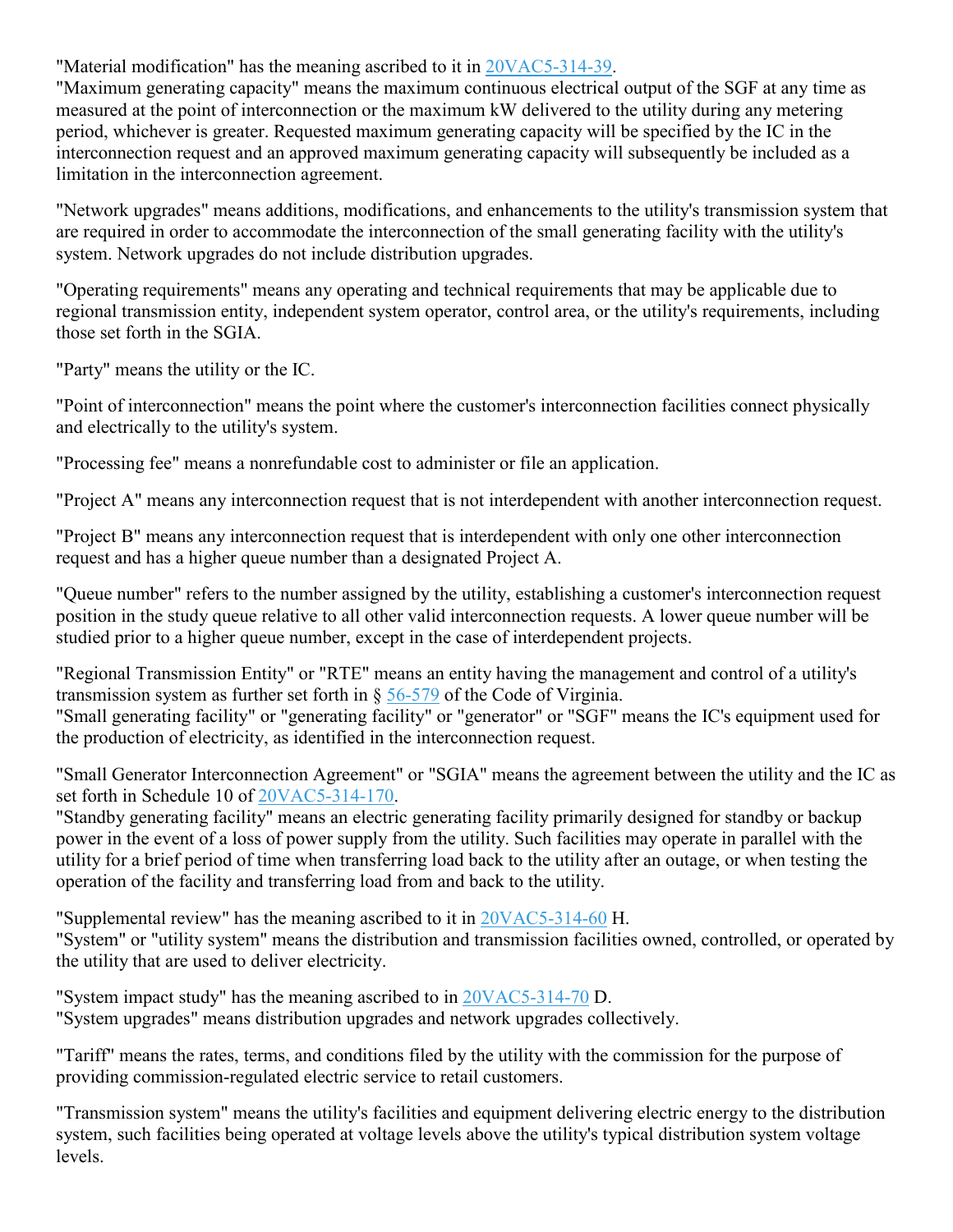"Utility" means the public utility company subject to regulation by the commission pursuant to Chapter 10 (§ [56-232](https://law.lis.virginia.gov/vacode/56-232/) et seq.) of Title 56 of the Code of Virginia with regard to rates or service quality, to whose system the IC proposes to interconnect a small generating facility.

### **Statutory Authority**

§§ [12.1-13](https://law.lis.virginia.gov/vacode/12.1-13/) and [56-578](https://law.lis.virginia.gov/vacode/56-578/) of the Code of Virginia.

#### **Historical Notes**

Derived from Virginia Register [Volume](http://register.dls.virginia.gov/toc.aspx?voliss=25:20) 25, Issue 20, eff. May 21, 2009; amended, Virginia Register [Volume](http://register.dls.virginia.gov/toc.aspx?voliss=37:01) 37, Issue 1, eff. October 15, 2020.

# 20VAC5-314-30. Siting of distributed generation facilities.

Prior to installing an SGF, the IC must ensure compliance with local, state, and federal laws and regulations, including all applicable easements and permits, and §§ [56-265.2](https://law.lis.virginia.gov/vacode/56-265.2/) and [56-580](https://law.lis.virginia.gov/vacode/56-580/) of the Code of Virginia, as applicable.

#### **Statutory Authority**

§§ [12.1-13](https://law.lis.virginia.gov/vacode/12.1-13/) and [56-578](https://law.lis.virginia.gov/vacode/56-578/) of the Code of Virginia.

#### **Historical Notes**

Derived from Virginia Register [Volume](http://register.dls.virginia.gov/toc.aspx?voliss=25:20) 25, Issue 20, eff. May 21, 2009; amended, Virginia Register [Volume](http://register.dls.virginia.gov/toc.aspx?voliss=37:01) 37, Issue 1, eff. October 15, 2020.

# 20VAC5-314-35. Preapplication.

A. The IC may informally request electric system information for a proposed project for a specific site by providing in writing details of the potential generating facility project, including site address, grid coordinates, project size, and proposed point of interconnection, to the utility's designated employee or office described in [20VAC5-314-10.](https://law.lis.virginia.gov/admincode/title20/agency5/chapter314/section10/) Electric system information provided to the IC in response to the informal requests shall include relevant system studies, interconnection studies, and other materials useful to providing an understanding of an interconnection at a particular point on the utility's distribution system, to the extent such provision does not violate confidentiality provisions of prior agreements or critical infrastructure requirements. The utility shall comply with reasonable requests for such information in a timely manner, not to exceed 10 business days. The information produced by the utility is nonbinding, does not confer any rights, and the IC shall still successfully apply to interconnect to the utility's system. The IC shall still meet the requirements of [20VAC5-314-40](https://law.lis.virginia.gov/admincode/title20/agency5/chapter314/section40/) or [20VAC5-314-50](https://law.lis.virginia.gov/admincode/title20/agency5/chapter314/section50/) to apply to interconnect to the utility's system and to obtain a queue number. Any one developer shall have no more than five active informal requests for information at one time. B. In addition to the option of informally requesting information described in subsection A of this section, an IC may submit a formal written request form along with a nonrefundable fee of \$500 for a preapplication report on a proposed project at a specific site. The utility shall provide the preapplication data described in subsection C of this section to the IC within 20 business days of receipt of the completed request form and payment of the fee. The preapplication report produced by the utility is nonbinding, does not confer any rights, and the IC must still successfully apply to interconnect to the utility's system. The written Preapplication Report Request Form shall include all of the information as described in Schedule 4 of [20VAC5-314-170.](https://law.lis.virginia.gov/admincode/title20/agency5/chapter314/section170/) The utility shall notify the IC if there are any deficiencies in the IC's submittal within five business days of submission of the Preapplication Report Request Form. Any one developer shall have no more than five active formal requests for information at one time.

C. Using the information provided in the Preapplication Report Request Form in subsection B of this section, and as described in Schedule 4 of [20VAC5-314-170,](https://law.lis.virginia.gov/admincode/title20/agency5/chapter314/section170/) the utility will identify the substation or area bus, bank, or circuit likely to serve the proposed point of interconnection. This selection by the utility does not necessarily indicate, after application of the Level 2 screens or Level 3 study process, that this point of interconnection will be suitable or the most costs effective for interconnection. The IC must request additional preapplication reports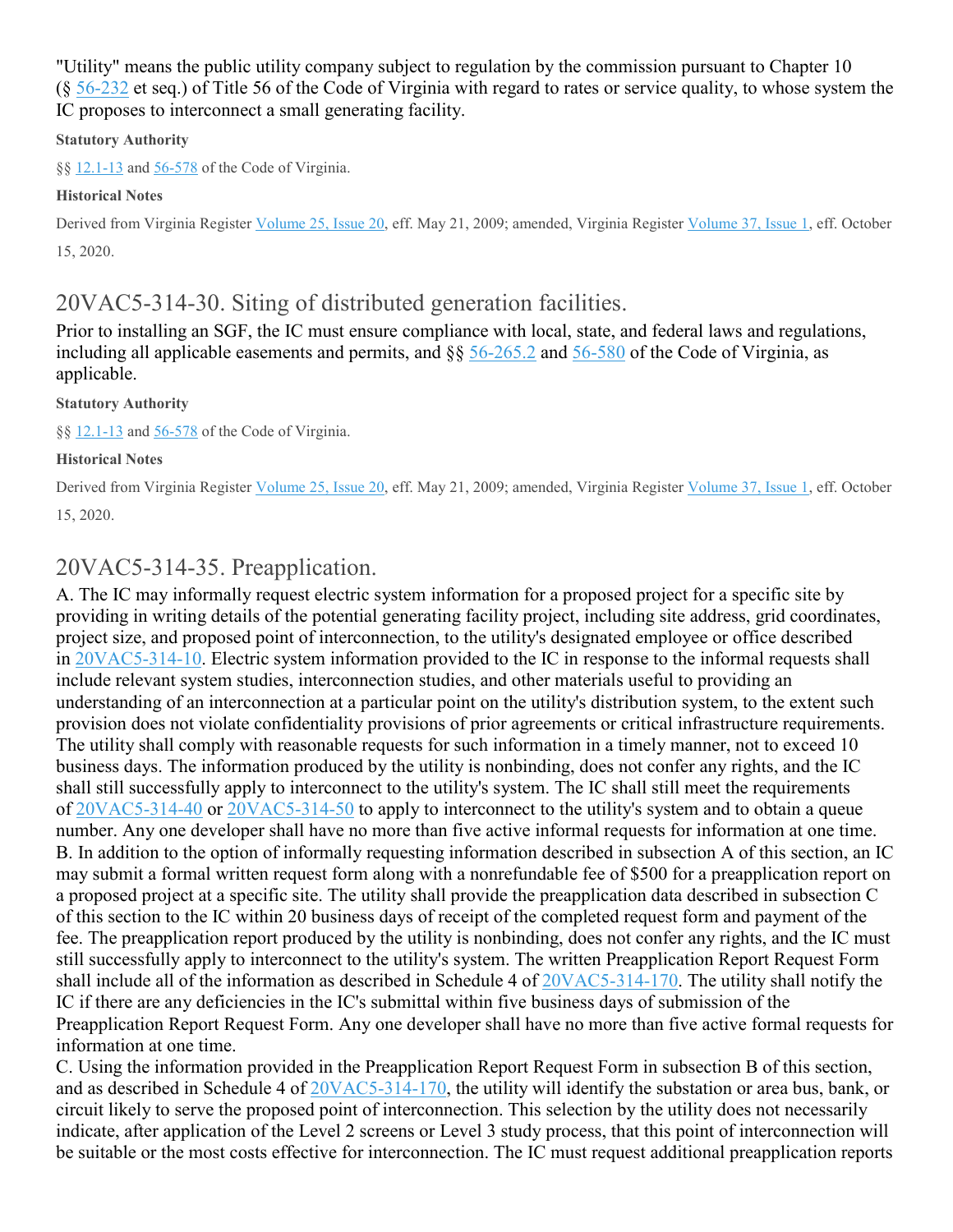if information about multiple points of interconnection is requested. Subject to subsection D of this section, the preapplication report will provide the following information:

1. Total capacity (in MW) of substation or area bus, bank, or circuit based on normal or operating ratings likely to serve the proposed point of interconnection.

2. Existing aggregate generation capacity (in MW) interconnected to a substation or area bus, bank, or circuit (i.e., amount of generation online) likely- to serve the proposed point of interconnection.

3. Aggregate queued generation capacity (in MW) for a substation or area bus, bank, or circuit (i.e., amount of generation in the queue) likely to serve the proposed point of interconnection.

4. Substation nominal distribution voltage or transmission nominal voltage if applicable.

5. Nominal distribution circuit voltage at the proposed point of interconnection.

6. Approximate circuit distance between the proposed point of interconnection and the substation.

7. Relevant line sections actual or estimated peak load and minimum load data, including daytime minimum load and absolute minimum load, when available.

8. Number and rating of protective devices and number and type (standard, bidirectional) of voltage regulating devices between the proposed point of interconnection and the substation or area. At the substation, identify the number of capacitors and if the substation has a load tap changer.

9. Number of phases available at the proposed point of interconnection. If a single phase, distance from the three-phase circuit.

10. Limiting conductor ratings from the proposed point of interconnection to the distribution substation.

11. Whether the proposed point of interconnection is located on a spot network, grid network, or radial supply.

12. Based on the proposed point of interconnection, existing or known constraints such as, but not limited to, electrical dependencies at that location, short circuit interrupting capacity issues, power quality or stability issues on the circuit, capacity constraints, or secondary networks.

13. Other information regarding an affected system the utility deems relevant to the IC (e.g., substation upgrades that allow bidirectional power flows).

D. The preapplication report need only include existing data that is readily available to the utility. A preapplication report request does not obligate the utility to conduct a study or other analysis of the proposed generator in the event that data is not readily available. If the utility cannot complete all or some of a preapplication report due to lack of available data, the utility shall provide the IC with a preapplication report that includes the data that is available as well as a description of any data that was not available. Notwithstanding any of the provisions of this section, the utility shall, in good faith, include data in the preapplication report that represents the best available information at the time of reporting.

### **Statutory Authority**

§§ [12.1-13](https://law.lis.virginia.gov/vacode/12.1-13/) and [56-578](https://law.lis.virginia.gov/vacode/56-578/) of the Code of Virginia.

## **Historical Notes**

Derived from Virginia Register [Volume](http://register.dls.virginia.gov/toc.aspx?voliss=37:01) 37, Issue 1, eff. October 15, 2020.

20VAC5-314-38. Queue number and interdependent projects.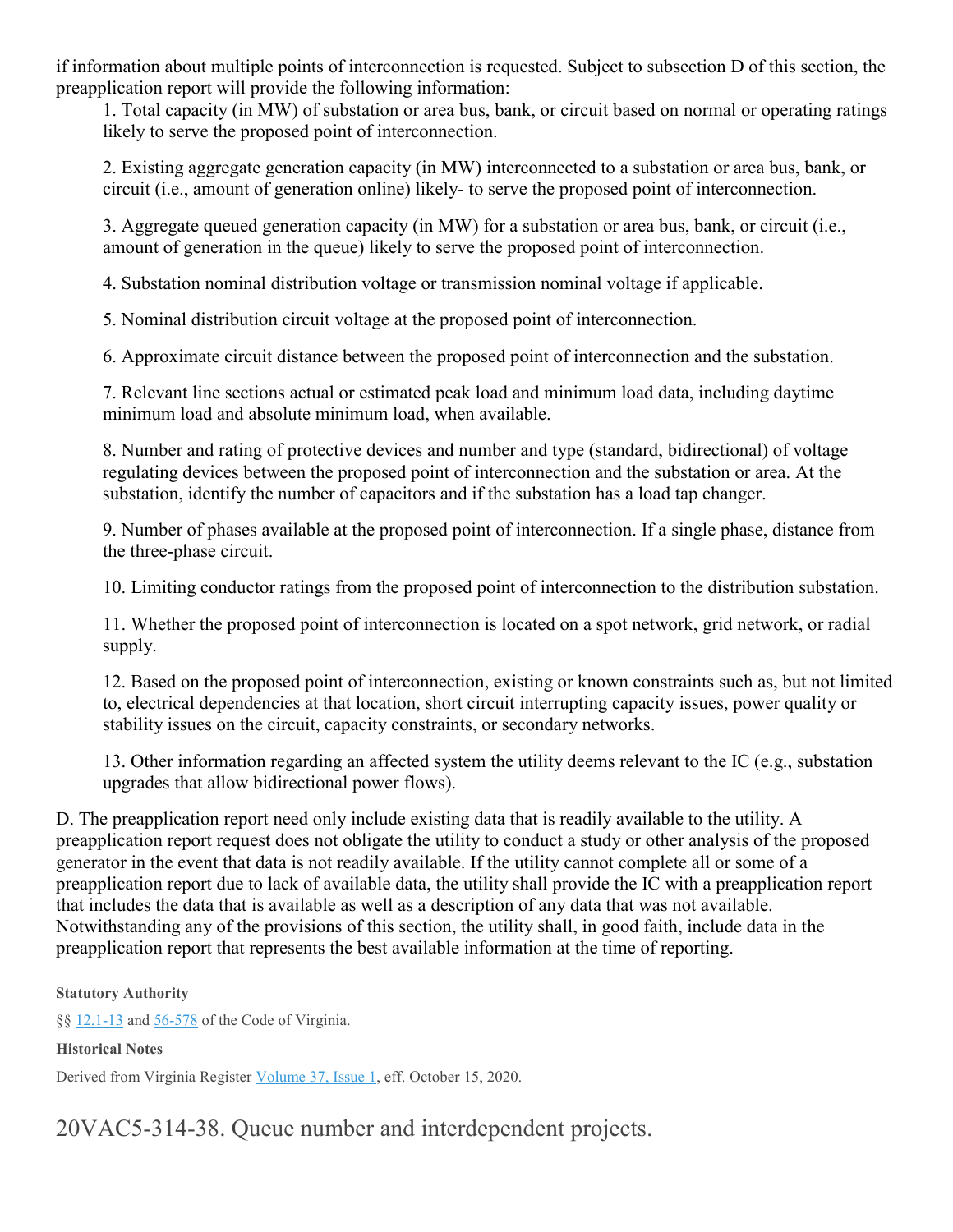A. Queue number and queue position. The utility shall assign a queue number to an interconnection request based upon the date-stamp and time-stamp of receipt of a completed Interconnection Request Form by the utility. A later received Interconnection Request Form shall be assigned a higher numerical queue number than an earlier received Interconnection Request Form. The queue number and relative position of each interconnection request will be used to determine the cost responsibility for the upgrades necessary to accommodate the interconnection.

### B. Interdependent projects.

1. Upon an IC's submission of an interconnection request for the [20VAC5-314-40](https://law.lis.virginia.gov/admincode/title20/agency5/chapter314/section40/) Level 1 interconnection process, 20VAC5-314-60 Level 2 interconnection process, or [20VAC5-314-70](https://law.lis.virginia.gov/admincode/title20/agency5/chapter314/section70/) Level 3 interconnection process, the utility shall review the interconnection request and make a preliminary determination of whether any interdependencies exist between the IC's proposed SGF and any other IC with a lower queue number. If the interconnection request is for a standby SGF with zero export, then the proposed SGF shall be studied as a Project A. For all other interconnections, any preliminary determination by the utility that the SGF does not create an interdependency will result in the interconnection request being preliminarily designated as a Project A, and the utility shall proceed immediately to either the [20VAC5-314-40,](https://law.lis.virginia.gov/admincode/title20/agency5/chapter314/section40/) [20VAC5-314-60,](https://law.lis.virginia.gov/admincode/title20/agency5/chapter314/section60/) or [20VAC5-314-70](https://law.lis.virginia.gov/admincode/title20/agency5/chapter314/section70/) Level 1, 2, or 3 study process, as applicable. At the [20VAC5-314-70](https://law.lis.virginia.gov/admincode/title20/agency5/chapter314/section70/) B scoping meeting, the utility shall advise the IC regarding its preliminary determination of whether interdependency would be created by the SGF. If no [20VAC5-314-70](https://law.lis.virginia.gov/admincode/title20/agency5/chapter314/section70/) B scoping meeting is scheduled, then the utility shall notify the IC in writing within five business days after making its preliminary determination of whether interdependency would be created by the SGF. If applicable, the Project A IC will pay the interconnection request study deposit required for the [20VAC5-314-70](https://law.lis.virginia.gov/admincode/title20/agency5/chapter314/section70/) Level 3 study process as identified in Schedule 6 of [20VAC5-314-](https://law.lis.virginia.gov/admincode/title20/agency5/chapter314/section170/) [170](https://law.lis.virginia.gov/admincode/title20/agency5/chapter314/section170/) in conjunction with the execution of the initial study agreement delivered by the utility pursuant to [20VAC5-314-70.](https://law.lis.virginia.gov/admincode/title20/agency5/chapter314/section70/) An SGF preliminarily reviewed for system impacts and designated as a Project A may still be determined later to create an interdependency and may then be redesignated by the utility as an interdependent project during the [20VAC314-70](https://law.lis.virginia.gov/admincode/title20/agency314/chapter70/) D system impact study process, thereby losing its Project A designation. Once the system impact study report is issued by the utility and the report designates an SGF as a Project A for purposes of the [20VAC314-70](https://law.lis.virginia.gov/admincode/title20/agency314/chapter70/) E facilities study, the interconnection request shall retain this Project A designation during the facilities study, without change.

2. If the utility determines that the IC's proposed SGF is interdependent with one other interconnection request with a lower queue number (i.e., an earlier submitted interconnection request), the utility shall notify the IC in writing or at the [20VAC5-314-70](https://law.lis.virginia.gov/admincode/title20/agency5/chapter314/section70/) B scoping meeting that the interconnection request is designated as a Project B.

a. Following the [20VAC5-314-70](https://law.lis.virginia.gov/admincode/title20/agency5/chapter314/section70/) B scoping meeting, the Project B IC shall then have the option to either:

(1) Wait without further advancement of the interconnection request until Project A has executed a final interconnection agreement and begun making payments for any required upgrades, customer interconnection facilities, and other charges under [20VAC314-50](https://law.lis.virginia.gov/admincode/title20/agency314/chapter50/) F. Under this option, Project B is not required to adhere to the timeline in [20VAC5-314-70](https://law.lis.virginia.gov/admincode/title20/agency5/chapter314/section70/) C until Project A has signed an SGIA and begun making payments or withdrawn its interconnection request; or

(2) Proceed to the [20VAC314-70](https://law.lis.virginia.gov/admincode/title20/agency314/chapter70/) D system impact study process. If the Project B IC chooses this option, the utility shall provide the Project B IC a Feasibility Study Agreement pursuant to [20VAC5-314-70](https://law.lis.virginia.gov/admincode/title20/agency5/chapter314/section70/) C or a System Impact Study Agreement pursuant to [20VAC5-314-70](https://law.lis.virginia.gov/admincode/title20/agency5/chapter314/section70/) D within 10 business days. If the Project B IC signs a System Impact Study Agreement and pays the interconnection request study deposit pursuant to Schedule 6 of [20VAC5-314-170,](https://law.lis.virginia.gov/admincode/title20/agency5/chapter314/section170/) the Project B shall receive a system impact study report that assumes the Project A interconnection request with the lower queue number completes construction and interconnection, and another system impact study report that assumes the Project A interconnect request with the lower queue number is not constructed and is withdrawn. The Project B IC is responsible for all costs for studying with and without Project A.

b. The utility shall not proceed to a Project B facilities study until after the Project B IC returns a signed Facilities Study Agreement to the utility and the utility has issued the [20VAC314-70](https://law.lis.virginia.gov/admincode/title20/agency314/chapter70/) E facilities study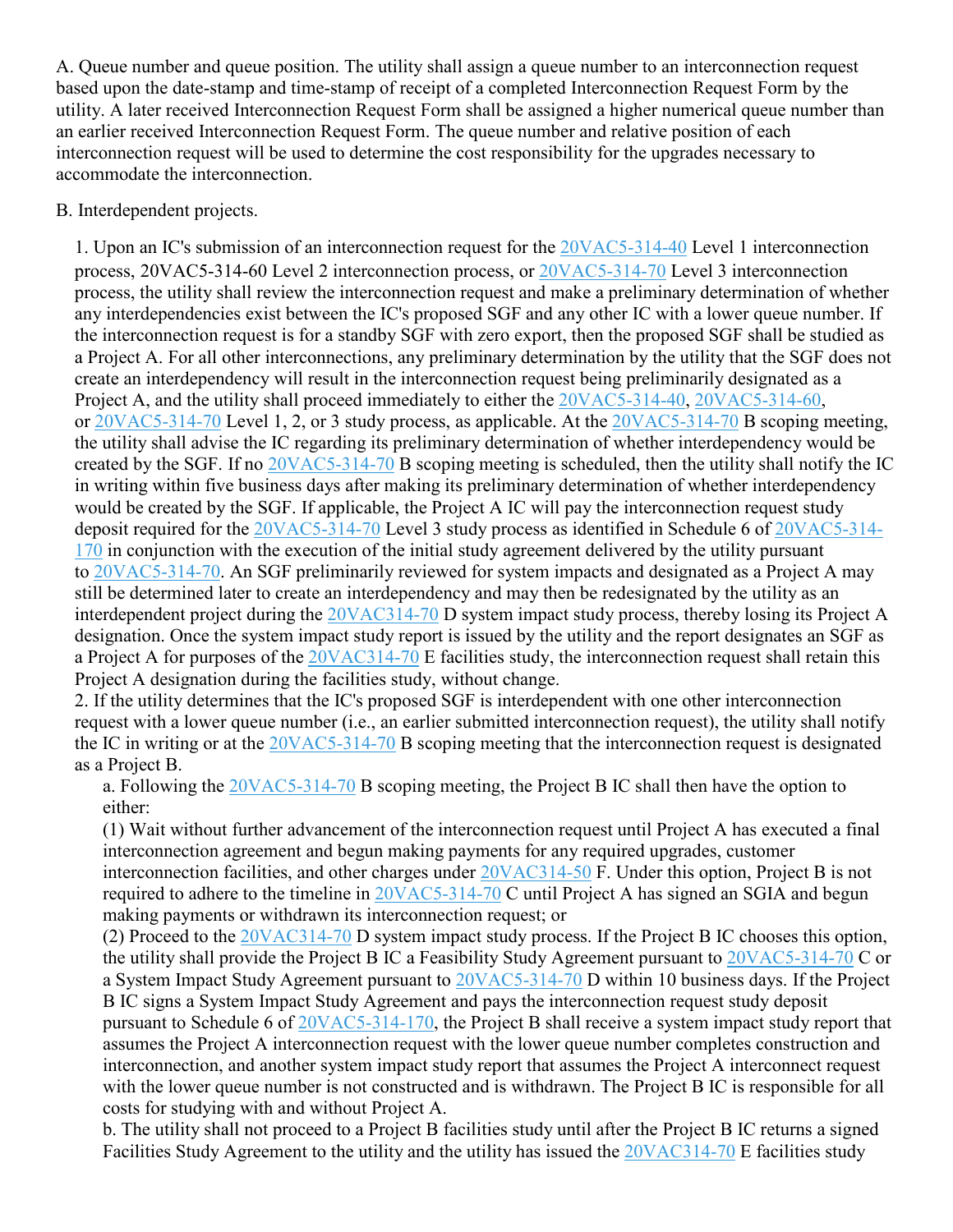report for Project A. Once the Project A facilities study report has been issued, the Project B IC shall then have the option to either:

(1) Wait without further advancement of the interconnection request until Project A has executed a final interconnection agreement and begun making payments for any required upgrades, customer interconnection facilities, and other charges under [20VAC314-50](https://law.lis.virginia.gov/admincode/title20/agency314/chapter50/) F. Under this option, Project B is not required to adhere to the timeline in [20VAC5-314-70](https://law.lis.virginia.gov/admincode/title20/agency5/chapter314/section70/) E until Project A has signed an SGIA and begun making payments or withdrawn its interconnection request; or

(2) Proceed with a [20VAC314-70](https://law.lis.virginia.gov/admincode/title20/agency314/chapter70/) E facilities study process. If the Project B IC chooses this option, the utility shall provide the Project B IC a Facilities Study Agreement pursuant to [20VAC5-314-70](https://law.lis.virginia.gov/admincode/title20/agency5/chapter314/section70/) E within 10 business days. If the Project B IC signs a Facilities Study Agreement prior to Project A committing to construction by signing the final interconnection agreement and beginning to make payments, then Project B's facilities study shall assume that the Project A interconnection request with the lower queue number will complete construction and interconnection. If Project A is later canceled prior to the Project A IC making payment for the required upgrades, the utility shall revise the Project B facilities study at the Project B IC's expense.

3. If the utility determines that the IC's proposed SGF is interdependent with more than one other interconnection request with a lower queue number (i.e., an earlier submitted interconnection request), the utility shall notify the IC at the [20VAC5-314-70](https://law.lis.virginia.gov/admincode/title20/agency5/chapter314/section70/) B scoping meeting and describe generally the number and type of interdependencies of interconnection requests with lower queue numbers.

a. The utility shall not study a project if it is interdependent with more than one earlier queued project. The utility will study a project when interdependency with only one earlier queued project exists. The removal of interdependency with multiple projects may be the result of (i) upgrades to the utility system that eliminate the cause of the interdependency, (ii) withdrawal of interdependent projects with lower queue numbers, or (iii) a lower queue number project signing an interconnection agreement and making payments identified in their SGIA.

b. Within five business days of an interconnection request becoming a Project B interconnection request that is interdependent with only one other interconnection request with a lower queue number, the utility shall schedule the [20VAC5-314-70](https://law.lis.virginia.gov/admincode/title20/agency5/chapter314/section70/) B scoping meeting and provide the new Project B IC the options specified in subdivision 2 a of this subsection. Upon being designated by the utility as a Project B, the IC's queue number shall be used to determine the order in which the interconnection request is studied under [20VAC314-70](https://law.lis.virginia.gov/admincode/title20/agency314/chapter70/) D relative to all other interconnection requests.

C. Interconnection requests submitted prior to October 15, 2020. Other than as set forth in [20VAC5-314-10](https://law.lis.virginia.gov/admincode/title20/agency5/chapter314/section10/) C, nothing in this chapter affects an IC's queue number assigned before October 15, 2020. Interconnection requests that have received a system impact study report as of October 15, 2020, that did not identify any interdependency with another project shall be deemed a Project A. Any interconnection requests for which the utility has not completed the system impact study and issued a system impact study report (or combined study report, as applicable) to the IC as of October 15, 2020, shall be reviewed for interdependency pursuant to this section.

Should an IC fail to comply with [20VAC5-314-10](https://law.lis.virginia.gov/admincode/title20/agency5/chapter314/section10/) C following receipt of written notice specifying how the IC failed to comply and the expiration of an opportunity to cure by the close of business on the 10th business day following the posted date of such notice to cure, the IC shall lose its queue number and the interconnection request shall be deemed withdrawn.

### **Statutory Authority**

§§ [12.1-13](https://law.lis.virginia.gov/vacode/12.1-13/) and [56-578](https://law.lis.virginia.gov/vacode/56-578/) of the Code of Virginia.

### **Historical Notes**

Derived from Virginia Register [Volume](http://register.dls.virginia.gov/toc.aspx?voliss=37:01) 37, Issue 1, eff. October 15, 2020.

20VAC5-314-39. Modification of the interconnection request.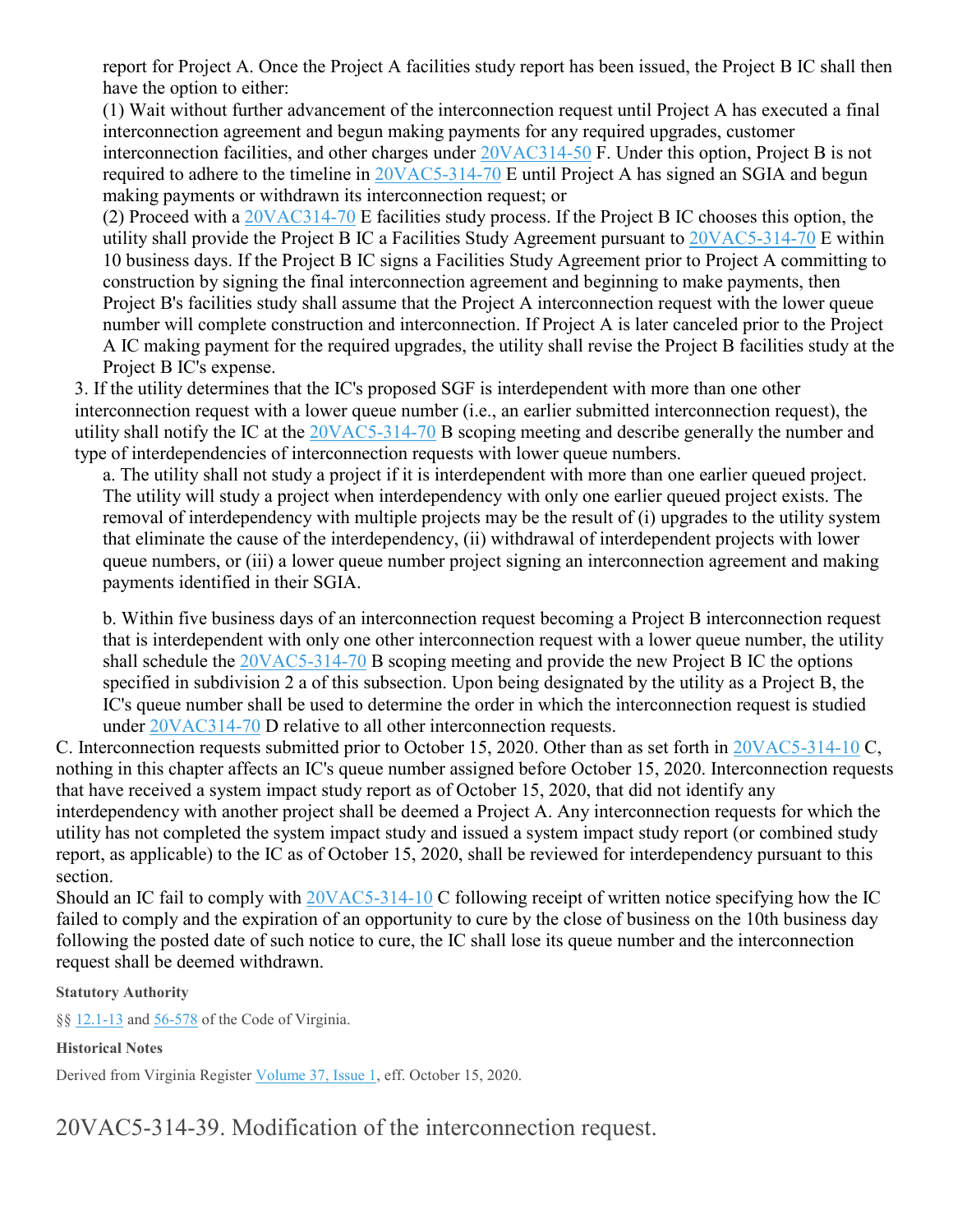A. As used in this chapter, "material modification" means a modification to machine data or equipment configuration or to the interconnection site of the SGF that has a material impact on the cost, timing, or design of any customer interconnection facilities or upgrades or that may adversely impact other interdependent interconnection requests with higher queue numbers. Material modifications include certain project revisions as defined in subsection B of this section, but exclude certain project revisions as defined in subsection C of this section.

B. Changes that qualify as material modifications are described as follows:

1. A change in point of interconnection to a new location, unless the change in a point of interconnection is on the same circuit less than two poles away from the original location, and the new point of interconnection is within the same protection zone as the original location;

2. A change or replacement of generating equipment, such as generators, inverters, transformers, relaying, or controls, that is not a like-kind substitution in size, ratings, impedances, efficiencies, or capabilities of the equipment specified in the original or preceding interconnection request;

3. A change from certified to noncertified devices ("Certified" means certified by an Occupational Safety and Health Administration recognized Nationally Recognized Test Laboratory, to relevant Underwriters Laboratories and Institute of Electrical and Electronics Engineers standards, authorized to perform tests to such standards.);

4. A change of transformer connections or grounding from that originally proposed;

5. A change to certified inverters with different specifications or different inverter control specifications or set-up than originally proposed;

6. An increase of the maximum generating capacity of an SGF; or

7. A change reducing the maximum generating capacity of the SGF (i) by more than 25% before the Feasibility Study Agreement or Combined Study Agreement has been executed or (ii) by more than 10% after the Feasibility Study Agreement or Combined Study Agreement has been executed.

C. Changes that do not qualify as material modifications are described as follows:

1. A change in ownership of an SGF; the new owner, however, will be required to execute a new Interconnection Request Form and study agreements for any study that has not been completed and the report issued by the utility;

2. A change or replacement of generating equipment, such as generators, inverters, solar panels, transformers, relaying, or controls, that is a like-kind substitution in size, ratings, impedances, efficiencies, or capabilities of the equipment specified in the original or preceding interconnection request;

3. An increase in the DC/AC ratio that does not increase the maximum AC output capability of the generating facility;

4. A decrease in the DC/AC ratio that does not reduce the AC output capability of the generating facility by more than the amount specified in subdivision B 7 of this section.

5. A change in the DC system configuration to include additional equipment that does not impact the maximum generating capacity, daily production profile, or the proposed AC configuration of the SGF or energy storage device, including DC optimizers, DC-DC converters, DC charge controllers, power plant controllers, and energy storage devices such that the output is delivered during the same periods and with the same profile considered during the system impact study.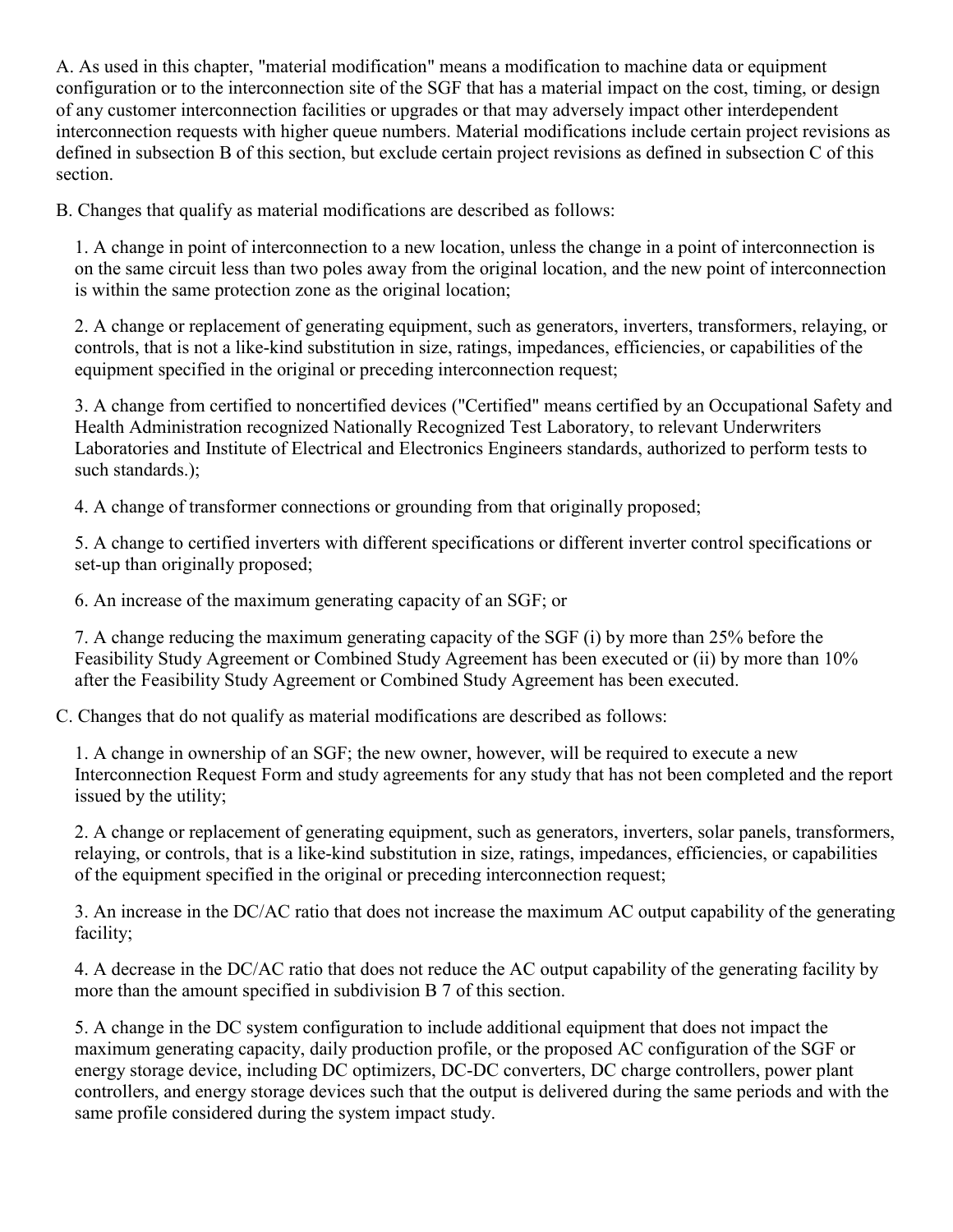D. To the extent an IC proposes to modify any information provided in the interconnection request deemed complete by the utility, the IC shall submit any such modifications to the utility in writing. If the utility determines that the proposed modifications constitute a material modification, the utility shall notify the IC in writing within 10 business days that the modification is a material modification, and the interconnection request shall be withdrawn from the queue unless the IC withdraws the proposed material modification within 10 business days of receipt of the utility's written notification. If the modification is determined by the utility not to be a material modification, then the utility shall notify the IC in writing that the modification has been accepted and that the IC shall retain its queue number. An IC may seek an informal determination from the utility of whether a proposed modification constitutes a material modification in accordance with subdivision E of this section.

### E. Modification inquiry.

1. Prior to making any modification, the IC may submit an informal modification inquiry in writing that requests the utility to evaluate whether the proposed modifications to the original or most recent interconnection request is a material modification. The IC shall provide specific details on all changes that are to be considered by the utility.

2. In response to IC's informal request, if the utility evaluates the proposed modifications and determines that the changes are not material modifications, the utility shall inform the IC in writing within 10 business days. If the IC wishes to proceed with the proposed modifications, the IC shall submit a revised Interconnection Request Form that reflects the approved modifications.

**Statutory Authority**

§§ [12.1-13](https://law.lis.virginia.gov/vacode/12.1-13/) and [56-578](https://law.lis.virginia.gov/vacode/56-578/) of the Code of Virginia.

**Historical Notes**

Derived from Virginia Register [Volume](http://register.dls.virginia.gov/toc.aspx?voliss=37:01) 37, Issue 1, eff. October 15, 2020.

# 20VAC5-314-40. Level 1 interconnection process.

A. The Level 1 interconnection process is available to any IC proposing to interconnect a certified SGF with the utility system if the SGF is no larger than 500 kW.

B. The IC shall submit (i) a complete Level 1 Interconnection Request Form (Schedule 5 of [20VAC5-314-170\)](https://law.lis.virginia.gov/admincode/title20/agency5/chapter314/section170/); (ii) site control documentation pursuant to Schedule 5 of  $20VAC5-314-170$ ; and (iii) the required \$100 processing fee to the utility. Alternatively, the utility may require use of a commission-approved Interconnection Request Form similar to Schedule 5 of [20VAC5-314-170,](https://law.lis.virginia.gov/admincode/title20/agency5/chapter314/section170/) which shall be made available to customers on the utility's website. The Interconnection Request Form shall be date-stamped and time-stamped by the utility upon receipt of (i) a substantially complete Interconnection Request Form submitted by a valid legal entity and signed by the IC, (ii) site control documentation, and (iii) processing fee. The date-stamp and time-stamp shall be used as the qualifying start date-stamp and time-stamp for the purpose of any timetable in these procedures.

Within three business days of receiving the interconnection request, the utility shall notify the IC of receipt, which notification shall be made by United States mail, email address, or fax number provided by the IC. As soon as practicable after receipt, but not later than 10 business days after the date of receipt of the interconnection request, the utility shall notify the IC if there are any deficiencies in the IC's submittal. If there are deficiencies, such notice shall include a written list detailing all information that must be provided by the IC to complete the interconnection request.

The IC shall have 10 business days after receipt of the notice of incomplete information to submit the listed information or to request an extension of time to provide such information. The acceptance of such request for time extension shall be at the utility's discretion. If the IC does not provide the listed information or a request for an extension of time within the deadline, the Interconnection Request Form will be deemed withdrawn.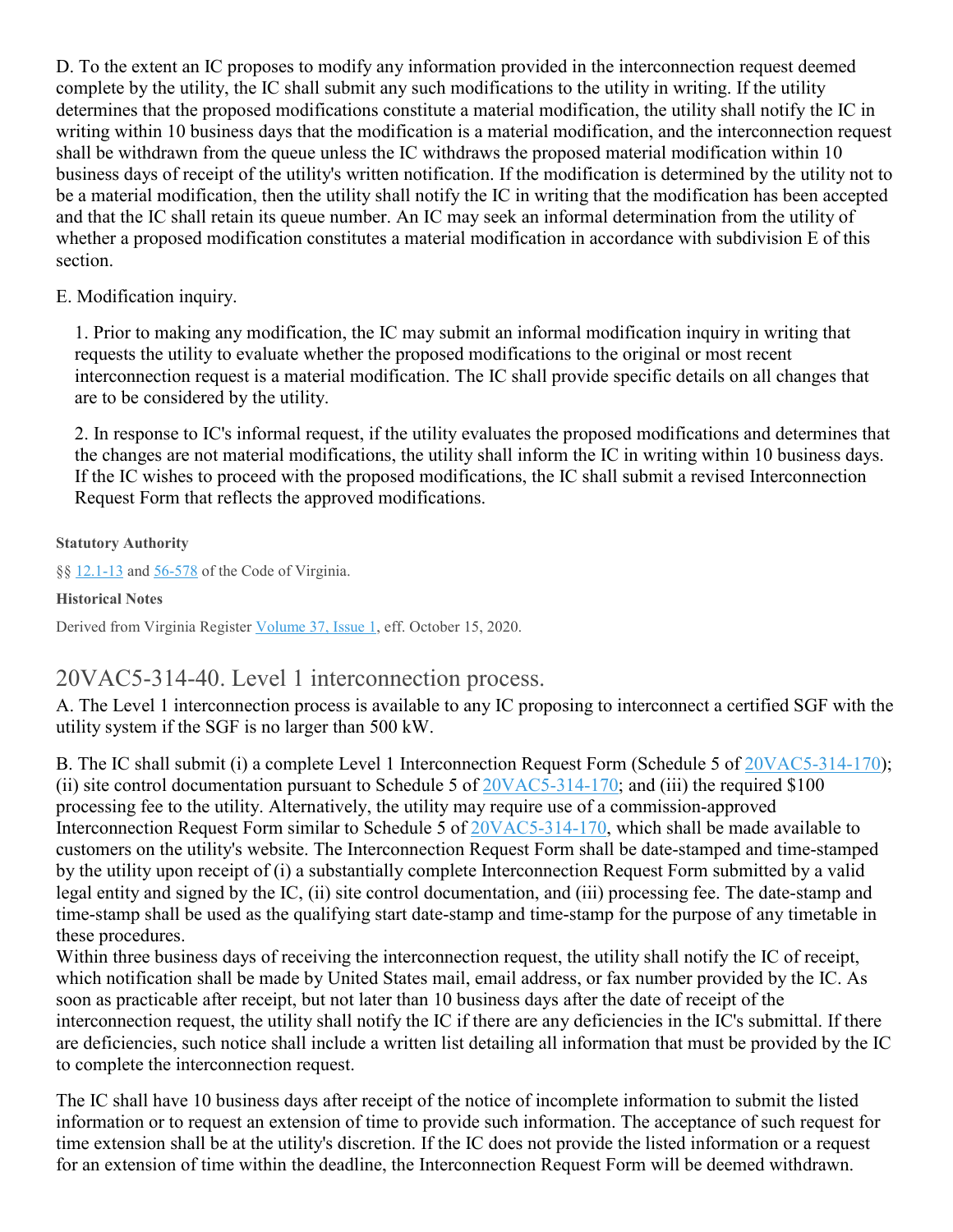C. Within 15 business days after the date the IC submits a complete Interconnection Request Form and requisite fee, the utility shall evaluate the request to determine whether the IC's project is interdependent with one or more earlier-queued projects. If it is determined that the IC's project does not create an interdependency, the utility shall designate the IC's project as Project A, and, if so, shall inform the IC what utility modifications are required to interconnect the SGF. If the utility determines that the IC's project is interdependent with one or more earlier-queued projects, the utility may delay study of the IC request until the interdependency is resolved and the IC becomes a Project A as further addressed in [20VAC5-314-38](https://law.lis.virginia.gov/admincode/title20/agency5/chapter314/section38/) B. If the utility delays study of the IC's project, the utility shall notify the IC in writing and identify the number of earlier-queued interdependent projects.

1. If the interconnection can be accomplished with minor modifications (e.g*.*, changing meters, fuses, and relay settings) to the utility system, the IC and the utility may informally agree upon a plan to effectuate the required installations and modifications. The utility shall perform all installations and modifications of the utility system and the IC shall reimburse the utility for the cost of such installations and modifications. The IC shall perform all required modifications to its SGF.

2. If the interconnection cannot be accomplished with minor modifications or the parties cannot come to an agreement regarding modifications to the utility system within 10 business days of study results being provided by the utility, the interconnection request will be transferred to the Level 2 process or handled according to [20VAC5-314-100](https://law.lis.virginia.gov/admincode/title20/agency5/chapter314/section100/) (Disputes) at the IC's option.

3. If the utility cannot reasonably determine that the modifications to the utility's system can be completed without additional study, the utility shall provide the IC, in writing, justification for that determination, and the interconnection request will be transferred to the Level 2 process or handled according to [20VAC5-314-](https://law.lis.virginia.gov/admincode/title20/agency5/chapter314/section100/) [100](https://law.lis.virginia.gov/admincode/title20/agency5/chapter314/section100/) at the IC's option.

D. An IC may begin operation of an SGF when any required modifications or additions as provided for in subsection C of this section are complete and when the following additional requirements are satisfied:

1. If required by the utility's tariff, the IC has installed a lockable, utility-accessible, load breaking manual disconnect switch;

2. A licensed electrician has certified, by signing the Interconnection Request Form, that any required manual disconnect switch has been installed properly and that the SGF has been installed in accordance with the manufacturer's specifications as well as all applicable provisions of the National Electrical Code;

3. The vendor of the SGF has certified on the Interconnection Request Form that the SGF equipment is in compliance with the requirements established by Underwriters Laboratories or other national testing laboratories in accordance with IEEE 1547, Standard for Interconnection and Interoperability of Distributed Energy Resources with Associated Electric Power Systems Interfaces, 2018;

4. In the case of a static inverter-connected SGF with an alternating current capacity in excess of 10 kilowatts, the IC has had the inverter settings inspected by the utility. The utility may impose a fee on the customer of no more than \$50 for each generator that requires this inspection;

5. In the case of a nonstatic inverter-connected SGF, the IC has interconnected according to the utility's interconnection guidelines, and the utility has inspected all protective equipment settings. The utility may impose a fee on the customer of no more than \$50 for each generator that requires this inspection;

6. The IC has paid, or has made arrangements satisfactory to the utility to pay, the cost of the SGF metering pursuant to [20VAC5-314-80,](https://law.lis.virginia.gov/admincode/title20/agency5/chapter314/section80/) and any costs associated with minor modifications; 7. An SGF having an alternating current capacity in excess of 25 kilowatts shall meet the following additional requirements before interconnection may occur:

a. Distribution facilities and customer impact limitations. An SGF shall not be permitted to interconnect to distribution facilities if the utility has reasonably determined that the proposed IC could lead to damage to any of the utility's facilities or could lead to voltage regulation or power quality problems at other customer revenue meters due to the incremental effect of the SGF on the performance of the system,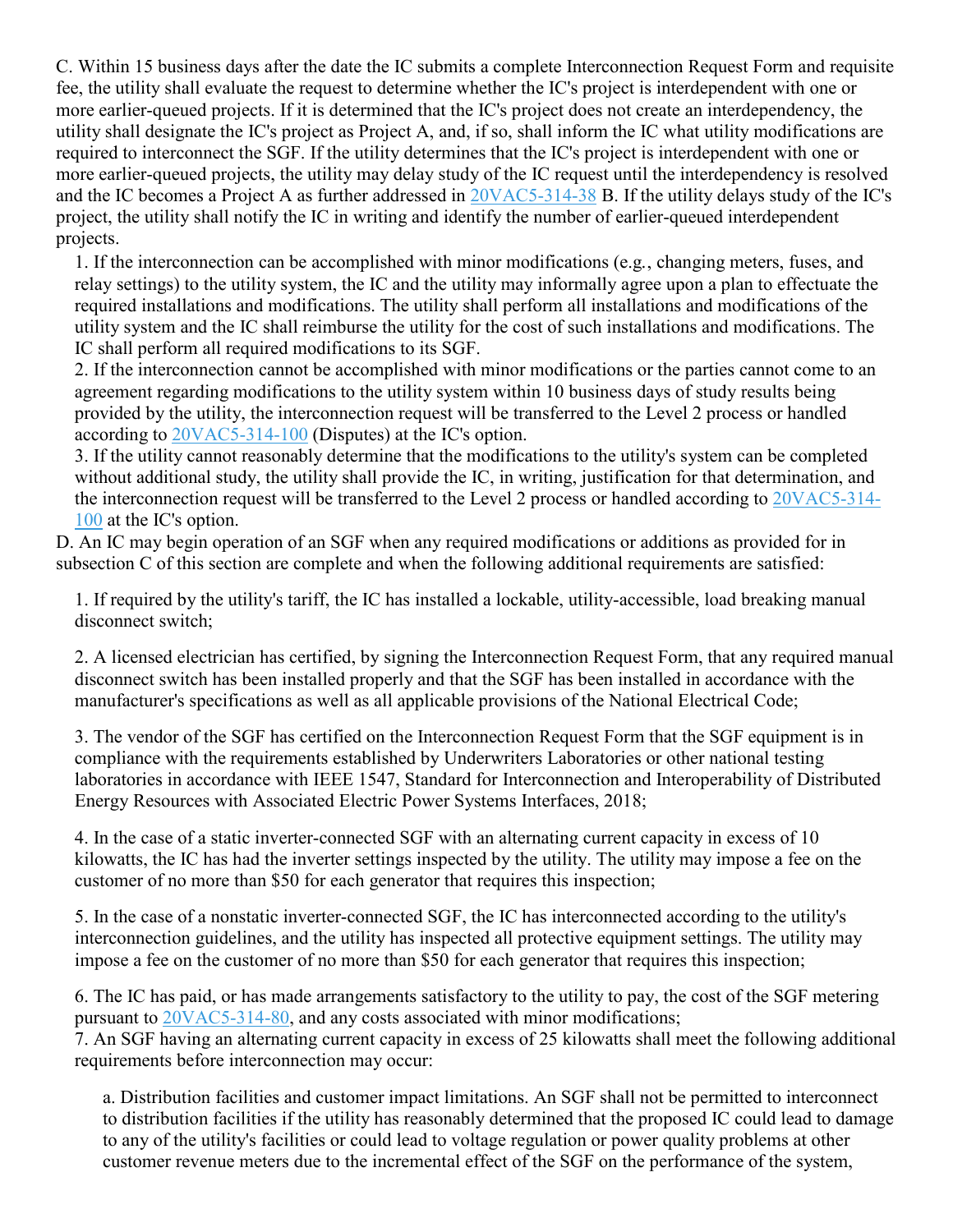unless the IC reimburses the utility for its cost to modify any facilities needed to accommodate the interconnection and such modifications are completed.

b. Secondary, service, and service entrance limitations. The capacity of the SGF shall be less than the capacity of the utility-owned secondary, service, and service entrance cable connected to the point of interconnection, unless the IC reimburses the utility for its cost to modify any facilities needed to accommodate the interconnection and such modifications are completed.

c. Transformer loading limitations. The SGF shall not have the ability to overload the utility's distribution transformer or any distribution transformer winding unless the IC reimburses the utility for its cost to modify any facilities needed to accommodate the interconnection and such modifications are completed.

d. Integration with utility's grounding. The grounding scheme of the SGF shall comply with IEEE 1547 and shall be consistent with the grounding scheme used by the utility. If requested by an IC, the utility shall assist the IC in selecting a grounding scheme that coordinates with the utility's distribution system.

e. Voltage balance limitation. The SGF shall not create a voltage imbalance of more than 3.0% measured from phase to phase or phase to ground at any other customer's revenue meter if the utility distribution transformer, with the secondary connected to the point of interconnection, is a three-phase transformer, unless the IC reimburses the utility for its cost to modify any facilities needed to accommodate the interconnection and such modifications are completed.

E. Except as otherwise provided in this chapter, the utility shall not impose any charges upon an IC for any interconnection requirements specified by this chapter.

F. The IC shall immediately notify the utility in writing of any changes in the ownership or control of, operational responsibility for, or contact information for the SGF and pay a \$500 processing fee.

G. The utility shall not be required to maintain an interconnection with an SGF if the SGF or associated equipment is found to be out of compliance with the codes, standards, or certifications applicable to the SGF.

H. Any IC that is not able to interconnect under the Level 1 interconnection process may apply for interconnection under the Level 2 process or Level 3 process.

### **Statutory Authority**

§§ [12.1-13](https://law.lis.virginia.gov/vacode/12.1-13/) and [56-578](https://law.lis.virginia.gov/vacode/56-578/) of the Code of Virginia.

### **Historical Notes**

Derived from Virginia Register [Volume](http://register.dls.virginia.gov/toc.aspx?voliss=25:20) 25, Issue 20, eff. May 21, 2009; amended, Virginia Register [Volume](http://register.dls.virginia.gov/toc.aspx?voliss=37:01) 37, Issue 1, eff. October 15, 2020.

# 20VAC5-314-50. Levels 2 and 3 interconnection request general requirements.

A. The IC shall submit (i) a completed Levels 2 and 3 Interconnection Request Form (Schedule 6 of [20VAC5-](https://law.lis.virginia.gov/admincode/title20/agency5/chapter314/section170/) [314-170\)](https://law.lis.virginia.gov/admincode/title20/agency5/chapter314/section170/); (ii) site control documentation pursuant to Schedule 6 of [20VAC5-314-170,](https://law.lis.virginia.gov/admincode/title20/agency5/chapter314/section170/) and (iii) the required \$1,000 processing fee. The Interconnection Request Form shall be date-stamped and time-stamped by the utility to establish the IC's queue number upon receipt of (i) a substantially complete Interconnection Request Form submitted by a valid legal entity and signed by the IC, (ii) site control documentation, and (iii) the processing fee. The date-stamp and time-stamp of a completed Interconnection Request Form shall be used as the qualifying start date-stamp and time-stamp for the purposes of any timetable in these procedures. Within three business days of receiving the interconnection request, the utility shall notify the IC of receipt, which notification shall be made by United States mail, email address, or fax number provided by the IC. The utility shall notify the IC within 10 business days of the receipt of the Interconnection Request Form and site control documentation as to whether the documentation is complete or incomplete. If the Interconnection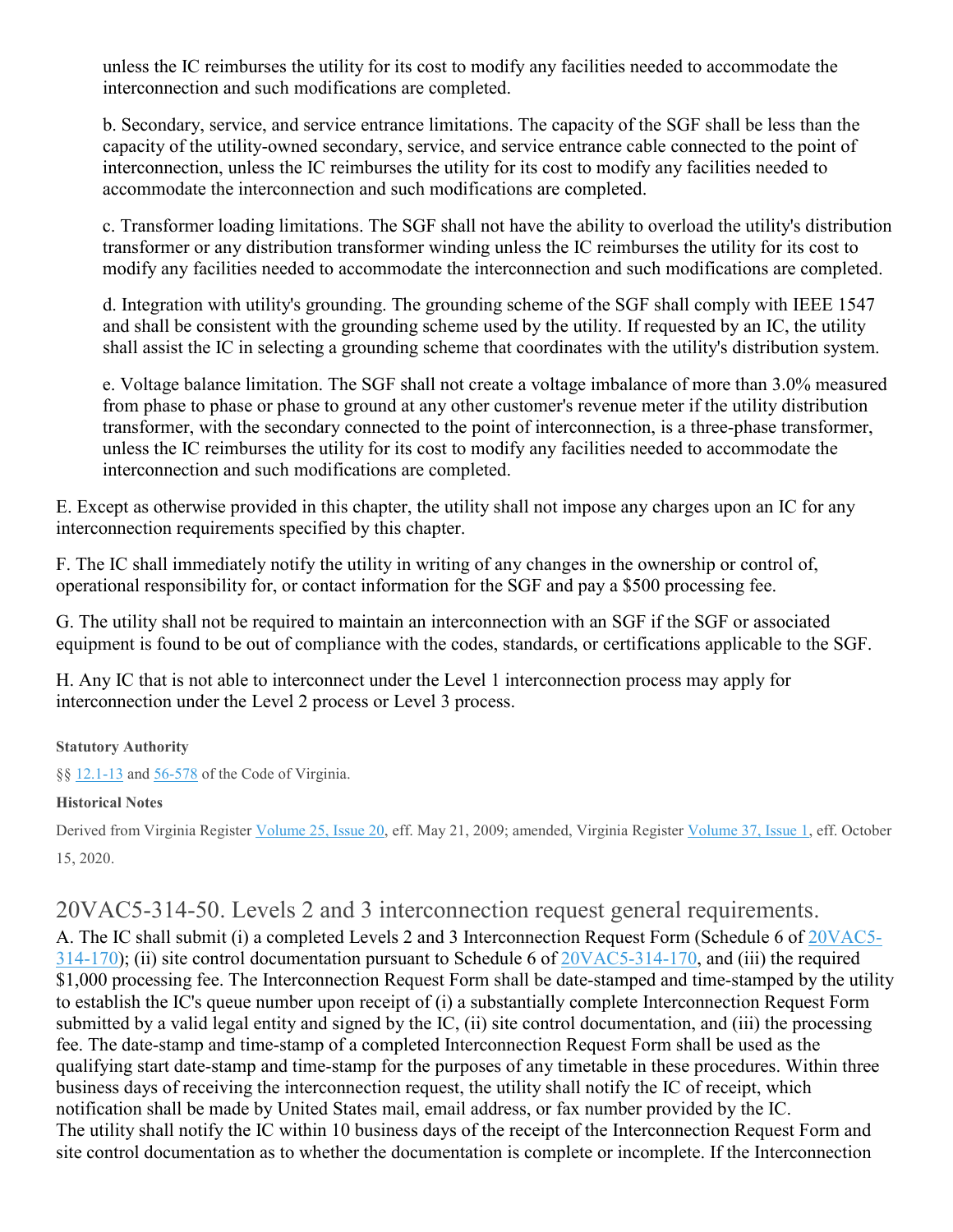Request Form is incomplete, the utility shall so notify the IC, including a written list detailing all information that must be provided by the IC to complete the Interconnection Request Form.

The IC shall have 10 business days after receipt of the notice of incomplete information to submit the listed information or to request an extension of time to provide such information. The acceptance of such request for time extension shall be at the utility's discretion but shall not exceed an additional 10 business days. If the IC does not provide the listed information or a request for an extension of time within the deadline, the Interconnection Request Form will be deemed withdrawn.

B. Any material modification pursuant to  $20VAC5-314-39$  made by the IC but not agreed to in writing by the utility and the IC may be deemed by the utility as a withdrawal of the interconnection request and may require submission of a new interconnection request, unless proper notification of each party by the other and a reasonable time to cure the problems created by the changes are undertaken.

C. The utility shall prioritize interdependent projects pursuant to [20VAC5-314-38.](https://law.lis.virginia.gov/admincode/title20/agency5/chapter314/section38/) If applicable, the interconnection request study deposit specified in the Interconnection Request Form will be required pursuant to [20VAC5-314-38.](https://law.lis.virginia.gov/admincode/title20/agency5/chapter314/section38/) At the utility's option, interconnection requests may be studied serially or in clusters for the purpose of the system impact study.

D. The IC shall immediately notify the utility in writing of any changes in the ownership or control of, operational responsibility for, or contact information for the SGF and pay a \$500 processing fee.

E. The utility shall not be required to maintain an interconnection with an SGF if the SGF or associated equipment is found to be out of compliance with the codes, standards, and certification applicable to the SGF.

F. Small Generator Interconnection Agreement.

1. The steps describing the utility's determination of whether an SGF can be safely interconnected to its system and the utility's subsequent issuance of an executable SGIA to the IC are provided in [20VAC5-314-](https://law.lis.virginia.gov/admincode/title20/agency5/chapter314/section60/) [60](https://law.lis.virginia.gov/admincode/title20/agency5/chapter314/section60/) and [20VAC5-314-70](https://law.lis.virginia.gov/admincode/title20/agency5/chapter314/section70/) for the Level 2 and Level 3 interconnection processes respectively. After receiving the SGIA from the utility, the IC shall have 30 business days to sign and return the SGIA. If the IC does not return the SGIA within the deadline, the interconnection request shall be deemed withdrawn, and the IC shall lose its place in the utility's queue. After the SGIA is signed by the parties, the interconnection of the SGF shall proceed under the provisions of the SGIA.

2. The SGIA shall specify milestones for prepayment of estimated costs for all system upgrades identified by the utility during the study process. The SGIA shall also specify the prepayment or the provision of financial security for system upgrades or attachment facilities if acceptable to the utility prior to the start of the final design and construction of system upgrades and attachment facilities. Payment and financial security must be received by close of business 30 business days after the date the SGIA is delivered to the IC for signature. Failure to comply with the requirements of this section after an opportunity to cure shall result in the interconnection request being deemed withdrawn.

### **Statutory Authority**

§§ [12.1-13](https://law.lis.virginia.gov/vacode/12.1-13/) and [56-578](https://law.lis.virginia.gov/vacode/56-578/) of the Code of Virginia.

### **Historical Notes**

Derived from Virginia Register [Volume](http://register.dls.virginia.gov/toc.aspx?voliss=25:20) 25, Issue 20, eff. May 21, 2009; amended, Virginia Register [Volume](http://register.dls.virginia.gov/toc.aspx?voliss=37:01) 37, Issue 1, eff. October 15, 2020; Errata, 37:12 VA.R. 1349 February 1, 2021.

# 20VAC5-314-60. Level 2 Interconnection Process.

A. The Level 2 interconnection process is available to an IC proposing to interconnect a certified SGF with the utility system if the SGF is no larger than 2 MW and does not qualify for the Level 1 process, and meets the codes, standards, and certification requirements of Schedules 2 and 3 of [20VAC5-314-170.](https://law.lis.virginia.gov/admincode/title20/agency5/chapter314/section170/)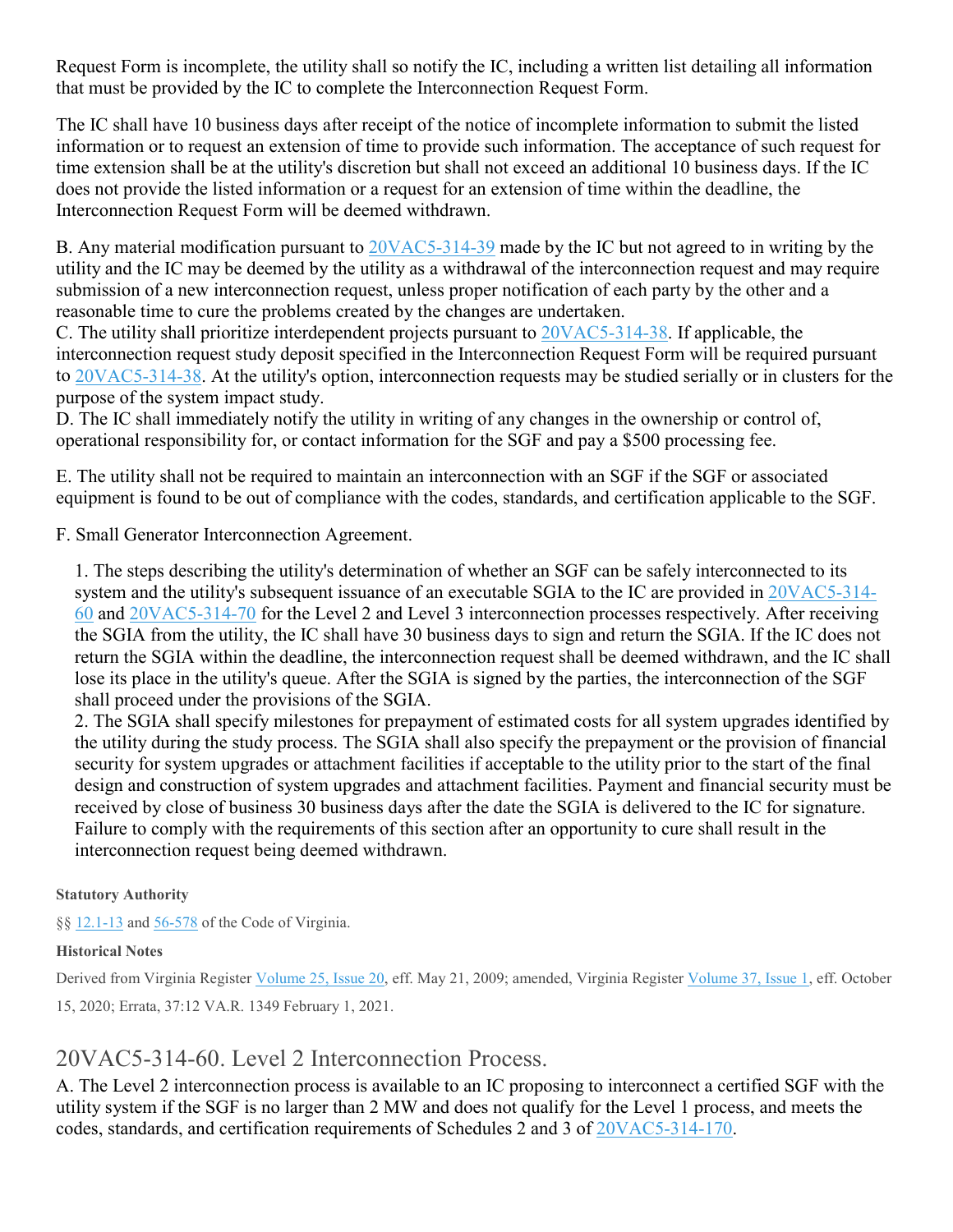B. Within 15 business days after the utility notifies the IC it has received a complete Interconnection Request Form, the utility shall perform an initial review using the screens set forth in subsection C or D of this section, as applicable and shall notify the IC of the results, including copies of the analysis and data underlying the utility's determinations under the screens.

C. Screens for interconnections to radial circuits.

1. For interconnection of an SGF to a radial distribution circuit, the aggregated generation, including the proposed SGF, on the circuit shall not exceed 15% of the line section's annual peak load as most recently measured at the substation or calculated for the line section. A line section is that portion of a distribution circuit connected to a customer that is bounded by automatic sectionalizing devices or the end of the circuit.

2. The SGF, in aggregation with other generation on the distribution circuit, shall not contribute more than 10% to the circuit's maximum fault current at the point on the distribution feeder's (primary) voltage level that is nearest the point of interconnection.

3. The SGF, in aggregate with other generation on the distribution circuit, shall not cause any distribution protective devices and equipment (including substation breakers, fused cutouts, and line reclosers) or IC equipment on the system to exceed 87.5% of the short circuit interrupting capability nor shall the interconnection be permitted on a circuit where 87.5% of the short circuit interrupting capability is already exceeded.

4. For interconnections to the distribution primary voltage, use the table in this subdivision to determine the acceptable type of interconnection to a primary distribution circuit. This screen includes a review of the type of electrical service provided to the IC, including line configuration and the transformer connection, to limit the potential for creating over-voltages on the utility's distribution system due to a loss of ground during the operating time of any anti-islanding function.

| Primary Distribution Line<br>Type | Type of Interconnection to Primary<br>Distribution Line               | Result/Criteria |
|-----------------------------------|-----------------------------------------------------------------------|-----------------|
| Three-phase, three wire           | Three-phase, or single-phase, phase-<br>to-phase                      | Pass screen     |
| Three-phase, four wire            | Effectively-grounded three-phase, or<br>single-phase, line-to-neutral | Pass screen     |

5. If the SGF is to be interconnected to a single-phase shared secondary, the aggregate generation capacity on the shared secondary, including the proposed SGF, shall not exceed 20 kW.

6. If the SGF is single-phase and is to be interconnected on a center tap neutral of a 240 volt service, its addition shall not create an imbalance between the two sides of the 240 volt service of more than 20% of the nameplate rating of the service transformer.

7. The SGF, in aggregate with generation interconnected to the transmission side of the substation transformer that feeds the distribution circuit where the SGF proposes to interconnect, shall not exceed 10 MW in an area where there are known, or posted, transient stability limitations to generating units located in the general electrical vicinity (e.g., within three or four transmission busses from the point of interconnection).

8. No construction of facilities by the utility on its own system shall be required to accommodate the SGF.

D. Screens for interconnections involving networks.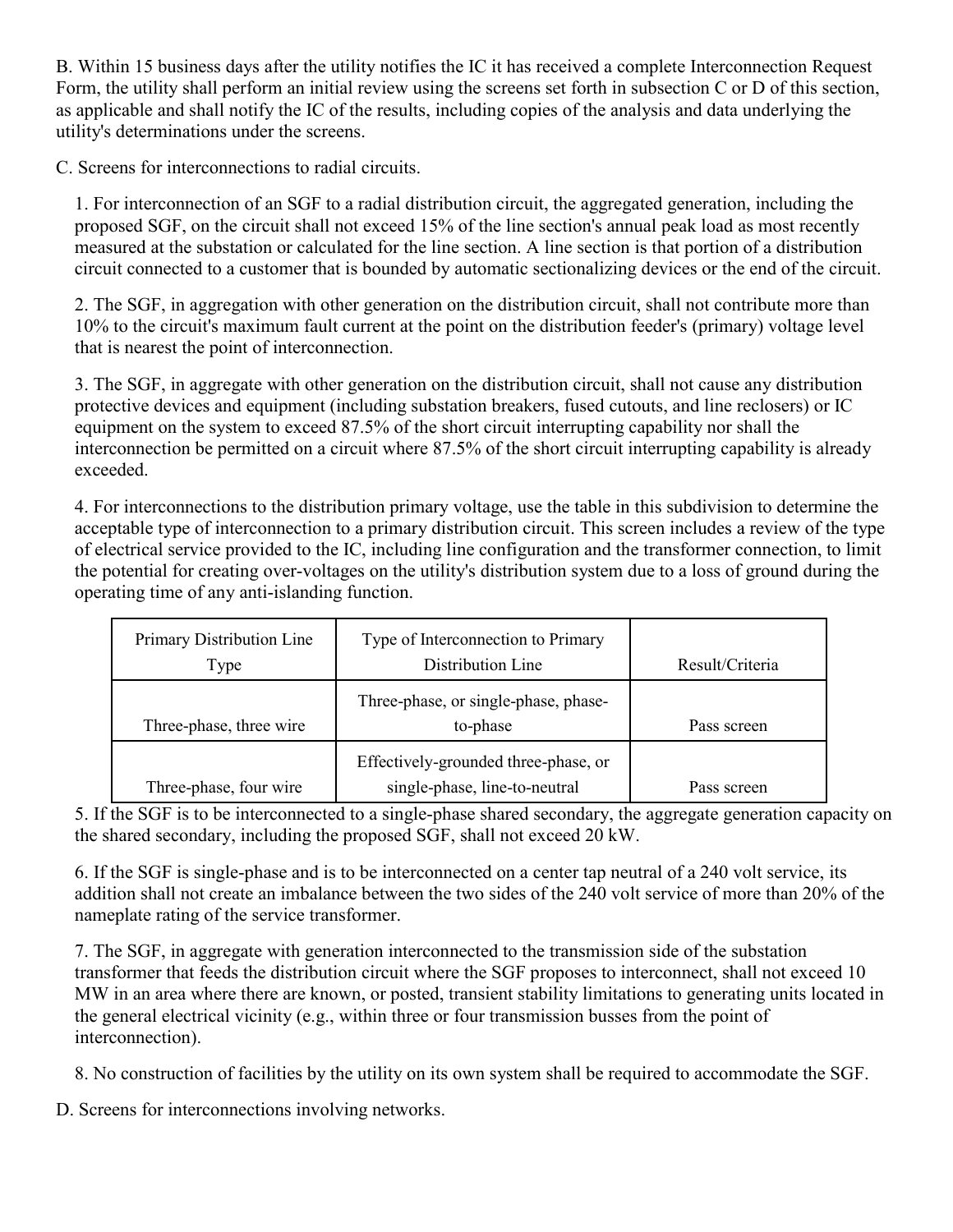1. For interconnection of an SGF to the load side of spot network protectors serving more than a single customer, the SGF must utilize an inverter-based equipment package and, together with the aggregated other inverter-based generation, shall not exceed the smaller of 5.0% of a spot network's maximum load or 300 kW. For spot networks serving a single customer, the SGF must use an inverter-based equipment package and either meet the requirements of this subdivision, or use a protection scheme, or operate the generator so as not to exceed on-site load or otherwise prevent nuisance operation of the spot network protectors.

2. For interconnection of an SGF to the load side of area network protectors, the SGF must utilize an inverterbased equipment package and, together with the aggregated other inverter-based generation, shall not exceed the smaller of 10% of an area network's minimum load or 500 kW.

3. If the SGF is single-phase, the IC's load, net of generation on each phase, shall not create an imbalance between the phases of a polyphase service, or if applicable, between each leg of single-phase service.

4. For interconnection of an SGF to a distribution circuit in an area where there are known or posted transient stability limitations to generating units located in the general electrical vicinity (e.g., within three or four transmission busses from the point of interconnection), the SGF, in aggregate with generation interconnected to the transmission side of the substation transformer that feeds the distribution circuit, shall not exceed the following limits:

a. For a distribution circuit that supplies only secondary voltage networks, 30% of the distribution circuit's load.

b. For a distribution circuit not exclusively supplying secondary networks, 10 MW.

5. For interconnection of an SGF to the line side of network protectors:

a. For a distribution circuit that supplies only secondary networks, the interconnection fails the screen.

b. For a distribution circuit not exclusively supplying secondary networks, the interconnections shall be evaluated in accordance with [20VAC5-314-60](https://law.lis.virginia.gov/admincode/title20/agency5/chapter314/section60/) C.

6. No construction of facilities by the utility on its own system shall be required to accommodate the SGF.

7. To the extent any new IEEE standards conflict with this chapter, in particular IEEE 1547, Standard for Interconnection and Interoperability of Distributed Energy Resources with Associated Electric Power Systems Interfaces, 2018, the new standards shall apply. In addition, utility consent shall not be unreasonably withheld from an SGF interconnecting to a spot or area network provided the SGF utilizes a protection scheme that will prevent any power export from the IC's site, including inadvertent export under fault conditions, and otherwise prevent nuisance operation of the network protectors.

E. If the interconnection passes the screens, the interconnection request shall be approved and the utility shall provide the IC an SGIA within 10 business days after the determination.

F. If the interconnection fails any screens, but the utility determines that the SGF may nevertheless be interconnected consistent with safety, reliability, and power quality standards, the utility shall provide the IC an SGIA within 10 business days after the determination.

G. If the interconnection fails any screen and the utility determines that the interconnection cannot be approved without (i) minor modifications at minimal cost; (ii) a supplemental review or other additional studies or actions; or (iii) incurring significant cost to address safety, reliability, or power quality problems, the utility shall notify the IC and provide copies of the data and analyses underlying its conclusion within 10 business days after that determination. Within 10 business days of the determination, the utility shall offer to convene a customer options meeting to review possible IC facility modifications, or the screen analysis and related results, to determine what further steps are needed to permit the SGF to be connected safely and reliably. At the time of notification of the utility's determination, or at the customer options meeting, the utility shall: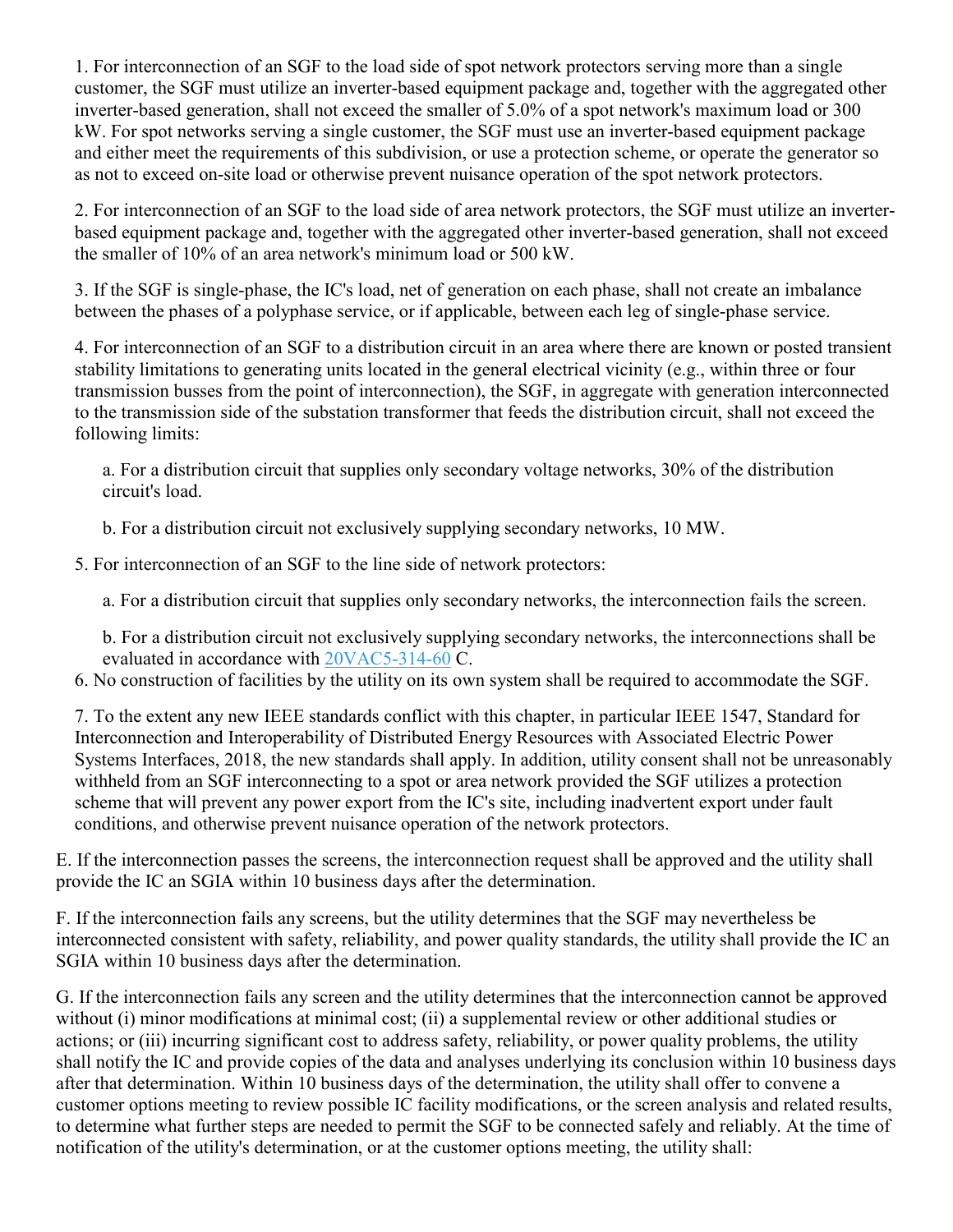1. Offer to perform facility modifications or minor modifications to the utility system (e.g., changing meters, fuses, and relay settings) and provide an estimate of the cost to make such modifications to the utility system. If the IC agrees to pay for the modifications to the utility's electric system, the utility shall provide the IC with an SGIA within 10 business days after the customer options meeting;

2. Offer to perform a supplemental review in accordance with subsection H of this section and provide the IC with information on the studies potentially required to be performed under the supplemental review, and an estimate of the costs and timing of such review; or

3. Obtain the IC's agreement to continue evaluating the interconnection request, but under the Level 3 interconnection process.

H. Supplemental review. If a supplemental review is offered to the IC and the IC agrees to the supplemental review, the utility shall, within 10 business days of the request, provide to the IC an appropriate supplemental review agreement. To maintain its position in the utility's interconnection queue, the IC must execute the supplemental review agreement and return it to the utility, along with a deposit for the estimated cost of the supplemental review, within 15 business days after receipt of the agreement. If the IC fails to return the executed supplemental review agreement along with the deposit within 15 business days after receipt, the interconnection request shall be deemed withdrawn, and the IC shall lose its place in the utility's interconnection queue.

The IC shall be responsible for the utility's actual costs of conducting the supplemental review. The IC shall pay any review costs that exceed the deposit within 30 business days of receipt of the invoice or resolution of any dispute. If the deposit exceeds the invoiced costs, the utility shall return such excess within 30 business days of the invoice without interest.

Within 30 business days following receipt of the supplemental review agreement and deposit, the utility will determine if the SGF can be interconnected safely and reliably.

1. If so, and if the supplemental review reveals that no modifications are required to the IC's interconnection facilities, or to the system, or to an affected system, the utility shall forward an executable SGIA to the IC within 10 business days after the determination.

2. If so, and modifications are required to the IC's interconnection facilities to allow the SGF to be interconnected consistent with safety, reliability, and power quality standards in this chapter, the utility shall forward an executable SGIA to the IC within 10 business days after confirmation that the IC has agreed to make the necessary changes at the IC's cost.

3. If so, and minor modifications to the utility system are required to allow the SGF to be interconnected consistent with safety, reliability, and power quality standards in this chapter, the utility shall, within 10 business days after the determination, forward an executable SGIA to the IC that requires the IC to pay the costs of such system modifications prior to interconnection.

4. If not, the interconnection request will be elevated to the Level 3 interconnection process.

Interconnection may occur when, as may be required under the applicable subdivision 1, 2, or 3 of this subsection, the SGIA is fully executed and returned to the utility, the IC has made required payments to the utility, and required modifications are complete. If subdivision 4 of this subsection is applicable, interconnection shall occur in accordance with the Level 3 interconnection process.

I. Small generating facilities of 500 kW or less. For an SGF of 500 kW or less, the requirements in this section shall be deemed satisfied when (i) an Interconnection Request Form as required under [20VAC5-314-40](https://law.lis.virginia.gov/admincode/title20/agency5/chapter314/section40/) B is properly completed and all of the certifications and acknowledgments required in Sections 5, 6, and 7 of the Interconnection Request Form are affixed, and (ii) the IC and the utility have exchanged appropriate written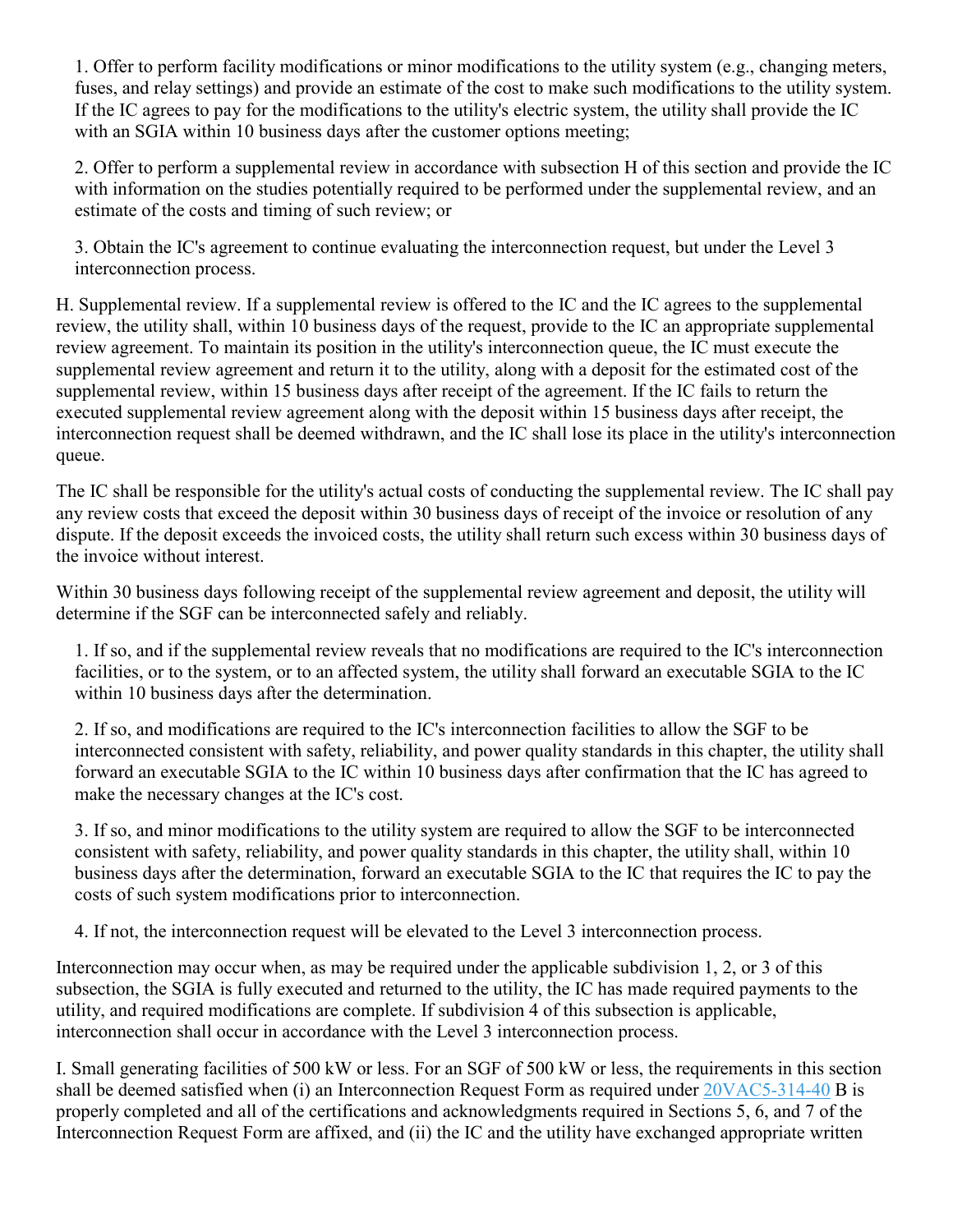commitments to effect the necessary installations and modifications to the SGF and the utility system. Such commitments shall follow the timing prescribed in this section.

#### **Statutory Authority**

§§ [12.1-13](https://law.lis.virginia.gov/vacode/12.1-13/) and [56-578](https://law.lis.virginia.gov/vacode/56-578/) of the Code of Virginia.

### **Historical Notes**

Derived from Virginia Register [Volume](http://register.dls.virginia.gov/toc.aspx?voliss=37:01) 25, Issue 20, eff. May 21, 2009; amended, Virginia Register Volume 37, Issue 1, eff. October 15, 2020.

# 20VAC5-314-70. Level 3 interconnection process.

A. The Level 3 interconnection process shall be used by an IC proposing to interconnect an SGF with the utility system if the SGF does not pass or qualify for the Level 1 or Level 2 interconnection processes. As needed, a scoping meeting, feasibility study, system impact study, and facilities study shall precede the preparation of an SGIA (Schedule 10 of [20VAC5-314-170\)](https://law.lis.virginia.gov/admincode/title20/agency5/chapter314/section170/). Any of the studies may be combined by mutual, written agreement of the parties along with payment of applicable interconnection study deposit, set forth in Schedule 6 of [20VAC5-314-170.](https://law.lis.virginia.gov/admincode/title20/agency5/chapter314/section170/) Such agreement for a combined study shall, at a minimum, include milestones for completion. The combined study timeframes and fees shall not exceed the aggregate timeframes and fees of the individual studies as specified in this section. To maintain its position in the utility's interconnection queue, the IC must execute the agreement for combined study, return it to the utility, and pay the interconnection request study deposit set forth in Schedule 6 of [20VAC5-314-170](https://law.lis.virginia.gov/admincode/title20/agency5/chapter314/section170/) within 15 business days after receipt of the agreement. If the IC fails to return the executed agreement for combined study or make the full payment of the interconnection request study deposit within 15 business days after receipt of the agreement, the interconnection request shall be deemed withdrawn, and the interconnection request shall lose its place in the utility's interconnection queue.

B. Scoping meeting.

1. The purpose of the scoping meeting is to discuss the interconnection request and the utility's preliminary interdependency determination. The parties shall discuss the studies potentially required to safely and reliably interconnect the IC to the utility's system, including the cost responsibilities for the studies.

2. A scoping meeting shall be held no later than 10 business days after the Interconnection Request Form is deemed complete or as otherwise mutually agreed to in writing by the parties. The utility and the IC shall bring to the meeting all resources as may be reasonably required to accomplish the purpose of the meeting, such as system engineers and other personnel.

3. The scoping meeting may be omitted by mutual, written agreement of the parties.

C. Feasibility study.

1. If the parties agree that a feasibility study should be performed, the utility shall provide the IC with a Feasibility Study Agreement (Schedule 7 of [20VAC5-314-170\)](https://law.lis.virginia.gov/admincode/title20/agency5/chapter314/section170/), including an outline of the scope of the feasibility study and an estimate of the cost to perform the study, no later than 10 business days after the scoping meeting or 10 business days after the decision is made to not have a scoping meeting and otherwise pursuant to subsection D of this section.

If the parties agree to not perform a feasibility study, the utility shall provide the IC a System Impact Study Agreement (Schedule 8 of [20VAC5-314-170\)](https://law.lis.virginia.gov/admincode/title20/agency5/chapter314/section170/) including an outline of the scope of the study and an estimate of the cost to perform the study no later than 10 business days after the scoping meeting or five business days after the decision is made to not have a scoping meeting.

2. To maintain its position in the utility's interconnection queue, the IC must execute the Feasibility Study Agreement, return it to the utility, and pay the interconnection request study deposit set forth in Schedule 6 of [20VAC5-314-170](https://law.lis.virginia.gov/admincode/title20/agency5/chapter314/section170/) within 15 business days after receipt of the agreement. If the IC fails to return the executed Feasibility Study Agreement or make the full payment of the interconnection request study deposit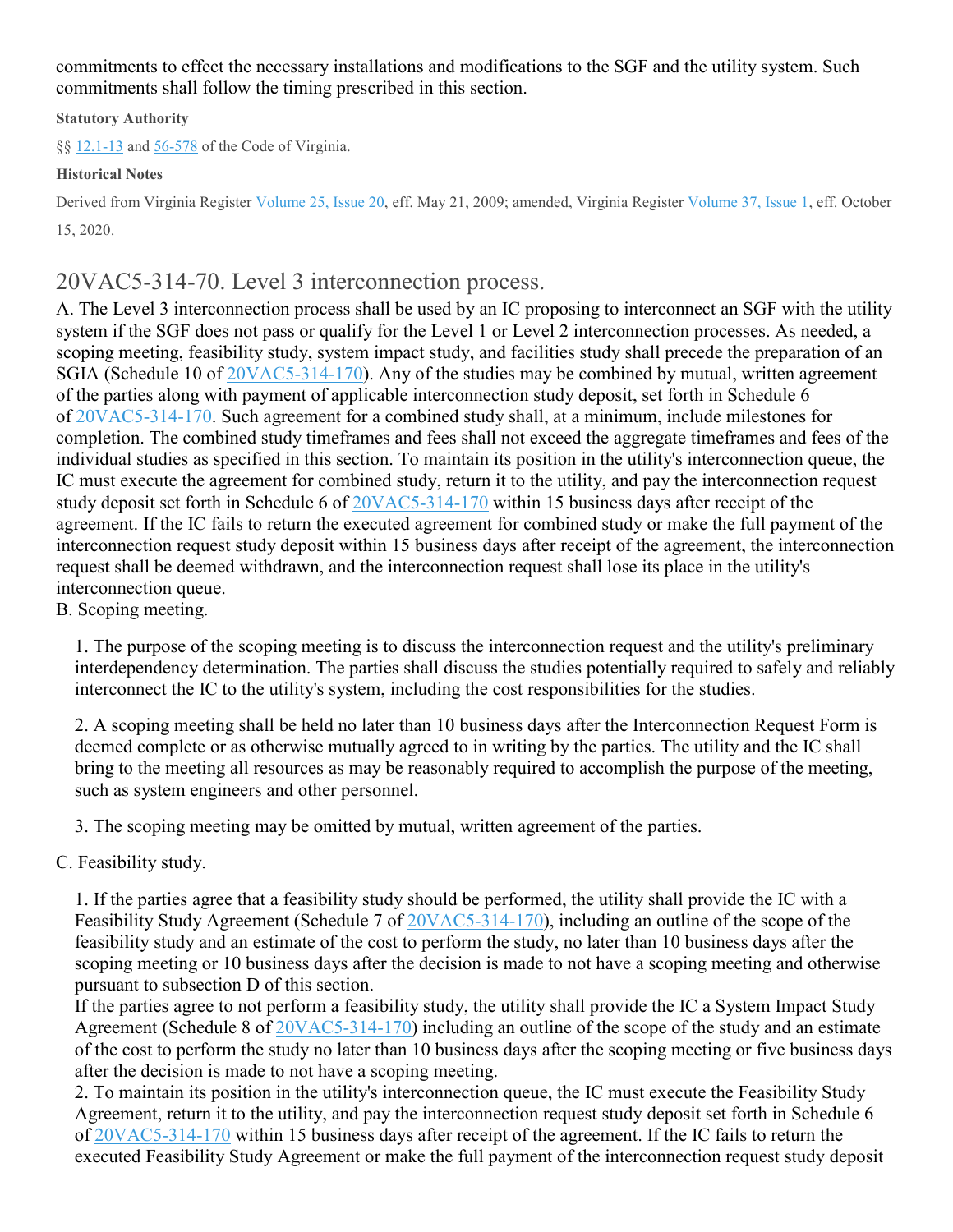within 15 business days after receipt of the agreement, the interconnection request shall be deemed withdrawn and the interconnection request shall lose its place in the utility's interconnection queue. 3. A feasibility study shall identify any potential adverse system impacts that would result from the interconnection of the SGF.

4. Feasibility study costs will be deducted from the interconnection request study deposit pursuant to Schedule 7 of [20VAC5-314-170.](https://law.lis.virginia.gov/admincode/title20/agency5/chapter314/section170/)

5. The feasibility study shall be based on the technical information provided by the IC in the Interconnection Request Form, as may be modified as the result of the scoping meeting. The utility reserves the right to request additional technical information from the IC as may reasonably become necessary consistent with Good Utility Practice during the course of the feasibility study and as designated in accordance with the standard small generator interconnection procedures. All modifications made to the interconnection request shall be made in writing to the utility. If the IC submits a modification to its interconnection request in writing and the utility determines the modification is not a material modification, the time to complete the feasibility study may be extended by mutual, written agreement of the parties.

6. In performing the feasibility study, the utility shall rely, to the extent reasonably practicable, on recent studies. The IC shall not be charged for such existing studies; however, the IC shall be responsible for charges associated with any new study or modifications to existing studies that are reasonably necessary to perform the feasibility study.

7. The feasibility study report shall provide the following analyses for the purpose of identifying any potential adverse system impacts that would result from the interconnection of the SGF:

a. Initial identification of any circuit breaker short circuit capability limits exceeded;

b. Initial identification of any thermal overload or voltage limit violations;

c. Initial review of grounding requirements and electric system protection; and

d. Description and estimated cost of facilities and estimated construction time required to interconnect the SGF and to address the identified short circuit and power flow issues.

8. The feasibility study shall model the impact of the SGF for all purposes identified in the Interconnection Request Form in order to avoid the further expense and interruption of operation for reexamination of feasibility and impacts if the IC later changes the purpose for which the SGF is being installed.

9. The feasibility study shall include a determination of the feasibility of all potential points of interconnection for an SGF at the specified site as requested by the IC and shall be at the IC's cost.

10. A feasibility study report shall be prepared and transmitted to the IC within 30 business days of the utility's receipt of the complete executed Feasibility Study Agreement and required deposit.

11. If the feasibility study shows no potential for adverse system impacts, then within 10 business days of the completion of the study, the utility shall send the IC either an SGIA (Schedule 10 of [20VAC5-314-170\)](https://law.lis.virginia.gov/admincode/title20/agency5/chapter314/section170/) or a Facilities Study Agreement (Schedule 9 of [20VAC5-314-170\)](https://law.lis.virginia.gov/admincode/title20/agency5/chapter314/section170/), including an outline of the scope of the facilities study and an estimate of the cost to perform the study.

12. If the feasibility study shows potential for adverse system impacts, the review process shall proceed to the system impact study.

D. System impact study.

1. No later than 10 business days after the parties agree that a system impact study should be performed, the utility shall provide the IC a System Impact Study Agreement (Schedule 8 of [20VAC5-314-170\)](https://law.lis.virginia.gov/admincode/title20/agency5/chapter314/section170/), including an outline of the scope of the system impact study and an estimate of the cost to perform the study.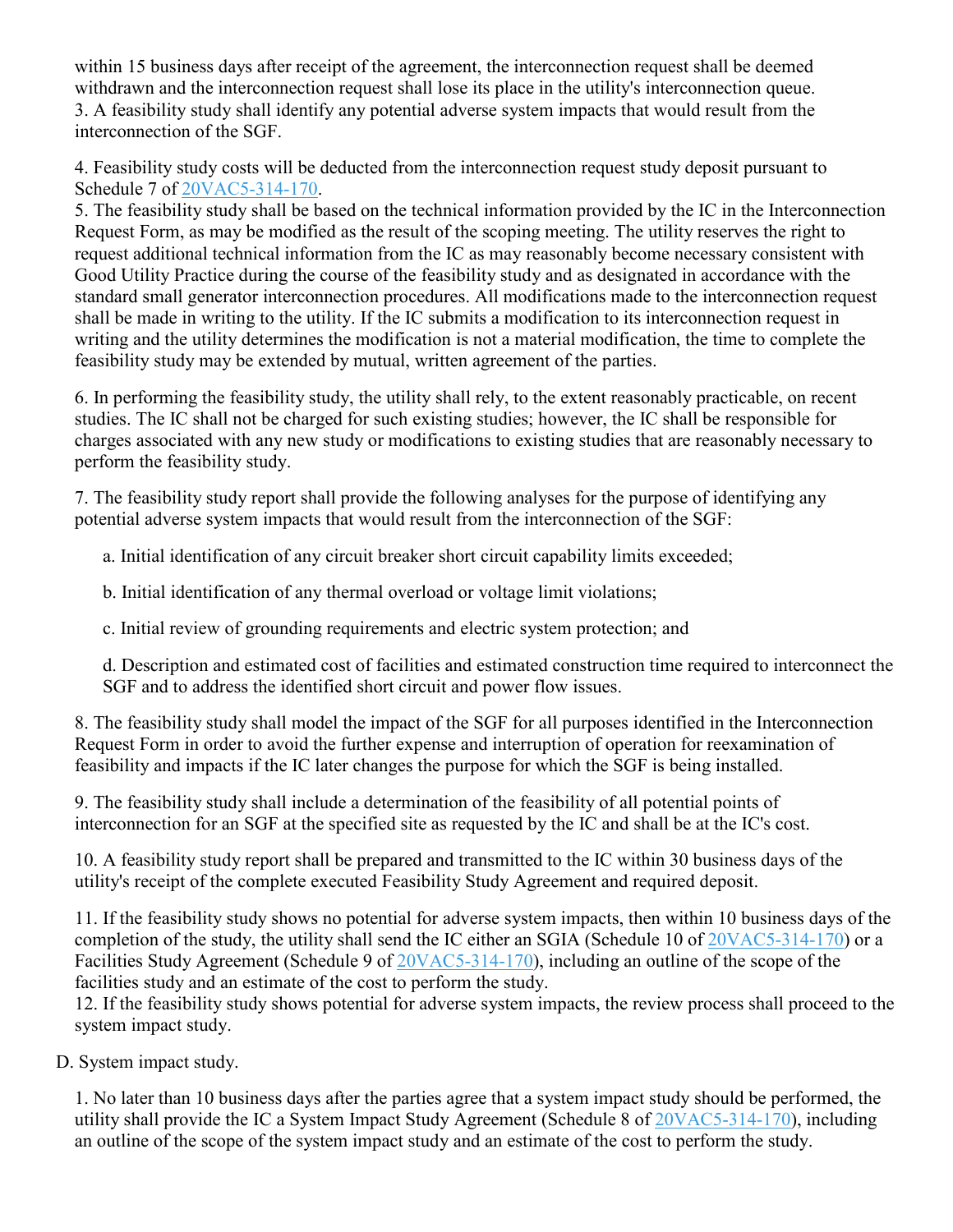2. To maintain its position in the utility's interconnection queue, the IC must execute the System Impact Study Agreement, return it to the utility, and if applicable, pay the interconnection request study deposit set forth in Schedule 6 of [20VAC5-314-170](https://law.lis.virginia.gov/admincode/title20/agency5/chapter314/section170/) within 15 business days after receipt of the agreement. If the IC fails to return the executed System Impact Study Agreement or make the full payment of the applicable interconnection request study deposit within 15 business days after receipt of the agreement, the interconnection request shall be deemed withdrawn, and the interconnection request shall lose its place in the utility's interconnection queue.

3. System impact study costs will be deducted from the interconnection request study deposit pursuant to Schedule 8 of [20VAC5-314-170.](https://law.lis.virginia.gov/admincode/title20/agency5/chapter314/section170/)

4. A system impact study shall identify and detail the electric system impacts that would result if the SGF were interconnected without project modifications or electric system modifications, including addressing any adverse electric system impacts identified in the feasibility study or in the scoping meeting. A system impact study shall evaluate the impact of the proposed interconnection on the reliability of the electric system.

5. A system impact study will be based upon the results of the feasibility study, if applicable, and the technical information provided by the IC in the interconnection request. The utility reserves the right to request additional technical information from the IC as may reasonably become necessary consistent with Good Utility Practice during the course of the system impact study. If the IC modifies its designated point of interconnection or interconnection request or the technical information provided in the connection request, the time to complete the system impact study may be extended by written, mutual agreement.

6. A system impact study shall consist of a study of the potentially impacted transmission and distribution systems, a short circuit analysis, a stability analysis, a power flow analysis, voltage drop and flicker studies, grounding reviews, distribution load flow study, analysis of equipment interrupting ratings, protection coordination study, communications study, and impacts on electric system operation, as necessary. A system impact study shall state the assumptions upon which it is based, state the results of the analyses, and provide the requirement or potential impediments to providing the requested interconnection service, including a preliminary indication of the cost and length of time that would be necessary to correct any problems identified in those analyses and implement the interconnection. A system impact study shall provide a list of facilities and modifications that would be required as a result of the interconnection along with estimates of cost responsibility and time to construct. If arranged with the utility prior to the utility preparing the System Impact Study Agreement, the system impact study may, at the IC's cost, include one or more alternatives to the point of interconnection; however, such alternative points must be on the same distribution circuit as the point of interconnection the IC specified as the proposed point of interconnection and the SGF must be at the same site.

7. Affected systems may participate in the preparation of a system impact study, with a division of costs among such entities as they may agree. All affected systems shall be afforded an opportunity to review and comment upon a system impact study that covers potential adverse system impacts on their electric systems, and the utility has 20 additional business days to complete a system impact study requiring review by affected systems.

8. If the utility uses a queuing procedure for sorting or prioritizing projects and their associated cost responsibilities for any required network upgrades, the system impact study shall consider all generating facilities, and with respect to clause iii of this subdivision, any identified upgrades associated with such higher queued interconnection) that, on the date the system impact study is commenced are (i) directly interconnected with the utility system or (ii) interconnected with affected systems and may have an impact on the proposed interconnection and (iii) have a pending higher queued interconnection request to interconnect with the utility system.

9. A system impact study, if required, shall be completed and the results transmitted to the IC within 45 business days after the System Impact Study Agreement is signed by the parties.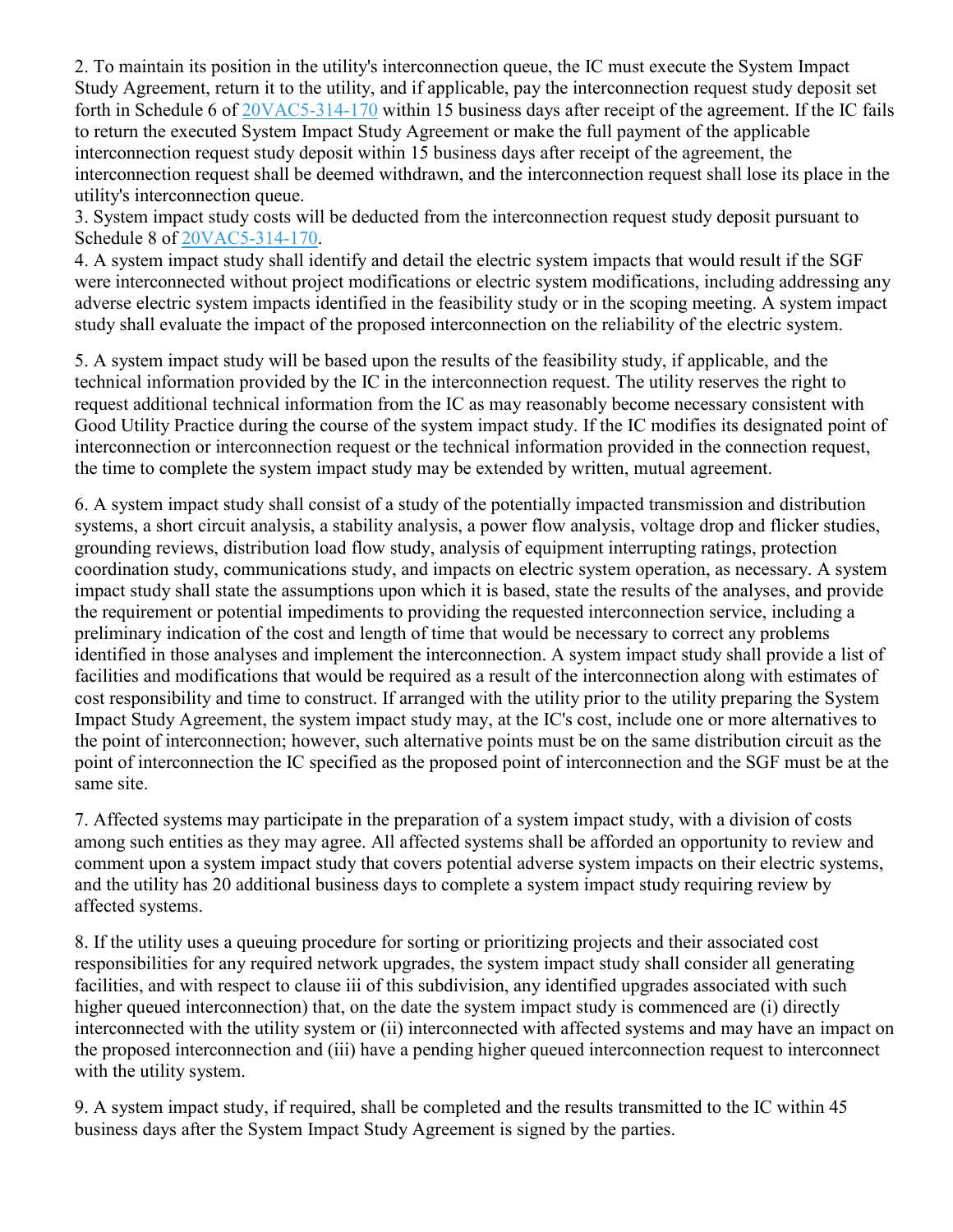10. If the system impact study shows that facility modifications are needed to accommodate the SGF, then within 10 business days following transmittal of the system impact study report, the utility shall send the IC a Facilities Study Agreement (Schedule 9 of  $20VAC5-314-170$ ), including an outline of the scope of the study and an estimate of the cost to perform the study.

# E. Facilities study.

1. The facilities study shall specify and estimate the cost of the equipment, engineering, procurement, and construction work needed to implement the conclusion of the feasibility impact study or system impact study and to allow the SGF to be interconnected and operate safely and reliably.

2. To maintain its position in the utility's interconnection queue, the IC must execute the Facilities Study Agreement and return it to the utility and, if applicable, pay the interconnection request study deposit set forth in Schedule 6 of [20VAC5-314-170](https://law.lis.virginia.gov/admincode/title20/agency5/chapter314/section170/) within 30 business days after receipt of the agreement, unless an extension has been agreed to in writing with the utility. Otherwise, the interconnection request shall be deemed withdrawn, and the interconnection request shall lose its place in the utility's interconnection queue. 3. Facilities study costs will be deducted from the interconnection request deposit pursuant to Schedule 9 of [20VAC5-314-170.](https://law.lis.virginia.gov/admincode/title20/agency5/chapter314/section170/)

4. Design for any required customer's interconnection facilities, attachment facilities, or upgrades shall be performed under the facilities study. The utility may contract with consultants to perform activities required under the facilities study. The IC and the utility may agree in writing to allow the IC to separately arrange for the design of some of the customer's interconnection facilities. In such cases, facilities design will be reviewed or modified prior to acceptance by the utility, under the provisions of the facilities study. If the parties agree to separately arrange for design and construction, and provided security and confidentiality requirements can be met, the utility shall make sufficient information available to the IC in accordance with confidentiality and critical infrastructure requirements, to permit the IC to obtain an independent design and cost estimate for any necessary facilities.

5. The facilities study shall identify (i) the electrical switching configuration of the equipment, including transformer, switchgear, meters, and other station equipment; (ii) the nature and estimated cost of the attachment facilities and distribution upgrades necessary to accomplish the interconnection; and (iii) an estimate of the time required to complete the construction and installation of such facilities.

6. The utility may propose to group facilities required for more than one IC in order to minimize facilities costs through economies of scale, but any IC may direct the utility to install those facilities required for only the IC's own SGF if it pays the costs of those facilities.

7. In cases where system upgrades are required, the utility shall transmit the facilities study report within 45 business days after receipt of the completed Facilities Study Agreement. In cases where no system upgrades are necessary and the required facilities are limited to the IC's interconnection facilities and attachment facilities only, the utility shall transmit the facilities study report within 30 business days after receipt of the completed Facilities Study Agreement.

F. Construction planning meeting.

1. Within 15 business days of receipt of the report for the final study (i.e., the facilities study or, if applicable, a combined study that satisfies all study requirements), the IC shall request a construction planning meeting where failure to comply shall result in the interconnection request being deemed withdrawn. The construction planning meeting request shall be in writing and shall include the IC's reasonably requested date for completion of the construction of the customer's interconnection facilities and upgrades.

2. The construction planning meeting shall be scheduled within 15 business days of the request from the IC as stated in subdivision F 1 of this section, or as otherwise mutually agreed to in writing by the parties.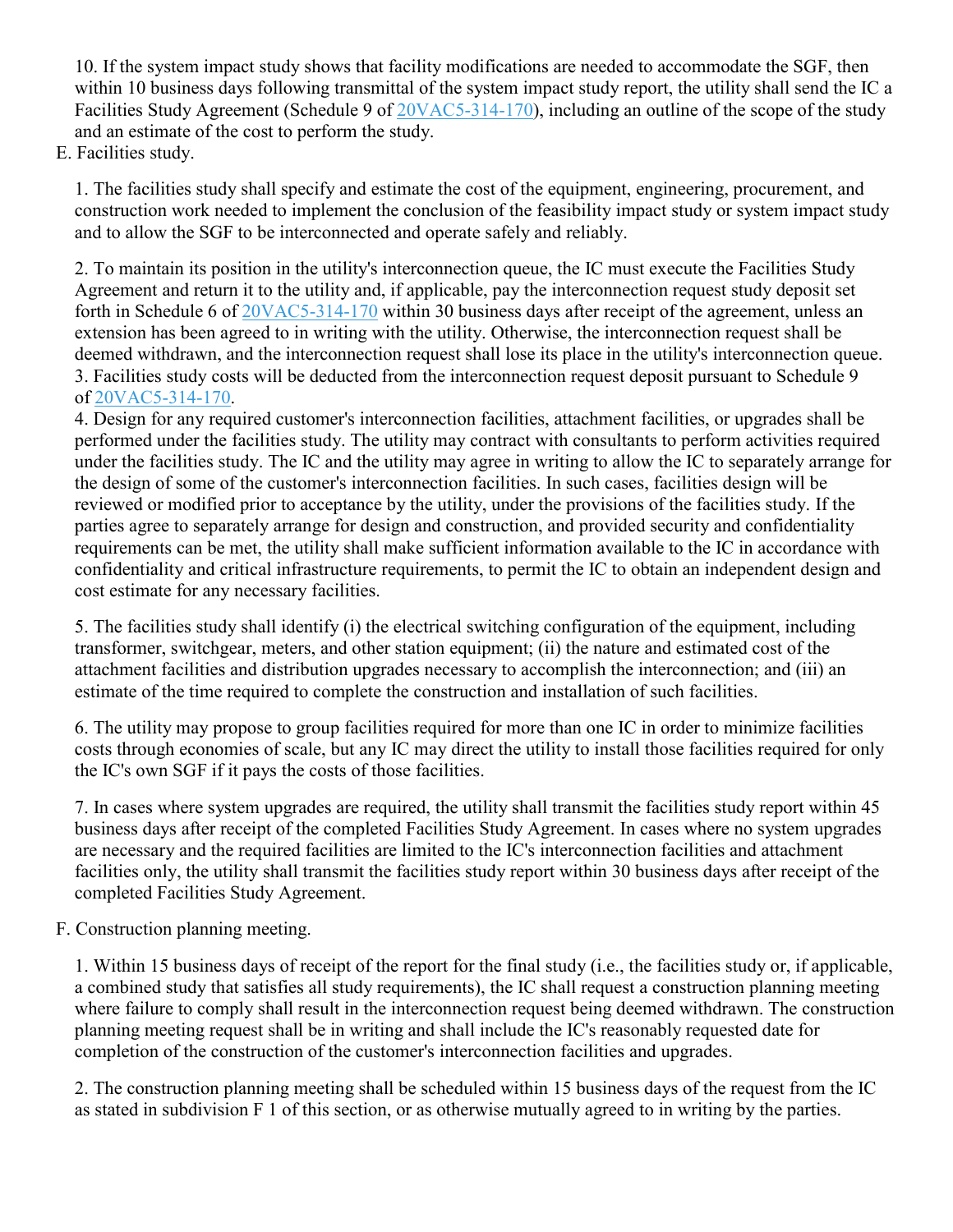3. The purpose of the construction planning meeting is to identify the tasks for each party and discuss and determine the milestones for the construction of the system upgrades and attachment facilities. Agreed upon milestones shall be specific as to scope of action, responsible party, and dates of deliverables and shall be recorded in the SGIA (see Schedule 10 of [20VAC5-314-170\)](https://law.lis.virginia.gov/admincode/title20/agency5/chapter314/section170/) to be provided to the IC.

G. Small Generator Interconnection Agreement. No later than 10 business days after the construction planning meeting, the utility shall provide the IC an executable SGIA as set forth in [20VAC5-314-50](https://law.lis.virginia.gov/admincode/title20/agency5/chapter314/section50/) F (Schedule 10 of [20VAC5-314-170\)](https://law.lis.virginia.gov/admincode/title20/agency5/chapter314/section170/).

### **Statutory Authority**

§§ [12.1-13](https://law.lis.virginia.gov/vacode/12.1-13/) and [56-578](https://law.lis.virginia.gov/vacode/56-578/) of the Code of Virginia.

#### **Historical Notes**

Derived from Virginia Register [Volume](http://register.dls.virginia.gov/toc.aspx?voliss=25:20) 25, Issue 20, eff. May 21, 2009; amended, Virginia Register [Volume](http://register.dls.virginia.gov/toc.aspx?voliss=37:01) 37, Issue 1, eff. October 15, 2020.

# 20VAC5-314-80. Interconnection metering.

Any metering, including telemetering, necessitated by the use of the SGF and any additional utility metering requested by the IC and agreed to in writing by the utility shall be provided by the utility at the IC's expense in accordance with commission requirements or the utility's specifications. The IC shall be responsible for the utility's reasonable and necessary cost for the purchase, installation, operation, maintenance, testing, repair, and replacement of metering and telemetering equipment.

#### **Statutory Authority**

§§ [12.1-13](https://law.lis.virginia.gov/vacode/12.1-13/) and [56-578](https://law.lis.virginia.gov/vacode/56-578/) of the Code of Virginia.

#### **Historical Notes**

Derived from Virginia Register [Volume](http://register.dls.virginia.gov/toc.aspx?voliss=37:01) 25, Issue 20, eff. May 21, 2009; amended, Virginia Register Volume 37, Issue 1, eff. October 15, 2020.

# 20VAC5-314-90. Commissioning tests.

Commissioning tests of the IC's installed equipment shall be performed pursuant to applicable codes and standards, including IEEE 1547.1, Standard Conformance Test Procedures for Equipment Interconnecting Distributed Resources with Electric Power Systems, 2005. The utility shall be given at least five business days written notice, or notice as otherwise mutually agreed to in writing by the parties, of the tests to be performed, and the utility shall be allowed to witness the commissioning tests. The utility shall not be compensated by the IC for witnessing commissioning tests.

#### **Statutory Authority**

§§ [12.1-13](https://law.lis.virginia.gov/vacode/12.1-13/) and [56-578](https://law.lis.virginia.gov/vacode/56-578/) of the Code of Virginia.

#### **Historical Notes**

Derived from Virginia Register [Volume](http://register.dls.virginia.gov/toc.aspx?voliss=37:01) 25, Issue 20, eff. May 21, 2009; amended, Virginia Register Volume 37, Issue 1, eff. October 15, 2020.

# 20VAC5-314-100. Disputes.

A. The parties agree to attempt to resolve all disputes arising out of the interconnection process according to the provisions of this section.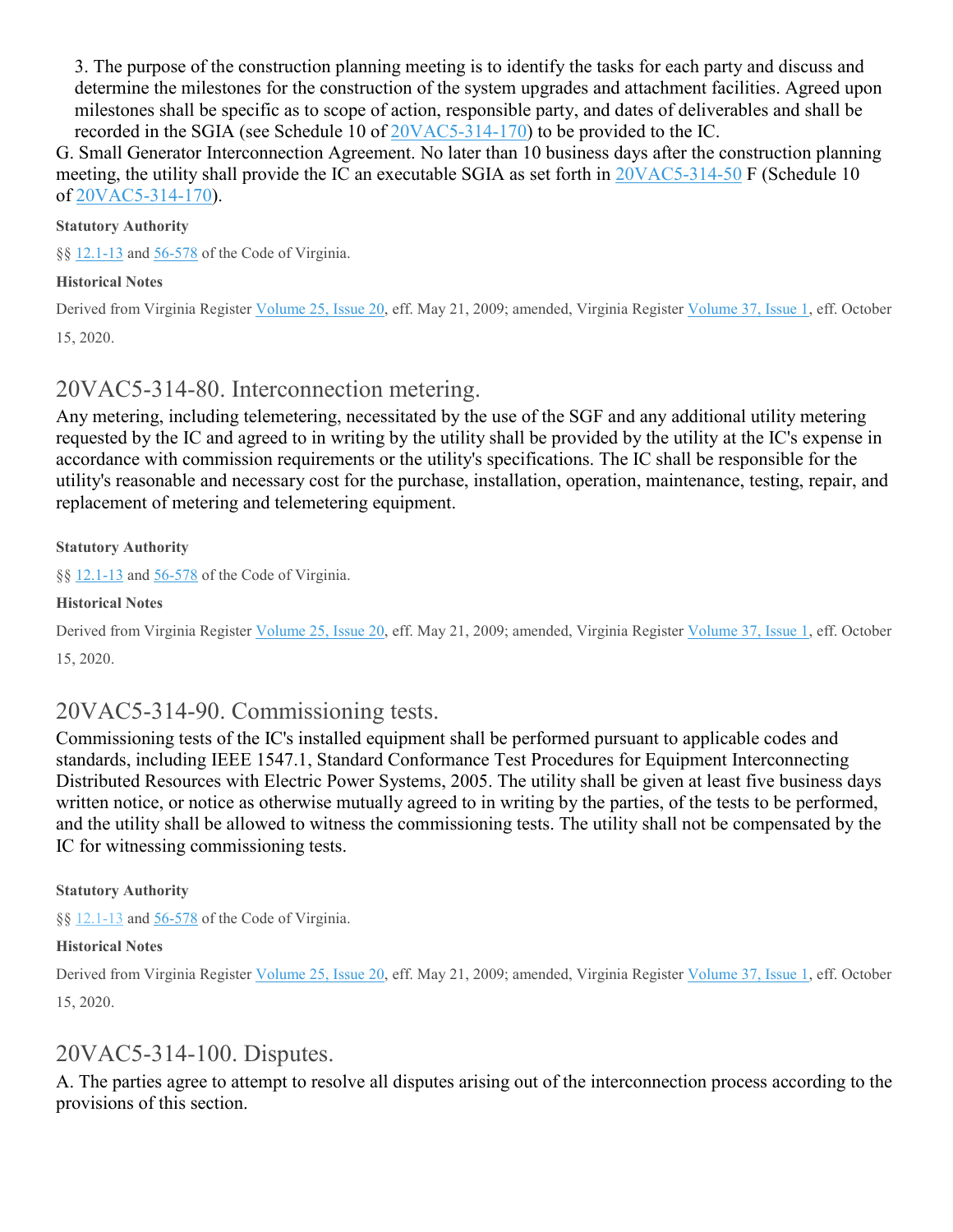B. In the event of a dispute, either party shall provide the other party with a written notice of dispute. The notice shall describe in detail the nature of the dispute. The parties shall make a good faith effort to resolve the dispute informally within 10 business days.

C. If the dispute has not been resolved within 10 business days after receipt of the notice, either party may seek resolution assistance from the Division of Public Utility Regulation where the matter will be handled as an informal complaint.

Alternatively, the parties may, upon mutual agreement, seek resolution through the assistance of a dispute resolution service. The dispute resolution service will assist the parties in either resolving the dispute or in selecting an appropriate dispute resolution venue (e.g., mediation, settlement judge, early neutral evaluation, or technical expert) to assist the parties in resolving their dispute. Each party shall conduct all negotiations in good faith and shall be responsible for one-half of any costs paid to neutral third parties.

D. If the dispute remains unresolved, either party may petition the commission to handle the dispute as a formal complaint or may exercise whatever rights and remedies it may have in equity or law.

### **Statutory Authority**

§§ [12.1-13](https://law.lis.virginia.gov/vacode/12.1-13/) and [56-578](https://law.lis.virginia.gov/vacode/56-578/) of the Code of Virginia.

### **Historical Notes**

Derived from Virginia Register [Volume](http://register.dls.virginia.gov/toc.aspx?voliss=25:20) 25, Issue 20, eff. May 21, 2009; amended, Virginia Register [Volume](http://register.dls.virginia.gov/toc.aspx?voliss=37:01) 37, Issue 1, eff. October 15, 2020.

# 20VAC5-314-110. Confidential information.

A. Confidential information shall mean any confidential or proprietary information provided by one party to the other party that is clearly marked or otherwise designated "Confidential." All design, operating specifications, and metering data provided by the IC shall be deemed confidential information regardless of whether it is clearly marked or otherwise designated as such.

B. Confidential information does not include information previously in the public domain, required to be publicly submitted or divulged by governmental authorities (after notice to the other party and after exhausting any opportunity to oppose such publication or release), or necessary to be divulged in an action to enforce an agreement between the parties. Each party receiving confidential information shall hold such information in confidence and shall not disclose it to any third party nor to the public without the prior written authorization from the party providing that information, except to fulfill obligations under agreements between the parties, or to fulfill legal or regulatory requirements.

1. Each party shall employ at least the same standard of care to protect confidential information obtained from the other party as it employs to protect its own confidential information.

2. Each party is entitled to equitable relief, by injunction or otherwise, to enforce its rights under this section to prevent the release of confidential information without bond or proof of damages and may seek other remedies available at law or in equity for breach of this provision.

C. Notwithstanding anything in this chapter to the contrary, if the commission, during the course of an investigation or otherwise, requests information from one of the parties that is otherwise required to be maintained in confidence, the party shall provide the requested information to the commission within the time provided for in the request for information. In providing the information to the commission, the party may request that the information be treated as confidential and nonpublic by the commission and that the information be withheld from public disclosure. Parties are prohibited from notifying the other party prior to the release of the confidential information to the commission. A party shall notify the other party when it is notified by the commission that a request to release confidential information has been received by the commission, at which time either party may respond to the commission before such information would be made public.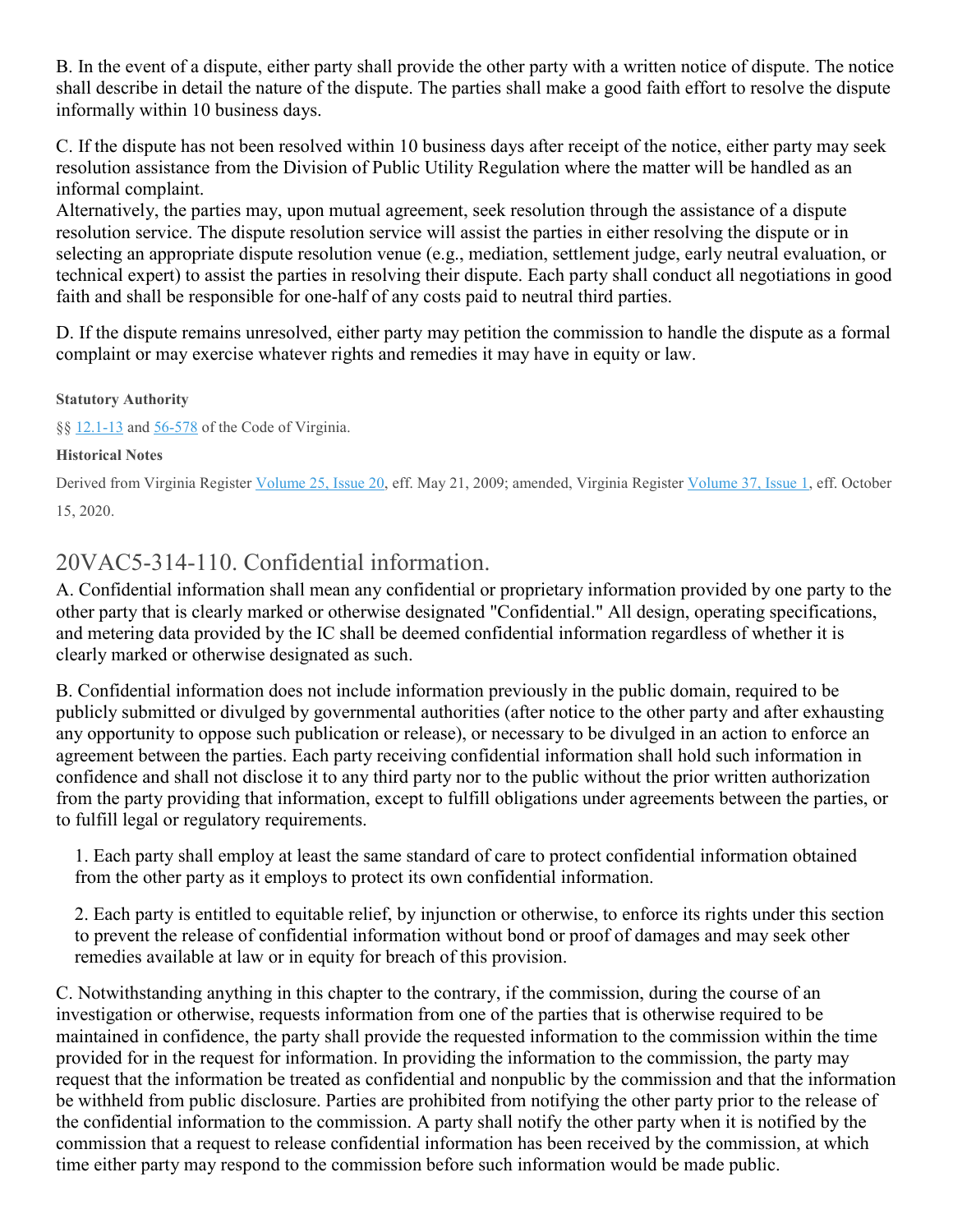D. Once a project has been assigned a queue number in accordance with  $20\sqrt{AC5-314-38}$ , the following information regarding the project shall not be deemed confidential:

1. Project IC company name;

- 2. Queue number;
- 3. Maximum generating capacity;
- 4. Location of the SGF; and
- 5. Date of the submission of the completed Interconnection Request Form.

### **Statutory Authority**

§§ [12.1-13](https://law.lis.virginia.gov/vacode/12.1-13/) and [56-578](https://law.lis.virginia.gov/vacode/56-578/) of the Code of Virginia.

### **Historical Notes**

Derived from Virginia Register [Volume](http://register.dls.virginia.gov/toc.aspx?voliss=37:01) 25, Issue 20, eff. May 21, 2009; amended, Virginia Register Volume 37, Issue 1, eff. October 15, 2020.

# 20VAC5-314-120. Equal treatment.

The utility shall receive, process, and analyze all interconnection requests in a timely manner as set forth in this chapter. The utility shall use the same reasonable efforts in processing and analyzing interconnection requests from all ICs, whether the SGF is owned or operated by the utility, its subsidiaries or affiliates, or others.

### **Statutory Authority**

§§ [12.1-13](https://law.lis.virginia.gov/vacode/12.1-13/) and [56-578](https://law.lis.virginia.gov/vacode/56-578/) of the Code of Virginia.

## **Historical Notes**

Derived from Virginia Register [Volume](http://register.dls.virginia.gov/toc.aspx?voliss=37:01) 25, Issue 20, eff. May 21, 2009; amended, Virginia Register Volume 37, Issue 1, eff. October 15, 2020.

# 20VAC5-314-130. Record retention and reporting requirements.

A. The utility shall maintain, subject to audit, records for three years of (i) all interconnection requests received pursuant to this chapter, (ii) the times required to complete interconnection request approvals and disapprovals, and (iii) justification for the actions taken on the interconnection requests.

B. Each utility shall annually, on or before January 31, submit a written report to the commission staff that includes the utility's small generating facilities queue and a listing of those facilities interconnected during the preceding calendar year. This report shall include the following data for each SGF:

- 1. Queue number.
- 2. The physical address or geographic coordinates (latitude and longitude) of the SGF.
- 3. Fuel type.
- 4. The capacity of the SGF, in terms of megawatts.
- 5. The substation and transformer to which the project will be interconnected.
- 6. The feeder or circuit to which the project will be interconnected.
- 7. The date of submission of final completed Interconnection Request Form.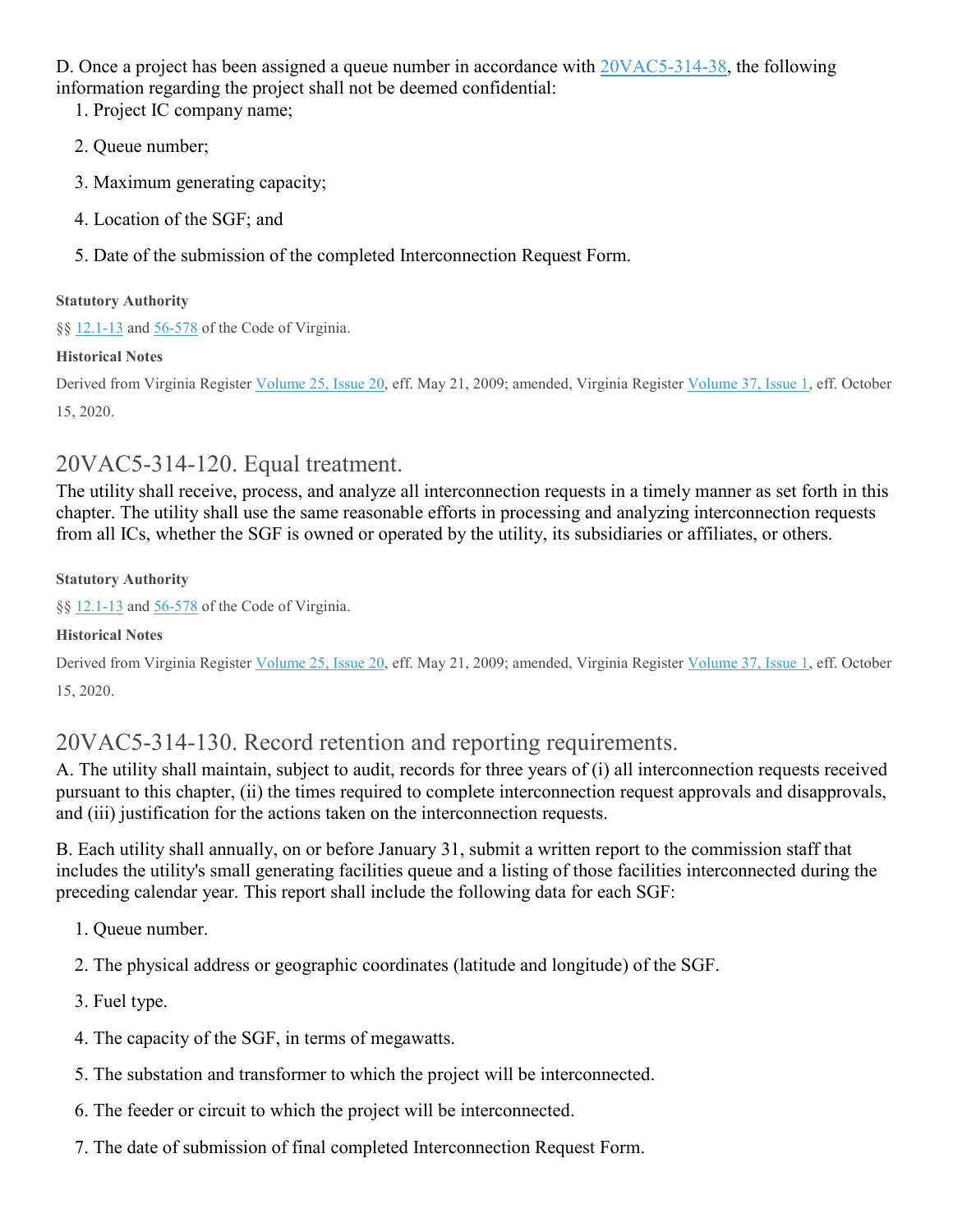- 8. Interdependency status (e.g., Project A or Project B).
- 9. Status of the request in the interconnection process (e.g., SGIA executed, connected, canceled).
- 10. The date of final completed signed SGIA.

#### **Statutory Authority**

§§ [12.1-13](https://law.lis.virginia.gov/vacode/12.1-13/) and [56-578](https://law.lis.virginia.gov/vacode/56-578/) of the Code of Virginia.

### **Historical Notes**

Derived from Virginia Register [Volume](http://register.dls.virginia.gov/toc.aspx?voliss=25:20) 25, Issue 20, eff. May 21, 2009; amended, Virginia Register [Volume](http://register.dls.virginia.gov/toc.aspx?voliss=37:01) 37, Issue 1, eff. October 15, 2020.

# 20VAC5-314-140. Coordination with affected systems.

The utility shall coordinate the conduct of any studies required to determine the impact of the SGF on affected systems with affected system operators and, if possible, include those results (if available) in its applicable interconnection studies within the timeframe specified in this chapter. The utility will include such affected system operators in all meetings held with the IC as required by this chapter. The IC shall cooperate with the utility in all matters related to the conduct of studies and the determination of modifications to affected systems. A utility that may be an affected system shall cooperate with the utility with which interconnection has been requested in all matters related to the conduct of studies and the determination of modifications to affected systems. The utility owning or operating the system to which the IC desires to interconnect shall not be held responsible or liable for any delays in the interconnection process attributable to the lack of information or cooperation from the owners or operators of affected systems.

#### **Statutory Authority**

§§ [12.1-13](https://law.lis.virginia.gov/vacode/12.1-13/) and [56-578](https://law.lis.virginia.gov/vacode/56-578/) of the Code of Virginia.

### **Historical Notes**

Derived from Virginia Register [Volume](http://register.dls.virginia.gov/toc.aspx?voliss=25:20) 25, Issue 20, eff. May 21, 2009; amended, Virginia Register [Volume](http://register.dls.virginia.gov/toc.aspx?voliss=37:01) 37, Issue 1, eff. October 15, 2020.

# 20VAC5-314-150. Capacity of the small generating facility.

A. If the interconnection request is for an increase in capacity for an existing SGF, the interconnection request shall be evaluated on the basis of the new total capacity of the SGF.

B. If the interconnection request is for a facility that includes multiple energy production or storage devices at a site for which the IC seeks a single point of interconnection, the interconnection request shall be evaluated on the basis of the maximum generating capacity of the facility.

C. The interconnection request shall be evaluated using the maximum capacity that the SGF is capable of injecting into the utility's electric system. However, if the maximum generating capacity that the SGF is capable of injecting into the utility's electric system is limited (e.g., through use of a control system, power relays, or other similar device settings or adjustments), then the IC must obtain the utility's agreement, with such agreement not to be unreasonably withheld, that the manner in which the IC proposes to implement such a limit will not adversely affect the safety and reliability of the utility's system. If the utility does not so agree, then the interconnection request must be withdrawn or revised to specify the maximum capacity that the SGF is capable of injecting into the utility's electric system without such limitations. Nothing in this section shall prevent a utility from considering an output higher than the limited output, if appropriate, when evaluating system protection impacts.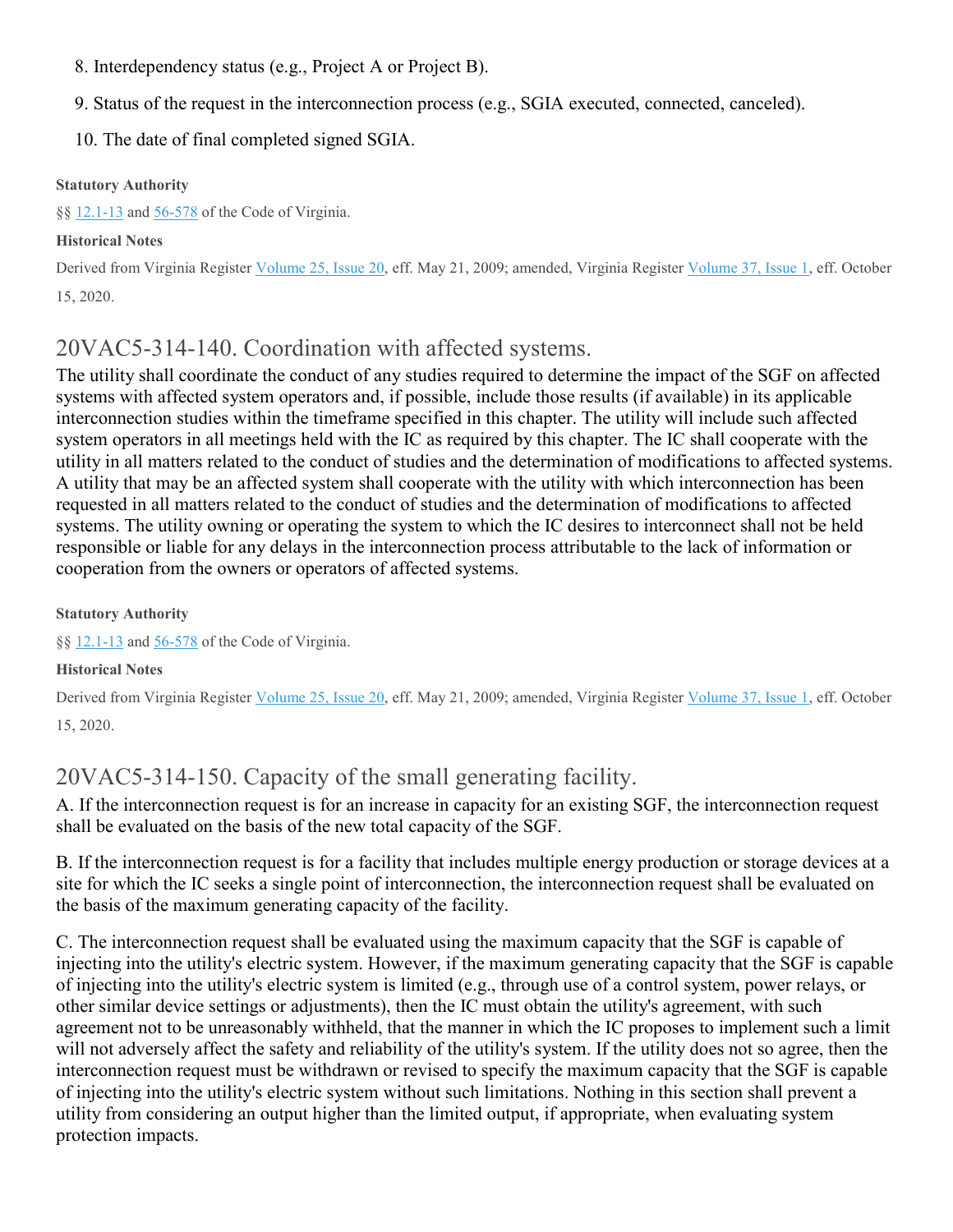#### **Statutory Authority**

§§ [12.1-13](https://law.lis.virginia.gov/vacode/12.1-13/) and [56-578](https://law.lis.virginia.gov/vacode/56-578/) of the Code of Virginia.

#### **Historical Notes**

Derived from Virginia Register [Volume](http://register.dls.virginia.gov/toc.aspx?voliss=25:20) 25, Issue 20, eff. May 21, 2009; amended, Virginia Register [Volume](http://register.dls.virginia.gov/toc.aspx?voliss=37:01) 37, Issue 1, eff. October 15, 2020.

# 20VAC5-314-160. Insurance, liability, and indemnification.

A. For an SGF with a rated capacity not exceeding 10 kW, the IC, at its own expense, shall secure and maintain in effect during the term of the agreement, liability insurance with a combined single limit for bodily injury and property damage of not less than \$100,000 for each occurrence.

For an SGF with a rated capacity exceeding 10 kW but not exceeding 500 kW, the IC, at its own expense, shall secure and maintain in effect during the term of the agreement, liability insurance with a combined single limit for bodily injury and property damage of not less than \$300,000 for each occurrence.

For an SGF with a rated capacity exceeding 500 kW, the IC, at its own expense, shall secure and maintain in effect during the term of the agreement, liability insurance with a combined single limit for bodily injury and property damage of not less than \$2 million for each occurrence.

An IC of sufficient creditworthiness, as determined by the utility, may propose to provide this insurance via a self-insurance program if it has a self-insurance program established in accordance with commercially acceptable risk management practices, and such a proposal shall not be reasonably rejected.

B. Certificates of insurance evidencing the requisite coverage and provision shall be furnished to the utility prior to the date of interconnection of the SGF, as required by the utility. The utility shall be permitted to periodically obtain proof of current insurance coverage from the IC in order to verify continuing proper liability insurance coverage. The utility reserves the right to refuse to commence or continue interconnected operations unless evidence is provided that required insurance coverage is in effect at all times.

C. Utility and IC liability to the other party for any loss, cost, claim, injury, liability, or expense, including reasonable attorney fees, relating to or arising from any act or omission pursuant to this chapter shall be limited to the amount of direct damage actually incurred. In no event shall either party be liable to the other party for any indirect, special, incidental, consequential, or punitive damages of any kind.

D. The utility and the IC shall at all times indemnify, defend, and save the other party harmless from any damages; losses; claims, including claims and actions relating to injury or death of any person or damage to property; demand; suits; recoveries; costs and expenses; court costs; attorney fees; and all other obligations by or to third parties arising out of or resulting from the other party's action or inaction of its obligations pursuant to this chapter on behalf of the indemnifying party, except in cases of gross negligence or intentional wrongdoing by the indemnified party.

### **Statutory Authority**

§§ [12.1-13](https://law.lis.virginia.gov/vacode/12.1-13/) and [56-578](https://law.lis.virginia.gov/vacode/56-578/) of the Code of Virginia.

#### **Historical Notes**

Derived from Virginia Register [Volume](http://register.dls.virginia.gov/toc.aspx?voliss=25:20) 25, Issue 20, eff. May 21, 2009; amended, Virginia Register [Volume](http://register.dls.virginia.gov/toc.aspx?voliss=37:01) 37, Issue 1, eff. October 15, 2020.

20VAC5-314-165. Assignment; sale of an existing or proposed SGF.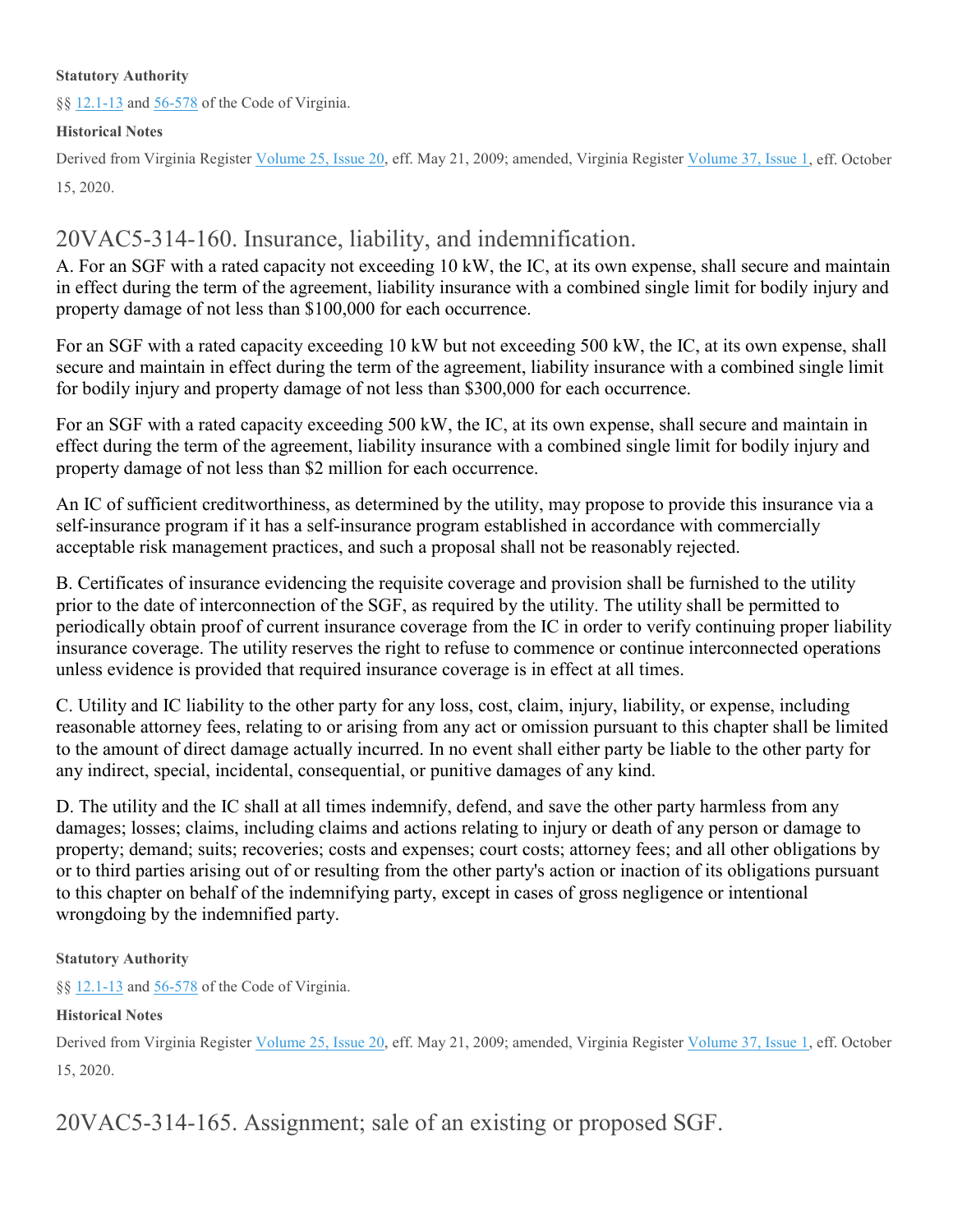A. At any time after an interconnection request has been submitted by the IC, the IC shall notify the utility of the pending sale of an existing or proposed SGF in writing. The IC shall provide the utility with information regarding whether the sale is a change of ownership of the SGF to a new legal entity or a change of control of the existing legal entity.

B. The IC shall promptly notify the utility of the final date of sale and transfer date of ownership in writing. The purchaser of the SGF shall confirm to the utility the final date of sale and transfer date of ownership in writing.

C. The interconnection agreement shall not survive the transfer of ownership of the SGF to a new legal entity owner. The new owner shall submit a new interconnection request along with a processing fee of \$500 to the utility within 20 business days of the transfer of ownership. Where the IC has not executed an interconnection agreement, the utility may continue to study the IC under a pre-existing study agreement or may require the new owner to execute a new study agreement, though under either scenario the new owner would retain the existing queue position. Where an interconnection agreement has been executed and the SGF has been constructed, the utility shall not study or inspect the SGF unless the new owner's interconnection request indicates that a material modification has occurred or is proposed.

D. The interconnection agreement shall survive a change of control of the SGF's legal entity owner, where only the contact information in a study agreement or in the interconnection agreement must be modified. The new owner shall submit a new interconnection request along with a processing fee of \$500 to the utility within 20 business days of the change of control and provide the new contact information. Where the IC has not executed an interconnection agreement, the utility may continue to study the IC under a pre-existing study agreement or may require the new owner to execute a new study agreement, though under either scenario the new owner would retain the existing queue position. Where an interconnection agreement has been executed and the SGF has been constructed, the utility shall not study or inspect the SGF unless the new owner's interconnection request indicates that a material modification has occurred or is proposed.

E. The IC shall have the right to assign the interconnection agreement, without the consent of the utility, for collateral security purposes to aid in providing financing for the SGF, provided that the IC will promptly notify the utility of any such assignment. Assignment shall not relieve a party of its obligations, nor shall a party's obligations be enlarged, in whole or in part, by reason thereof.

F. Any attempted assignment that violates this section is void and ineffective.

**Statutory Authority**

§§ [12.1-13](https://law.lis.virginia.gov/vacode/12.1-13/) and [56-578](https://law.lis.virginia.gov/vacode/56-578/) of the Code of Virginia.

**Historical Notes**

Derived from Virginia Register [Volume](http://register.dls.virginia.gov/toc.aspx?voliss=37:01) 37, Issue 1, eff. October 15, 2020.

# 20VAC5-314-170. Schedules for Chapter 314.

The following schedules shall be used in the administration of this chapter.

# **Schedule 1**

# **Glossary of Terms**

The following terms shall have the following meanings and apply to Schedules 2 through 9 of [20VAC5-314-170:](https://law.lis.virginia.gov/admincode/title20/agency5/chapter314/section170/)

"Affected system" means an electric utility system other than that of the utility that may be affected by the proposed interconnection.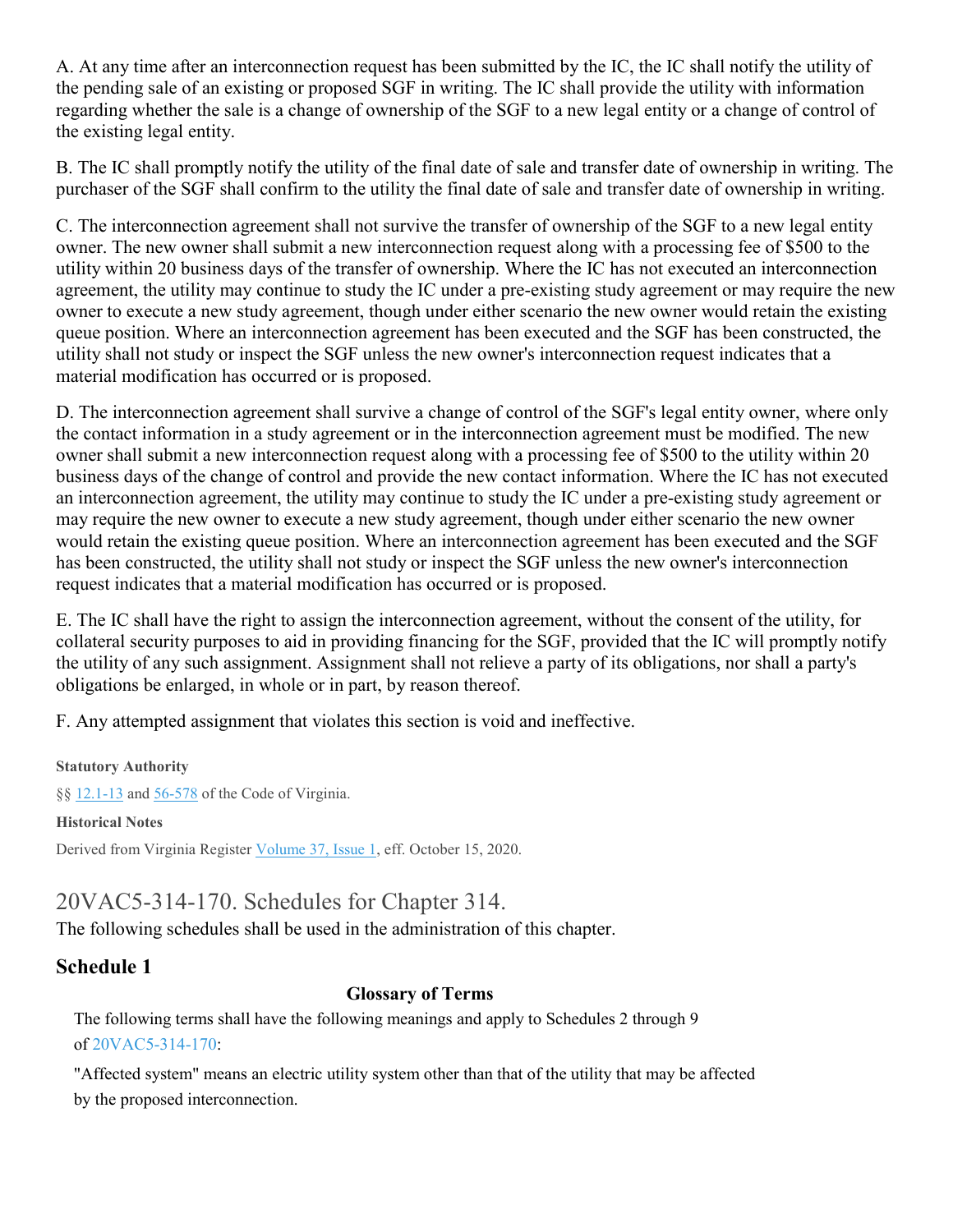"Applicable laws and regulations" means all duly promulgated applicable federal, state, and local laws, regulations, rules, ordinances, codes, decrees, judgments, directives, or judicial or administrative orders; permits; and other duly authorized actions of any governmental authority.

"Attachment facilities" means the facilities and equipment owned, operated, and maintained by the utility that are built new in order to physically connect the customer's interconnection facilities to the utility system. Attachment facilities shall not include distribution upgrades or previously existing distribution and transmission facilities.

"Business day" means Monday through Friday, excluding state holidays.

"Calendar day" means Sunday through Saturday, including all holidays.

"Commission" means the Virginia State Corporation Commission.

"Customer's interconnection facilities" means all of the facilities and equipment owned, operated, and maintained by the interconnection customer, between the small generating facility and the point of interconnection necessary to physically and electrically interconnect the small generating facility to the utility system.

"Distribution system" means the utility's facilities and equipment generally delivering electricity to ultimate customers from substations supplied by higher voltages (usually at transmission level). For purposes of Schedules 2 through 9 of [20VAC5-314-170,](https://law.lis.virginia.gov/admincode/title20/agency5/chapter314/section170/) all portions of the utility's transmission system regulated by the commission for which interconnections are not within Federal Energy Regulatory Commission jurisdiction are considered also to be subject to the Regulations Governing Interconnection of Small Electrical Generators [\(20VAC5-314\)](https://law.lis.virginia.gov/admincode/title20/agency5/chapter314/).

"Distribution upgrades" means the additions, modifications, and enhancements made to the utility's distribution system on the utility's side of the point of interconnection necessary to ensure continued system reliability and power quality on the utility's distribution system caused by the interconnection of the small generating facility. Distribution upgrades do not include the network upgrades or the customer's interconnection facilities or the utility's attachment facilities.

"Facilities study" has the meaning ascribed to it in [20VAC5-314-70](https://law.lis.virginia.gov/admincode/title20/agency5/chapter314/section70/) E.

"Feasibility study" has the meaning ascribed to it in [20VAC5-314-70](https://law.lis.virginia.gov/admincode/title20/agency5/chapter314/section70/) C.

"Good Utility Practice" means any of the practices, methods, and acts engaged in or approved by a significant portion of the electric industry during the relevant time period, or any of the practices, methods, and acts that, in the exercise of reasonable judgment in light of the facts known at the time the decision was made, could have been expected to accomplish the desired result at a reasonable cost, consistent with good business practices, reliability, safety, and expedition. Good Utility Practice is not intended to be limited to the optimum practice, method, or act to the exclusion of all others, but rather to include practices, methods, or acts generally accepted in the region.

"Governmental authority" means any federal, state, local, or other governmental regulatory or administrative agency, court, commission, department, board, or other governmental subdivision or legislature, rulemaking board, tribunal, or other governmental authority having jurisdiction over the parties, their respective facilities, or the respective services they provide and exercising or entitled to exercise any administrative, executive, police, or taxing authority or power; "governmental authority" does not include the interconnection customer, the utility, or any affiliate thereof.

"Interconnection customer" or "IC" means any entity proposing to interconnect a new small generating facility with the utility system.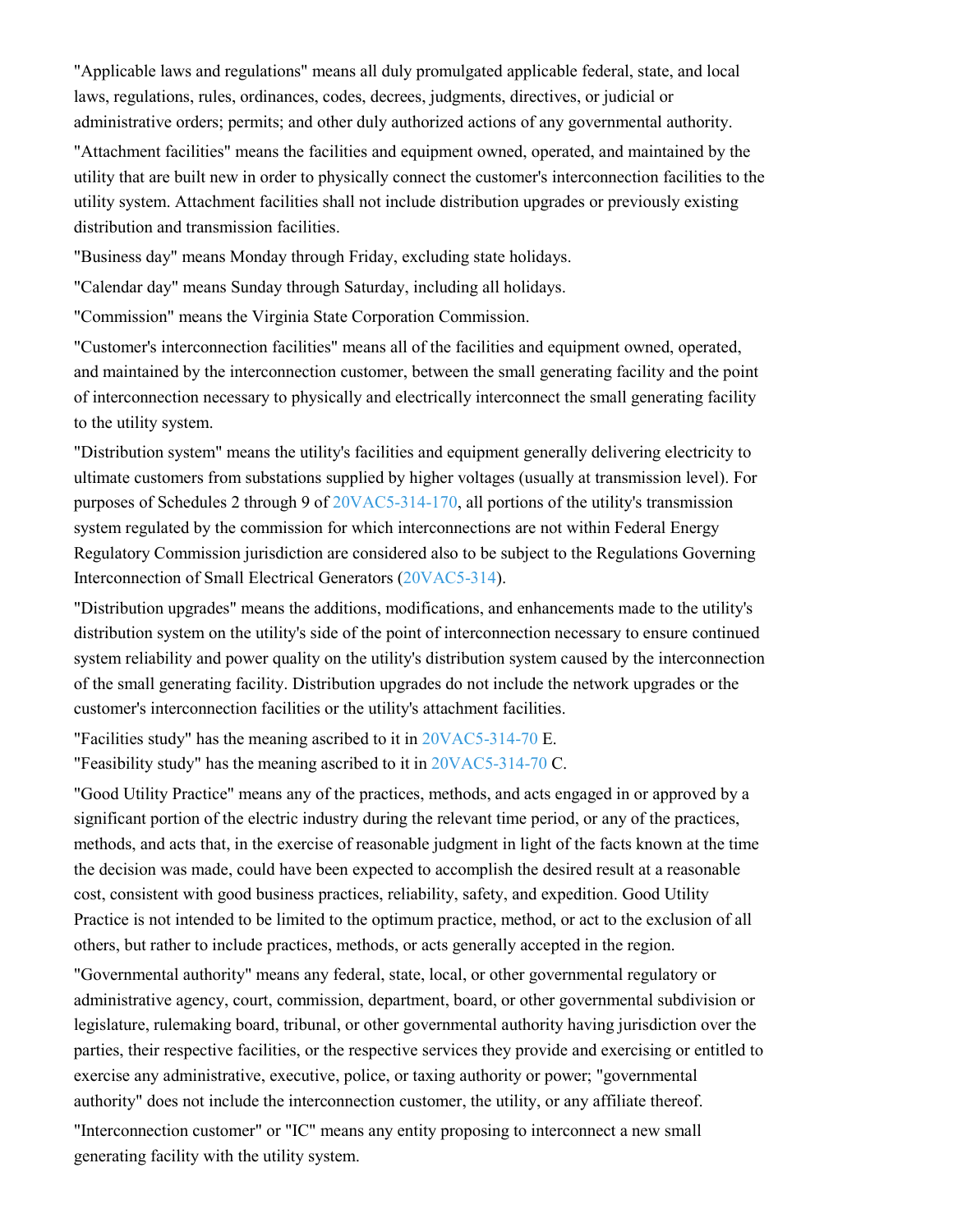"Interconnection request" means the interconnection customer's request, in accordance with the Regulations Governing Interconnection of Small Electric Generators [\(20VAC5-314\)](https://law.lis.virginia.gov/admincode/title20/agency5/chapter314/), to interconnect a new small generating facility or to increase the capacity of or make a material modification to the operating characteristics of an existing small generating facility that is interconnected with the utility system.

"Interdependent customer" or "interdependent project" means an interconnection customer or interconnection project whose upgrades to the utility system or attachment facilities are impacted by another earlier-queued generating facility as determined by the utility.

"Material modification" has the meaning ascribed to it in [20VAC5-314-39.](https://law.lis.virginia.gov/admincode/title20/agency5/chapter314/section39/)

"Maximum generating capacity" means the maximum continuous electrical output of the small generating facility at any time as measured at the point of interconnection or the maximum kilowatts delivered to the utility during any metering period, whichever is greater. Requested maximum generating capacity will be specified by the IC in the interconnection request, and an approved maximum generating capacity will subsequently be included as a limitation in the interconnection agreement.

"Network upgrades" means additions, modifications, and upgrades to the utility's transmission system required to accommodate the interconnection with the small generating facility to the utility's system. Network upgrades do not include distribution upgrades.

"Party" means the utility or the interconnection customer.

"Point of interconnection" means the point where the customer's interconnection facilities connect physically and electrically with the utility's system.

"Processing fee" means a nonrefundable cost to administer or file an application.

"Queue number" refers to the number assigned by the utility that establishes a customer's interconnection request position in the study queue relative to all other valid interconnection requests. A lower queue number will be studied prior to a higher queue number, except in the case of interdependent projects. The queue number of each interconnection request shall be used to determine the cost responsibility for the upgrades necessary to accommodate the proposed interconnection.

"Small generating facility" or "SGF" means the interconnection customer's equipment used for the production of electricity, as identified in the interconnection request.

"System" or "utility system" means the distribution and transmission facilities owned, controlled, or operated by the utility that are used to deliver electricity.

"System impact study" has the meaning ascribed to it in [20VAC5-314-70](https://law.lis.virginia.gov/admincode/title20/agency5/chapter314/section70/) D.

"Transmission system" means the utility's facilities and equipment delivering electric energy to the distribution system, such facilities being operated at voltage levels above the utility's typical distribution system voltage levels.

"Utility" means the public utility company subject to regulation by the commission pursuant to Chapter 10 (§ [56-232](https://law.lis.virginia.gov/vacode/56-232/) et seq.) of Title 56 of the Code of Virginia with regard to rates or service quality, to whose system the interconnection customer proposes to interconnect a small generating facility.

# **Schedule 2 Certification of Small Generator Equipment Packages**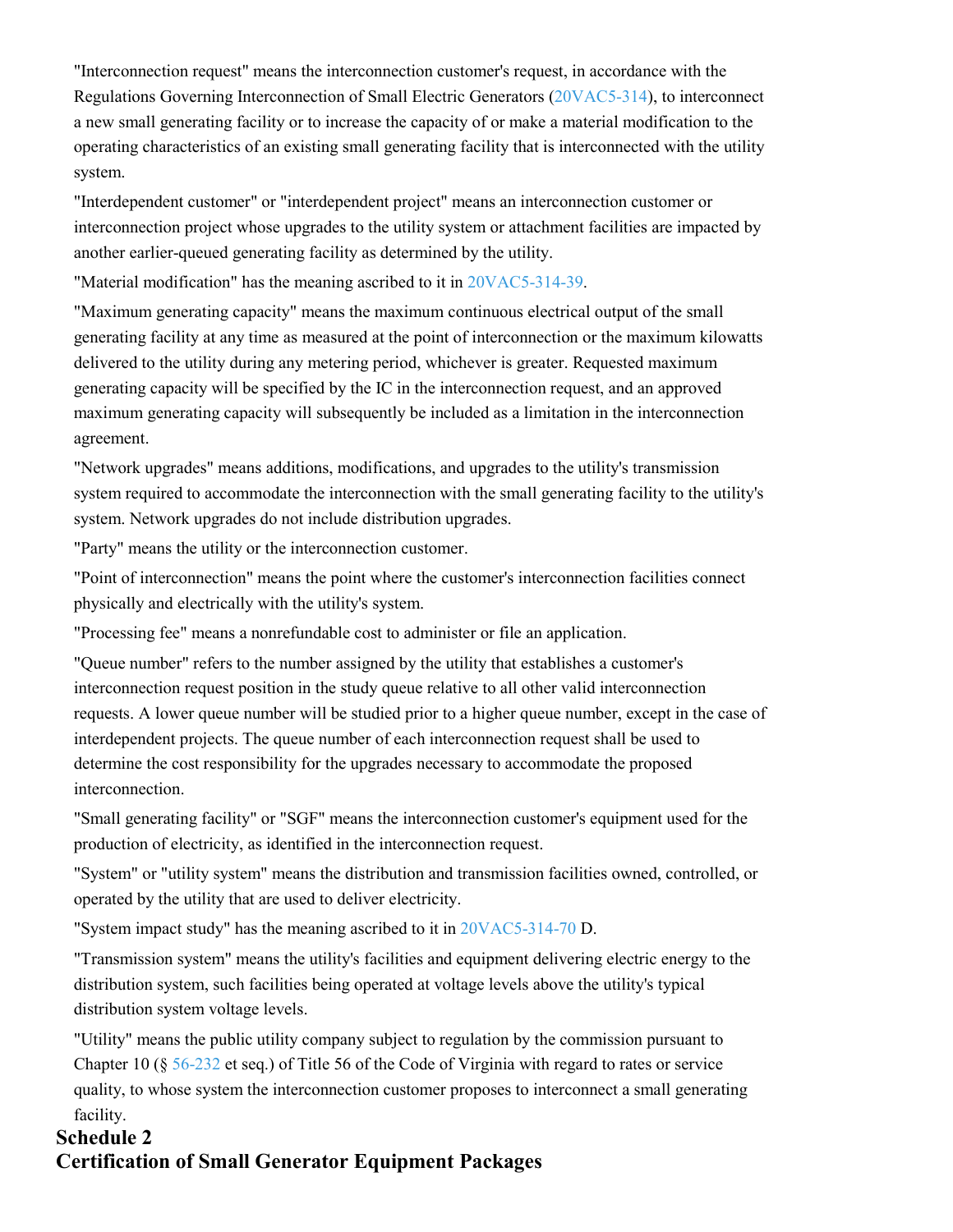Small generating facility equipment proposed for use separately or packaged with other equipment in an interconnection system shall be considered certified for interconnected operation if (i) it has been tested in accordance with industry standards for continuous utility interactive operation in compliance with the appropriate codes and standards referenced in this Schedule 2 by any Nationally Recognized Testing Laboratory (NRTL) recognized by the United States Occupational Safety and Health Administration to test and certify interconnection equipment pursuant to the relevant codes and standards listed in SGIP Schedule 3 of [20VAC5-](https://law.lis.virginia.gov/admincode/title20/agency5/chapter314/section170/) [314-170;](https://law.lis.virginia.gov/admincode/title20/agency5/chapter314/section170/) (ii) it has been labeled and is publicly listed by such NRTL at the time of the interconnection application; and (iii) such NRTL makes readily available for verification all test standards and procedures it utilized in performing such equipment certification, and, with consumer approval, the test data itself. The NRTL may make such information available on its website and by encouraging such information to be included in the manufacturer's literature accompanying the equipment.

The interconnection customer must verify that the intended use of the equipment falls within the uses for which the equipment was tested, labeled, and listed by the NRTL.

Certified equipment shall not require further type-test review, testing, or additional equipment to meet the requirements of this interconnection procedure; however, nothing in this Schedule 2 shall preclude the need for an on-site commissioning test by the parties to the interconnection nor follow up production testing by the NRTL.

If the certified equipment package includes only interface components (switchgear, inverters, or other interface devices), then an IC must show that the generator or other electric source being utilized with the equipment package is compatible with the equipment package and is consistent with the testing and listing specified for this type of interconnection equipment.

Provided the generator or electric source, when combined with the equipment package is within the range of capabilities for which it was tested by the NRTL and does not violate the interface components' labeling and listing performed by the NRTL, no further design review, testing, or additional equipment on the customer side of the point of interconnection shall be required to meet the requirements of this interconnection procedure.

An equipment package does not include equipment provided by the utility.

# **Schedule 3 Certification Codes and Standards**

Attachment 3 of the FERC Small Generator Interconnection Procedures (SGIP) in 70 FR 34189 (June 13, 2005):

IEEE Std 1547 Standard for Interconnecting Distributed Resources with Electric Power Systems (including use of IEEE Std 1547.1 testing protocols to establish conformity)

UL 1741 Inverters, Converters, and Controllers for Use in Independent Power Systems

IEEE Std 929-2000 IEEE Recommended Practice for Utility Interface of Photovoltaic (PV) Systems

NFPA 70 (2005), National Electrical Code

IEEE Std C37.90.1-1989 (R1994), IEEE Standard Surge Withstand Capability (SWC) Tests for Protective Relays and Relay Systems

IEEE Std C37.90.2 (1995), IEEE Standard Withstand Capability of Relay Systems to Radiated Electromagnetic Interference from Transceivers

IEEE Std C37.108-1989 (R2002), IEEE Guide for the Protection of Network Transformers

IEEE Std C57.12.44-2000, IEEE Standard Requirements for Secondary Network Protectors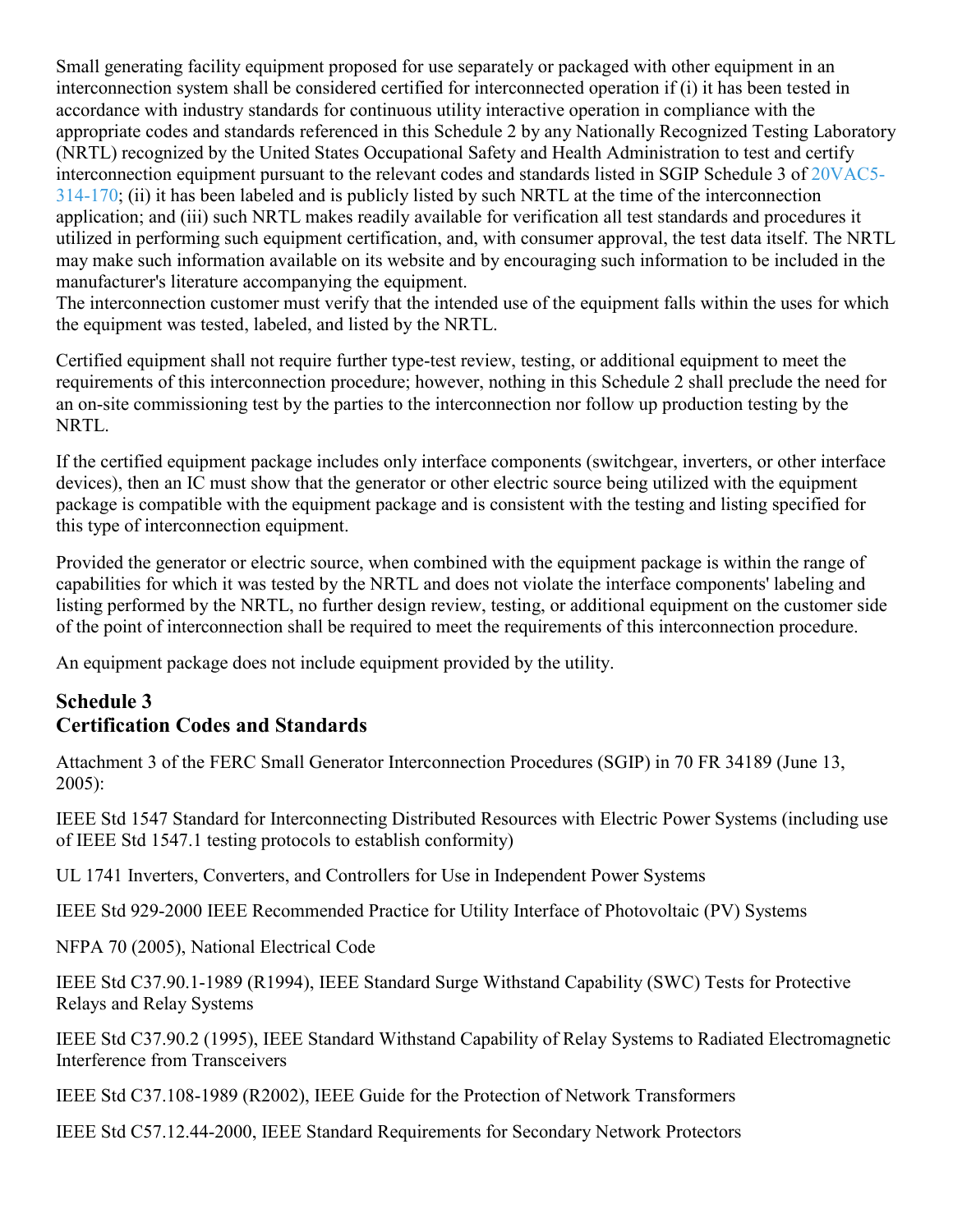IEEE Std C62.41.2-2002, IEEE Recommended Practice on Characterization of Surges in Low Voltage (1000V and Less) AC Power Circuits

IEEE Std C62.45-1992 (R2002), IEEE Recommended Practice on Surge Testing for Equipment Connected to Low-Voltage (1000V and Less) AC Power Circuits

ANSI C84.1-1995 Electric Power Systems and Equipment – Voltage Ratings (60 Hertz)

IEEE Std 100-2000, IEEE Standard Dictionary of Electrical and Electronic Terms

NEMA MG 1-1998, Motors and Small Resources, Revision 3

IEEE Std 519-1992, IEEE Recommended Practices and Requirements for Harmonic Control in Electrical Power Systems

NEMA MG 1-2003 (Rev 2004), Motors and Generators, Revision 1

### **Schedule 4 GENERATING FACILITY PREAPPLICATION REPORT REQUEST FORM** Preamble and Instructions

An interconnection customer who requests a preapplication report must submit this preapplication report request by hand delivery, mail, email, or fax to the utility along with the nonrefundable fee of \$500.

DISCLAIMER: Be aware that this preapplication report is simply a snapshot in time and is nonbinding. System conditions can and do change frequently.

Check here if payment is enclosed. Fee is required for application to be considered complete.

| Date:                                                                    |  |
|--------------------------------------------------------------------------|--|
| Interconnection Customer Name (print):                                   |  |
| Contact Person:                                                          |  |
|                                                                          |  |
|                                                                          |  |
| Telephone (Daytime):                                                     |  |
|                                                                          |  |
| Alternative Contact Information (e.g., system installation contractor or |  |
| coordinating company)                                                    |  |
|                                                                          |  |
| Role: Note:                                                              |  |
| Contact Person:                                                          |  |
|                                                                          |  |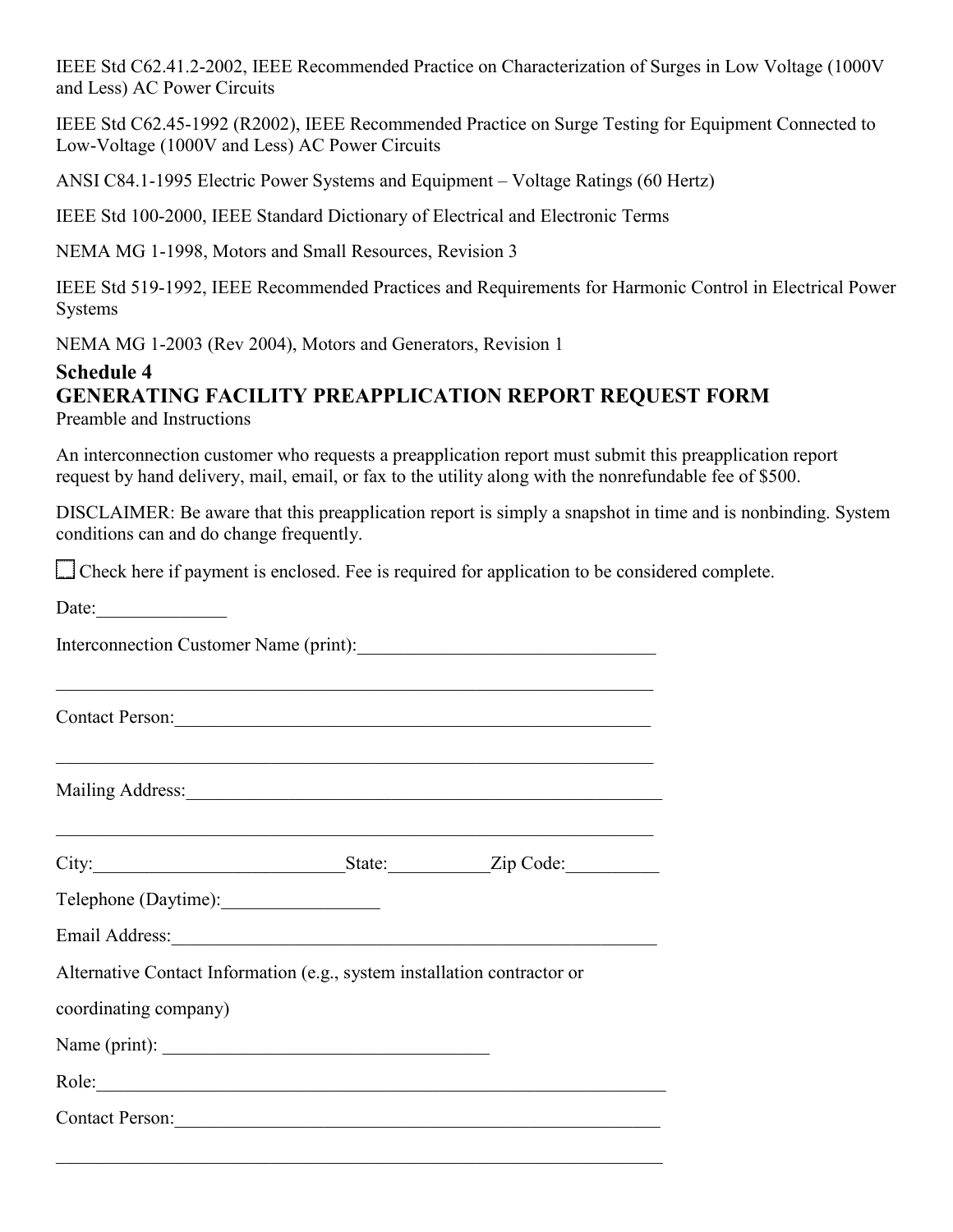| Mailing Address:                           |  |                  |  |
|--------------------------------------------|--|------------------|--|
| City:                                      |  | State: Zip Code: |  |
| Telephone (Daytime):                       |  |                  |  |
| Email Address:                             |  |                  |  |
| Facility Information:                      |  |                  |  |
| 1. Proposed facility location              |  |                  |  |
| Address (or cross-roads):                  |  |                  |  |
| City:                                      |  | State: Zip Code: |  |
| Site map provided (Google, MapQuest, etc.) |  |                  |  |
|                                            |  |                  |  |
| Pole or tower number if available:         |  |                  |  |

2. Primary energy source

# **Choose one:**

| Renewable                        | <b>Nonrenewable</b>                          |
|----------------------------------|----------------------------------------------|
| $\Box$ Solar – Photovoltaic      |                                              |
| Solar - Thermal                  |                                              |
| Biomass - Landfill Gas           |                                              |
| Biomass - Manure Digester Gas    |                                              |
| Biomass - Directed Biogas        |                                              |
| Biomass - Solid Waste            |                                              |
| Biomass – Sewage Digester Gas    |                                              |
| Biomass-Wood                     |                                              |
| Biomass – Other (please specify) |                                              |
| Hydro Power – Run of River       |                                              |
| Hydro Power – Storage            |                                              |
| Hydro Power - Tidal              | $\Box$ Fossil Fuel – Diesel                  |
| Hydro Power – Wave               | $\Box$ Fossil Fuel – Natural Gas (not waste) |
| Wind                             | $\Box$ Fossil Fuel – Oil                     |
| $\log$ Geothermal                | $\Box$ Fossil Fuel – Coal                    |
| Battery                          | $\Box$ Fossil Fuel – Other (please specify)  |
| Other (please specify)           | $\Box$ Other (please specify)                |

3. Prime mover

# **Choose one:**

**Example 1** Photovoltaic (PV) **Contained A** Steam Turbine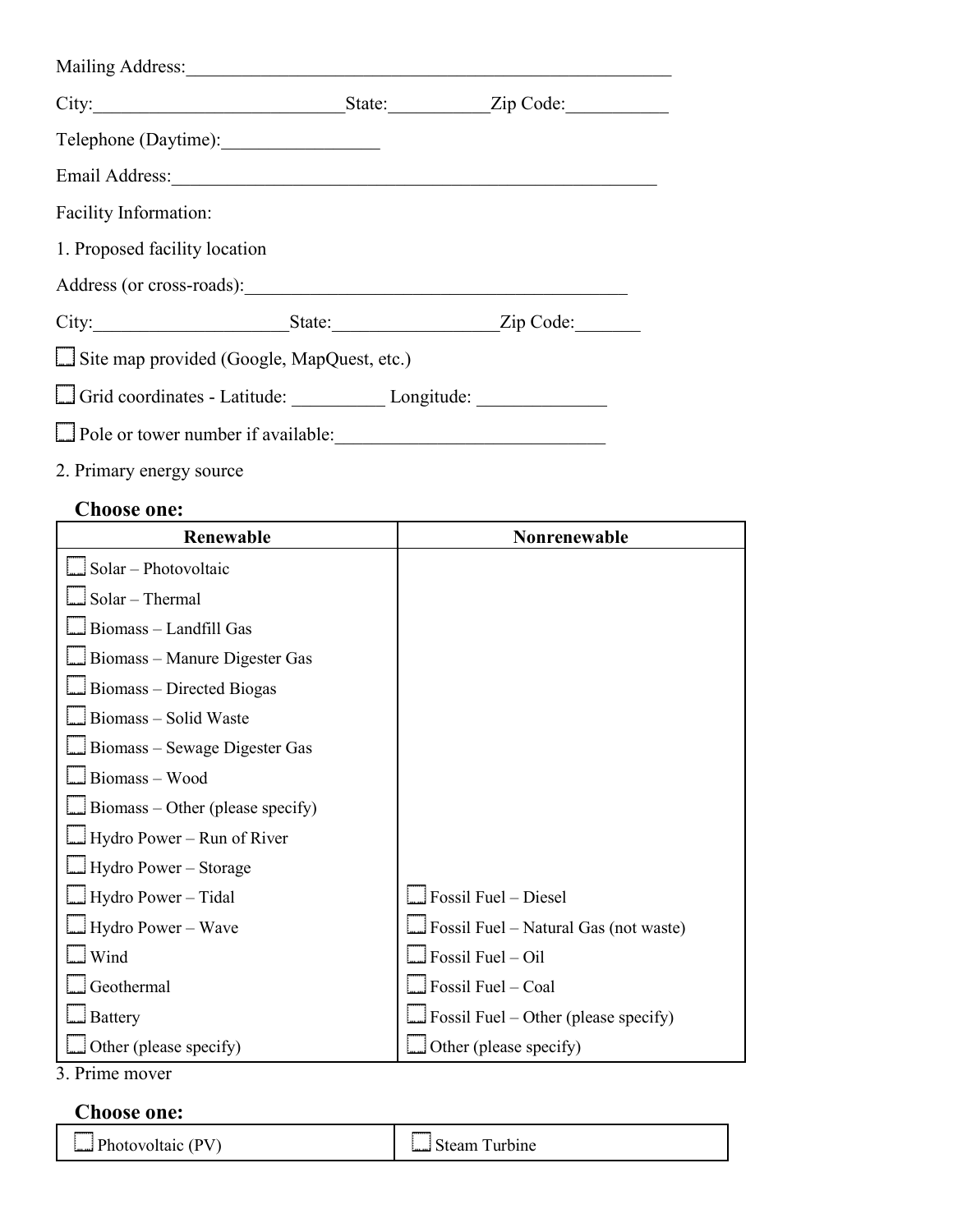| $\Box$ Fuel Cell     | Micro-Turbine                      |
|----------------------|------------------------------------|
| Reciprocating Engine | Other, Including Combined Heat and |
| $\Box$ Gas Turbine   | Power (please specify)             |

4. Type of generator

# **Choose one:**

| Inverter-Based Machine        |  |
|-------------------------------|--|
| $\Box$ Induction              |  |
| Synchronous                   |  |
| $\Box$ Other (please specify) |  |

5. Generator/Storage Nameplate Capacity: \_\_\_\_\_ kW

Maximum Generating Capacity requested: kWAC

(The maximum continuous electrical output of the generating facility at any time at a power factor of approximately unity as measured at the point of interconnection and the maximum kW delivered to the utility during any metering period.)

Storage Nameplate Energy: \_\_\_\_\_\_kWh

6. Generator configuration:  $\Box$  Single-phase  $\Box$  Three-phase

|  | 7. Interconnection configuration |  |
|--|----------------------------------|--|
|--|----------------------------------|--|

New generation

Stand-alone

Addition to existing commercial or industrial customer's delivery

Customer's electric utility account number:

Customer's electric meter number:

Is Customer's kW load going to increase or decrease?

No

**Yes**, Details,

Proposed point of interconnection on customer-side of utility meter

\_\_\_\_\_\_\_\_\_\_\_\_\_\_\_\_\_\_\_\_\_\_\_\_\_\_\_\_\_\_\_\_\_\_\_\_\_\_\_\_\_\_\_\_\_\_\_\_\_\_\_\_\_\_\_\_\_\_\_\_\_\_

\_\_\_\_\_\_\_\_\_\_\_\_\_\_\_\_\_\_\_\_\_\_\_\_\_\_\_\_\_\_\_\_\_\_\_\_\_\_\_\_\_\_\_\_\_\_\_\_\_\_\_\_\_\_\_\_\_\_\_\_\_\_

| ** $OR**$ |  |
|-----------|--|
|-----------|--|

 $\Box$  Addition to existing generation

Stand-alone

Addition to existing commercial or industrial customer's delivery

Customer's electric utility account number: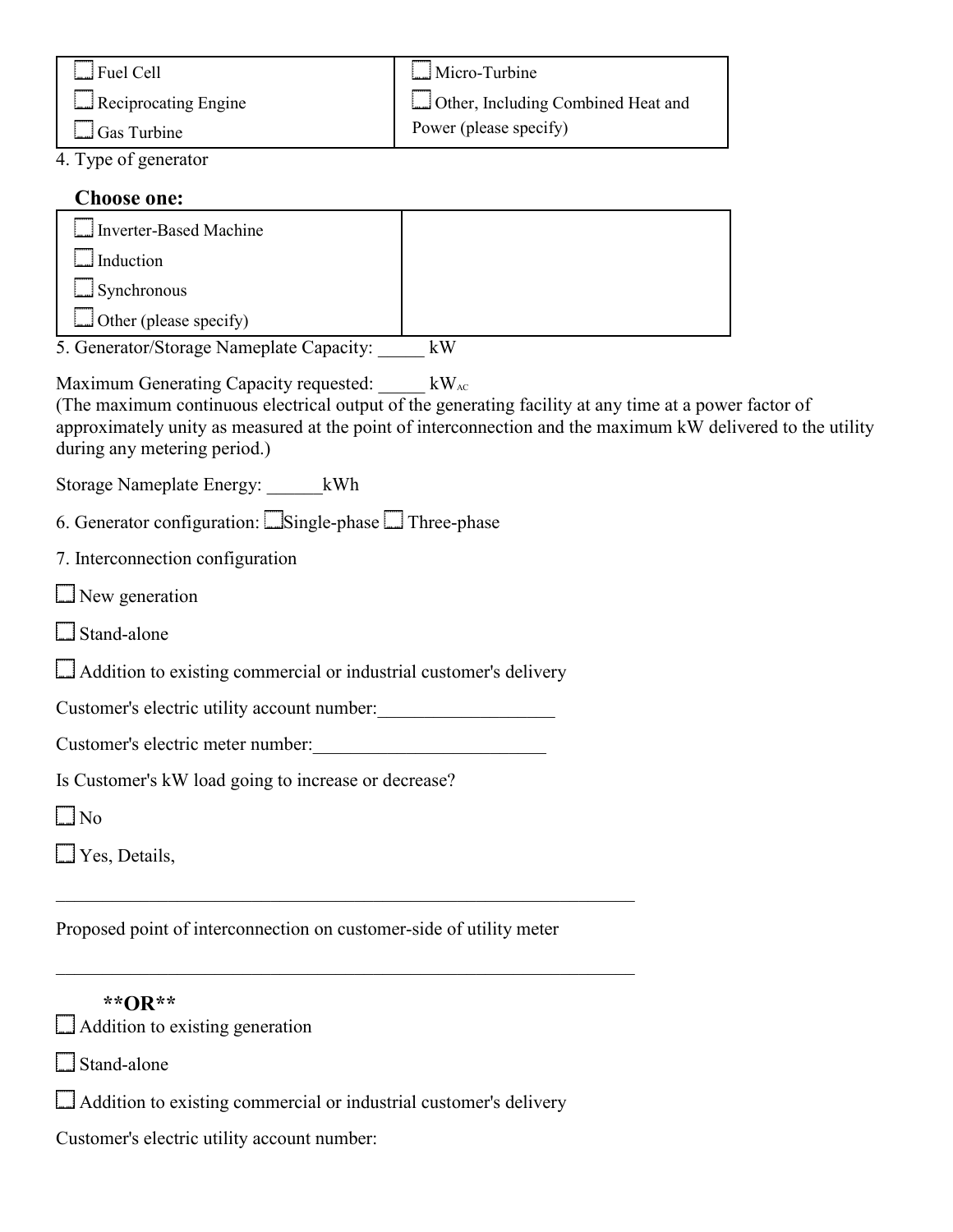Customer's electric meter number:

| Is Customer's kW load going to increase or decrease?                                                                                                                                                                                                                          |  |
|-------------------------------------------------------------------------------------------------------------------------------------------------------------------------------------------------------------------------------------------------------------------------------|--|
| $\Box$ No                                                                                                                                                                                                                                                                     |  |
|                                                                                                                                                                                                                                                                               |  |
| Type of existing generation:                                                                                                                                                                                                                                                  |  |
| <u> 1989 - Johann John Stone, Amerikaansk politiker (d. 1989)</u><br>Size of existing generation: $kW_{AC}$<br>Proposed point of interconnection on customer-side of utility meter                                                                                            |  |
| <b>Additional comments</b>                                                                                                                                                                                                                                                    |  |
|                                                                                                                                                                                                                                                                               |  |
| <u> 1990 - Johann John Stoff, deutscher Stoff, der Stoff, der Stoff, der Stoff, der Stoff, der Stoff, der Stoff, d</u>                                                                                                                                                        |  |
| <u> 1989 - Jan James James James James James James James James James James James James James James James James J</u>                                                                                                                                                          |  |
| LEVEL 1 INTERCONNECTION REQUEST FORM FOR SMALL GENERATING<br><b>FACILITY NOT EXCEEDING 500 kW</b><br>PURSUANT TO 20VAC5-314-40, APPLICANT HEREBY GIVES NOTICE OF INTENT TO OPERATE A<br><b>GENERATING FACILITY.</b><br><b>Section 1. Interconnection Customer Information</b> |  |
|                                                                                                                                                                                                                                                                               |  |
|                                                                                                                                                                                                                                                                               |  |
| City, State, Zip:                                                                                                                                                                                                                                                             |  |
|                                                                                                                                                                                                                                                                               |  |
|                                                                                                                                                                                                                                                                               |  |
| Phone Number(s):                                                                                                                                                                                                                                                              |  |
|                                                                                                                                                                                                                                                                               |  |
|                                                                                                                                                                                                                                                                               |  |
| Utility Account Number:                                                                                                                                                                                                                                                       |  |
| Competitive Service Provider:                                                                                                                                                                                                                                                 |  |
| CSP Account Number:                                                                                                                                                                                                                                                           |  |
| Proposed Interconnection Date:                                                                                                                                                                                                                                                |  |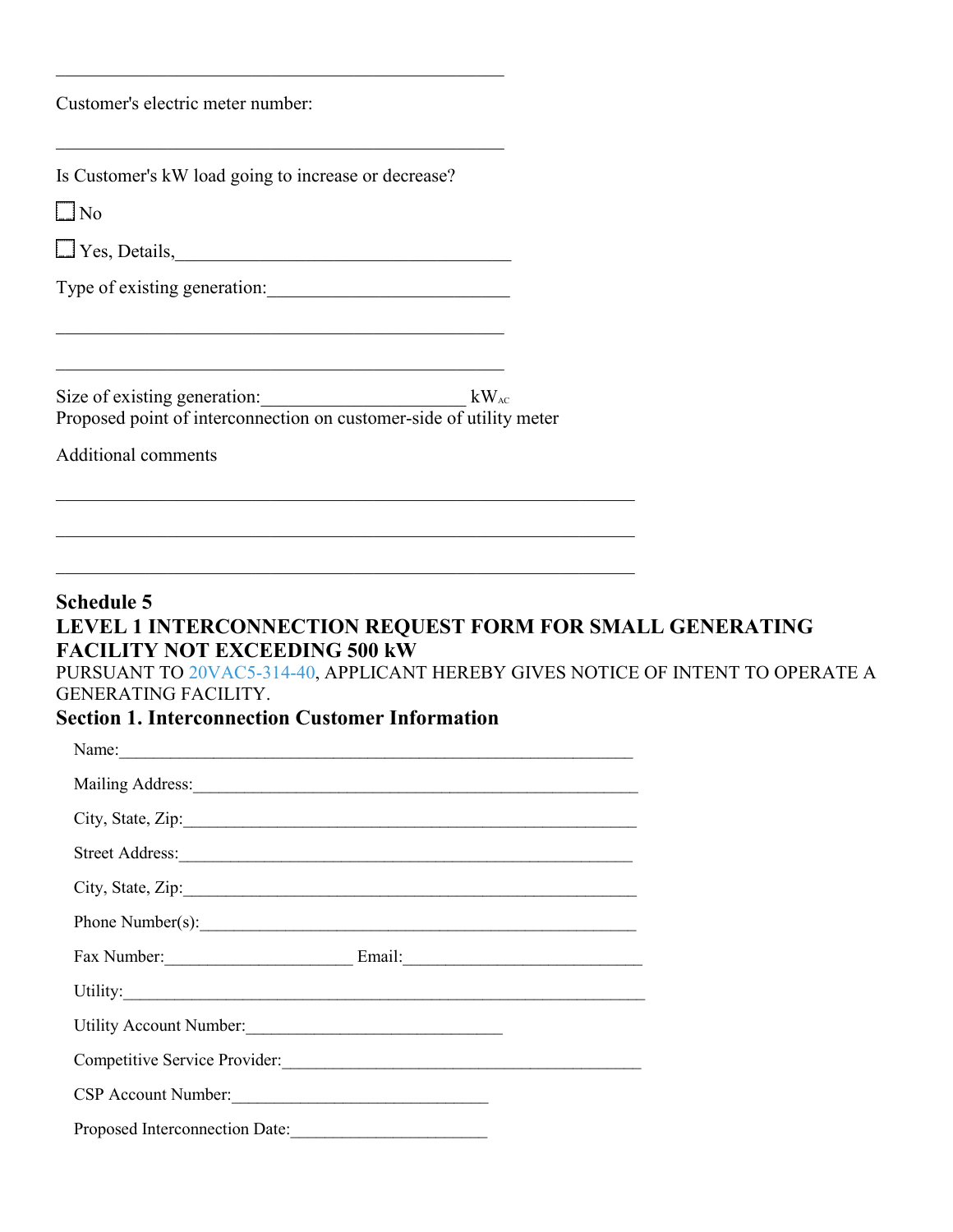This Interconnection Request Form is considered complete when the IC provides all applicable and correct information required in this Schedule 5 and complies with the processing fee in Section 2 of this Schedule.

An IC who requests a commission jurisdictional interconnection must submit this Interconnection Request Form by hand delivery, mail, email, or fax to the utility.

# **Section 2. Processing Fee**

The nonrefundable processing fee payable to the utility is \$100.

# **Section 3. Small Generating Facility Information**

| SGF Owner:                                             |     |
|--------------------------------------------------------|-----|
|                                                        |     |
| Business Relationship to Applicant:                    |     |
|                                                        |     |
| City, State, Zip:                                      |     |
|                                                        |     |
| City, State, Zip:                                      |     |
| Phone Number(s):                                       |     |
|                                                        |     |
|                                                        |     |
| Generator Manufacturer and Model:<br><u>Contractor</u> |     |
|                                                        | DC: |
|                                                        |     |
|                                                        |     |

Battery Backup: Yes No

Facility schematic and equipment layout must be attached to this form.

If not available prior to the completion of the Interconnection Request Form, the IC must provide an address for SGF that has been issued conforming to the 911 emergency response group for the area to the utility within 15 business days of issuance.

# **Section 4. Information for Generators with an AC Capacity in Excess of 25 kW**

| Is the proposed generator inverter based? Yes<br>No. |                           |                        |  |  |
|------------------------------------------------------|---------------------------|------------------------|--|--|
| Induction<br>Synchronous<br>Generator Type: Inverter |                           |                        |  |  |
| Frequency:                                           | Hz; Number of Phases: One | Three                  |  |  |
| Rated Capacity: DC                                   | kW; AC Apparent           | kVA; AC Real<br>$kW$ ; |  |  |
| Power Factor                                         | %; AC Voltage             | ; AC Amperage          |  |  |

Facility schematic and equipment layout must be attached to this form.

## **Section 5. Site Control**

Enclose a copy of the site control documentation. Any information appearing in public records may not be labeled confidential. (Confidential information is discussed in [20VAC5-314-110.](https://law.lis.virginia.gov/admincode/title20/agency5/chapter314/section110/)) Site control may be demonstrated through: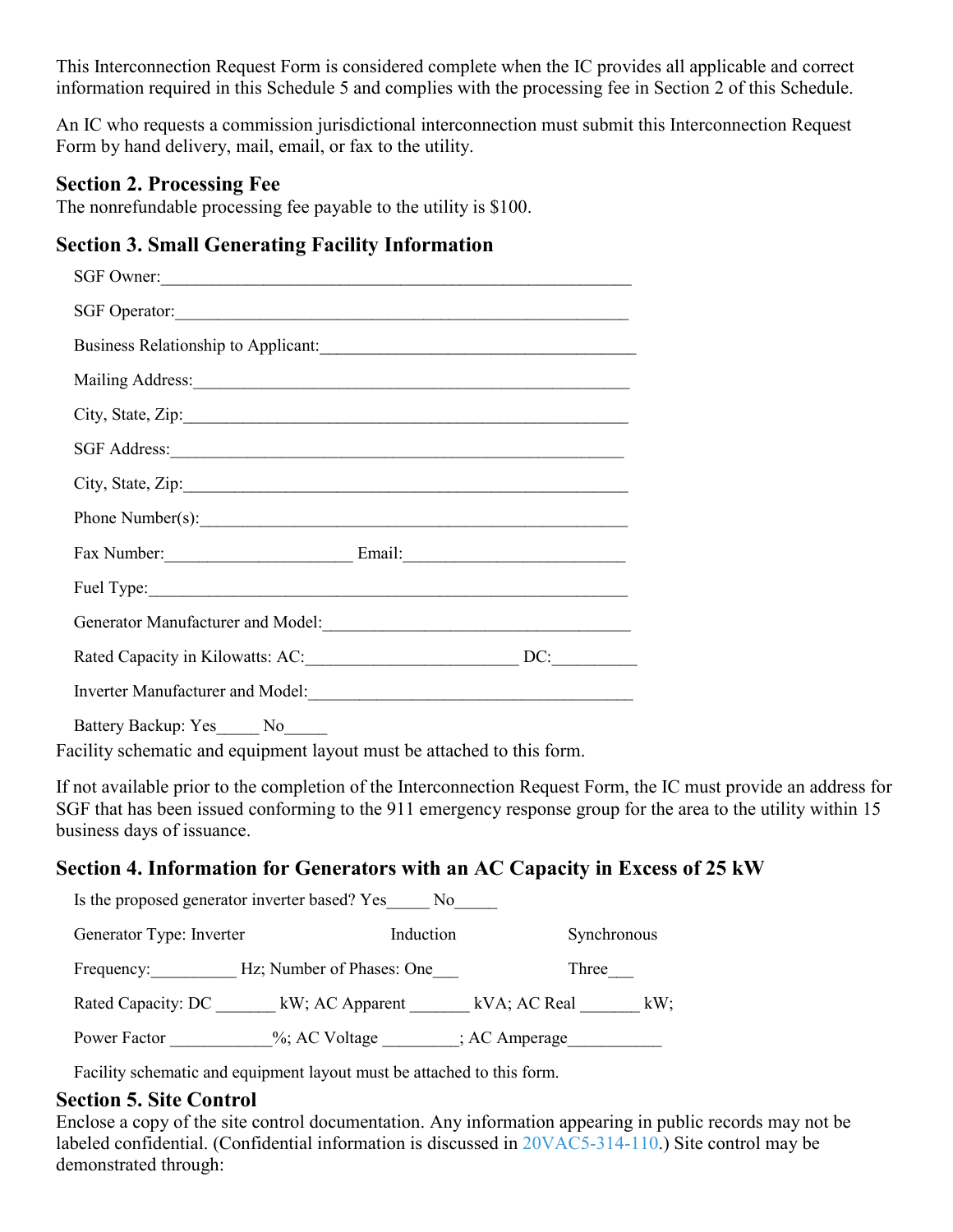1. Ownership of, a leasehold interest in, or a right to develop a site for the purpose of constructing the SGF;

2. An option to purchase or acquire a leasehold interest in a site for such purpose;

3. An exclusive or other business relationship between the IC and the entity having the right to sell, lease, or grant the IC the right to possess or occupy a site for such purpose; or

4. An existing permanent service metered account with the utility at the site and in the name of the IC.

# **Section 6. Vendor Certification**

The SGF equipment is listed by Underwriters Laboratories to be in compliance with UL1741.

| Name (Printed):                                                                                                                                                          |  |
|--------------------------------------------------------------------------------------------------------------------------------------------------------------------------|--|
| Company: Company:                                                                                                                                                        |  |
|                                                                                                                                                                          |  |
|                                                                                                                                                                          |  |
| City, State, Zip:                                                                                                                                                        |  |
| <b>Section 7. Electrician Certification</b>                                                                                                                              |  |
| The generator equipment has been installed in accordance with the manufacturer's specifications as<br>well as all applicable provisions of the National Electrical Code. |  |
| Signed (Licensed Electrician): Date: Date:                                                                                                                               |  |
| Name (printed):                                                                                                                                                          |  |
| License Number: Phone Number:                                                                                                                                            |  |
|                                                                                                                                                                          |  |
| City, State, Zip:                                                                                                                                                        |  |

## **Section 8. Applicant Signature**

I hereby certify that, to the best of my knowledge, all of the information provided in this Interconnection Request Form is true and correct.

Signature of Applicant:

Date:

# **Section 9. Utility Acknowledgment of Receipt**

| Signed:  |  |  |
|----------|--|--|
| Title:   |  |  |
| Utility: |  |  |
| Date:    |  |  |

Utility signature signifies only receipt of this form, in compliance with [20VAC5-314-40.](https://law.lis.virginia.gov/admincode/title20/agency5/chapter314/section40/)

# **Schedule 6**

**LEVELS 2 AND 3 INTERCONNECTION REQUEST FORM FOR SMALL GENERATING FACILITY**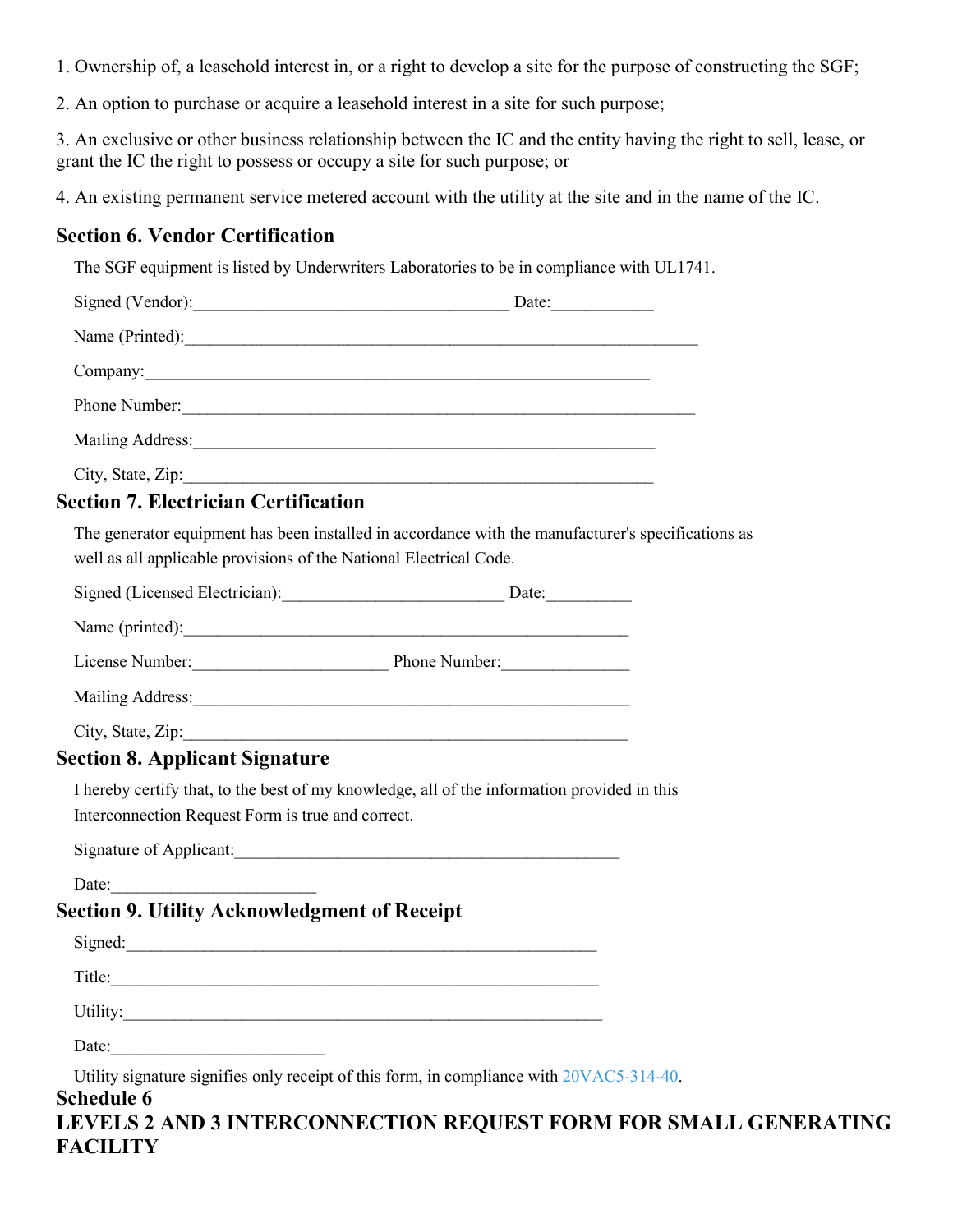## **Section 1. Interconnection Customer Information**

|                                       | Contact person:                                                                                                                                                                                                                |                                                                                                                                                                                                                             |
|---------------------------------------|--------------------------------------------------------------------------------------------------------------------------------------------------------------------------------------------------------------------------------|-----------------------------------------------------------------------------------------------------------------------------------------------------------------------------------------------------------------------------|
|                                       |                                                                                                                                                                                                                                |                                                                                                                                                                                                                             |
|                                       |                                                                                                                                                                                                                                |                                                                                                                                                                                                                             |
|                                       | Telephone (Day): (Evening):                                                                                                                                                                                                    |                                                                                                                                                                                                                             |
|                                       |                                                                                                                                                                                                                                |                                                                                                                                                                                                                             |
| Alternative contact information       |                                                                                                                                                                                                                                |                                                                                                                                                                                                                             |
|                                       | Contact Name: Name and Solid Contact Name and Solid Contact Name and Solid Contact Name and Solid Contact Name and Solid Contact Name and Solid Contact Name and Solid Contact Name and Solid Contact Name and Solid Contact N |                                                                                                                                                                                                                             |
|                                       | Title:                                                                                                                                                                                                                         |                                                                                                                                                                                                                             |
|                                       |                                                                                                                                                                                                                                |                                                                                                                                                                                                                             |
|                                       |                                                                                                                                                                                                                                |                                                                                                                                                                                                                             |
|                                       | Telephone (Day): (Evening):                                                                                                                                                                                                    |                                                                                                                                                                                                                             |
|                                       | Fax: Email: Email: Email: Email: Email: Email: Email: Email: Email: Email: Email: Email: Email: Email: Email: Email: Email: Email: Email: Email: Email: Email: Email: Email: Email: Email: Email: Email: Email: Email: Email:  |                                                                                                                                                                                                                             |
|                                       | Application is for: New Small Generating Facility_______ Capacity addition______                                                                                                                                               |                                                                                                                                                                                                                             |
|                                       | If capacity addition to existing facility, please describe:                                                                                                                                                                    |                                                                                                                                                                                                                             |
|                                       | and the control of the control of the control of the control of the control of the control of the control of the<br>The Small Generating Facility will supply: Interconnection Customer _ Others _                             |                                                                                                                                                                                                                             |
|                                       |                                                                                                                                                                                                                                |                                                                                                                                                                                                                             |
|                                       | Interconnection Customer's requested in-service date:                                                                                                                                                                          |                                                                                                                                                                                                                             |
| of this Schedule.                     |                                                                                                                                                                                                                                | This Interconnection Request Form is considered complete when the Interconnection Customer provides all<br>applicable and correct information required in this Schedule 6 and complies with the processing fee in Section 2 |
|                                       | Interconnection Request Form by hand delivery, mail, email, or fax to the utility.                                                                                                                                             | An Interconnection Customer who requests a commission jurisdictional interconnection must submit this                                                                                                                       |
| Request for:                          |                                                                                                                                                                                                                                |                                                                                                                                                                                                                             |
| Level 2 Process                       |                                                                                                                                                                                                                                |                                                                                                                                                                                                                             |
| Level 3 Process                       |                                                                                                                                                                                                                                |                                                                                                                                                                                                                             |
| Standby Generator / Closed Transition |                                                                                                                                                                                                                                |                                                                                                                                                                                                                             |

## **Section 2. Processing Fee and Deposit**

If the interconnection request is submitted as Level 2, the nonrefundable processing fee payable to the utility is \$1,000.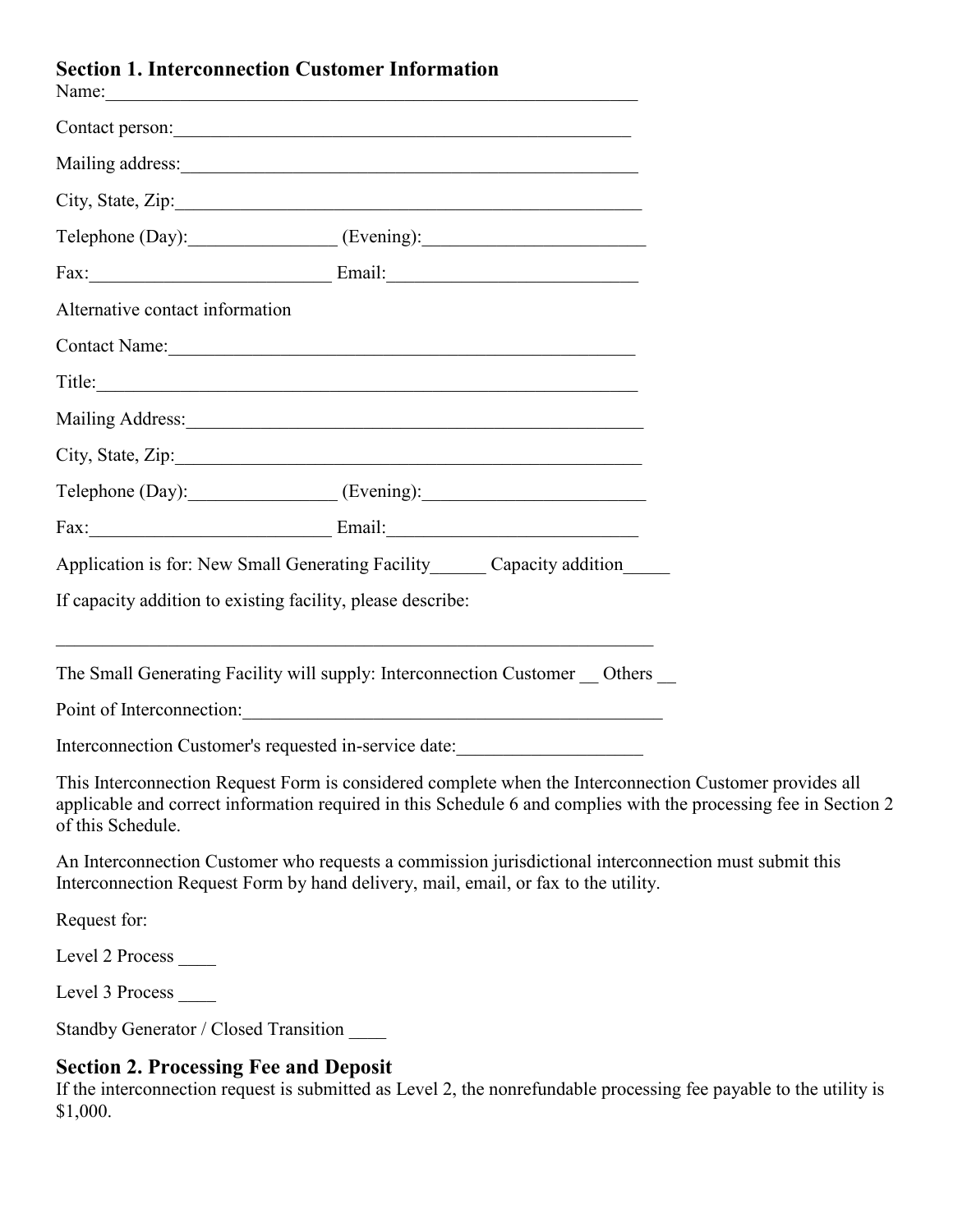If the interconnection request is submitted as Level 3, the IC shall submit to the utility a nonrefundable processing fee of \$1,000. Upon being designated by the Utility as a Project A or if the IC elects to proceed with the Project B, Level 3 Interconnection Customers shall also be obligated to submit an interconnection request study deposit of \$10,000 plus \$1.00 per  $kW_{AC}$ .

An IC transferring from the Level 1 process shall pay the nonrefundable processing fee of \$1,000 minus any previously paid Level 1 processing fee.

An IC transferring from the Level 2 to the Level 3 process shall not be required to pay an additional \$1,000 processing fee.

If the SGF is a standby generating facility, the interconnection request shall be designated a Project A and the IC shall be obligated to submit an interconnection request study deposit of \$5,000 in conjunction with the initial study agreement as provided for in [20VAC5-314-38](https://law.lis.virginia.gov/admincode/title20/agency5/chapter314/section38/) and [20VAC5-314-70.](https://law.lis.virginia.gov/admincode/title20/agency5/chapter314/section70/)

If the interconnection request is submitted solely due to a transfer of ownership or change of control of the SGF, the nonrefundable processing fee is \$500.

#### **Section 3. Small Generating Facility Information**

Data apply only to the small generating facility, not the interconnection facilities.

SGF Location (if different from information listed in Section 1 of this Schedule):

Site Address: \_\_\_\_\_\_\_\_\_\_\_\_\_\_\_\_\_\_\_\_\_\_\_\_\_\_\_\_\_\_\_\_\_\_\_\_\_\_\_\_\_\_\_\_\_\_\_\_\_\_\_\_\_\_\_\_\_\_\_\_

City, State, Zip: \_\_\_\_\_\_\_\_\_\_\_\_\_\_\_\_\_\_\_\_\_\_\_\_\_\_\_\_\_\_\_\_\_\_\_\_\_\_\_\_\_\_\_\_\_\_\_\_\_\_\_\_\_\_\_\_\_\_

Utility and Account Number: \_\_\_\_\_\_\_\_\_\_\_\_\_\_\_\_\_\_\_\_\_\_\_\_\_\_\_\_\_\_\_\_\_\_\_\_\_\_\_\_\_\_\_\_\_\_\_\_\_

Energy Service Provider and Account Number:

If not available prior to the completion of the Interconnection Request Form, the Interconnection Customer must provide an address for SGF that has been issued conforming to the 911 emergency response group for the area to the utility within 15 business days of issuance.

Primary energy source

#### **Choose one:**

| Renewable<br><b>Nonrenewable</b> |
|----------------------------------|
|----------------------------------|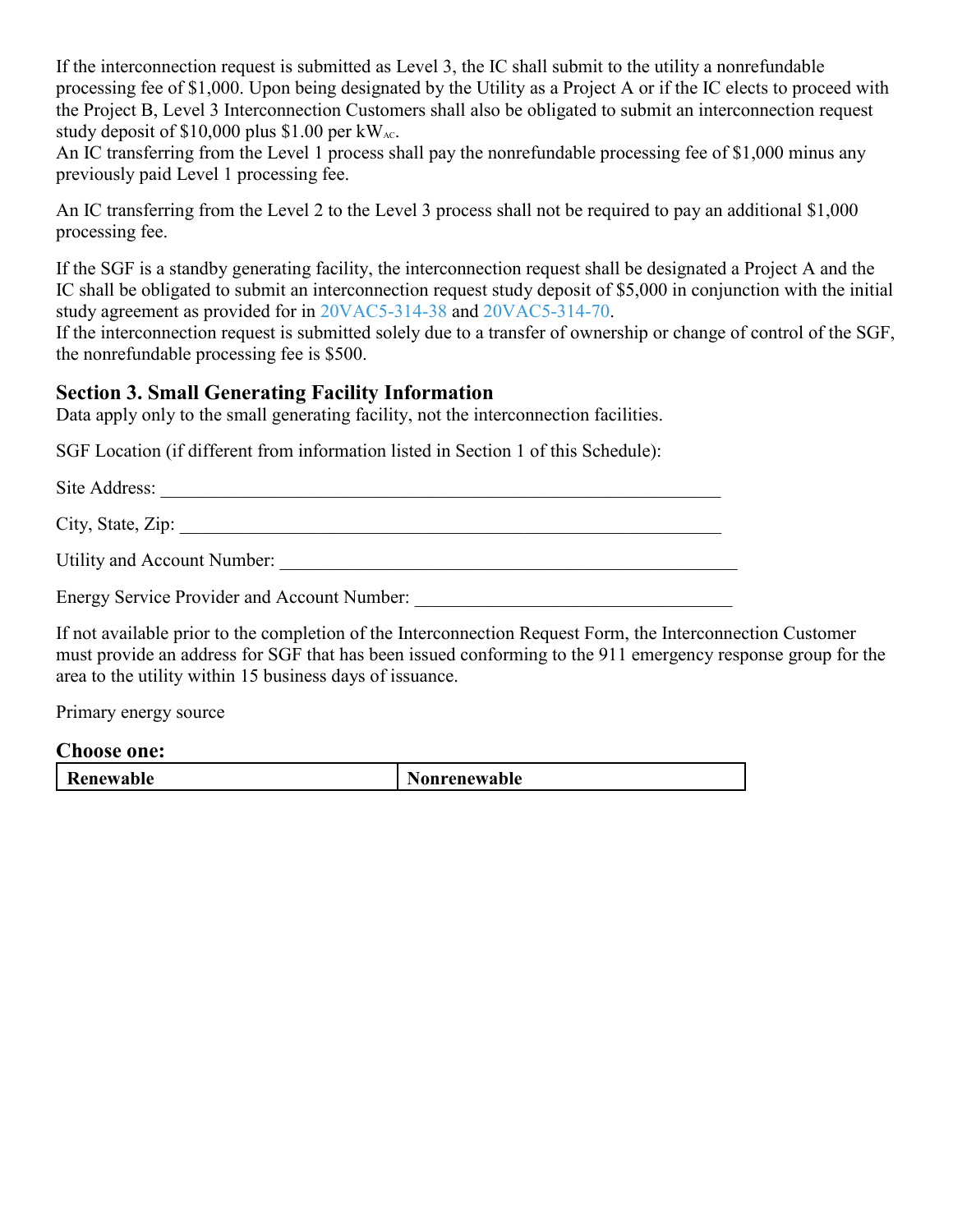| Solar - Photovoltaic                    |                                              |
|-----------------------------------------|----------------------------------------------|
| Solar - Thermal                         |                                              |
| Biomass - Landfill Gas                  |                                              |
| Biomass – Manure DigesterGas            |                                              |
| Biomass – Directed Biogas               |                                              |
| Biomass – Solid Waste                   |                                              |
| $\Box$ Biomass – Sewage Digester Gas    |                                              |
| Biomass - Wood                          |                                              |
| $\Box$ Biomass – Other (please specify) |                                              |
| Hydro Power – Run of River              |                                              |
| $\Box$ Hydro Power – Storage            |                                              |
| HydroPower – Tidal                      | Fossil Fuel - Diesel                         |
| $\Box$ Hydro Power – Wave               | $\Box$ Fossil Fuel – Natural Gas (not waste) |
| $\lfloor \cdot \rfloor$ Wind            | Fossil Fuel - Oil                            |
| Geothermal                              | $\Box$ Fossil Fuel – Coal                    |
| <b>Battery</b>                          | $\Box$ Fossil Fuel – Other (please specify)  |
| $\Box$ Other (please specify)           | $\Box$ Other (please specify)                |

Prime mover

#### **Choose one:**

| $\Box$ Photovoltaic (PV) | Steam Turbine                            |
|--------------------------|------------------------------------------|
| $\Box$ Fuel Cell         | $\Box$ Micro-Turbine                     |
| Reciprocating Engine     | Other, including Combined Heat and Power |
| Luice Cas Turbine        | (please specify)                         |

Type of generator

#### **Choose one:**

| Inverter-Based Machine        |  |
|-------------------------------|--|
| $\Box$ Induction              |  |
| $\Box$ Synchronous            |  |
| $\Box$ Other (please specify) |  |
| .                             |  |

 $\mathcal{L}_\mathcal{L} = \{ \mathcal{L}_\mathcal{L} = \{ \mathcal{L}_\mathcal{L} = \{ \mathcal{L}_\mathcal{L} = \{ \mathcal{L}_\mathcal{L} = \{ \mathcal{L}_\mathcal{L} = \{ \mathcal{L}_\mathcal{L} = \{ \mathcal{L}_\mathcal{L} = \{ \mathcal{L}_\mathcal{L} = \{ \mathcal{L}_\mathcal{L} = \{ \mathcal{L}_\mathcal{L} = \{ \mathcal{L}_\mathcal{L} = \{ \mathcal{L}_\mathcal{L} = \{ \mathcal{L}_\mathcal{L} = \{ \mathcal{L}_\mathcal{$ 

Additional comments

Is the SGF located in utility's service area?

\_\_\_\_\_\_\_\_\_\_\_\_\_\_\_\_\_\_\_\_\_\_\_\_\_\_\_

Yes \_\_\_\_\_ No \_\_\_\_\_ If No, please provide name of local provider:

Generator nameplate rating: kW Generator nameplate kVAR: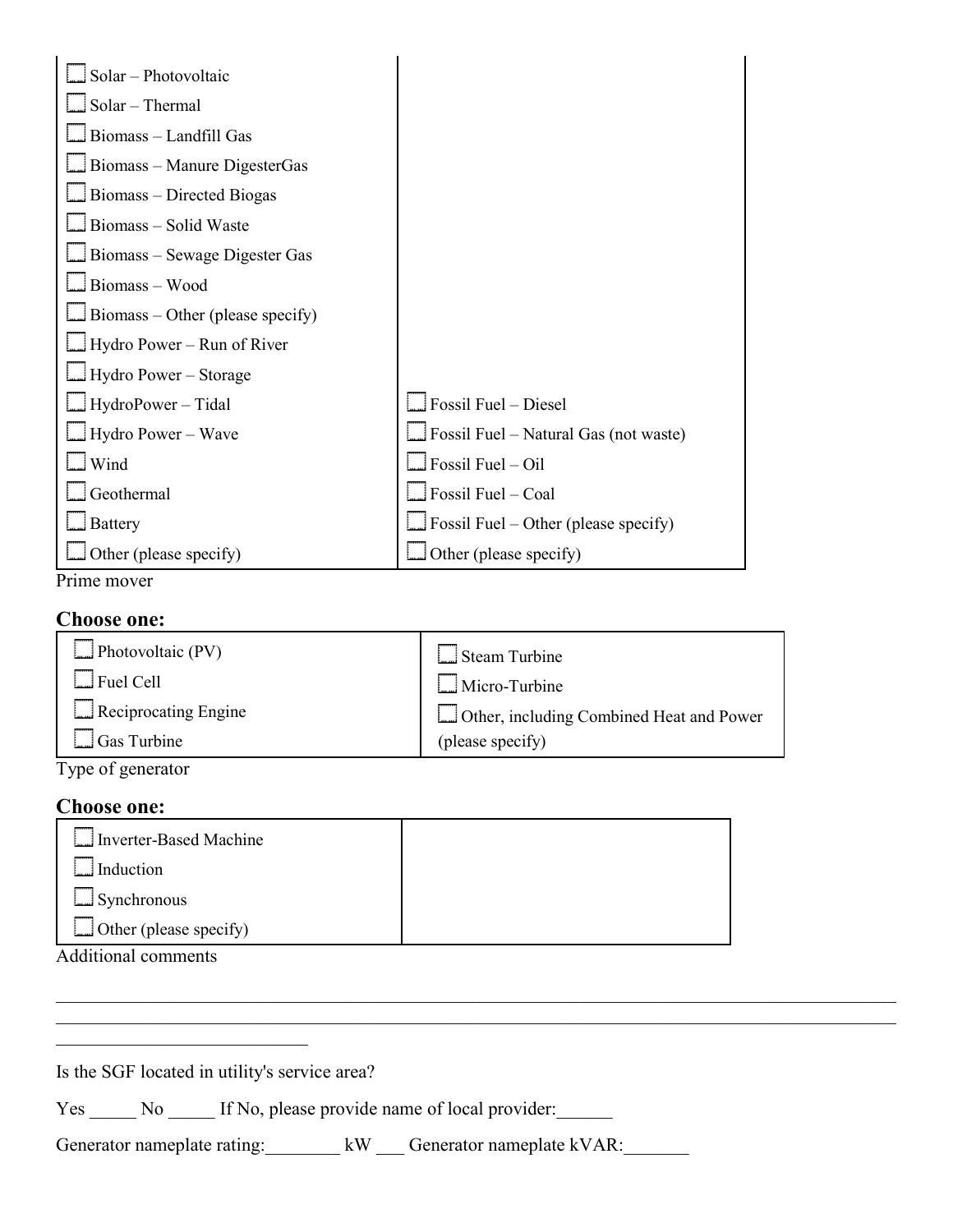|                                          | Interconnection customer or customer-site load: kW                          |                                                                                                                                                           |  |
|------------------------------------------|-----------------------------------------------------------------------------|-----------------------------------------------------------------------------------------------------------------------------------------------------------|--|
| Typical reactive load:                   |                                                                             |                                                                                                                                                           |  |
|                                          |                                                                             | Maximum generating capacity requested: kWAC kWAC kWAC<br>List components of the small generating facility equipment package that are currently certified: |  |
| <b>Equipment Certifying Entity</b>       |                                                                             |                                                                                                                                                           |  |
|                                          | $1.$ $1.$                                                                   |                                                                                                                                                           |  |
|                                          | 2.                                                                          |                                                                                                                                                           |  |
|                                          | $3.$ $3.$                                                                   |                                                                                                                                                           |  |
|                                          | $4.$ 4.                                                                     |                                                                                                                                                           |  |
|                                          | $5.$ 5.                                                                     |                                                                                                                                                           |  |
|                                          | Is the prime mover compatible with the certified protective relay package?  |                                                                                                                                                           |  |
| $Yes$ No $N$                             |                                                                             |                                                                                                                                                           |  |
| Generator (or solar collector)           |                                                                             |                                                                                                                                                           |  |
|                                          |                                                                             | Manufacturer, Model Name, and Number: Manufacturer and Mumber and Mumber and Mumber and Mumber and Mumber and Mumber                                      |  |
|                                          | Version Number:                                                             |                                                                                                                                                           |  |
|                                          | Nameplate Output Power Rating in kW: (Summer) (Winter)                      |                                                                                                                                                           |  |
|                                          | Nameplate Output Power Rating in kVA: (Summer) (Winter)                     |                                                                                                                                                           |  |
| <b>Individual Generator Power Factor</b> |                                                                             |                                                                                                                                                           |  |
|                                          | Rated Power Factor: Leading: Lagging: Lagging:                              |                                                                                                                                                           |  |
|                                          | Elevation: Single Phase Three Phase                                         | Total number of generators in wind farm to be interconnected pursuant to this interconnection request:                                                    |  |
|                                          |                                                                             | Inverter Manufacturer, Model Name, and Number: 1997                                                                                                       |  |
|                                          |                                                                             | List of adjustable set points for the protective equipment or software:                                                                                   |  |
|                                          |                                                                             | Note: A completed power systems load flow data sheet must be supplied with the interconnection request.                                                   |  |
|                                          | Small Generating Facility Characteristic Data (for inverter-based machines) |                                                                                                                                                           |  |
|                                          |                                                                             | Max design fault contribution current: Instantaneous ___ or RMS                                                                                           |  |
|                                          |                                                                             |                                                                                                                                                           |  |
|                                          |                                                                             |                                                                                                                                                           |  |
|                                          | Small Generating Facility Characteristic Data (for rotating machines)       |                                                                                                                                                           |  |
|                                          |                                                                             |                                                                                                                                                           |  |
|                                          | Neutral Grounding Resistor (if applicable):                                 |                                                                                                                                                           |  |
| <b>Synchronous Generators:</b>           |                                                                             |                                                                                                                                                           |  |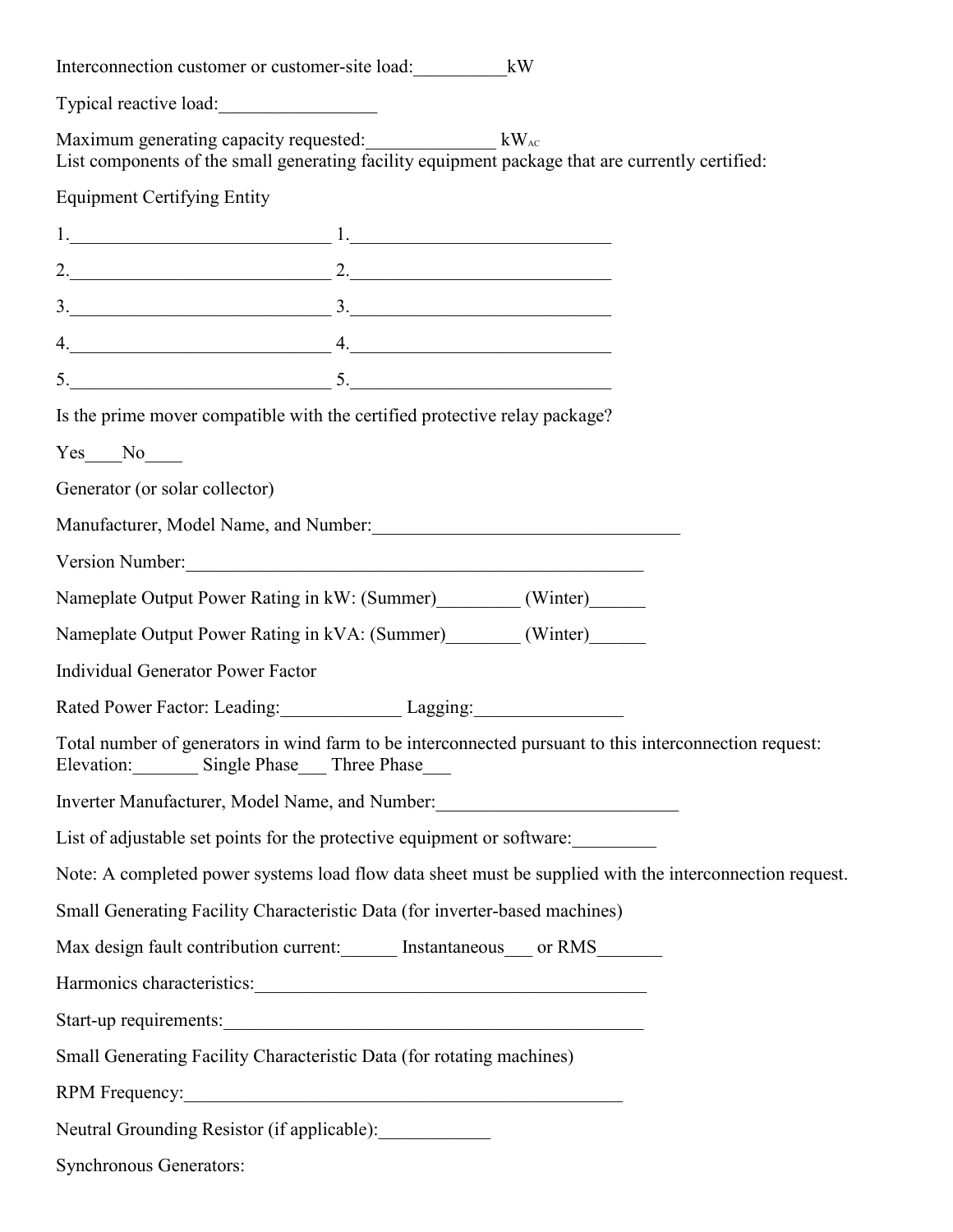| Direct Axis Synchronous Reactance, X <sub>d</sub> : P.U.<br>Direct Axis Transient Reactance, X <sub>d</sub> : P.U.<br>Direct Axis Subtransient Reactance, X <sub>d</sub> : P.U.<br>Negative Sequence Reactance, X <sub>2</sub> : P.U.<br>Zero Sequence Reactance, X <sub>0</sub> : P.U.                                    |
|----------------------------------------------------------------------------------------------------------------------------------------------------------------------------------------------------------------------------------------------------------------------------------------------------------------------------|
|                                                                                                                                                                                                                                                                                                                            |
| Field Amperes:                                                                                                                                                                                                                                                                                                             |
| <b>Induction Generators:</b>                                                                                                                                                                                                                                                                                               |
| Motoring Power (kW):                                                                                                                                                                                                                                                                                                       |
| I <sup>2</sup> t or K (Heating Time Constant):<br>Rotor Resistance, R.: 1997<br>Stator Reactance, X <sub>s</sub> : 1997<br>Rotor Reactance, X <sub>i</sub> :<br>Short Circuit Reactance, X <sub>d</sub> :<br>Exciting Current:                                                                                             |
| Temperature Rise:                                                                                                                                                                                                                                                                                                          |
| Frame Size:                                                                                                                                                                                                                                                                                                                |
| Design Letter:                                                                                                                                                                                                                                                                                                             |
| Reactive Power Required In Vars (No Load):                                                                                                                                                                                                                                                                                 |
| Reactive Power Required In Vars (Full Load):                                                                                                                                                                                                                                                                               |
| Total Rotating Inertia, H: Per Unit on kVA base                                                                                                                                                                                                                                                                            |
| Excitation and Governor System Data for Synchronous Generators Only:                                                                                                                                                                                                                                                       |
| Provide appropriate IEEE model block diagram of excitation system, governor system, and power system<br>stabilizer (PSS) in accordance with the regional reliability council criteria. A PSS may be determined to be<br>required by applicable studies. A copy of the manufacturer's block diagram may not be substituted. |
| <b>Section 4. Customer's Interconnection Facilities Information</b><br>Will a transformer be used between the generator and the point of interconnection?                                                                                                                                                                  |
| $Yes$ No $\_\_$                                                                                                                                                                                                                                                                                                            |
| Will the transformer be provided by the IC? Yes ____No ____                                                                                                                                                                                                                                                                |
| Transformer Data (If applicable, for IC-owned transformer):                                                                                                                                                                                                                                                                |
| Is the transformer: Single Phase_______ Three Phase______ Size: kVA_______                                                                                                                                                                                                                                                 |
| Transformer Impedance: 10% on kVA base                                                                                                                                                                                                                                                                                     |
| If Three Phase:                                                                                                                                                                                                                                                                                                            |
| Transformer Primary: Volts ______ Delta ______ Wye ______ Wye Grounded                                                                                                                                                                                                                                                     |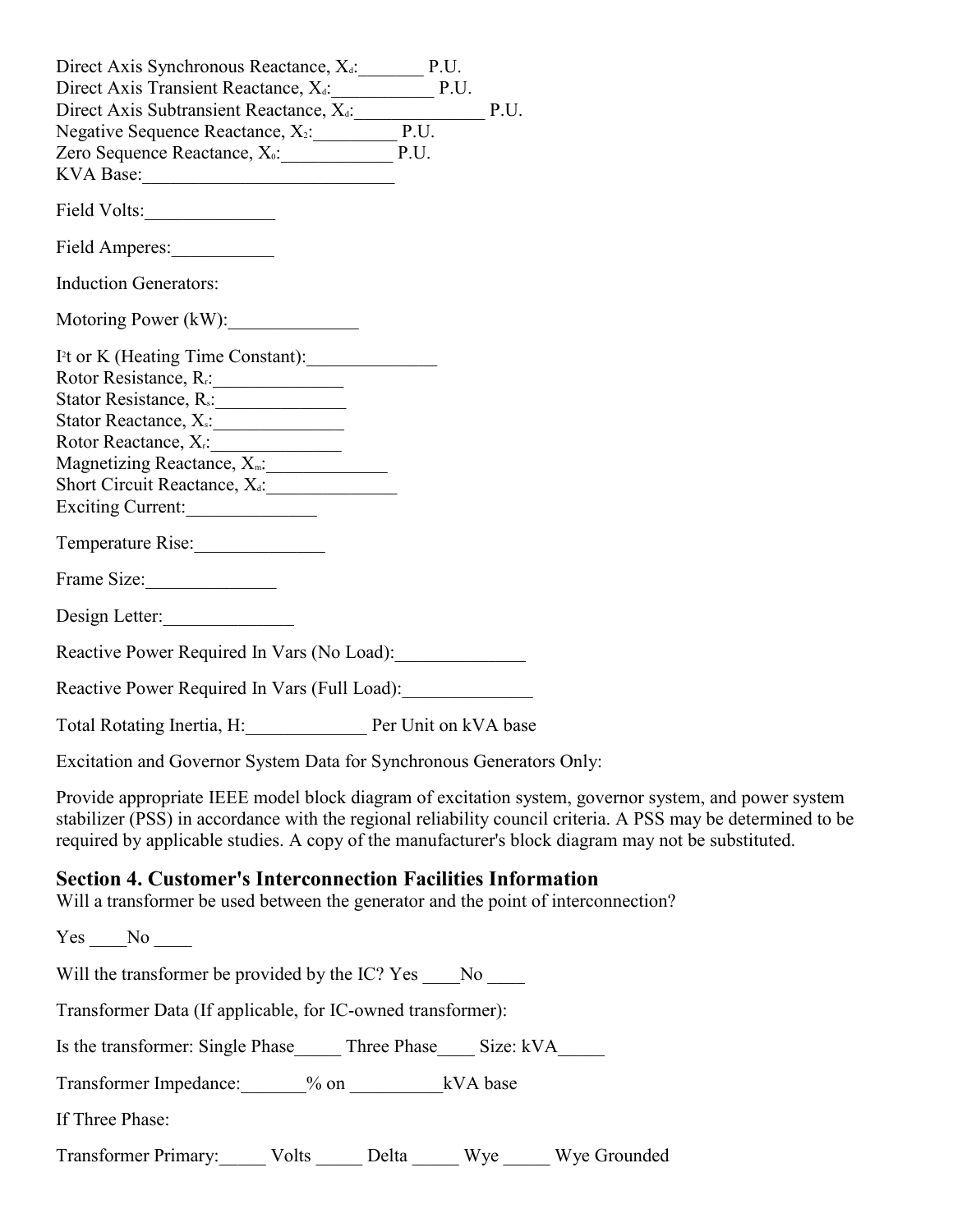| Transformer Secondary: Volts _____ Delta _____ Wye _____ Wye Grounded                                                                                                                                                                                                                                                                                                                                                                                                  |                                                          |  |                                                                                           |
|------------------------------------------------------------------------------------------------------------------------------------------------------------------------------------------------------------------------------------------------------------------------------------------------------------------------------------------------------------------------------------------------------------------------------------------------------------------------|----------------------------------------------------------|--|-------------------------------------------------------------------------------------------|
| Transformer Tertiary: Volts _____ Delta _____ Wye _____ Wye Grounded                                                                                                                                                                                                                                                                                                                                                                                                   |                                                          |  |                                                                                           |
| Transformer Fuse Data (if applicable, for IC-owned fuse):                                                                                                                                                                                                                                                                                                                                                                                                              |                                                          |  |                                                                                           |
|                                                                                                                                                                                                                                                                                                                                                                                                                                                                        |                                                          |  | (Attach copy of fuse manufacturer's minimum melt and total clearing time-current curves.) |
| Manufacturer: Type: Size: Speed:                                                                                                                                                                                                                                                                                                                                                                                                                                       |                                                          |  |                                                                                           |
| Interconnecting Circuit Breaker (if applicable):                                                                                                                                                                                                                                                                                                                                                                                                                       |                                                          |  |                                                                                           |
| Manufacturer: Type:                                                                                                                                                                                                                                                                                                                                                                                                                                                    |                                                          |  |                                                                                           |
| Load Rating (amps): Interrupting Rating (amps): Trip Speed (cycles):                                                                                                                                                                                                                                                                                                                                                                                                   |                                                          |  |                                                                                           |
| Interconnection Protective Relays (if applicable):                                                                                                                                                                                                                                                                                                                                                                                                                     |                                                          |  |                                                                                           |
| If Microprocessor-Controlled:                                                                                                                                                                                                                                                                                                                                                                                                                                          |                                                          |  |                                                                                           |
| Manufacturer: Type: Type:                                                                                                                                                                                                                                                                                                                                                                                                                                              |                                                          |  |                                                                                           |
|                                                                                                                                                                                                                                                                                                                                                                                                                                                                        |                                                          |  |                                                                                           |
| List of functions and adjustable setpoints for the protective equipment or software:                                                                                                                                                                                                                                                                                                                                                                                   |                                                          |  |                                                                                           |
| Setpoint Function Minimum Maximum                                                                                                                                                                                                                                                                                                                                                                                                                                      |                                                          |  |                                                                                           |
| $1.$ $\overline{\phantom{a}}$ $\overline{\phantom{a}}$ $\overline{\phantom{a}}$ $\overline{\phantom{a}}$ $\overline{\phantom{a}}$ $\overline{\phantom{a}}$ $\overline{\phantom{a}}$ $\overline{\phantom{a}}$ $\overline{\phantom{a}}$ $\overline{\phantom{a}}$ $\overline{\phantom{a}}$ $\overline{\phantom{a}}$ $\overline{\phantom{a}}$ $\overline{\phantom{a}}$ $\overline{\phantom{a}}$ $\overline{\phantom{a}}$ $\overline{\phantom{a}}$ $\overline{\phantom{a}}$ |                                                          |  |                                                                                           |
|                                                                                                                                                                                                                                                                                                                                                                                                                                                                        |                                                          |  |                                                                                           |
|                                                                                                                                                                                                                                                                                                                                                                                                                                                                        |                                                          |  |                                                                                           |
| 4.                                                                                                                                                                                                                                                                                                                                                                                                                                                                     |                                                          |  |                                                                                           |
|                                                                                                                                                                                                                                                                                                                                                                                                                                                                        |                                                          |  |                                                                                           |
| 6.                                                                                                                                                                                                                                                                                                                                                                                                                                                                     | <u> 1980 - Jan Stein Stein, fransk politik (f. 1980)</u> |  |                                                                                           |
| If Discrete Components:                                                                                                                                                                                                                                                                                                                                                                                                                                                |                                                          |  |                                                                                           |
| (Enclose copy of any proposed time-overcurrent coordination curves.)                                                                                                                                                                                                                                                                                                                                                                                                   |                                                          |  |                                                                                           |
|                                                                                                                                                                                                                                                                                                                                                                                                                                                                        |                                                          |  | Manufacturer: Type: Style/Catalog No.: Proposed Setting:                                  |
|                                                                                                                                                                                                                                                                                                                                                                                                                                                                        |                                                          |  | Manufacturer: Type: Style/Catalog No.: Proposed Setting:                                  |
|                                                                                                                                                                                                                                                                                                                                                                                                                                                                        |                                                          |  | Manufacturer: Type: Style/Catalog No.: Proposed Setting:                                  |
|                                                                                                                                                                                                                                                                                                                                                                                                                                                                        |                                                          |  | Manufacturer: Type: Style/Catalog No.: Proposed Setting:                                  |
|                                                                                                                                                                                                                                                                                                                                                                                                                                                                        |                                                          |  | Manufacturer: Type: Style/Catalog No.: Proposed Setting:                                  |
| Current Transformer Data (if applicable):                                                                                                                                                                                                                                                                                                                                                                                                                              |                                                          |  |                                                                                           |
| (Enclose copy of manufacturer's excitation and ratio correction curves.)                                                                                                                                                                                                                                                                                                                                                                                               |                                                          |  |                                                                                           |
|                                                                                                                                                                                                                                                                                                                                                                                                                                                                        |                                                          |  |                                                                                           |
| Type: Accuracy Class: Proposed Ratio Connection:                                                                                                                                                                                                                                                                                                                                                                                                                       |                                                          |  |                                                                                           |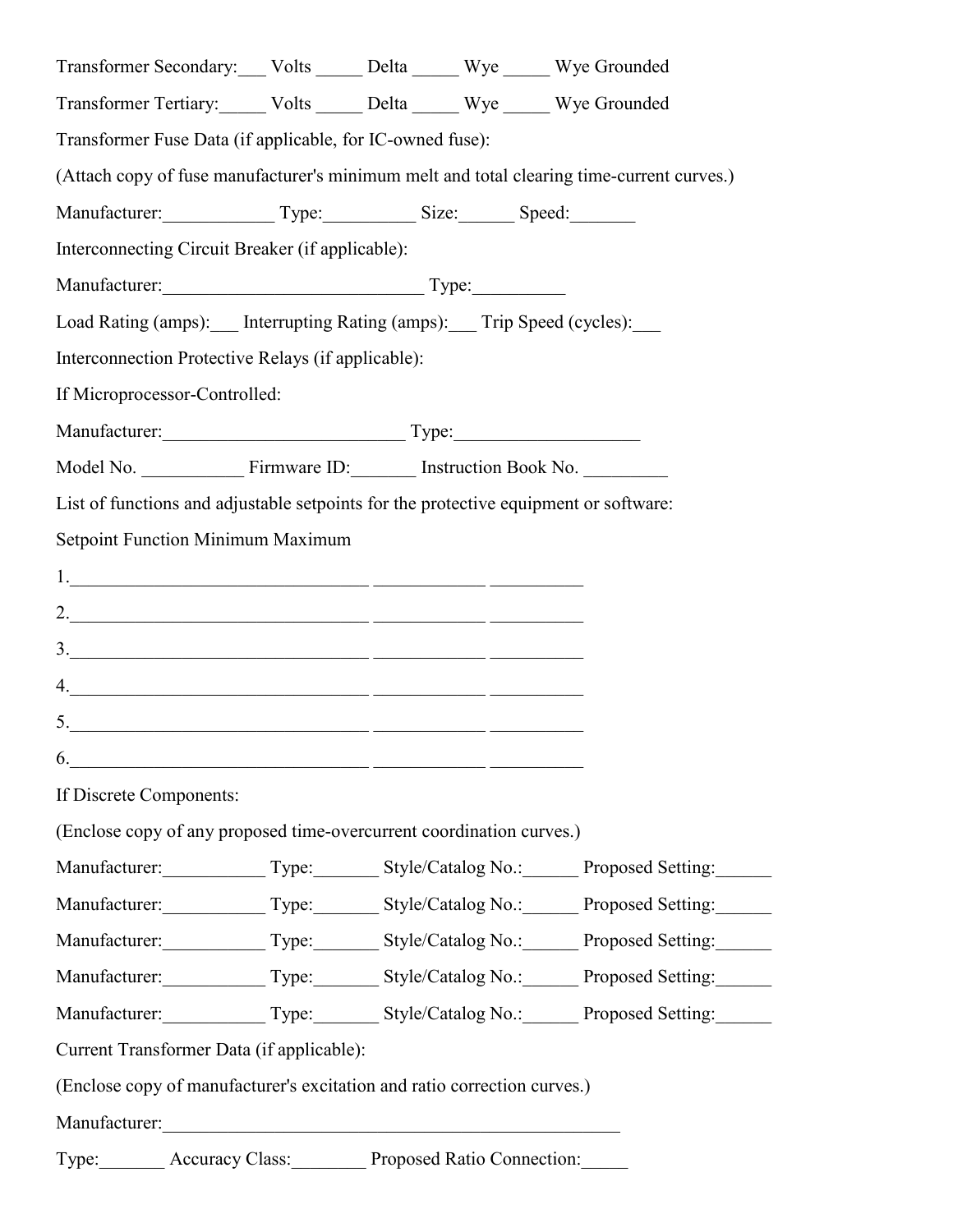| Manufacturer:                               |                        |                                                  |  |  |
|---------------------------------------------|------------------------|--------------------------------------------------|--|--|
|                                             |                        | Type: Accuracy Class: Proposed Ratio Connection: |  |  |
| Potential Transformer Data (if applicable): |                        |                                                  |  |  |
| Manufacturer:                               |                        |                                                  |  |  |
|                                             |                        | Type: Accuracy Class: Proposed Ratio Connection: |  |  |
| Manufacturer:                               |                        |                                                  |  |  |
| Type:                                       | <b>Accuracy Class:</b> | Proposed Ratio Connection:                       |  |  |

### **Section 5. General Information**

Enclose a copy of the site electrical one-line diagram showing the configuration of the small generating facility equipment, current and potential circuits, and protection and control schemes.

Enclose a copy of any site documentation that indicates the precise physical location of the proposed SGF (e.g., United States Geological Survey topographic map or other diagram or documentation).

Describe the proposed location of the protective interface equipment on the property:

Enclose a copy of any site documentation that describes and details the operation of the protection and control schemes. Is available documentation enclosed? Yes No

Enclose copies of schematic drawings for all protection and control circuits, relay current circuits, relay potential circuits, and alarm or monitoring circuits (if applicable).

Are schematic drawings enclosed? Yes No

#### **Section 6. Site Control**

Enclose a copy of the site control documentation. Any information appearing in public records may not be labeled confidential. (Confidential information is discussed in [20VAC5-314-110.](https://law.lis.virginia.gov/admincode/title20/agency5/chapter314/section110/)) Site control may be demonstrated through:

1. Ownership of, a leasehold interest in, or a right to develop a site for the purpose of constructing the SGF;

2. An option to purchase or acquire a leasehold interest in a site for such purpose;

3. An exclusive or other business relationship between the IC and the entity having the right to sell, lease, or grant the IC the right to possess or occupy a site for such purpose; or

4. An existing permanent service metered account with the utility at the site and in the name of the IC.

#### **Section 7. Interconnection Customer Signature**

I hereby certify that, to the best of my knowledge, all the information provided in this interconnection request is true and correct.

Signature:\_\_\_\_\_\_\_\_\_\_\_\_\_\_\_\_\_\_\_\_\_\_\_\_\_\_\_\_\_ Date:\_\_\_\_\_\_\_\_\_\_\_\_\_\_\_\_

# **Section 8. Utility Acknowledgment of Receipt** Signed:\_\_\_\_\_\_\_\_\_\_\_\_\_\_\_\_\_\_\_\_\_\_\_\_\_\_\_\_\_\_\_\_\_\_\_\_\_

Title:\_\_\_\_\_\_\_\_\_\_\_\_\_\_\_\_\_\_\_\_\_\_\_\_\_\_\_\_\_\_\_\_\_\_\_\_\_\_\_

Utility: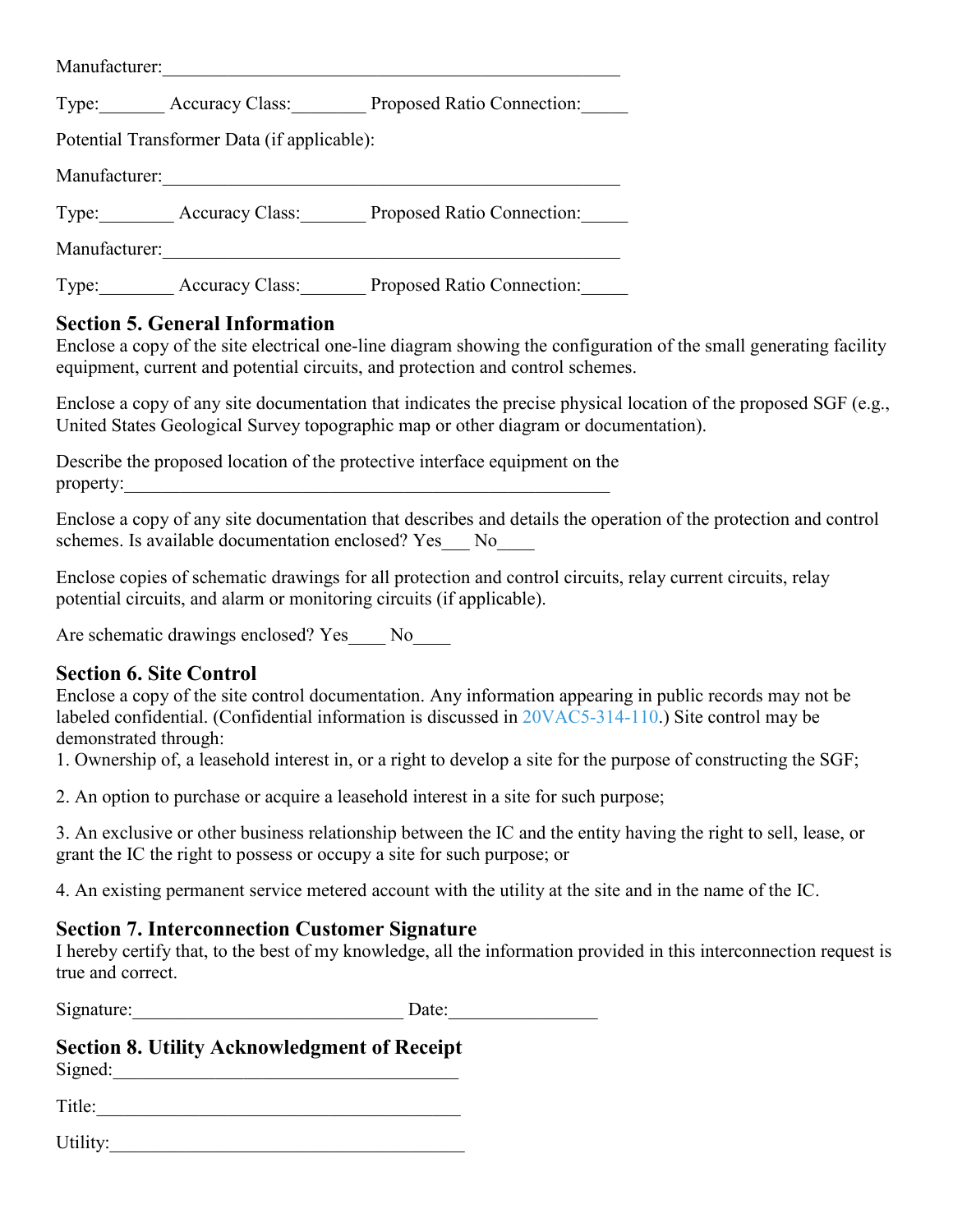Utility signature signifies only receipt of this form, in compliance with [20VAC5-314-50.](https://law.lis.virginia.gov/admincode/title20/agency5/chapter314/section50/) **Schedule 7 LEVEL 3 FEASIBILITY STUDY AGREEMENT FOR SMALL GENERATING FACILITIES**

This Agreement is made and entered into this day of 20 by and between\_\_\_\_\_\_\_\_\_\_\_\_\_\_\_\_\_\_\_\_\_\_\_\_\_\_\_\_\_\_\_\_\_\_\_\_\_\_\_\_\_\_\_\_\_\_\_\_\_\_\_\_\_\_\_\_\_\_\_\_\_, a \_\_\_\_\_\_\_\_\_\_\_\_\_\_\_\_\_\_\_\_\_\_\_\_\_\_\_\_organized and existing under the laws of the state of \_\_\_\_\_\_\_\_\_\_\_\_\_\_\_\_\_\_\_\_\_\_\_\_\_\_\_\_\_\_\_\_\_\_\_\_\_\_\_\_\_\_, ("Interconnection Customer,") and \_\_\_\_\_\_\_\_\_\_\_\_\_\_\_\_\_\_\_\_\_\_\_\_\_\_\_\_\_\_\_\_\_\_\_\_, a\_\_\_\_\_\_\_\_\_\_\_\_\_\_\_\_existing under the laws of the state

of\_\_\_\_\_\_\_\_\_\_\_\_\_\_\_\_\_\_\_\_\_\_\_\_\_\_\_\_\_\_\_\_\_\_\_\_, ("Utility"). Interconnection Customer and Utility each may be

referred to as a "Party" or collectively as the "Parties."

## **RECITALS**

**WHEREAS**, Interconnection Customer is proposing to develop an SGF or generating capacity addition to an existing SGF consistent with the interconnection request completed by Interconnection Customer on contract and contract on  $\mathcal{L}$  and  $\mathcal{L}$ 

**WHEREAS**, Interconnection Customer desires to interconnect the SGF with the Utility's system; and **WHEREAS**, Interconnection Customer has requested the Utility to perform a feasibility study to assess the feasibility of interconnecting the proposed SGF with the Utility's system, and of any affected systems;

**NOW, THEREFORE**, in consideration of and subject to the mutual covenants contained in this Agreement the Parties agreed as follows:

1.0 The terms defined in Schedule 1 of [20VAC5-314-170](https://law.lis.virginia.gov/admincode/title20/agency5/chapter314/section170/) shall apply to this Schedule 7 of [20VAC](https://law.lis.virginia.gov/admincode/title20/agency/) 5-314- 170.

2.0 The Interconnection Customer elects and the Utility shall cause to be performed an interconnection feasibility study consistent with the standard small generator interconnection procedures.

3.0 The scope of the feasibility study shall be subject to the assumptions set forth in Attachment A to this Agreement.

4.0 Feasibility study costs will be deducted from the interconnection request study deposit, as set forth in Schedule 6 of [20VAC5-314-170.](https://law.lis.virginia.gov/admincode/title20/agency5/chapter314/section170/)

4.1 Study cost shall be the Utility's actual incremental costs and will be invoiced to the Interconnection Customer no later than 60 business days after the study is completed and delivered and will include a summary of professional time. Actual study costs may be reconciled during the final accounting process described in Article 6 of the Interconnection Agreement, as applicable.

4.2 The Interconnection Customer shall pay any study costs that exceed the deposit within 20 business days after receipt of the invoice or resolution of any dispute. If the deposit exceeds the invoiced fees, the Utility shall refund the excess within 20 business days of the invoice without interest unless additional studies are required.

5.0 The feasibility study shall be based on the technical information provided by the Interconnection Customer in the interconnection request, as may be modified as the result of the scoping meeting. The Utility reserves the right to request additional technical information from the Interconnection Customer as may reasonably become necessary consistent with Good Utility Practice during the course of the feasibility study and as designated in accordance with the standard small generator interconnection procedures. If the information requested by the Utility is not provided by the Interconnection Customer within a reasonable timeframe to be identified by the Utility in writing, the Utility shall provide the Interconnection Customer written notice providing an opportunity to cure such failure by the close of business on the 10th business day following the posted date of such notice, where failure to provide the information requested within this period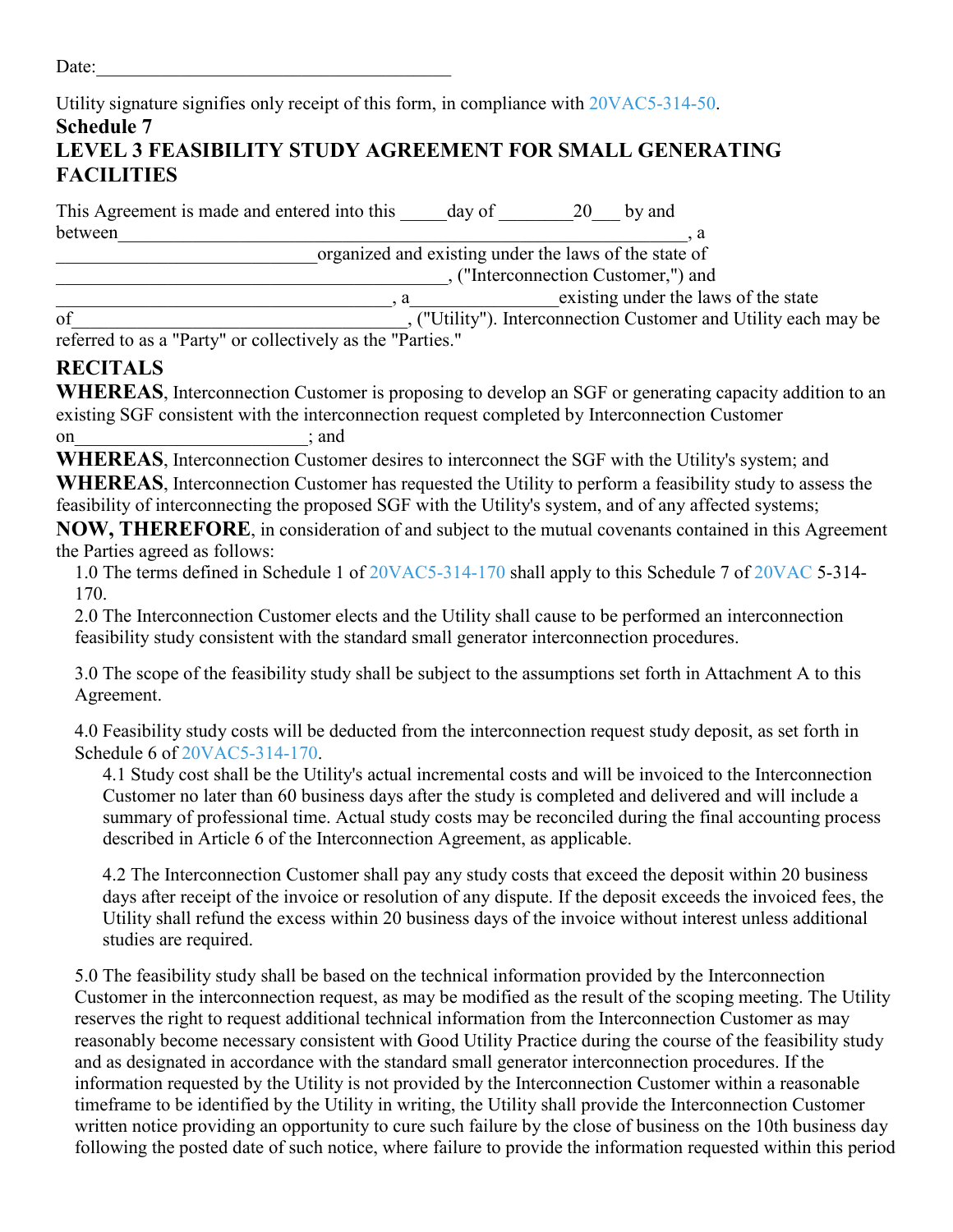shall result in the study being terminated and the interconnection request being deemed withdrawn. The period of time for the Utility to complete the feasibility study shall be tolled during any period that the Utility has requested information in writing from the Interconnection Customer necessary to complete the study and such request is outstanding.

6.0 In performing the study, the Utility shall rely, to the extent reasonably practicable, on recent studies. The Interconnection Customer shall not be charged for such existing studies; however, the Interconnection Customer shall be responsible for charges associated with any new study or modifications to existing studies that are reasonably necessary to perform the feasibility study.

7.0 The feasibility study report shall provide the following analyses for the purpose of identifying any potential adverse system impacts that would result from the interconnection of the SGF as proposed:

7.1 Initial identification of any circuit breaker short circuit capability limits exceeded as a result of the interconnection;

7.2 Initial identification of any thermal overload or voltage limit violations resulting from the interconnection;

7.3 Initial review of grounding requirements and electric system protection; and

7.4 Description and nonbinding estimated cost of facilities required to interconnect the proposed SGF and to address the identified short circuit and power flow issues.

8.0 The feasibility study shall model the impact of the SGF for all purposes identified in the Interconnection Request Form in order to avoid the further expense and interruption of operation for reexamination of feasibility and impacts if the Interconnection Customer later changes the purpose for which the SGF is being installed.

9.0 The study shall include the feasibility of all potential points of interconnection as requested by the Interconnection Customer and at the Interconnection Customer's cost.

10.0 A feasibility study report shall be prepared and transmitted to the Interconnection Customer within 30 business days of the Utility's receipt of the complete executed feasibility study agreement and required deposit.

11.0 If the feasibility study shows no potential for adverse system impacts, then within 10 business days, the Utility shall send the Interconnection Customer either an executable Small Generator Interconnection Agreement (Schedule 10 of [20VAC5-314-170\)](https://law.lis.virginia.gov/admincode/title20/agency5/chapter314/section170/) or a Facilities Study Agreement, including an outline of the scope of the study.

12.0 If the feasibility study shows potential for adverse system impacts, the review process shall proceed to the system impact study.

13.0 Governing law, regulatory authority, and rules. The validity, interpretation, and enforcement of this Agreement and each of its provisions shall be governed by the laws of the Commonwealth of Virginia, without regard to its conflicts of law principles. This Agreement is subject to all applicable laws and regulations. Each Party expressly reserves the right to seek changes in, appeal, or otherwise contest any laws, orders, or regulations of a governmental authority.

14.0 Amendment. The Parties may amend this Agreement by a written instrument duly executed by both Parties.

15.0 No third-party beneficiaries. This Agreement is not intended to and does not create rights, remedies, or benefits of any character whatsoever in favor of any persons, corporations, associations, or entities other than the Parties, and the obligations in this Agreement assumed are solely for the use and benefit of the Parties, their successors in interest and where permitted, their assigns.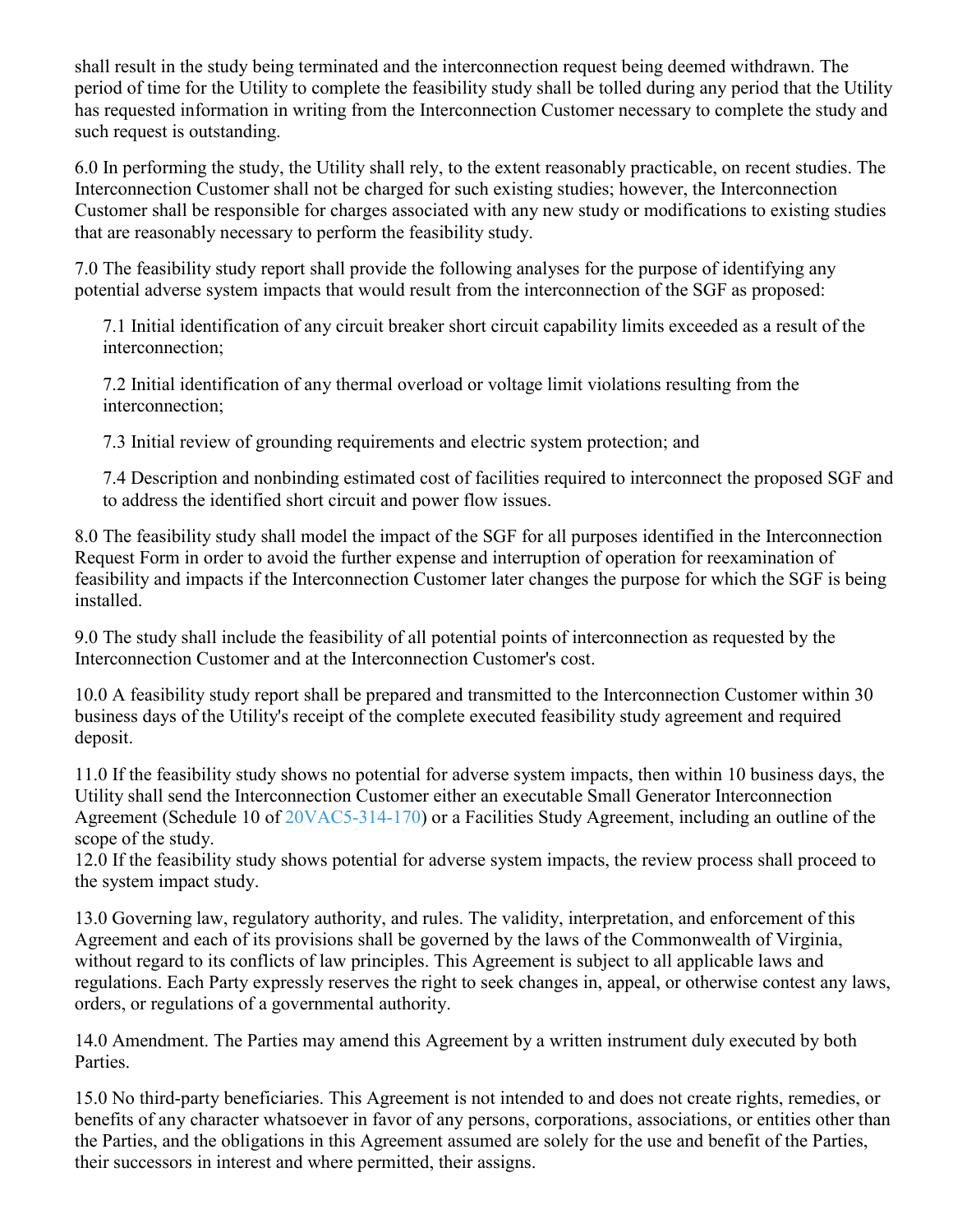#### 16.0 Waiver.

16.1 The failure of a Party to this Agreement to insist, on any occasion, upon strict performance of any provision of this Agreement will not be considered a waiver of any obligation, right, or duty of or duty imposed upon such Party.

16.2 Any waiver at any time by either Party of its rights with respect to this Agreement shall not be deemed a continuing waiver or a waiver with respect to any other failure to comply with any other obligation, right, or duty of this Agreement. Termination or default of this Agreement for any reason by an Interconnection Customer shall not constitute a waiver of the Interconnection Customer's legal rights to obtain an interconnection from the Utility. Any waiver of this Agreement shall, if requested, be provided in writing.

17.0 Entire agreement. This Agreement, including all attachments, constitutes the entire agreement between the Parties with reference to the subject matter hereof and supersedes all prior and contemporaneous understandings or agreements, oral or written, between the Parties with respect to the subject matter of this Agreement. There are no other agreements, representations, warranties, or covenants that constitute any part of the consideration for, or any condition to, either Party's compliance with its obligations under this Agreement.

18.0 Multiple counterparts. This Agreement may be executed in two or more counterparts, each of which is deemed an original but all constitute one and the same instrument.

19.0 No partnership. This Agreement shall not be interpreted or construed to create an association, joint venture, agency relationship, or partnership between the Parties or to impose any partnership obligation or partnership liability upon either Party. Neither Party shall have any right, power, or authority to enter into any agreement or undertaking for, or act on behalf of, or to act as or be an agent or representative of, or to otherwise bind, the other Party.

20.0 Severability. If any provision or portion of this Agreement shall for any reason be held or adjudged to be invalid or illegal or unenforceable by any court of competent jurisdiction or other governmental authority, (i) such portion or provision shall be deemed separate and independent, (ii) the Parties shall negotiate in good faith to restore insofar as practicable the benefits to each Party that were affected by such ruling, and (iii) the remainder of this Agreement shall remain in full force and effect.

21.0 Subcontractors. Nothing in this Agreement shall prevent a Party from utilizing the services of any subcontractor as it deems appropriate to perform its obligations under this Agreement; however, each Party shall require its subcontractors to comply with all applicable terms and conditions of this Agreement in providing such services and each Party shall remain primarily liable to the other Party for the performance of such subcontractor.

21.1 The creation of any subcontract relationship shall not relieve the hiring Party of any of its obligations under this Agreement. The hiring Party shall be fully responsible to the other Party for the acts or omissions of any subcontractor the hiring Party hires as if no subcontract had been made; provided that in no event shall the Utility be liable for the actions or inactions of the Interconnection Customer or its subcontractors with respect to obligations of the Interconnection Customer under this Agreement. Any applicable obligation imposed by this Agreement upon the hiring Party shall be equally binding upon and shall be construed as having application to any subcontractor of such Party.

21.2 The obligations under this Section 21.0 of this Agreement will not be limited in any way by any limitation of subcontractor's insurance.

22.0 Reservation of rights. The Utility shall have the right to make a unilateral filing with the State Corporation Commission to modify this Agreement with respect to any rates, terms, and conditions, charges, or classifications of service, and the Interconnection Customer shall have the right to make a unilateral filing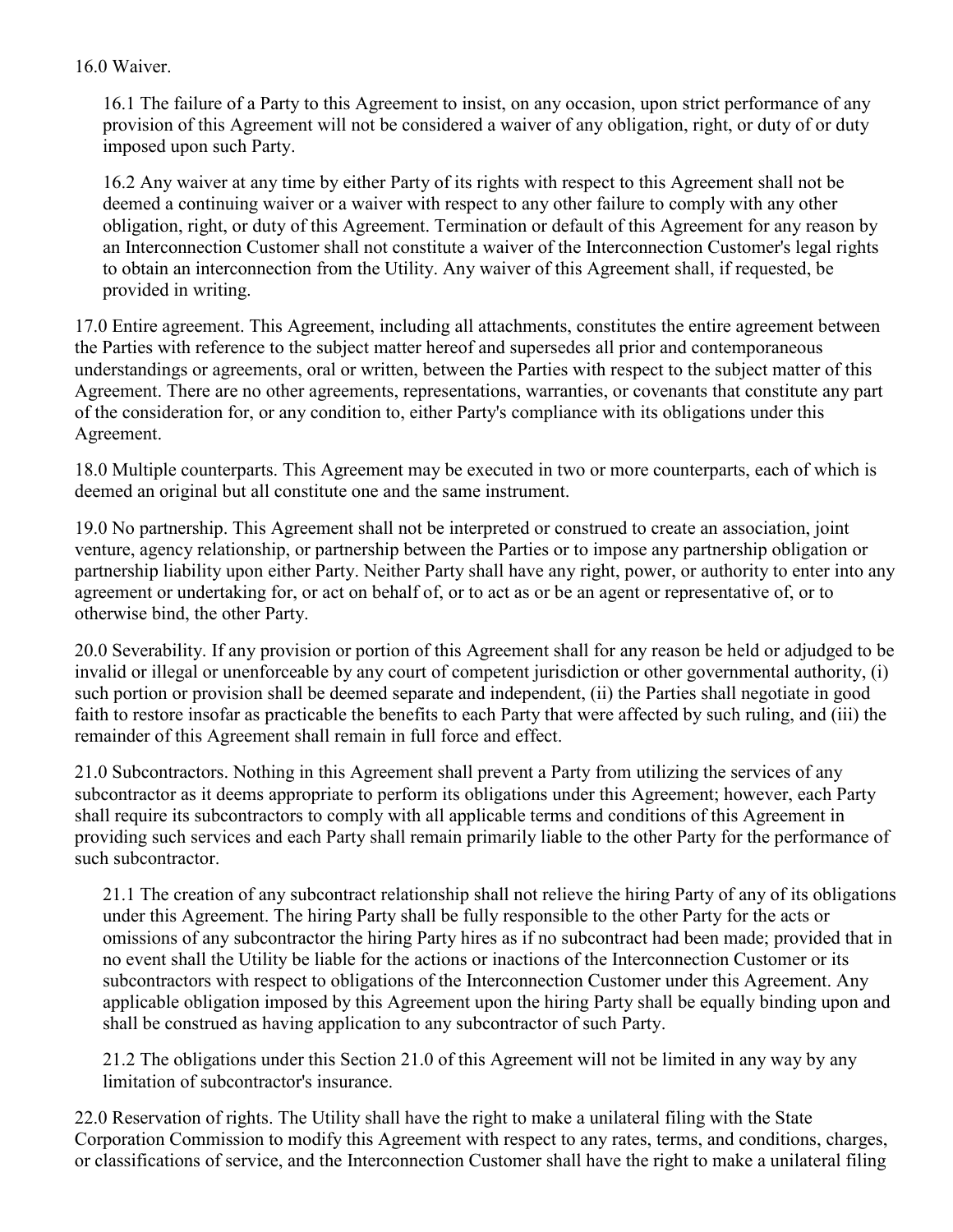with the State Corporation Commission to modify this Agreement; provided that each Party shall have the right to protest any such filing by the other Party and to participate fully in any proceeding before the State Corporation Commission in which such modifications may be considered. Nothing in this Agreement shall limit the rights of the Parties except to the extent that the Parties otherwise agree as provided in this Agreement.

**IN WITNESS WHEREOF**, the Parties have caused this Agreement to be duly executed by their duly authorized officers or agents on the day and year of this Agreement. (Insert name of Utility) (Insert name of Interconnection Customer)

| Signed: | Signed: |
|---------|---------|
|         |         |

Name (Printed): Name (Printed):

Title: Title:

## **Attachment A to Schedule 7 Feasibility Study Agreement Assumptions Used in Conducting the Feasibility Study**

\_\_\_\_\_\_\_\_\_\_\_\_\_\_\_\_\_\_\_\_\_\_\_\_\_\_\_\_\_\_\_\_ \_\_\_\_\_\_\_\_\_\_\_\_\_\_\_\_\_

The feasibility study will be based upon the information set forth in the interconnection request and agreed upon in the scoping meeting held on \_\_\_\_\_\_\_\_\_\_\_\_\_\_\_\_\_\_\_\_:

1. Designation of point of interconnection and configuration to be studied.

2. Designation of alternative points of interconnection and configuration.

 $\_$ 

Questions 1 and 2 are to be completed by the Interconnection Customer. Any other assumptions are to be provided by the Interconnection Customer and the Utility.

## **Schedule 8 LEVEL 3 SYSTEM IMPACT STUDY AGREEMENT FOR SMALL GENERATING FACILITIES**

| This Agreement is made and entered into this day of |  | by and |
|-----------------------------------------------------|--|--------|
| between                                             |  |        |

|     | organized and existing under the laws of the state |
|-----|----------------------------------------------------|
| оt  | ("Interconnection Customer,")                      |
| and | existing under the laws of the                     |
|     | .                                                  |

state of\_\_\_\_\_\_\_\_, ("Utility"). Interconnection Customer and Utility each may be referred to as a "Party," or collectively as the "Parties."

## **RECITALS**

**WHEREAS**, the Interconnection Customer is proposing to develop an SGF or generating capacity addition to an existing SGF consistent with the interconnection request completed by the Interconnection Customer on  $;$  and  $;$ 

**WHEREAS**, the Interconnection Customer desires to interconnect the SGF with the Utility's system; and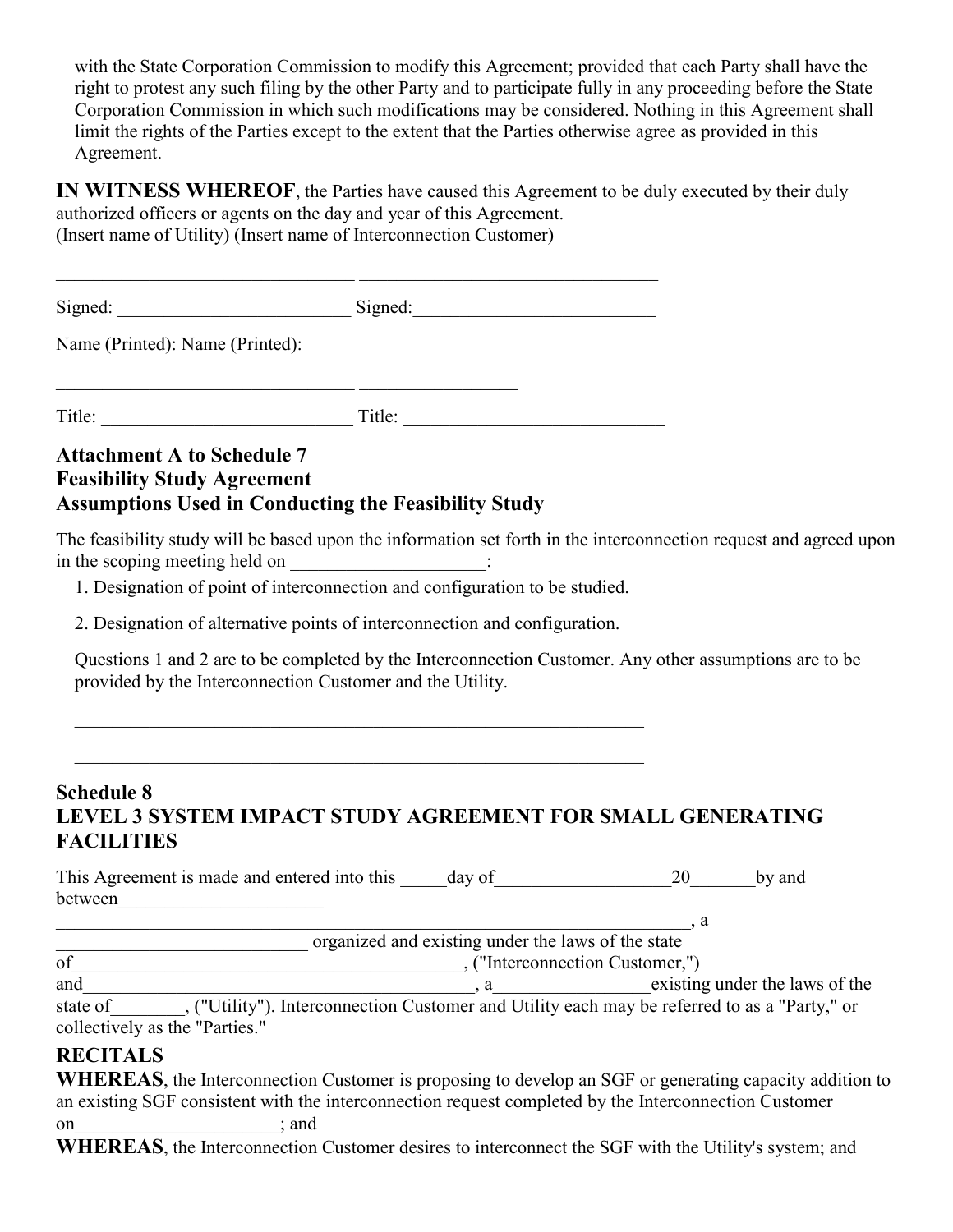**WHEREAS**, the Utility has completed a feasibility study and provided the results of said study to the Interconnection Customer (This recital to be omitted if the Parties have agreed to forgo the feasibility study.); and

**WHEREAS**, the Interconnection Customer has requested the Utility to perform a system impact study to assess the impact of interconnecting the SGF with the Utility's system, and of any affected systems;

**NOW, THEREFORE**, in consideration of and subject to the mutual covenants contained in this Agreement the Parties agreed as follows:

1.0 The terms defined in Schedule 1 of [20VAC5-314-170](https://law.lis.virginia.gov/admincode/title20/agency5/chapter314/section170/) shall apply to this Schedule 8 of [20VAC](https://law.lis.virginia.gov/admincode/title20/agency/) 5-314- 170.

2.0 The Interconnection Customer elects and the Utility shall cause to be performed a system impact study consistent with the standard small generator interconnection procedures.

3.0 System impact study costs will be deducted from the interconnection request study deposit as set forth in Schedule 6 of [20VAC5-314-170.](https://law.lis.virginia.gov/admincode/title20/agency5/chapter314/section170/)

3.1 Study cost shall be the Utility's actual incremental costs and will be invoiced to the Interconnection Customer no later than 60 business days after the study is completed and delivered and will include a summary of professional time. Actual study costs may be reconciled during the final accounting process described in Article 6 of the Interconnection Agreement, as applicable.

3.2 The Interconnection Customer shall pay any study costs that exceed the deposit within 20 business days after receipt of the invoice or resolution of any dispute. If the deposit exceeds the invoiced fees, the Utility shall refund the excess within 20 business days of the invoice without interest unless additional studies are required.

4.0 A system impact study shall identify and detail the electric system impacts that would result if the SGF were interconnected without project modifications or electric system modifications, focusing on the adverse electric system impacts identified in the feasibility study or in the scoping meeting. A system impact study shall evaluate the impact of the proposed interconnection on the reliability of the electric system.

5.0 A system impact study will be based upon the results of the feasibility study and the technical information provided by Interconnection Customer in the interconnection request. The Utility reserves the right to request additional technical information from the Interconnection Customer as may reasonably become necessary consistent with Good Utility Practice during the course of the system impact study. If the information requested by the Utility is not provided by the Interconnection Customer within a reasonable timeframe to be identified by the Utility in writing, the Utility shall provide the Interconnection Customer written notice providing an opportunity to cure such failure by the close of business on the 10th business day following the posted date of such notice, where failure to provide the information requested within this period shall result in the study being terminated, and the interconnection request being deemed withdrawn. The period of time for the Utility to complete the system impact study shall be tolled during any period that the Utility has requested information in writing from the Interconnection Customer necessary to complete the study and such request is outstanding.

6.0 A system impact study shall consist of a study of the potentially impacted transmission and distribution systems, a short circuit analysis, a stability analysis, a power flow analysis, voltage drop and flicker studies, grounding reviews, distribution load flow study, analysis of equipment interrupting ratings, protection coordination study, and impacts on electric system operation, as necessary. A system impact study shall state the assumptions upon which it is based, state the results of the analyses, and provide the requirement or potential impediments to providing the requested interconnection service, including a preliminary indication of the cost and length of time that would be necessary to correct any problems identified in those analyses and implement the interconnection. A system impact study shall provide a list of facilities and modifications that would be required as a result of the interconnection along with estimates of cost responsibility and time to construct. If arranged with the Utility prior to the Utility preparing the system impact study agreement, the system impact study may, at the Interconnection Customer's cost, include one or more alternatives to the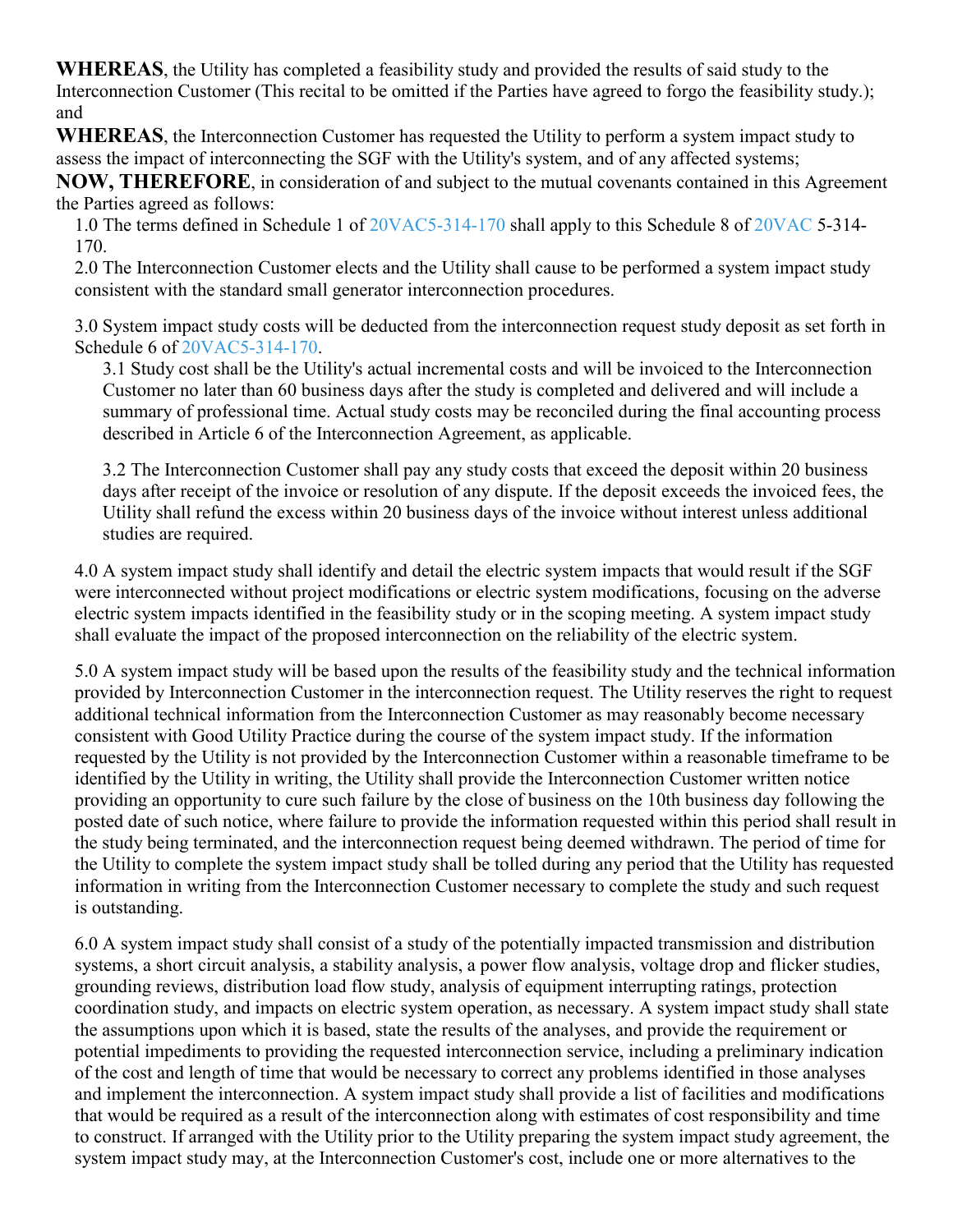point of interconnection; however, such alternative points must be on the same distribution circuit as the point of interconnection the Interconnection Customer specified as the proposed point of interconnection.

7.0 Affected systems may participate in the preparation of a system impact study, with a division of costs among such entities as they may agree. All affected systems shall be afforded an opportunity to review and comment upon a system impact study that covers potential adverse system impacts on their electric systems, and the Utility has 20 additional business days to complete a system impact study requiring review by affected systems.

8.0 If the Utility uses a queuing procedure for sorting or prioritizing projects and associated cost responsibilities for any required network upgrades, the system impact study shall consider all generating facilities (and with respect to Section 8.3 of this Agreement, any identified upgrades associated with such higher queued interconnection) that, on the date the system impact study is commenced:

8.1 Are directly interconnected with the Utility's system; or

8.2 Are interconnected with affected systems and may have an impact on the proposed interconnection; and

8.3 Have a pending higher queued interconnection request to interconnect with the Utility's system.

9.0 A system impact study, if required, shall be completed and the results transmitted to the Interconnection Customer within 45 business days after this Agreement is signed by the Parties or in accordance with the Utility's queuing procedures.

10.0 If the system impact study shows that facility modifications are needed to accommodate the SGF, then within 10 business days following transmittal of the system impact study report, the Utility shall send the Interconnection Customer a Facilities Study Agreement, including an outline of the scope of the study.

11.0 Governing law, regulatory authority, and rules. The validity, interpretation, and enforcement of this Agreement and each of its provisions shall be governed by the laws of the Commonwealth of Virginia, without regard to its conflicts of law principles. This Agreement is subject to all applicable laws and regulations. Each Party expressly reserves the right to seek changes in, appeal, or otherwise contest any laws, orders, or regulations of a governmental authority.

12.0 Amendment. The Parties may amend this Agreement by a written instrument duly executed by both Parties.

13.0 No third-party beneficiaries. This Agreement is not intended to and does not create rights, remedies, or benefits of any character whatsoever in favor of any persons, corporations, associations, or entities other than the Parties, and the obligations pursuant to this Agreement assumed are solely for the use and benefit of the Parties, their successors in interest, and where permitted, their assigns.

14.0 Waiver.

14.1 The failure of a Party to this Agreement to insist, on any occasion, upon strict performance of any provision of this Agreement will not be considered a waiver of any obligation, right, or duty of or duty imposed upon such Party.

14.2 Any waiver at any time by either Party of its rights with respect to this Agreement shall not be deemed a continuing waiver or a waiver with respect to any other failure to comply with any other obligation, right, or duty of this Agreement. Termination or default of this Agreement for any reason by Interconnection Customer shall not constitute a waiver of the Interconnection Customer's legal rights to obtain an interconnection from the Utility. Any waiver of this Agreement shall if requested, be provided in writing.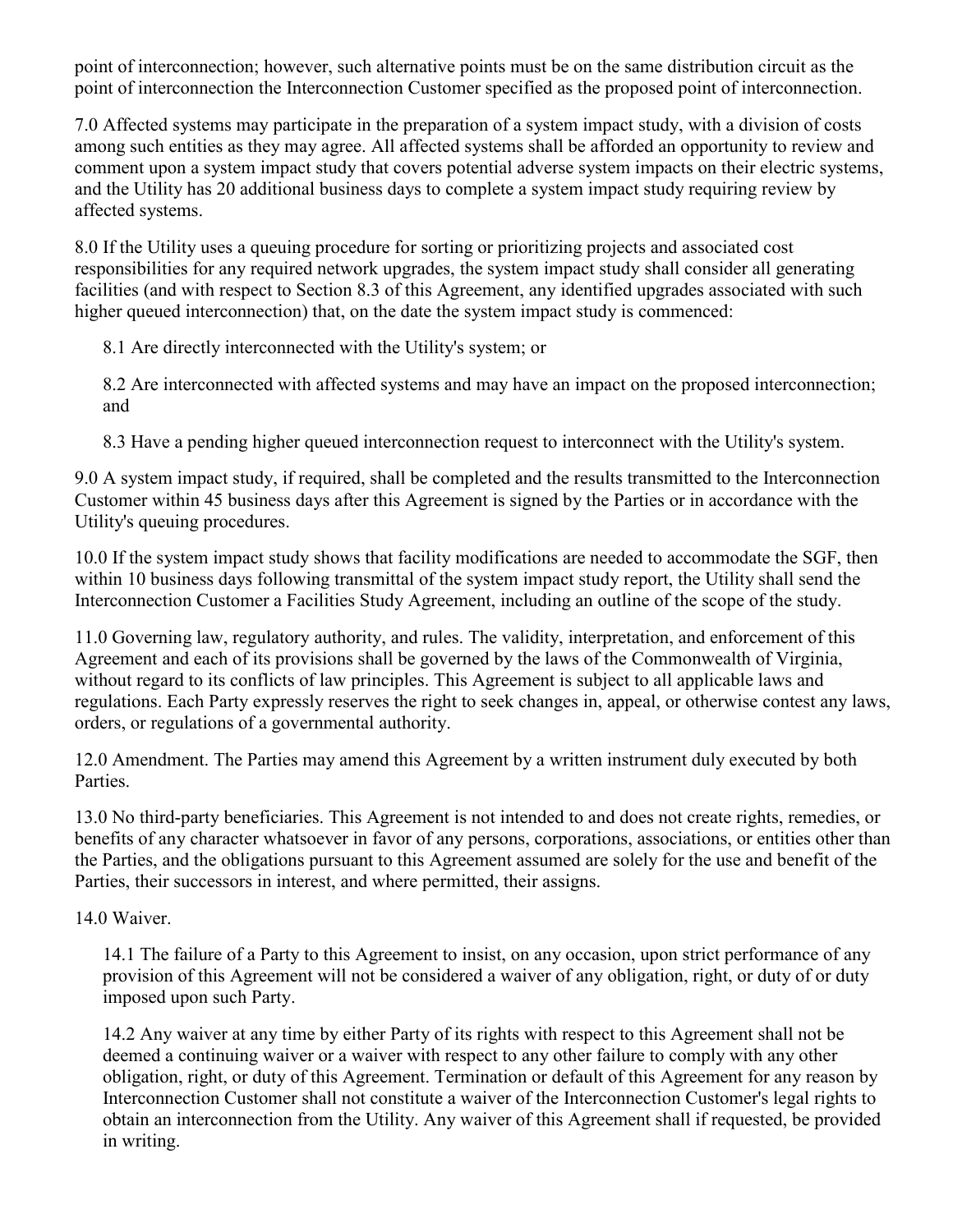15.0 Entire agreement. This Agreement, including all attachments, constitutes the entire agreement between the Parties with reference to the subject matter hereof and supersedes all prior and contemporaneous understandings or agreements, oral or written, between the Parties with respect to the subject matter of this Agreement. There are no other agreements, representations, warranties, or covenants that constitute any part of the consideration for, or any condition to, either Party's compliance with its obligations under this Agreement.

16.0 Multiple counterparts. This Agreement may be executed in two or more counterparts, each of which is deemed an original but all constitute one and the same instrument.

17.0 No partnership. This Agreement shall not be interpreted or construed to create an association, joint venture, agency relationship, or partnership between the Parties or to impose any partnership obligation or partnership liability upon either Party. Neither Party shall have any right, power, or authority to enter into any agreement or undertaking for, or act on behalf of, or to act as or be an agent or representative of, or to otherwise bind, the other Party.

18.0 Severability. If any provision or portion of this Agreement shall for any reason be held or adjudged to be invalid or illegal or unenforceable by any court of competent jurisdiction or other governmental authority, (i) such portion or provision shall be deemed separate and independent, (ii) the Parties shall negotiate in good faith to restore insofar as practicable the benefits to each Party that were affected by such ruling, and (iii) the remainder of this Agreement shall remain in full force and effect.

19.0 Subcontractors. Nothing in this Agreement shall prevent a Party from utilizing the services of any subcontractor as it deems appropriate to perform its obligations under this Agreement; however, each Party shall require its subcontractors to comply with all applicable terms and conditions of this Agreement in providing such services, and each Party shall remain primarily liable to the other Party for the performance of such subcontractor.

19.1 The creation of any subcontract relationship shall not relieve the hiring Party of any of its obligations under this Agreement. The hiring Party shall be fully responsible to the other Party for the acts or omissions of any subcontractor the hiring Party hires as if no subcontract had been made; provided that in no event shall the Utility be liable for the actions or inactions of the Interconnection Customer or its subcontractors with respect to obligations of the Interconnection Customer under this Agreement. Any applicable obligation imposed by this Agreement upon the hiring Party shall be equally binding upon and shall be construed as having application to any subcontractor of such Party.

19.2 The obligations under this Section 19.0 of this Agreement will not be limited in any way by any limitation of subcontractor's insurance.

20.0 Reservation of rights. The Utility shall have the right to make a unilateral filing with the State Corporation Commission to modify this Agreement with respect to any rates, terms and conditions, charges, or classifications of service, and the Interconnection Customer shall have the right to make a unilateral filing with the State Corporation Commission to modify this Agreement; provided that each Party shall have the right to protest any such filing by the other Party and to participate fully in any proceeding before the State Corporation Commission in which such modifications may be considered. Nothing in this Agreement shall limit the rights of the Parties except to the extent that the Parties otherwise agree as provided in this Agreement.

**IN WITNESS THEREOF**, the Parties have caused this Agreement to be duly executed by their duly authorized officers or agents on the day and year of this Agreement. (Insert name of Utility) (Insert name of Interconnection Customer)

Signed: Signed:

 $\_$  , and the set of the set of the set of the set of the set of the set of the set of the set of the set of the set of the set of the set of the set of the set of the set of the set of the set of the set of the set of th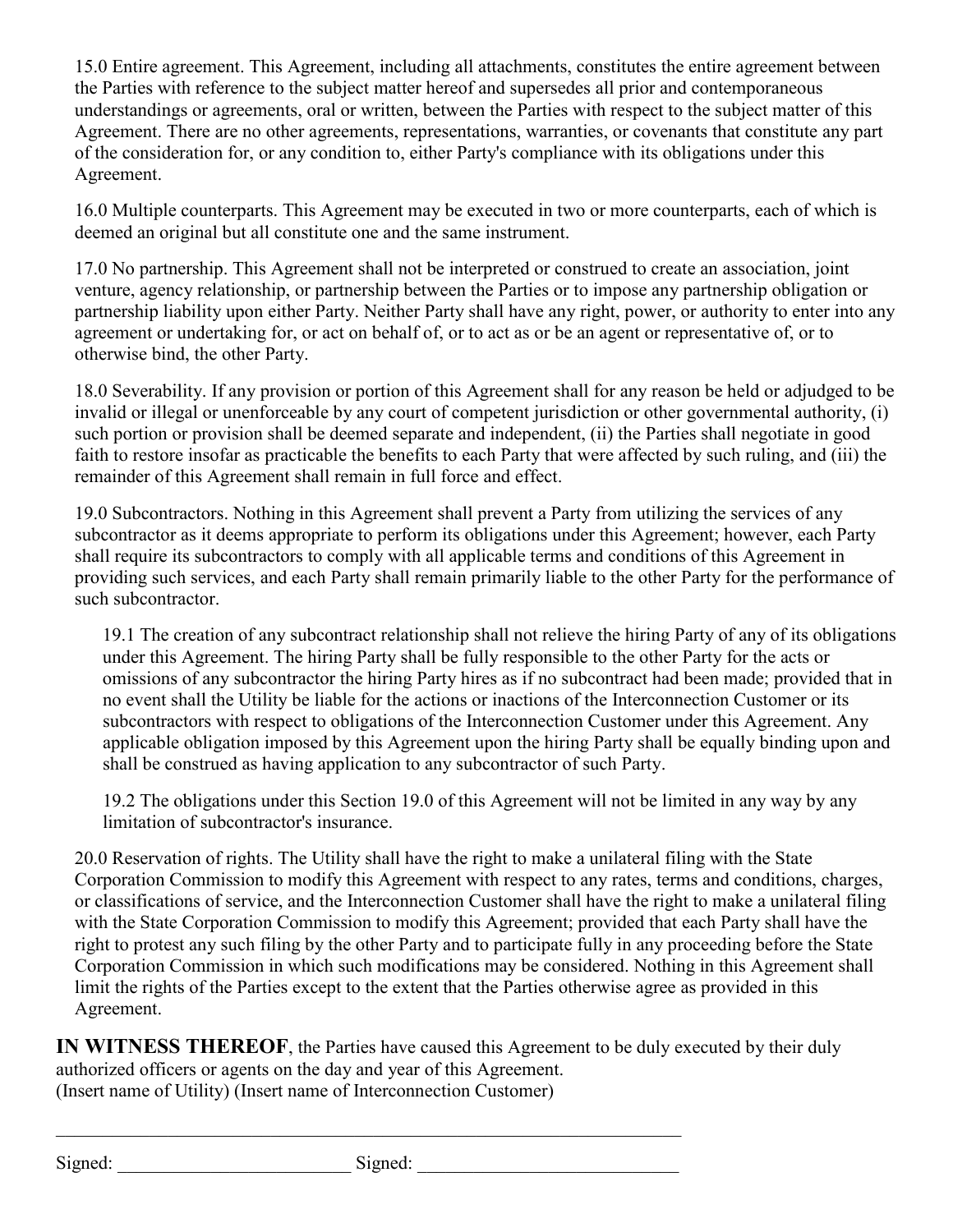Title:

## **Schedule 9 LEVEL 3 FACILITIES STUDY AGREEMENT FOR SMALL GENERATING FACILITIES**

| This Agreement is made and entered into this | day of                      | 20 by and |
|----------------------------------------------|-----------------------------|-----------|
| between                                      |                             |           |
|                                              | $1 \quad 1 \quad 1 \quad 1$ |           |

\_\_\_\_\_\_\_\_\_\_\_\_\_\_\_\_\_\_\_\_\_\_\_\_\_\_\_\_organized and existing under the laws of the state

of contraction Customer, ("Interconnection Customer,") and  $\overline{\phantom{a}}$ 

a existing under the laws of the state

of settled the contract of the contract of the contract of the connection of  $\mathcal{L}$ , ("Utility"). Interconnection

Customer and Utility each may be referred to as a "Party," or collectively as the "Parties."

# **RECITALS**

**WHEREAS**, the Interconnection Customer is proposing to develop an SGF or generating capacity addition to an existing SGF consistent with the interconnection request completed by the Interconnection Customer on  $:$  and

**WHEREAS**, the Interconnection Customer desires to interconnect the SGF with the Utility's system; and **WHEREAS**, the Utility has completed a system impact study and provided the results of the study to the Interconnection Customer; and

WHEREAS, the Interconnection Customer has requested the Utility to perform a facilities study to specify and estimate the cost of the equipment, engineering, procurement, and construction work needed to implement the conclusions of the system impact study in accordance with Good Utility Practice to physically and electrically connect the SGF with the Utility's system.

**NOW, THEREFORE**, in consideration of and subject to the mutual covenants contained in this Agreement the Parties agreed as follows:

1.0 The terms defined in Schedule 1 of [20VAC5-314-170](https://law.lis.virginia.gov/admincode/title20/agency5/chapter314/section170/) shall apply to this Schedule 9 of [20VAC](https://law.lis.virginia.gov/admincode/title20/agency/) 5-314- 170.

2.0 The Interconnection Customer elects and the Utility shall cause a facilities study consistent with the standard small generator interconnection procedures.

3.0 The scope of the facilities study shall be subject to data provided in Attachment A to this Agreement.

4.0 The facilities study shall specify and estimate the cost of the equipment, engineering, procurement, and construction work needed to implement the conclusions of the feasibility study or system impact study and to allow the SGF to be interconnected and operate safely and reliably.

5.0 Facilities study costs will be deducted from the interconnection request study deposit, as set forth in Schedule 6 of [20VAC5-314-170.](https://law.lis.virginia.gov/admincode/title20/agency5/chapter314/section170/)

5.1 Study cost shall be the Utility's actual incremental costs and will be invoiced to the Interconnection Customer no later than 60 business days after the study is completed and delivered and will include a summary of professional time. Actual study costs may be reconciled during the final accounting process described in Article 6 of the Interconnection Agreement, as applicable.

5.2 The Interconnection Customer shall pay any study costs that exceed the deposit within 20 business days on receipt of the invoice or resolution of any dispute. If the deposit exceeds the invoiced fees, the Utility shall refund the excess within 20 business days of the invoice without interest.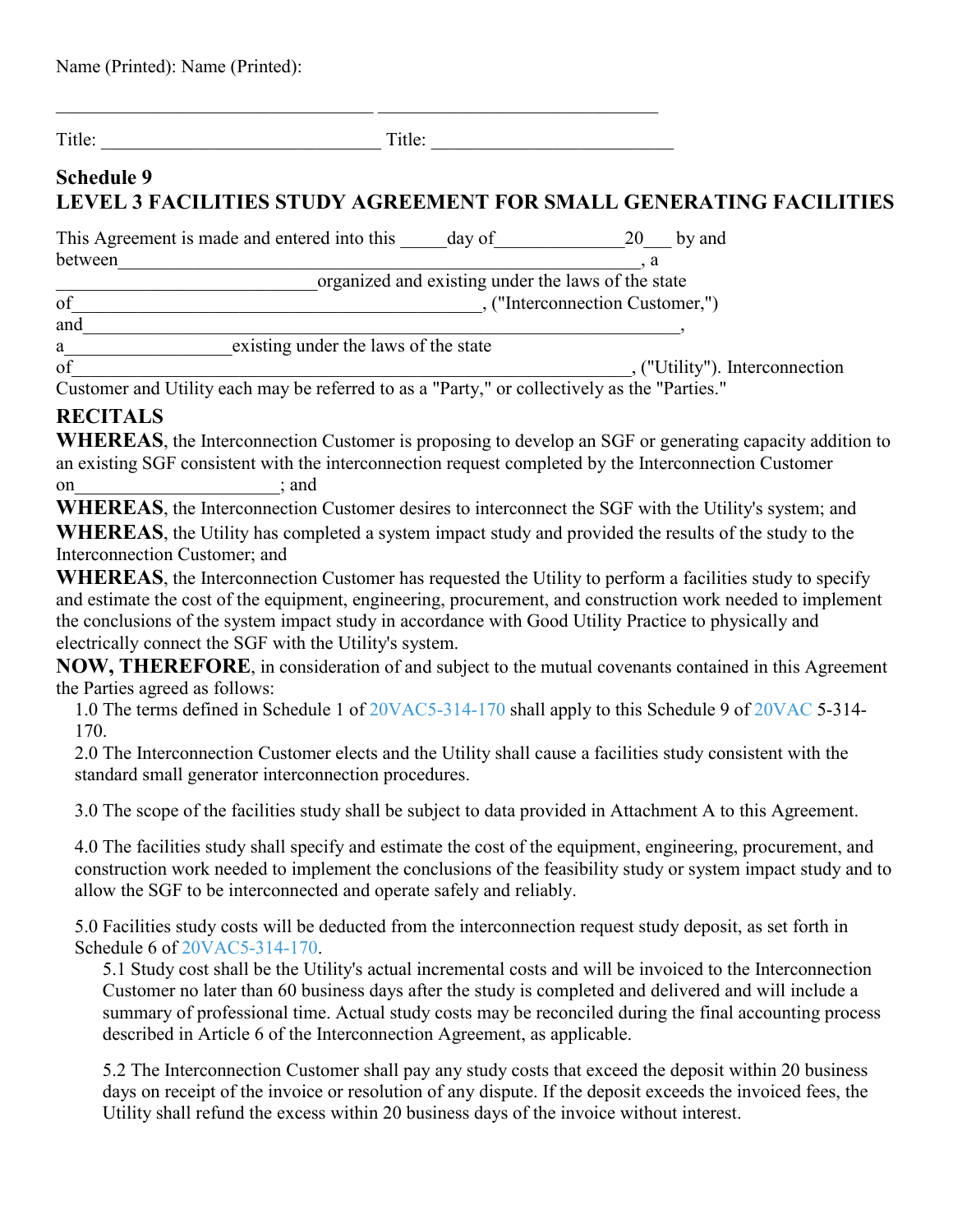6.0 Design for any required customer's interconnection facilities, attachment facilities, or distribution upgrades shall be performed under the facilities study. The Utility may contract with consultants to perform activities required under the facilities study. The Interconnection Customer and the Utility may agree to allow the Interconnection Customer to separately arrange for the design of some of the customer's interconnection facilities. In such cases, facilities design will be reviewed or modified prior to acceptance by the Utility, under the provisions of the facilities study. If the Parties agree to separately arrange for design and construction, and provided security and confidentiality requirements can be met, the Utility shall make sufficient information available to the Interconnection Customer in accordance with confidentiality and critical infrastructure requirements, to permit the Interconnection Customer to obtain an independent design and cost estimate for any necessary facilities.

7.0 The facilities study shall also identify (i) the electrical switching configuration of the equipment, including transformer, switchgear, meters, and other station equipment; (ii) the nature and estimated cost of the attachment facilities and distribution upgrades necessary to accomplish the interconnection; and (iii) an estimate of the time required to complete the construction and installation of such facilities.

8.0 The Utility may propose to group facilities required for more than one Interconnection Customer in order to minimize facilities costs through economies of scale, but any Interconnection Customer may require the installation of facilities required for its own SGF if it is willing to pay the costs of those facilities.

9.0 In cases where system upgrades are required, the Utility shall transmit the facilities study report within 45 business days after receipt of the complete Facilities Study Agreement and the deposit. In cases where no system upgrades are necessary, and the required facilities are limited to customer's interconnection facilities and attachment facilities only, the Utility shall transmit the facilities study report within 30 business days after receipt of this Agreement and the deposit. The Utility reserves the right to request additional technical information from the Interconnection Customer as may reasonably become necessary consistent with Good Utility Practice during the course of the facilities study. If the information requested by the Utility is not provided by the Interconnection Customer within a reasonable timeframe to be identified by the Utility in writing, the Utility shall provide the Interconnection Customer written notice providing an opportunity to cure such failure by the close of business on the 10th business day following the posted date of such notice, where failure to provide the information requested within this period shall result in the study being terminated, and the interconnection request being deemed withdrawn. The period of time for the Utility to complete the facilities study shall be tolled during any period that the Utility has requested information in writing from the Interconnection Customer necessary to complete the study and such request is outstanding.

10.0 Governing law, regulatory authority, and rules. The validity, interpretation, and enforcement of this Agreement and each of its provisions shall be governed by the laws of the Commonwealth of Virginia, without regard to its conflicts of law principles. This Agreement is subject to all applicable laws and regulations. Each Party expressly reserves the right to seek changes in, appeal, or otherwise contest any laws, orders, or regulations of a governmental authority.

11.0 Amendment. The Parties may amend this Agreement by a written instrument duly executed by both Parties.

12.0 No third-party beneficiaries. This Agreement is not intended to and does not create rights, remedies, or benefits of any character whatsoever in favor of any persons, corporations, associations, or entities other than the Parties, and the obligations assumed in this Agreement are solely for the use and benefit of the Parties, their successors in interest and where permitted, their assigns.

#### 13.0 Waiver.

13.1 The failure of a Party to this Agreement to insist, on any occasion, upon strict performance of any provision of this Agreement will not be considered a waiver of any obligation, right, or duty of or duty imposed upon such Party.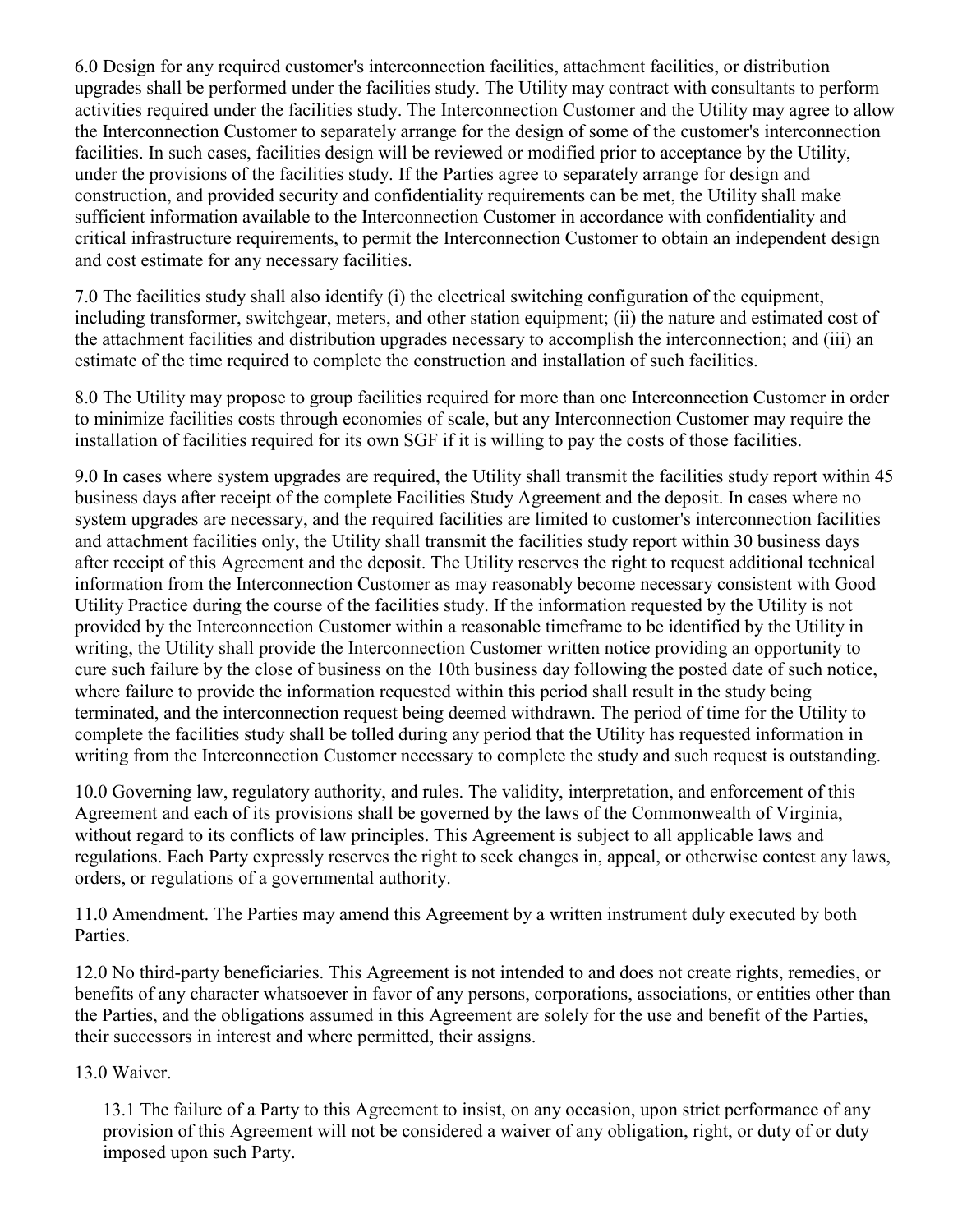13.2 Any waiver at any time by either Party of its rights with respect to this Agreement shall not be deemed a continuing waiver or a waiver with respect to any other failure to comply with any other obligation, right, or duty of this Agreement. Termination or default of this Agreement for any reason by the Interconnection Customer shall not constitute a waiver of the Interconnection Customer's legal rights to obtain an interconnection from the Utility. Any waiver of this Agreement shall, if requested, be provided in writing.

14.0 Entire agreement. This Agreement, including all attachments, constitutes the entire agreement between the Parties with reference to the subject matter hereof and supersedes all prior and contemporaneous understandings or agreements, oral or written, between the Parties with respect to the subject matter of this Agreement. There are no other agreements, representations, warranties, or covenants that constitute any part of the consideration for, or any condition to, either Party's compliance with its obligations under this Agreement.

15.0 Multiple counterparts. This Agreement may be executed in two or more counterparts, each of which is deemed an original but all constitute one and the same instrument.

16.0 No partnership. This Agreement shall not be interpreted or construed to create an association, joint venture, agency relationship, or partnership between the Parties or to impose any partnership obligation or partnership liability upon either Party. Neither Party shall have any right, power, or authority to enter into any agreement or undertaking for, or act on behalf of, or to act as or be an agent or representative of, or to otherwise bind, the other Party.

17.0 Severability. If any provision or portion of this Agreement shall for any reason be held or adjudged to be invalid or illegal or unenforceable by any court of competent jurisdiction or other governmental authority, (i) such portion or provision shall be deemed separate and independent, (ii) the Parties shall negotiate in good faith to restore insofar as practicable the benefits to each Party that were affected by such ruling, and (iii) the remainder of this Agreement shall remain in full force and effect.

18.0 Subcontractors. Nothing in this Agreement shall prevent a Party from utilizing the services of any subcontractor as it deems appropriate to perform its obligations under this Agreement; however, each Party shall require its subcontractors to comply with all applicable terms and conditions of this Agreement in providing such services, and each Party shall remain primarily liable to the other Party for the performance of such subcontractor.

18.1 The creation of any subcontract relationship shall not relieve the hiring Party of any of its obligations under this Agreement. The hiring Party shall be fully responsible to the other Party for the acts or omissions of any subcontractor the hiring Party hires as if no subcontract had been made; provided that in no event shall the Utility be liable for the actions or inactions of the Interconnection Customer or its subcontractors with respect to obligations of the Interconnection Customer under this Agreement. Any applicable obligation imposed by this Agreement upon the hiring Party shall be equally binding upon and shall be construed as having application to any subcontractor of such Party.

18.2 The obligations under this Section 18.0 of this Agreement will not be limited in any way by any limitation of subcontractor's insurance.

19.0 Reservation of rights. The Utility shall have the right to make a unilateral filing with the State Corporation Commission to modify this Agreement with respect to any rates, terms and conditions, charges, or classifications of service, and the Interconnection Customer shall have the right to make a unilateral filing with the State Corporation Commission to modify this Agreement; provided that each Party shall have the right to protest any such filing by the other Party and to participate fully in any proceeding before the State Corporation Commission in which such modifications may be considered. Nothing in this Agreement shall limit the rights of the Parties except to the extent that the Parties otherwise agree as provided in this Agreement.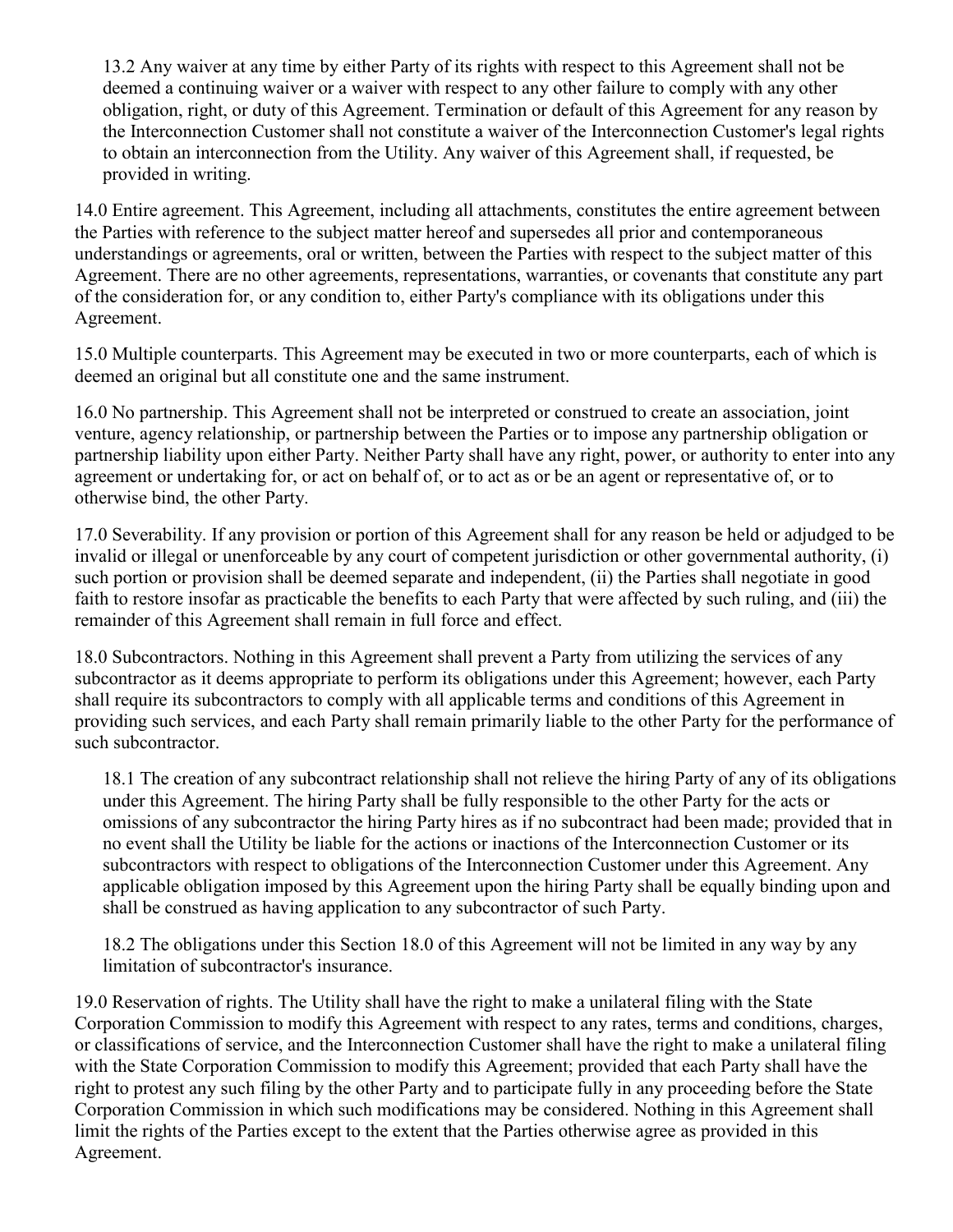**IN WITNESS WHEREOF**, the Parties have caused this Agreement to be duly executed by their duly authorized officers or agents on the day and year of this Agreement.

(Insert name of Utility) (Insert name of Interconnection Customer)

| Signed                          | Signed |  |
|---------------------------------|--------|--|
| Name (Printed): Name (Printed): |        |  |
| Title                           | Title  |  |

### **Attachment A to Schedule 9 Facilities Study Agreement Data to Be Provided by the Interconnection Customer with the Facilities Study Agreement**

1. Provide a location plan and simplified one-line diagram of the plant and station facilities. For staged projects, indicate future generation, future transmission circuits, and other major future facilities. On the one-line diagram, show (i) each generator, its electric connection configuration, and its generation capacity; (ii) the location and capacity of auxiliary power; and (iii) minimum load on CT/PT.

2. One set of metering is required for each generation connection to the new ring bus or existing Utility station. Indicate the number of generation connections requiring a metering set:

3. Indicate whether an alternate source of auxiliary power will be available during CT/PT maintenance. Yes No

4. Indicate whether a transfer bus on the generation side of the metering will require that each meter set be designed for the total plant generation. Indicate such on the one-line diagram.

5. State the type of control system or programmable logic controller (PLC) that will be located at the SGF.

 $\mathcal{L}_\mathcal{L} = \{ \mathcal{L}_\mathcal{L} = \{ \mathcal{L}_\mathcal{L} = \{ \mathcal{L}_\mathcal{L} = \{ \mathcal{L}_\mathcal{L} = \{ \mathcal{L}_\mathcal{L} = \{ \mathcal{L}_\mathcal{L} = \{ \mathcal{L}_\mathcal{L} = \{ \mathcal{L}_\mathcal{L} = \{ \mathcal{L}_\mathcal{L} = \{ \mathcal{L}_\mathcal{L} = \{ \mathcal{L}_\mathcal{L} = \{ \mathcal{L}_\mathcal{L} = \{ \mathcal{L}_\mathcal{L} = \{ \mathcal{L}_\mathcal{$ 

 $\mathcal{L}_\mathcal{L} = \{ \mathcal{L}_\mathcal{L} = \{ \mathcal{L}_\mathcal{L} = \{ \mathcal{L}_\mathcal{L} = \{ \mathcal{L}_\mathcal{L} = \{ \mathcal{L}_\mathcal{L} = \{ \mathcal{L}_\mathcal{L} = \{ \mathcal{L}_\mathcal{L} = \{ \mathcal{L}_\mathcal{L} = \{ \mathcal{L}_\mathcal{L} = \{ \mathcal{L}_\mathcal{L} = \{ \mathcal{L}_\mathcal{L} = \{ \mathcal{L}_\mathcal{L} = \{ \mathcal{L}_\mathcal{L} = \{ \mathcal{L}_\mathcal{$ 

6. State the protocol used by the control system or PLC.

 $\mathcal{L}_\mathcal{L}$ 

 $\mathcal{L}_\mathcal{L}$ 

7. Describe the operation sequence and timing of the protection scheme during disconnection and reconnection to the Utility by the SGF.

 $\mathcal{L}_\mathcal{L} = \mathcal{L}_\mathcal{L} = \mathcal{L}_\mathcal{L} = \mathcal{L}_\mathcal{L} = \mathcal{L}_\mathcal{L} = \mathcal{L}_\mathcal{L} = \mathcal{L}_\mathcal{L} = \mathcal{L}_\mathcal{L} = \mathcal{L}_\mathcal{L} = \mathcal{L}_\mathcal{L} = \mathcal{L}_\mathcal{L} = \mathcal{L}_\mathcal{L} = \mathcal{L}_\mathcal{L} = \mathcal{L}_\mathcal{L} = \mathcal{L}_\mathcal{L} = \mathcal{L}_\mathcal{L} = \mathcal{L}_\mathcal{L}$ 

8. Provide a 7.5-minute quadrangle map of the site. Indicate the plant, station, transmission line, and property lines.

9. State the physical dimensions of the proposed interconnection station.

 $\mathcal{L}_\mathcal{L}$ 

<sup>10.</sup> State the bus length from generation to interconnection station.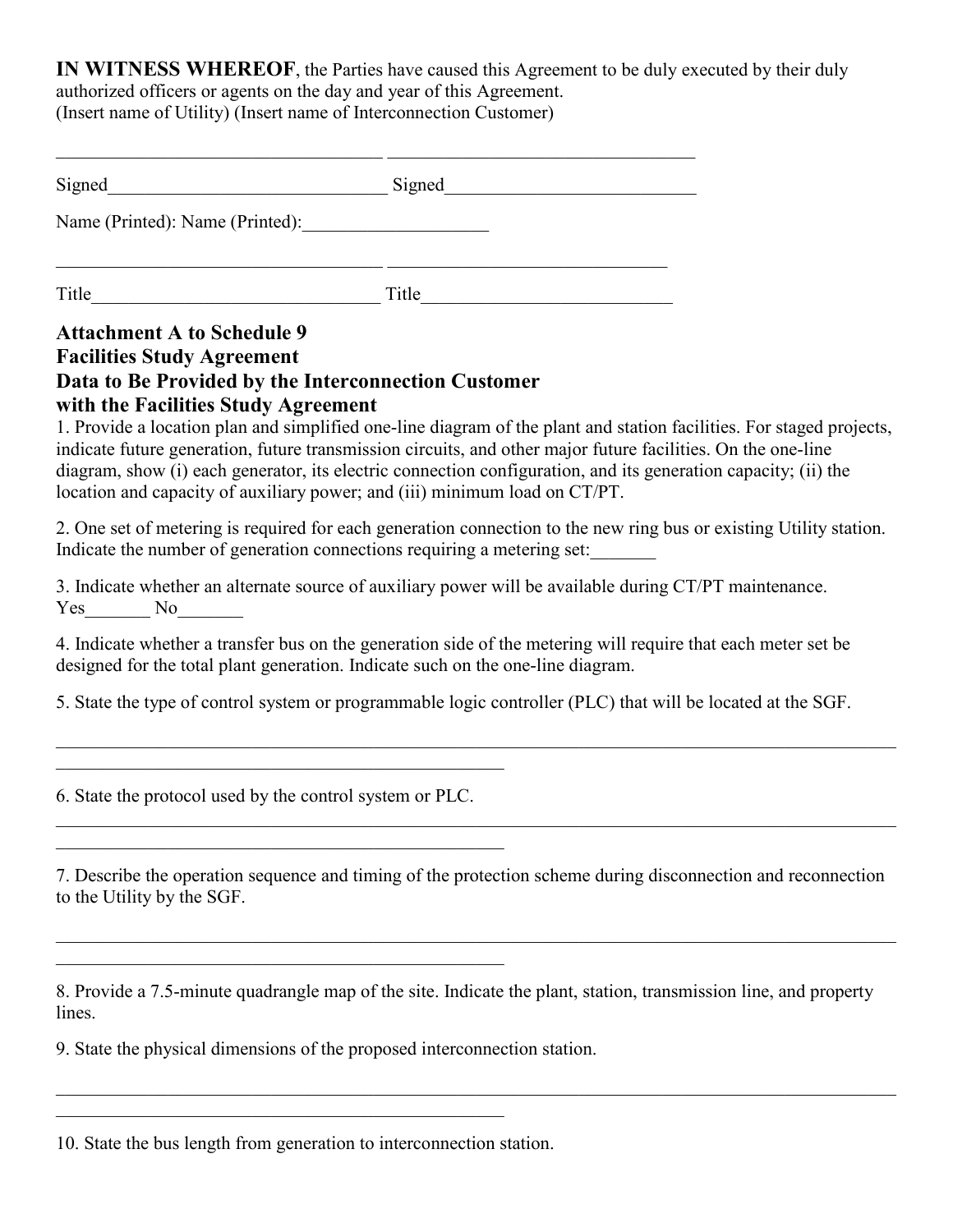11. Provide a diagram or description of the point of interconnection desired by the Interconnection Customer that is to be the point of interconnection in the system impact study report.

 $\mathcal{L}_\mathcal{L} = \{ \mathcal{L}_\mathcal{L} = \{ \mathcal{L}_\mathcal{L} = \{ \mathcal{L}_\mathcal{L} = \{ \mathcal{L}_\mathcal{L} = \{ \mathcal{L}_\mathcal{L} = \{ \mathcal{L}_\mathcal{L} = \{ \mathcal{L}_\mathcal{L} = \{ \mathcal{L}_\mathcal{L} = \{ \mathcal{L}_\mathcal{L} = \{ \mathcal{L}_\mathcal{L} = \{ \mathcal{L}_\mathcal{L} = \{ \mathcal{L}_\mathcal{L} = \{ \mathcal{L}_\mathcal{L} = \{ \mathcal{L}_\mathcal{$ 

12. State the line length from interconnection station to Utility system.

 $\mathcal{L}_\mathcal{L}$ 

 $\mathcal{L}_\mathcal{L}$ 

 $\mathcal{L}_\mathcal{L}$ 

 $\mathcal{L}_\mathcal{L}$ 

13. State the pole or tower number observed in the field affixed to the pole or tower leg.

14. State the number of third-party easements required for distribution or transmission lines.

15. Provide the following proposed schedule dates:

a. Date Interconnection Customer to begin construction:

b. Date generator step-up transformers to receive back feed power: \_\_\_\_\_\_\_\_\_\_\_\_\_

c. Date Interconnection Customer will test SGF: \_\_\_\_\_\_\_\_\_\_\_\_\_\_\_\_\_\_\_\_\_\_

d. Date Interconnection Customer will place SGF into commercial operation:

#### **Schedule 10 SMALL GENERATOR INTERCONNECTION AGREEMENT (SGIA)**

This Small Generator Interconnection Agreement ("Agreement") is made and entered into this \_\_\_\_\_\_ day of  $\ldots$ , 20, by  $\ldots$  ("Utility"), and  $\ldots$ ("Interconnection Customer" or "IC"), each sometimes referred to individually as "Party" or both referred to

collectively as the "Parties."

#### **Utility Information**

| Utility:                                                                                                       |  |  |
|----------------------------------------------------------------------------------------------------------------|--|--|
| Attention:                                                                                                     |  |  |
| Address: 2008 and 2008 and 2008 and 2008 and 2008 and 2008 and 2008 and 2008 and 2008 and 2008 and 2008 and 20 |  |  |
| City, State, Zip:                                                                                              |  |  |
| Phone: Fax: Fax:                                                                                               |  |  |
| <b>Interconnection Customer Information</b>                                                                    |  |  |
| Interconnection Customer:                                                                                      |  |  |
| Attention:                                                                                                     |  |  |
| Site Address:                                                                                                  |  |  |
| City, State, Zip:                                                                                              |  |  |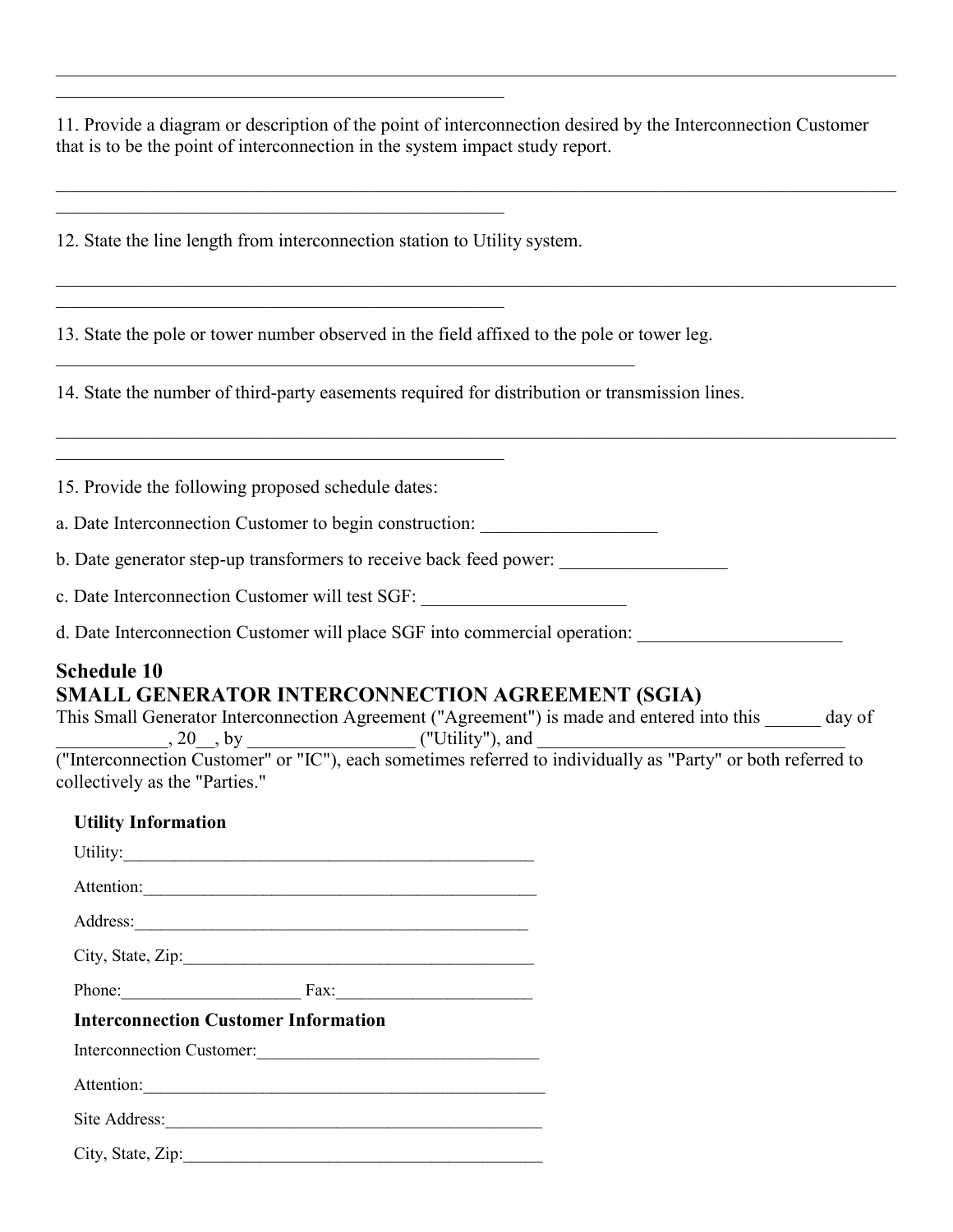| $\mathbf{r}$<br>one.<br>н | я<br>wzx. |
|---------------------------|-----------|
|                           |           |

Interconnection Customer Application No:

If not available prior to the completion of the Agreement, the Interconnection Customer must provide an address for the small generating facility ("small generating facility" or "SGF") that has been issued conforming to the 911 emergency response group for the area to the Utility within 15 business days of issuance.

In consideration of the mutual covenants set forth in this Agreement, the Parties agree as follows:

#### **Article 1. Scope and Limitations of Agreement**

1.1 This Agreement shall be used for all interconnection requests for generators in excess of 500 kW submitted pursuant to the Regulations Governing Interconnection of Small Electrical Generators [\(20VAC5-](https://law.lis.virginia.gov/admincode/title20/agency5/chapter314/) [314\)](https://law.lis.virginia.gov/admincode/title20/agency5/chapter314/).

1.2 This Agreement governs the terms and conditions under which the Interconnection Customer's small generating facility will interconnect with and operate in parallel with the Utility system.

1.3 This Agreement does not constitute an agreement to purchase or deliver the IC's power. The purchase or delivery of power and other services, including station service or backup power, that the IC may require will be covered under separate agreements, possibly with other parties. The IC will be responsible for separately making all necessary arrangements (including scheduling) for delivery of electricity with the applicable Utility and provider of transmission service.

1.4 Nothing in this Agreement is intended to affect any other agreement between the Utility and the IC.

1.5 Responsibilities of the Parties.

1.5.1 The Parties shall perform all obligations of this Agreement in accordance with all applicable laws and regulations, operating requirements, and Good Utility Practice.

1.5.2 The IC shall construct, interconnect, operate, and maintain its SGF and construct, operate, and maintain its customer's interconnection facilities in accordance with the applicable manufacturer's recommended maintenance schedule, all applicable operating requirements, and in accordance with this Agreement and with Good Utility Practice.

1.5.3 The Utility shall construct, operate, and maintain its distribution and transmission system and attachment facilities in accordance with this Agreement and with Good Utility Practice.

1.5.4 The IC agrees to construct its facilities in accordance with applicable specifications that meet or exceed those provided by the National Electrical Safety Code, American National Standards Institute, Institute of Electrical and Electronics Engineers (IEEE), Underwriter's Laboratory, and operating requirements in effect at the time of construction and other applicable national and state codes and standards. The IC agrees to design, install, maintain, and operate its SGF so as to reasonably minimize the likelihood of a disturbance adversely affecting or impairing the system or equipment of the Utility or affected systems and to otherwise maintain and operate its SGF in accordance with the specifications and certifications under which the SGF was initially installed and interconnected.

1.5.5 Each Party shall operate, maintain, repair, and inspect and shall be fully responsible for the facilities that it now or subsequently may own unless otherwise specified in the Attachments to this Agreement. Each Party shall be responsible for the safe installation, maintenance, repair, and condition of their respective lines and appurtenances on their respective sides of the point of change of ownership. The Utility and the IC, as appropriate, shall provide attachment facilities and customer's interconnection facilities that adequately protect the Utility's personnel and other persons from damage and injury. The allocation of responsibility for the design, installation, operation, maintenance, and ownership of attachment facilities and Interconnection Customer's interconnection facilities shall be delineated in the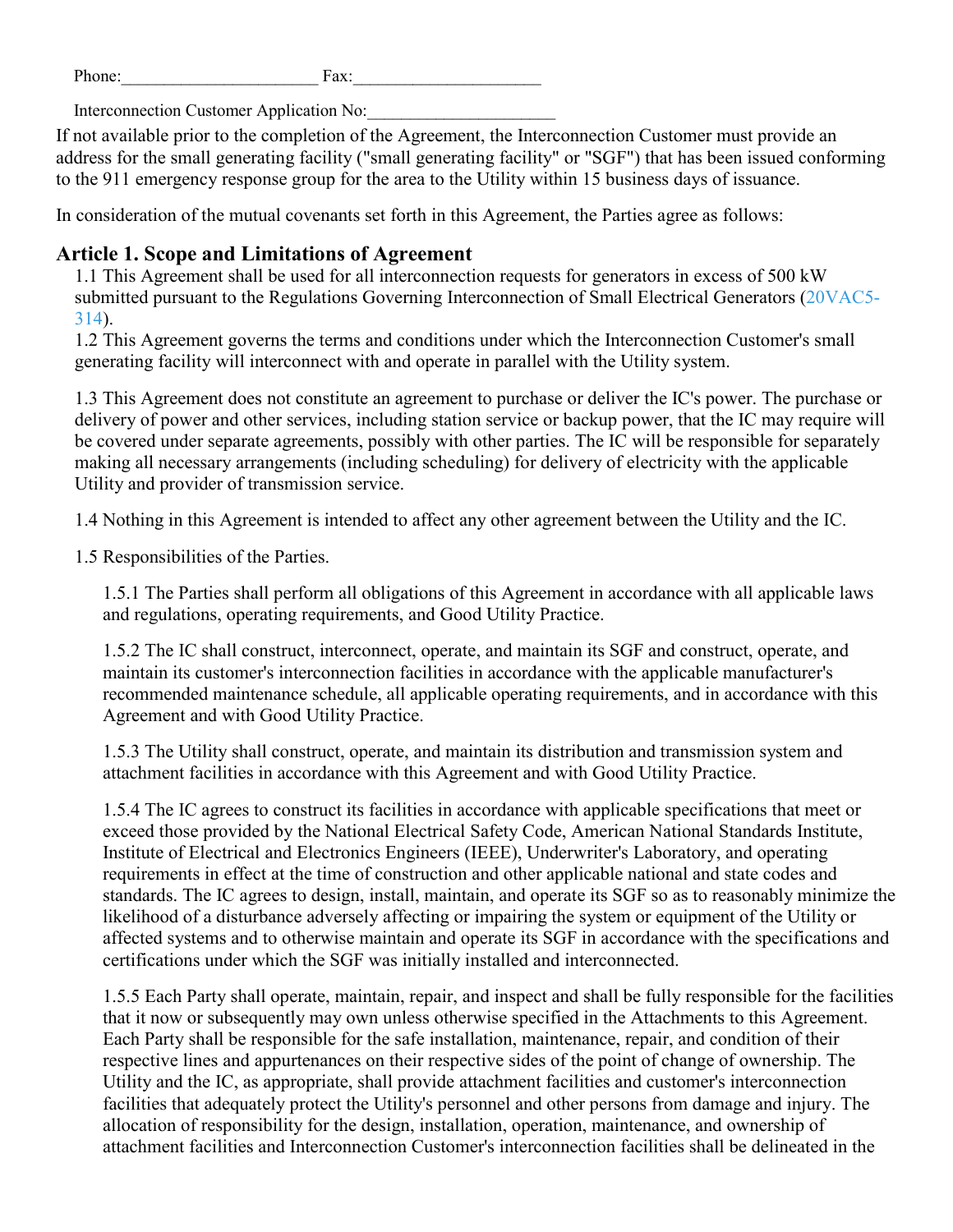Attachments to this Agreement. The design, installation, operation, and maintenance of such facilities shall be the responsibility of the owner except as otherwise provided for in this Agreement.

1.5.6 The Utility shall coordinate with all affected systems to support the interconnection.

1.5.7 The IC shall ensure "frequency ride through" capability and "voltage ride through" capability of its SGF. At the discretion of the Utility, the IC shall enable these capabilities such that its SGF shall not disconnect automatically or instantaneously from the system or equipment of the Utility and any affected systems for a defined under-frequency or over-frequency condition or for an under-voltage or overvoltage condition. The defined conditions shall be in accordance with Good Utility Practice and consistent with any standards and guidelines that are applied to other generating facilities in the balancing authority area on a comparable basis. The SGF's protective equipment settings shall comply with the Utility's automatic load-shed program. The Utility shall review the protective equipment settings to confirm compliance with the automatic load-shed program. The term "ride through" as used in this Agreement shall mean the ability of an SGF to stay connected to and synchronized with the system or equipment of the Utility and any affected systems during system disturbances within a range of conditions, in accordance with Good Utility Practice and consistent with any standards and guidelines that are applied to other generating facilities in the balancing authority on a comparable basis. The term "frequency ride through" as used in this Agreement shall mean the ability of an SGF to stay connected to and synchronized with the system or equipment of the Utility and any affected systems during system disturbances within a range of under-frequency and over-frequency conditions, in accordance with Good Utility Practice and consistent with any standards and guidelines that are applied to other generating facilities in the balancing authority area on a comparable basis. The term "voltage ride through" as used in this Agreement shall mean the ability of an SGF to stay connected to and synchronized with the system or equipment of the Utility and any affected systems during system disturbances within a range of undervoltage and over-voltage conditions, in accordance with Good Utility Practice and consistent with any standards and guidelines that are applied to other generating facilities in the balancing authority area on a comparable basis.

1.5.8 The IC shall not operate the SGF in such a way that the SGF would exceed the maximum generating capacity.

1.6 Parallel operation obligations. Once the SGF has been authorized to commence parallel operation, the IC shall abide by all rules and procedures pertaining to the parallel operation of the SGF in the applicable control area, including (i) any rules and procedures concerning the operation of generation set forth in commissionapproved tariffs or by the applicable system operator for the Utility's system and (ii) the operating requirements set forth in Attachment 5 of this Agreement.

1.7 Metering. The IC shall be responsible for the Utility's reasonable and necessary cost for the purchase, installation, operation, maintenance, testing, repair, and replacement of metering and data acquisition equipment specified in Attachments 2 and 3 of this Agreement. The IC's metering (and data acquisition, as required) equipment and reporting shall conform to applicable industry rules and operating requirements.

#### 1.8 Reactive power.

1.8.1 The IC shall design its SGF to maintain a composite power delivery at continuous rated power output at the point of interconnection at a power factor within the range of 0.95 leading to 0.95 lagging, unless mutually agreed upon or the Utility has established different requirements that apply to all similarly situated generators in the control area on a comparable basis. The requirements of this article shall not apply to wind generators.

1.8.2 The Utility is required to pay the IC for reactive power that the IC provides or absorbs from the SGF when the Utility requests the IC to operate its SGF outside the range specified in Section 1.8.1 of this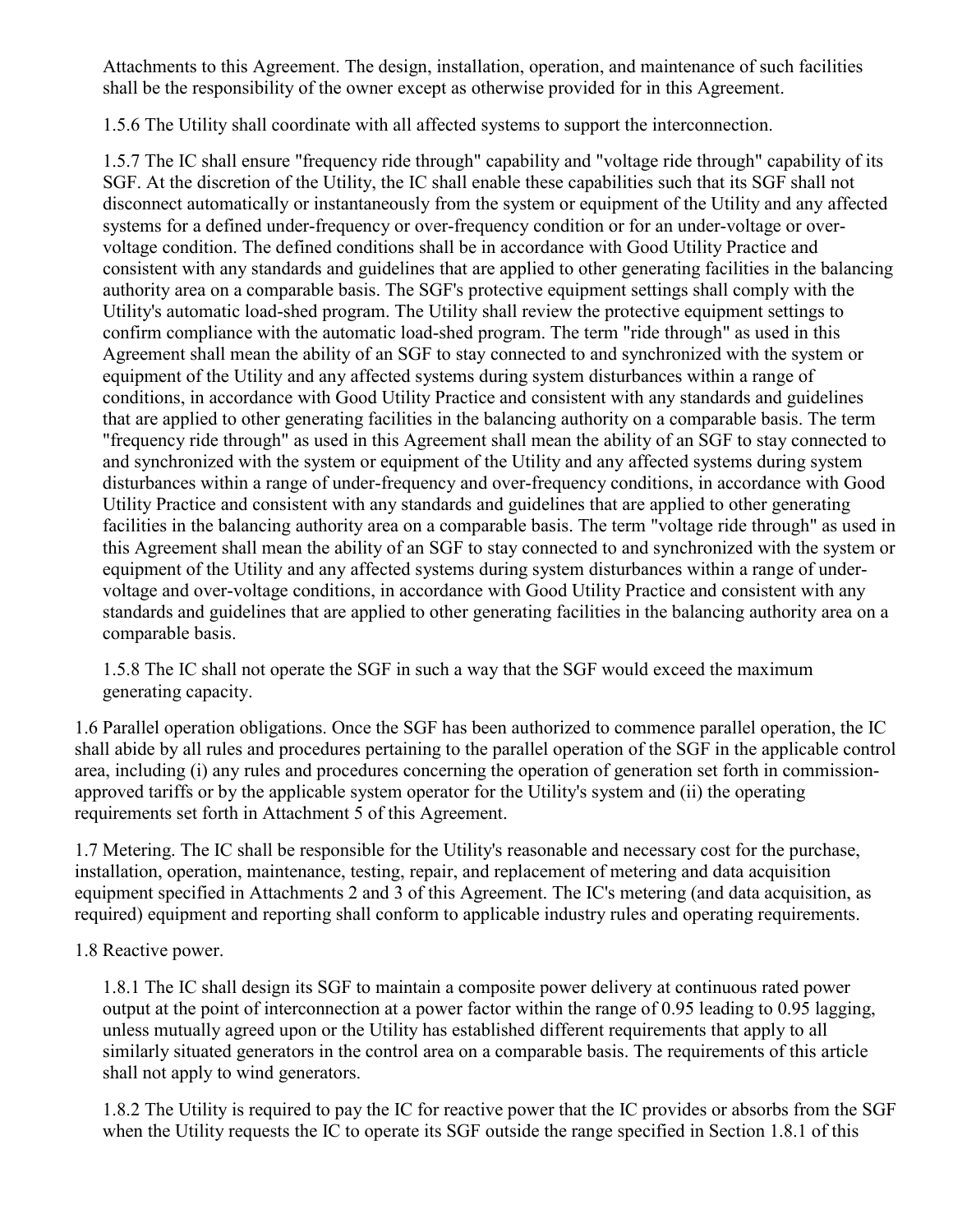Agreement, unless mutually agreed upon by the Parties. In addition, if the Utility pays its own or affiliated generators for reactive power service within the specified range, it must similarly pay the IC.

1.8.3 Payments shall be in accordance with the IC's applicable rate schedule as may be in effect and accepted by the appropriate government authority. To the extent that no rate schedule is in effect at the time the IC is required to provide or absorb reactive power under this Agreement, the IC may expeditiously file such rate schedule with the appropriate government authority, and the Utility agrees to support any request for waiver of any prior notice requirement of such authority in order to permit compensation to the IC from the time service commenced.

1.9 Terms used in this Agreement shall have the meanings specified in the definitions in Attachment 1 of this Agreement.

#### **Article 2. Inspection, Testing, Authorization, and Right of Access**

2.1 Equipment testing and inspection.

2.1.1 The IC shall test and inspect its SGF and interconnection facilities prior to interconnection. The IC shall notify the Utility of such activities no fewer than 10 business days (or as may be agreed to by the Parties) prior to such testing and inspection. Testing and inspection shall occur on a business day, unless otherwise agreed to by the Parties. The Utility may, at its own expense, send qualified personnel to the SGF site to inspect the interconnection and observe the testing. The IC shall provide the Utility a written test report when such testing and inspection is completed.

2.1.2 The Utility shall provide the IC written acknowledgment that it has received the IC's written test report. Such written acknowledgment shall not be deemed to be or construed as any representation, assurance, guarantee, or warranty by the Utility of the safety, durability, suitability, or reliability of the SGF or any associated control, protective, and safety devices owned or controlled by the IC or the quality of power produced by the SGF.

2.1.3 In addition to the Utility's observation of this IC's testing and inspection of its SGF and interconnection facilities pursuant to this Agreement, the Utility may also require inspection and testing of interconnection facilities that can impact the integrity or safety of the Utility's system or otherwise cause adverse operating effects, as described in Section 3.4.4 of this Agreement and in accordance to Good Utility Practice. Such inspection and testing activities will be performed by the Utility or a thirdparty independent contractor approved by the Utility and at a time mutually agreed to with the IC and will be performed at the IC's expense. The scope of required inspection and testing will be consistent across similar types of generating facilities.

2.2 Authorization required prior to parallel operation.

2.2.1 The Utility shall make reasonable efforts to list applicable parallel operation requirements in Attachment 5 of this Agreement. Additionally, the Utility shall notify the IC of any changes to these requirements as soon as they are known. The Utility shall make reasonable efforts to cooperate with the IC in meeting requirements necessary for the IC to commence parallel operations by the in-service date.

2.2.2 The IC shall not operate its SGF in parallel with the Utility's system without prior written authorization of the Utility. The Utility will provide such authorization once the Utility receives notification that the IC has complied with all applicable parallel operation requirements. Such authorization shall not be unreasonably withheld, conditioned, or delayed.

#### 2.3 Right of access.

2.3.1 Upon reasonable notice, the Utility may send a qualified person to the premises of the IC at or before the time the SGF first produces energy to inspect the interconnection, and observe the commissioning of the SGF (including any required testing), startup, and operation for a period of up to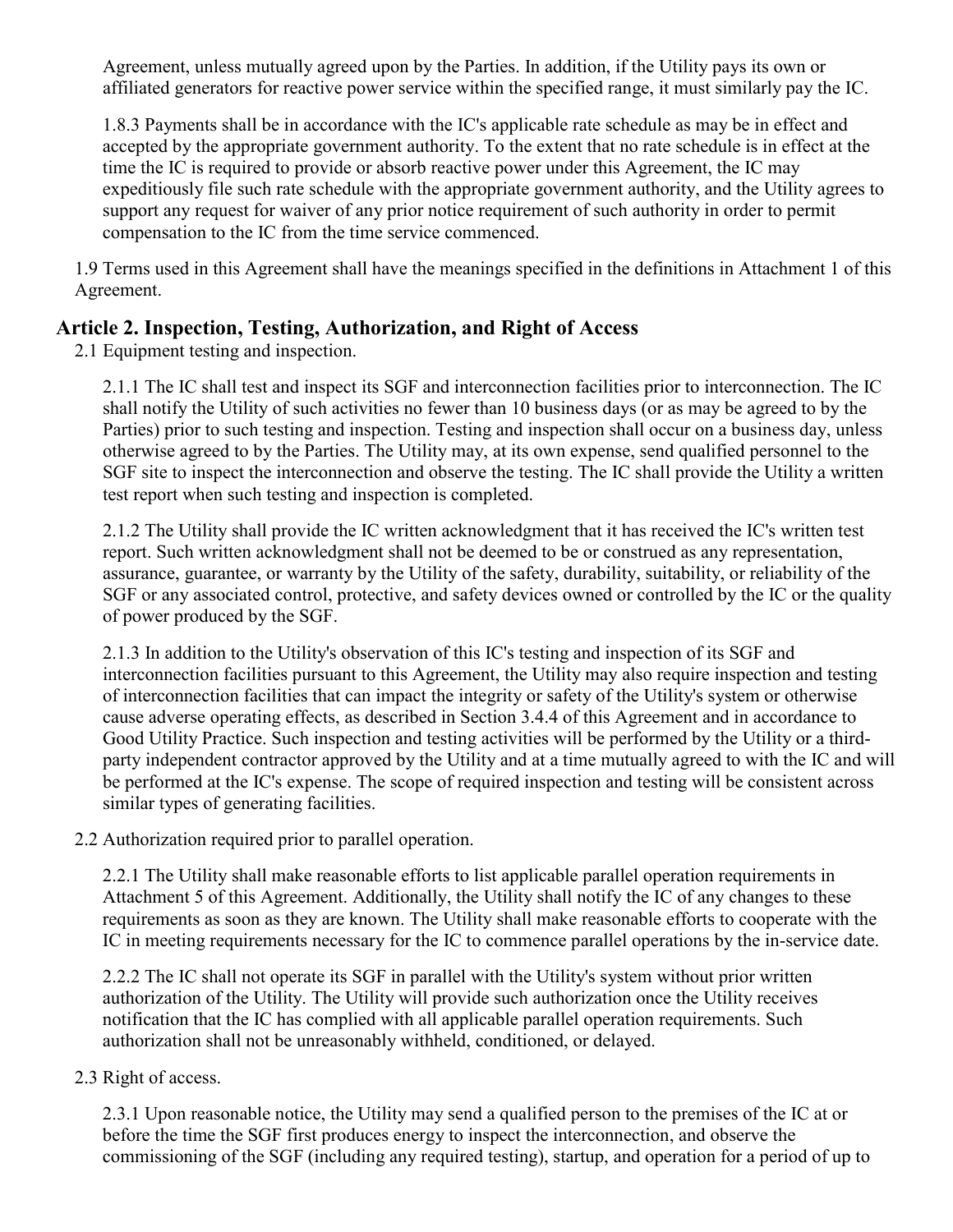three business days after initial start-up of the unit. In addition, the IC shall notify the Utility at least five business days prior to conducting any on-site verification testing of the SGF.

2.3.2 Following the initial inspection process described in Section 2.3 of this Agreement at reasonable hours and upon reasonable notice or at any time without notice in the event of an emergency or hazardous condition, the Utility shall have access to the IC's premises for any reasonable purpose in connection with the performance of the obligations imposed on it by this Agreement or if necessary to meet its legal obligation to provide service to its customers.

2.3.3 Each Party shall be responsible for its own costs associated with this article.

#### **Article 3. Effective Date, Term, Termination, and Disconnection**

3.1 Effective date. This Agreement shall become effective upon execution by the Parties.

3.2 Term of agreement. This Agreement shall remain in effect for a period of 10 years from the effective date or such other longer period as the IC may request and shall be automatically renewed for each successive one-year period thereafter, unless terminated earlier in accordance with Section 3.3 of this Agreement.

3.3 Termination. No termination shall become effective until the Parties have complied with all laws and regulations applicable to such termination, such as any local or Virginia Department of Environmental Quality decommissioning requirements.

3.3.1 The IC may terminate this Agreement at any time by giving the Utility 20 business days written notice and physically and permanently disconnecting the SGF from the Utility's system.

3.3.2 The Utility may terminate this Agreement upon the IC's failure to timely make the payment required by Section 6.1 of this Agreement pursuant to the milestones specified in Attachment 4 to this Agreement, or to comply with the requirements of Section 7.1.2 or 7.1.3 of this Agreement.

3.3.3 Either Party may terminate this Agreement after default pursuant to Section 7.6 of this Agreement.

3.3.4 Upon termination of this Agreement, the small generating facility will be disconnected from the Utility system. The termination of this Agreement shall not relieve either Party of its liabilities and obligations, owed or continuing, at the time of the termination.

3.4 Temporary disconnection. Temporary disconnection shall continue only for so long as reasonably necessary under Good Utility Practice.

3.4.1 "Emergency conditions" means a condition or situation that (i) in the judgment of the Party making the claim is imminently likely to endanger life or property; (ii) in the case of the Utility, is imminently likely (as determined in a nondiscriminatory manner) to cause a material adverse effect on the security of or damage to the utility system, the attachment facilities, or the electrical facilities of others to which the utility system is directly connected; or (iii) in the case of the IC, is imminently likely (as determined in a nondiscriminatory manner) to cause a material adverse effect on the security of or damage to the SGF or the customer's interconnection facilities. Under emergency conditions, the Utility may immediately suspend interconnection service and temporarily disconnect the SGF. The Utility shall notify the IC promptly when it becomes aware of an emergency condition that may reasonably be expected to affect the IC's operation of the SGF. The IC shall notify the Utility promptly when it becomes aware of an emergency condition that may reasonably be expected to affect the utility system or other affected systems. To the extent information is known, the notification shall describe the emergency condition, the extent of the damage or deficiency, the expected effect on the operation of both Parties' facilities and operations, its anticipated duration, and the necessary corrective action.

3.4.2 Routine maintenance, construction, and repair. The Utility may interrupt interconnection service or curtail the output of the SGF and temporarily disconnect the SGF from the Utility's system when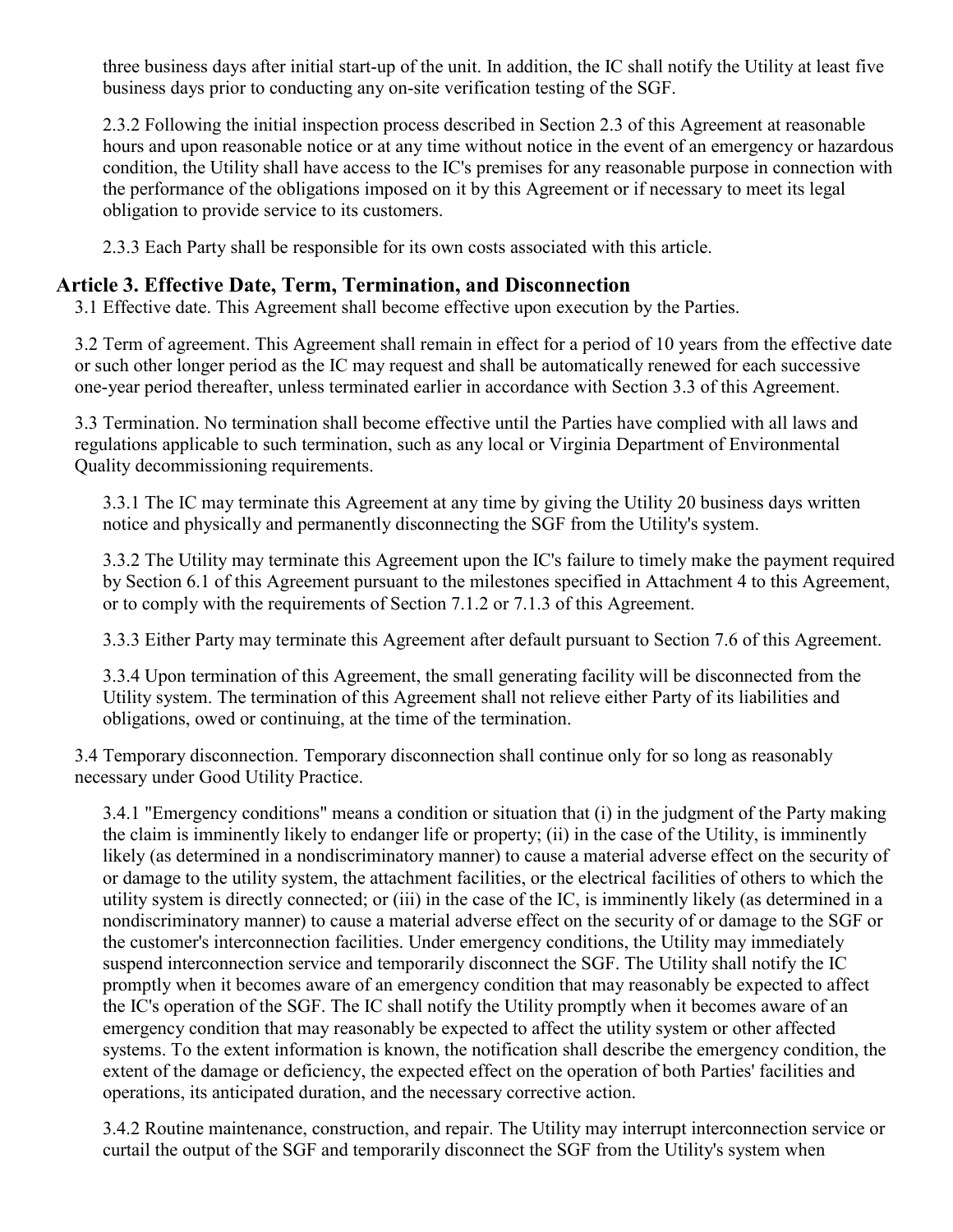necessary for routine maintenance, construction, and repairs on the Utility system. The Utility shall provide the IC with at least five business days' notice prior to such interruption unless circumstances require shorter notice. The Utility shall use reasonable efforts to coordinate such reduction or temporary disconnection with the IC.

3.4.3 Forced outages. During any forced outage, the Utility may suspend interconnection service to effect immediate repairs on the Utility system. The Utility shall use reasonable efforts to provide the IC with prior notice. If prior notice is not given, the Utility shall, upon request, provide the IC written documentation after the fact explaining the circumstances of the disconnection.

3.4.4 Adverse operating effects. The Utility shall notify the IC as soon as practicable if based on Good Utility Practice, operation of the SGF may cause disruption or deterioration of service to other customers served from the Utility system or affected systems or if operating the SGF could cause damage to the Utility system or affected systems. Supporting documentation used to reach the decision to disconnect shall be provided to the IC upon request. If, after notice, the IC fails to remedy the adverse operating effect within a reasonable time, the Utility may disconnect the SGF. The Utility shall provide the IC with a five-business-day notice of such disconnection, unless the provisions of Section 3.4.1 of this Agreement apply.

3.4.5 Modification of the small generating facility. The IC must receive written authorization from the Utility before making changes to the SGF or mode of operations that may have a material impact on the safety or reliability of the utility system or affected system. Such authorization shall not be unreasonably withheld. Modifications shall be done in accordance with Good Utility Practice. If the IC makes such modifications without the Utility's prior written authorization, the latter shall have the right to temporarily disconnect the SGF.

3.4.6 Reconnection. The Parties shall cooperate with each other to restore the SGF, interconnection facilities, and the utility system to their normal operating state as soon as reasonably practicable following a temporary disconnection.

### **Article 4. Cost Responsibility for Interconnection Customer's Interconnection Facilities, Attachment Facilities, and Distribution Upgrades**

4.1 Customer's interconnection facilities. The IC shall be responsible for the costs associated with owning, operating, maintaining, repairing, and replacing the customer's interconnection facilities.

4.2 Attachment facilities. The IC shall pay for one-time and ongoing costs of installing, owning, operating, maintaining, and replacing the attachment facilities itemized in Attachment 2 of this Agreement. The Utility shall provide an estimated cost for the purchase and construction of the attachment facilities and provide a detailed itemization of such costs. Costs associated with attachment facilities may be shared with other entities that may benefit from such facilities by agreement of the IC, such other entities, and the Utility.

4.3 Distribution upgrades. The Utility shall design, procure, construct, install, and own the distribution upgrades described in Attachment 6 of this Agreement. The actual cost of the distribution upgrades shall be directly assigned to the IC. If the Utility and the IC agree, the IC may construct distribution upgrades that are located on land owned by the IC.

#### **Article 5. Transmission System**

5.1 Transmission system upgrades.

5.1.1 No portion of Section 5.1 of this Agreement shall apply unless the interconnection of the SGF requires transmission system upgrades.

5.1.2 The Utility shall design, procure, construct, install, and own the transmission system upgrades described in Attachment 6 of this Agreement. If the Utility and the IC agree, the IC may construct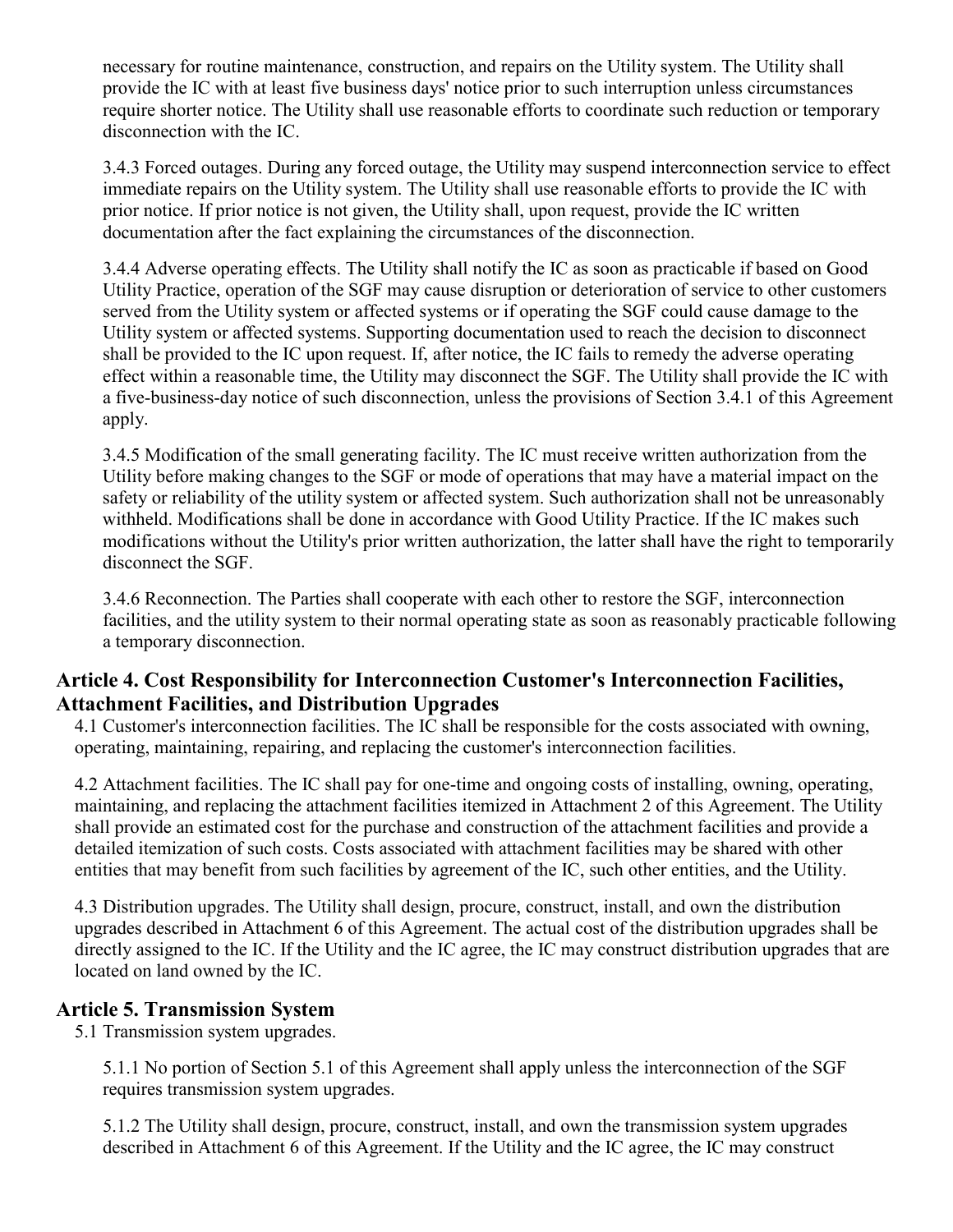transmission system upgrades that are located on land owned by the IC. The costs of the transmission system upgrades shall be borne by the IC.

5.1.3 Notwithstanding any other provision of Section 5.1 of Agreement, in the event and to the extent an RTE has rules, tariffs, agreements, or procedures properly applying to transmission system upgrades, the provisions of Section 5.2 of this Agreement shall apply to such upgrades.

5.2 Regional transmission entities. Notwithstanding any other provision of this Agreement, if the Utility's transmission system is under the control of an RTE and the RTE has rules, tariffs, agreements, or procedures properly governing operation of the SGF, transmission of the output of the SGF, sale of the output of the SGF, system upgrades required for interconnection of the SGF, or other aspects of the interconnection and operation of the SGF, the IC and the Utility shall comply with the applicable agreements, rules, tariffs, or procedures.

5.3 Rights under other agreements. Notwithstanding any other provision of this Agreement, nothing in this Agreement shall be construed as relinquishing or foreclosing any rights, including firm transmission rights, capacity rights, transmission congestion rights, or transmission credits, that the IC shall be entitled to now or in the future under any other agreement or tariff as a result of or otherwise associated with system upgrades, including the right to obtain cash reimbursements or transmission credits for transmission service that is not associated with the SGF.

#### **Article 6. Billing, Payment, Milestones, and Financial Security**

6.1 Billing and payment procedures and final accounting. The IC shall be responsible for pre-payment of all estimated Interconnection Facilities, Attachment Facilities, and Upgrade costs identified in Attachment 2 and Attachment 6 to this Agreement, or the provision of financial security, if acceptable to the Utility as provided for in Section 6.3. Payment or financial security must be received by close of business 30 business days after the date the SGIA is delivered to the IC for signature. Failure to comply with the requirements of this section after an opportunity to cure shall result in the interconnection request being deemed withdrawn. Within 120 business days of the Utility completing the construction and installation of the attachment facilities or distribution upgrades described in the Attachments to this Agreement, the Utility shall provide the IC with a final accounting report of any difference between (i) the IC's cost responsibility for the actual cost of such facilities or upgrades and (ii) the IC's previous aggregate payments to the Utility for such facilities or upgrades. The Utility shall make reasonable efforts to meet the timeframe for issuance of the Final Accounting Report. If the Utility is unable to timely issue the Final Accounting Report, the Utility shall provide written notice to the IC explaining the reason or reasons for the delay and provide an estimated time by which it can issue the Final Accounting Report. If the IC's cost responsibility exceeds its previous aggregate payments, the Utility shall invoice the IC for the amount due, and the IC shall make payment to the Utility within 20 business days. If the IC's previous aggregate payments exceed its cost responsibility under this Agreement, the Utility shall refund to the IC an amount equal to the difference within 20 business days of the final accounting report.

6.2 Milestones. The Parties shall agree on milestones for which each Party is responsible, and such milestone shall be listed in Attachment 4 of this Agreement. A Party's milestones obligations may be modified by agreement. If a Party anticipates that it will be unable to meet a milestone for any reason other than a force majeure event, it shall immediately (i) notify the other Party of the reason for not meeting the milestone, (ii) propose the earliest reasonable alternate date by which it can attain this and future milestones, and (iii) request appropriate amendments to Attachment 4. The Party affected by the failure to meet a milestone shall not withhold agreement to such an amendment unless it will suffer uncompensated economic or operational harm from the delay, the delay will materially affect the schedule of another IC with subordinate queue position, attainment of the same milestone has previously been delayed, or it has reason to believe that the delay in meeting the milestone is intentional or unwarranted notwithstanding the circumstances explained by the Party proposing the amendment.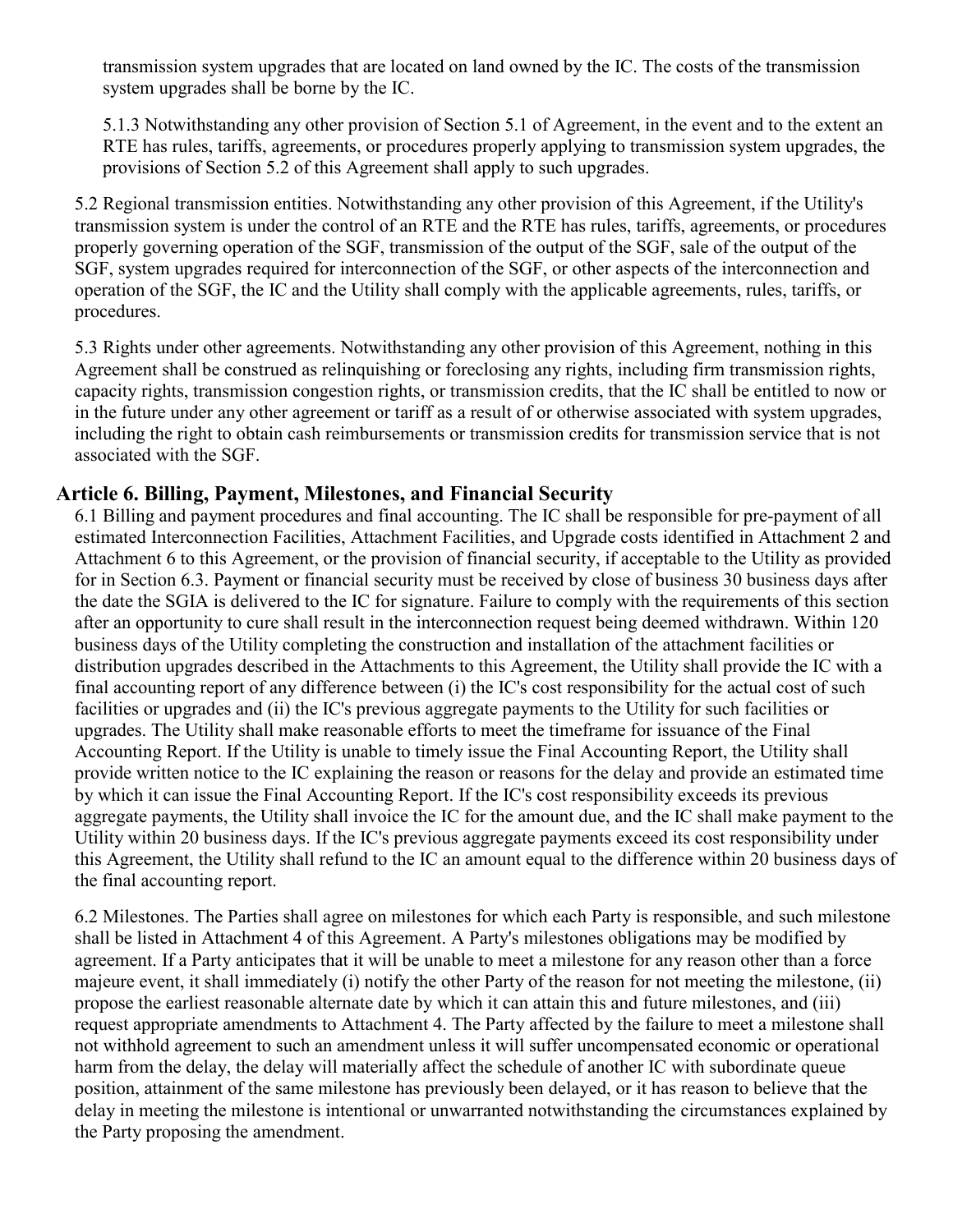6.3 Financial security arrangements. Within the timeframe provided for in Section 6.1, the IC may provide the Utility, at the IC's option, in lieu of prepayment, a guarantee, a surety bond, letter of credit, or other form of security that is reasonably acceptable to the Utility and is consistent with the Uniform Commercial Code of Virginia. Such security for payment shall be accepted prior to the Utility's commencement of the design, procurement, installation, or construction of a discrete portion of the attachment facilities and distribution upgrades and shall be in an amount sufficient to cover the costs for designing, procuring, installing, and constructing the applicable portion of the attachment facilities and distribution upgrades. The IC's financial security under this provision shall be reduced on a dollar-for-dollar basis for payments made to the Utility under this Agreement during its term pursuant to the milestone schedule established in Appendix 4. In addition:

6.3.1 The guarantee must be made by an entity that meets the creditworthiness requirements of the Utility and contain terms and conditions that guarantee payment of any amount that may be due from the IC, up to an agreed-to maximum amount.

6.3.2 The letter of credit or surety bond must be issued by a financial institution or insured reasonably acceptable to the Utility and must specify a reasonable expiration date.

## **Article 7. Assignment, Liability, Indemnity, Force Majeure, Consequential Damages, and Default**

7.1 Assignment.

7.1.1 The IC shall notify the Utility of the pending sale of an existing SGF in writing. The IC shall provide the Utility with information regarding whether the sale is a change of ownership of the SGF to a new legal entity or a change of control of the existing legal entity.

7.1.2 The IC shall promptly notify the Utility of the final date of sale and transfer date of ownership in writing. The purchaser of the SGF shall confirm to the Utility the final date of sale and transfer date of ownership in writing.

7.1.3 This Agreement shall not survive the transfer of ownership of the SGF to a new legal entity owner. The new owner shall submit a new interconnection request along with a processing fee of \$500 to the Utility within 20 business days of the transfer of ownership or, if the facility has been constructed, the Utility's interconnection facilities shall be removed or disabled and the SGF disconnected from the Utility's system. The Utility shall not study or inspect the SGF unless the new owner's interconnection request indicates that a material modification has occurred or is proposed.

7.1.4 This Agreement shall survive a change of control of the SGF's legal entity owner, where only the contact information in the interconnection agreement must be modified. The new owner shall submit a new interconnection request along with a processing fee of \$500 to the Utility within 20 business days of the change of control and provide the new contact information. The Utility shall not study or inspect the SGF unless the new owner's interconnection request indicates that a material modification has occurred or is proposed.

7.1.5 The IC shall have the right to assign this Agreement, without the consent of the Utility, for collateral security purposes to aid in providing financing for the SGF, provided that the IC will promptly notify the Utility of any such assignment. Assignment shall not relieve a Party of its obligations, nor shall a Party's obligations be enlarged, in whole or in part, by reason thereof.

7.1.6 Any attempted assignment that violates this article is void and ineffective.

7.2 Limitation of liability. Each Party's liability to the other Party for any loss, cost, claim, injury, liability, or expense, including reasonable attorney fees, relating to or arising from any act or omission in its performance of this Agreement shall be limited to the amount of direct damage actually incurred. In no event shall either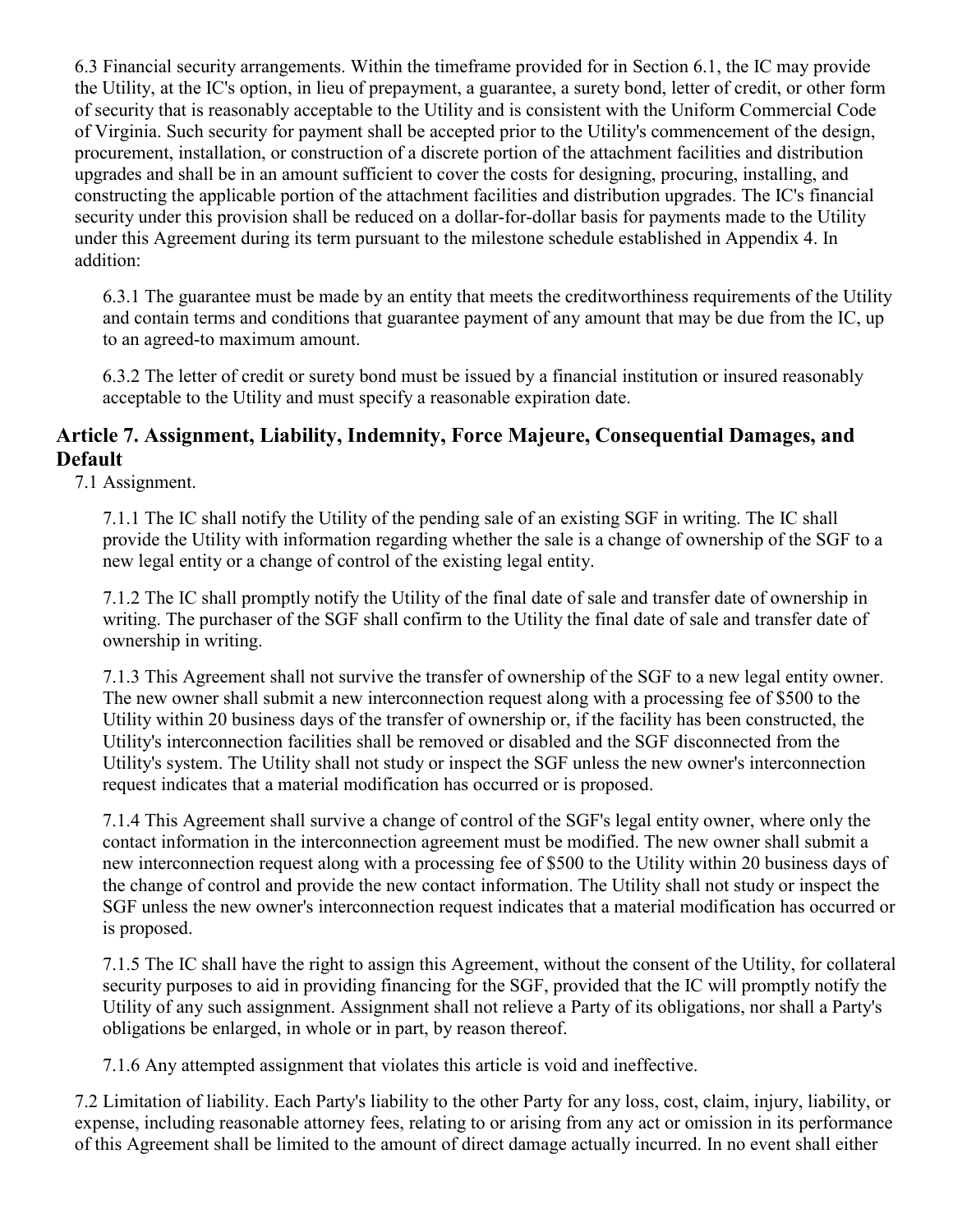Party be liable to the other Party for any indirect, special, incidental, consequential, or punitive damages of any kind, except as authorized by this Agreement.

7.3 Indemnity.

7.3.1 This provision protects each Party from liability incurred to third parties as a result of carrying out the provisions of this Agreement. Liability under this provision is exempt from the general limitations on liability found in Section 7.2 of this Agreement.

7.3.2 The Parties shall at all times indemnify, defend, and hold the other Party harmless from all damages; losses; claims, including claims and actions relating to injury to or death of any person or damage to property; demand; suits; recoveries; costs and expenses; court costs; attorney fees; and all other obligations by or to third parties arising out of or resulting from the other Party's action or failure to meet its obligations under this Agreement on behalf of the indemnifying Party, except in cases of gross negligence or intentional wrongdoing by the indemnified Party.

7.3.3 If an indemnified Party is entitled to indemnification under this Article 7 of this Agreement as a result of a claim by a third party, and the indemnifying Party fails, after notice and reasonable opportunity, to proceed under this Article 7 of this Agreement to assume the defense of such claim, such indemnified person may at the expense of the indemnifying Party contest, settle, or consent to the entry of any judgment with respect to, or pay in full, such claim.

7.3.4 If an indemnifying Party is obligated to indemnify and hold any indemnified person harmless under this Article 7 of this Agreement, the amount owing to the indemnified person shall be the amount of such indemnified person's actual loss, net of any insurance or other recovery.

7.3.5 Promptly after receipt by an indemnified person of any claim or notice of the commencement of any action or administrative or legal proceeding or small generator investigation as to which the indemnity provided for in this Article 7 of this Agreement may apply, the indemnified person shall notify the indemnifying Party of such fact. Any failure of or delay in such notification shall not affect a Party's indemnification obligation unless such failure or delay is materially prejudicial to the indemnifying Party.

7.4 Consequential damages. Other than as expressly provided for in this Agreement, neither Party shall be liable under any provision of this Agreement for any losses, damages, costs, or expenses for any special, indirect, incidental, consequential, or punitive damages, including loss of profit or revenue; loss of the use of equipment; cost of capital; cost of temporary equipment or services, whether based in whole or in part in contract; in tort, including negligence, strict liability; or any other theory of liability; provided that damages for which a Party may be liable to the other Party under another agreement will not be considered to be special, indirect, incidental, or consequential damages.

#### 7.5 Force majeure.

7.5.1 As used in this article, "force majeure event" means any act of God; labor disturbance; act of the public enemy; war; insurrection; riot; fire; storm or flood; explosion; breakage or accident to machinery or equipment; any order, regulation, or restriction imposed by governmental, military, or lawfully established civilian authorities; or any other cause beyond a Party's control. A "force majeure event" does not include an act of negligence or intentional wrongdoing.

7.5.2 If a force majeure event prevents a Party from fulfilling any obligation under this Agreement, the Party affected by the force majeure event ("Affected Party") shall promptly notify the other Party, either in writing or via the telephone, of the existence of the force majeure event. The notification must specify in reasonable detail the circumstances of the force majeure event, its expected duration, and the steps that the Affected Party is taking to mitigate the effects of the event on its performance. The Affected Party shall keep the other Party informed on a continuing basis of developments relating to the force majeure event until the event ends. The Affected Party will be entitled to suspend or modify its performance of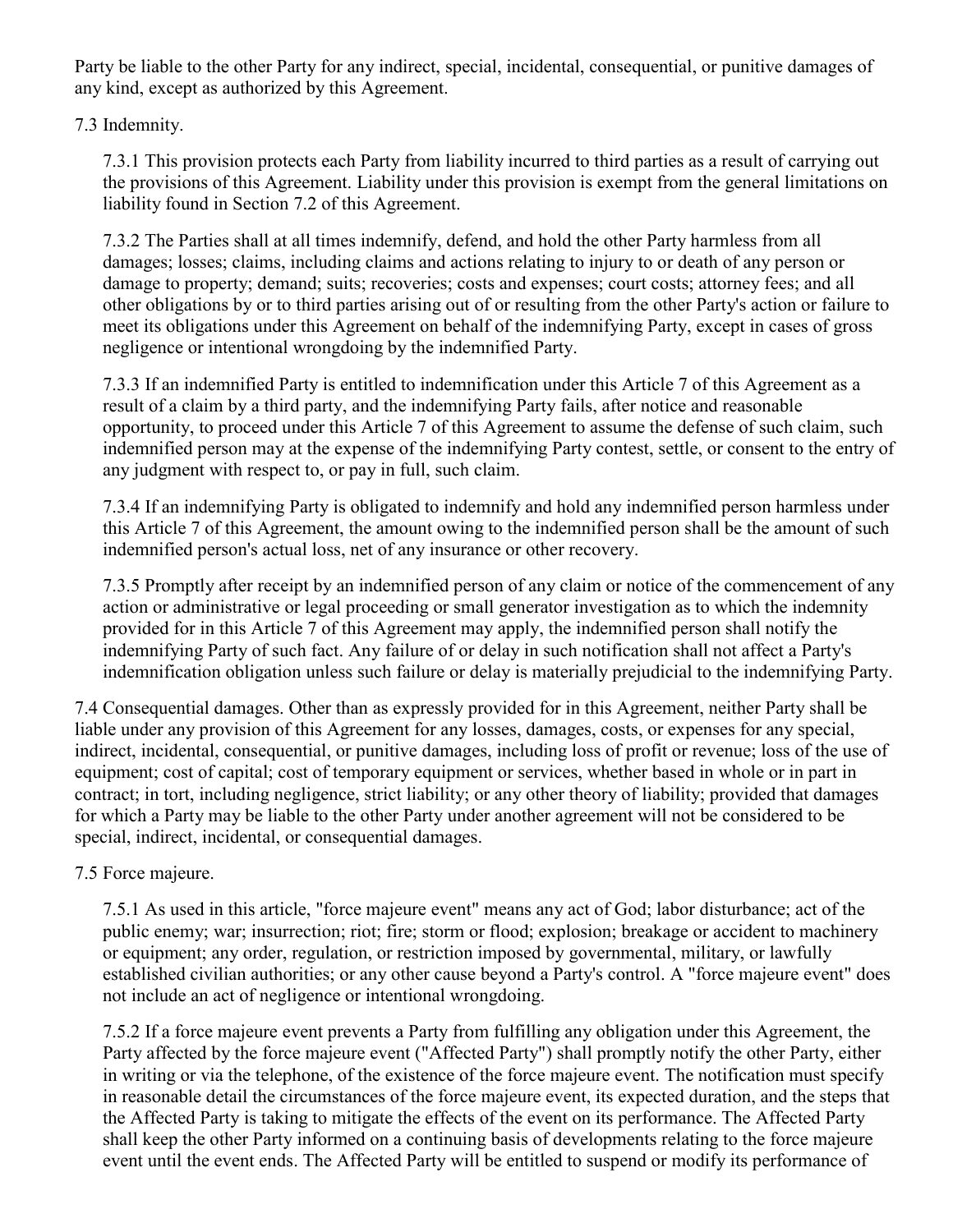obligations under this Agreement (other than the obligation to make payments) only to the extent that the effect of the force majeure event cannot be mitigated by the use of reasonable efforts. The Affected Party will use reasonable efforts to resume its performance as soon as possible.

#### 7.6 Default.

7.6.1 No default shall exist where such failure to discharge an obligation (other than the payment of money) is the result of a force majeure event as defined in this Agreement or the result of an act or omission of the other Party. Upon a default, the nondefaulting Party shall give written notice of such default to the defaulting Party. Except as provided in Section 7.6.2 of this Agreement, the defaulting Party shall have 40 business days from receipt of the default notice within which to cure the default; however, if the default is not capable of cure within 40 business days, the defaulting Party shall commence the cure within 10 business days after notice and continuously and diligently complete the cure within six months from receipt of the default notice, and if cured within such time, the default specified in such notice shall cease to exist.

7.6.2 If a default is not cured as provided in this Article 7 of this Agreement or if a default is not capable of being cured within the period provided for in this Article 7 of this Agreement, the nondefaulting Party shall have the right to terminate this Agreement by written notice at any time until cure occurs and be relieved of any further obligation in this Agreement, and whether or not that Party terminates this Agreement, to recover from the defaulting Party all amounts due pursuant to this Agreement, plus all other damages and remedies to which it is entitled at law or in equity. The provisions of this Article 7 of this Agreement will survive termination of this Agreement.

#### **Article 8. Insurance**

8.1 The IC shall, at its own expense, maintain in force general liability insurance without any exclusion for liabilities related to the interconnection undertaken pursuant to this Agreement. The amount of such insurance shall be in accordance with [20VAC5-314-160.](https://law.lis.virginia.gov/admincode/title20/agency5/chapter314/section160/) The IC shall obtain additional insurance only if necessary as a function of owning and operating a generating facility. Insurance shall be obtained from an insurance provider authorized to conduct business in the Commonwealth of Virginia. Certification that such insurance is in effect shall be provided upon request of the Utility, except that the IC shall show proof of insurance to the Utility no later than 10 business days prior to the anticipated commercial operation date of the SGF. An IC of sufficient creditworthiness may propose to self-insure for such liabilities, and such a proposal shall not be unreasonably rejected.

8.2 The Utility agrees to maintain general liability insurance or self-insurance consistent with the Utility's commercial practice. Such insurance or self-insurance shall not exclude coverage for the Utility's liabilities undertaken pursuant to this Agreement.

8.3 The Parties further agree to notify each other whenever an accident or incident occurs resulting in any injuries or damages that are included within the scope of coverage of such insurance, whether or not such coverage is sought.

## **Article 9. Confidentiality**

9.1 Confidential information shall mean any confidential or proprietary information provided by one Party to the other Party that is clearly marked or otherwise designated "Confidential." For purposes of this Agreement all design, operating specifications, and metering data provided by the IC shall be deemed confidential information regardless of whether it is clearly marked or otherwise designated as such.

9.2 Confidential information does not include information previously in the public domain, required to be publicly submitted or divulged by governmental authorities (after notice to the other Party and after exhausting any opportunity to oppose such publication or release), or necessary to be divulged in an action to enforce this Agreement. Each Party receiving confidential information shall hold such information in confidence and shall not disclose it to any third party or the public without the prior written authorization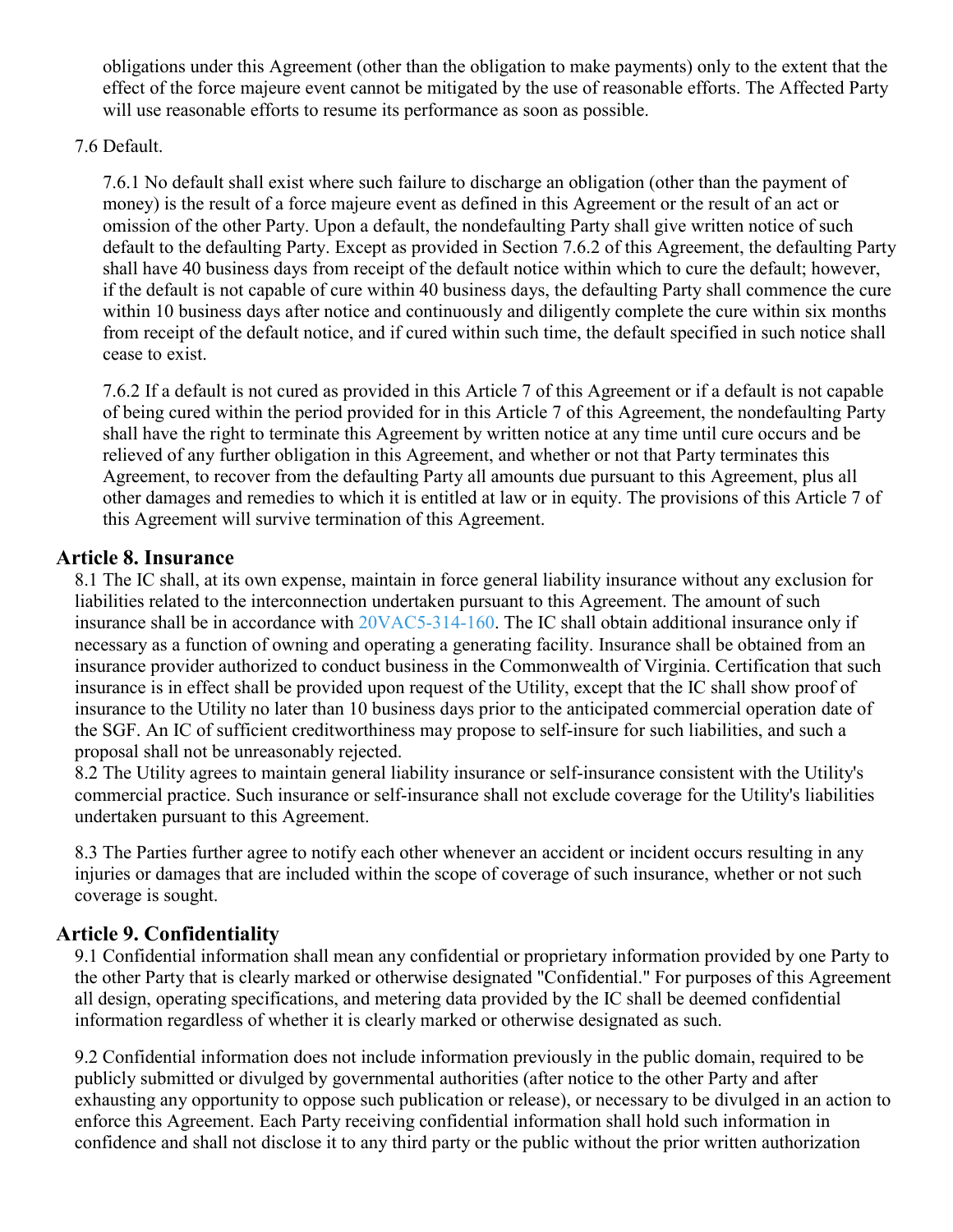from the Party providing that information, except to fulfill obligations under this Agreement or to fulfill legal or regulatory requirements.

9.2.1 Each Party shall employ at least the same standard of care to protect confidential information obtained from the other Party as it employs to protect its own confidential information.

9.2.2 Each Party is entitled to equitable relief, by injunction or otherwise, to enforce its rights under this provision to prevent the release of confidential information without bond or proof of damages and may seek other remedies available at law or in equity for breach of this provision.

9.3 Notwithstanding anything in this Agreement to the contrary, if the Virginia State Corporation Commission ("Commission"), during the course of an investigation or otherwise, requests information from one of the Parties that is otherwise required to be maintained in confidence, the Party shall provide the requested information to the commission, within the time provided for in the request for information. In providing the information to the commission, the Party may request that the information be treated as confidential and nonpublic by the commission and that the information be withheld from public disclosure. Parties are prohibited from notifying the other Party prior to the release of the confidential information to the commission. A Party shall notify the other Party when it is notified by the commission that a request to release confidential information has been received by the commission, at which time either Party may respond to the commission before such information would be made public.

### **Article 10. Disputes**

10.1 The Parties agree to attempt to resolve all disputes arising out of the interconnection process according to the provisions of this Article 10 of this Agreement.

10.2 In the event of a dispute, either Party shall provide the other Party with a written notice of dispute. Such notice shall describe in detail the nature of the dispute. The Parties shall make a good faith effort to resolve the dispute informally within 10 business days.

10.3 If the dispute has not been resolved within 10 business days after receipt of the notice, either Party may seek resolution assistance from the Division of Public Utility Regulation where the matter will be handled as an informal complaint.

Alternatively, either Party may, upon mutual agreement, seek resolution through the assistance of a dispute resolution service. The dispute resolution service will assist the Parties in either resolving the dispute or in selecting an appropriate dispute resolution venue (e.g., mediation, settlement judge, early neutral evaluation, or technical expert) to assist the Parties in resolving their dispute. Each Party shall conduct all negotiations in good faith and shall be responsible for one-half of any costs paid to neutral third parties.

10.4 If the dispute remains unresolved, either Party may petition the commission to handle the dispute as a formal complaint or may exercise whatever rights and remedies it may have in equity or law consistent with the terms of this Agreement.

#### **Article 11. Taxes**

11.1 The Parties agree to follow all applicable tax laws and regulations.

11.2 Each Party shall cooperate with the other to maintain the other Party's tax status. Nothing in this Agreement is intended to adversely affect the Utility's tax exempt status with respect to the issuance of bonds including local furnishing bonds.

## **Article 12. Miscellaneous**

12.1 Governing law, regulatory authority, and rules. The validity, interpretation, and enforcement of this Agreement and each of its provisions shall be governed by the laws of the Commonwealth of Virginia without regard to its conflicts of law principles. This Agreement is subject to all applicable laws and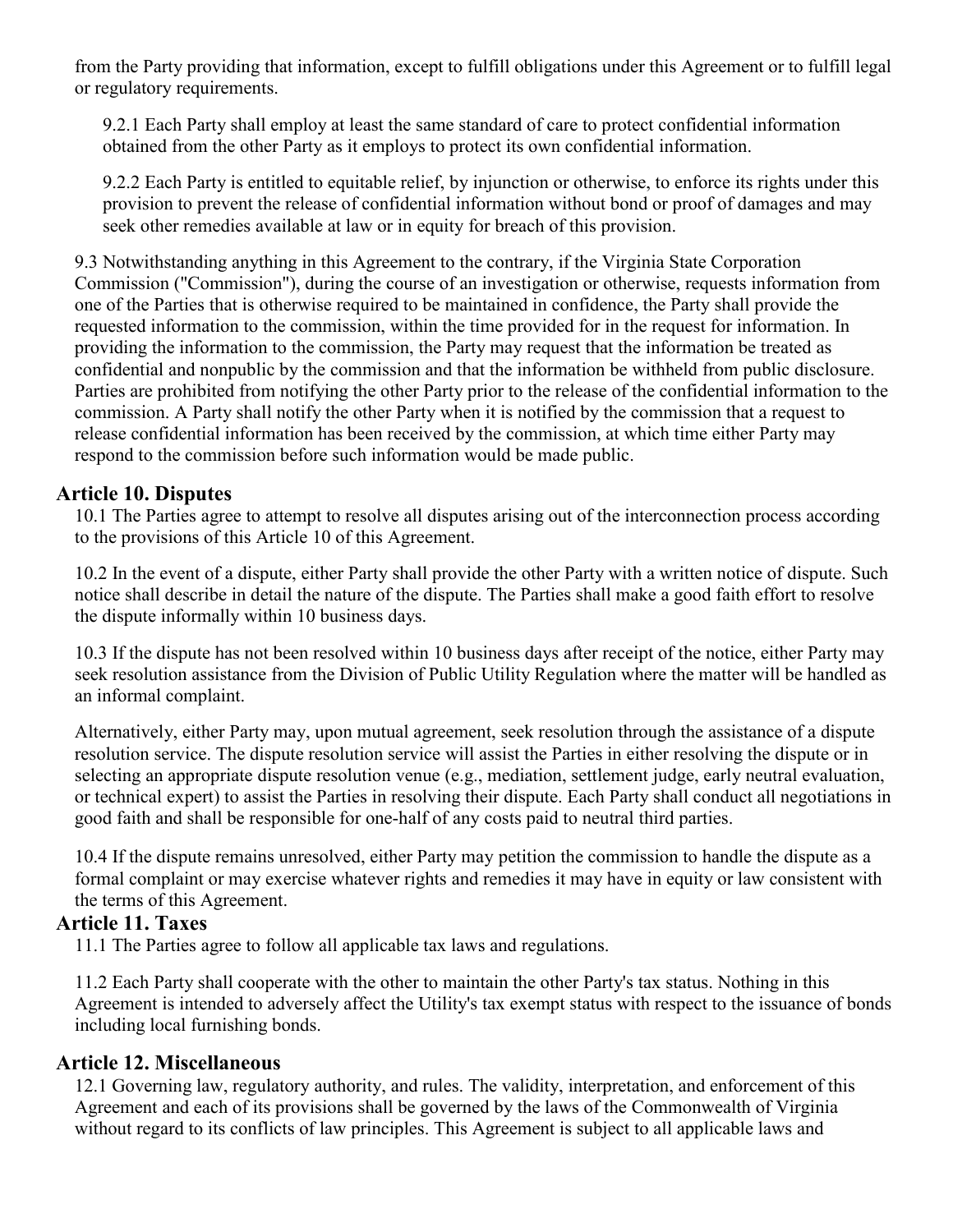regulations. Each Party expressly reserves the right to seek changes in, appeal, or otherwise contest any laws, orders, or regulations of a governmental authority.

12.2 Amendment. The Parties may amend this Agreement by a written instrument duly executed by both Parties.

12.3 No third-party beneficiaries. This Agreement is not intended to and does not create rights, remedies, or benefits of any character whatsoever in favor of any persons, corporations, associations, or entities other than the Parties, and the obligations in this Agreement assumed are solely for the use and benefit of the Parties, their successors in interest, and where permitted, their assigns.

#### 12.4 Waiver.

12.4.1 The failure of a Party to this Agreement to insist, on any occasion, upon strict performance of any provision of this Agreement will not be considered a waiver of any obligation, right, or duty of or duty imposed upon such Party.

12.4.2 Any waiver at any time by either Party of its rights with respect to this Agreement shall not be deemed to be a continuing waiver or a waiver with respect to any other failure to comply with any other obligation, right, or duty of this Agreement. Termination or default of this Agreement for any reason by the IC shall not constitute a waiver of the IC's legal rights to obtain an interconnection from the Utility. Any waiver of this Agreement shall, if requested, be provided in writing.

12.5 Entire agreement. This Agreement, including all Attachments to this Agreement, constitutes the entire agreement between the Parties with reference to the subject matter hereof and supersedes all prior and contemporaneous understandings or agreements, oral or written, between the Parties with respect to the subject matter of this Agreement. There are no other agreements, representations, warranties, or covenants that constitute any part of the consideration for, or any condition to, either Party's compliance with its obligations under this Agreement.

12.6 Multiple counterparts. This Agreement may be executed in two or more counterparts, each of which is deemed an original but all constitute one and the same instrument.

12.7 No partnership. This Agreement shall not be interpreted or construed to create an association, joint venture, agency relationship, or partnership between the Parties or to impose any partnership obligation or partnership liability upon either Party. Neither Party shall have any right, power, or authority to enter into any agreement or undertaking for, or act on behalf of, or to act as or be an agent or representative of, or to otherwise bind, the other Party.

12.8 Severability. If any provision or portion of this Agreement shall for any reason be held or adjudged to be invalid or illegal or unenforceable by any court of competent jurisdiction or other governmental authority, (i) such portion or provision shall be deemed separate and independent, (ii) the Parties shall negotiate in good faith to restore insofar as practicable the benefits to each Party that were affected by such ruling, and (iii) the remainder of this Agreement shall remain in full force and effect.

12.9 Environmental releases. Each Party shall notify the other Party, first orally and then in writing, of the release of any hazardous substances, any asbestos or lead abatement activities, or any type of remediation activities related to the SGF, the customer's interconnection facilities, or attachment facilities, each of which may reasonably be expected to affect the other Party. The notifying Party shall (i) provide the notice as soon as practicable, provided such Party makes a good faith effort to provide the notice no later than 24 hours after such Party becomes aware of the occurrence, and (ii) promptly furnish to the other Party copies of any publicly available reports filed with any governmental authorities addressing such events.

12.10 Subcontractors. Nothing in this Agreement shall prevent a Party from utilizing the services of any subcontractor as it deems appropriate to perform its obligations under this Agreement; however, each Party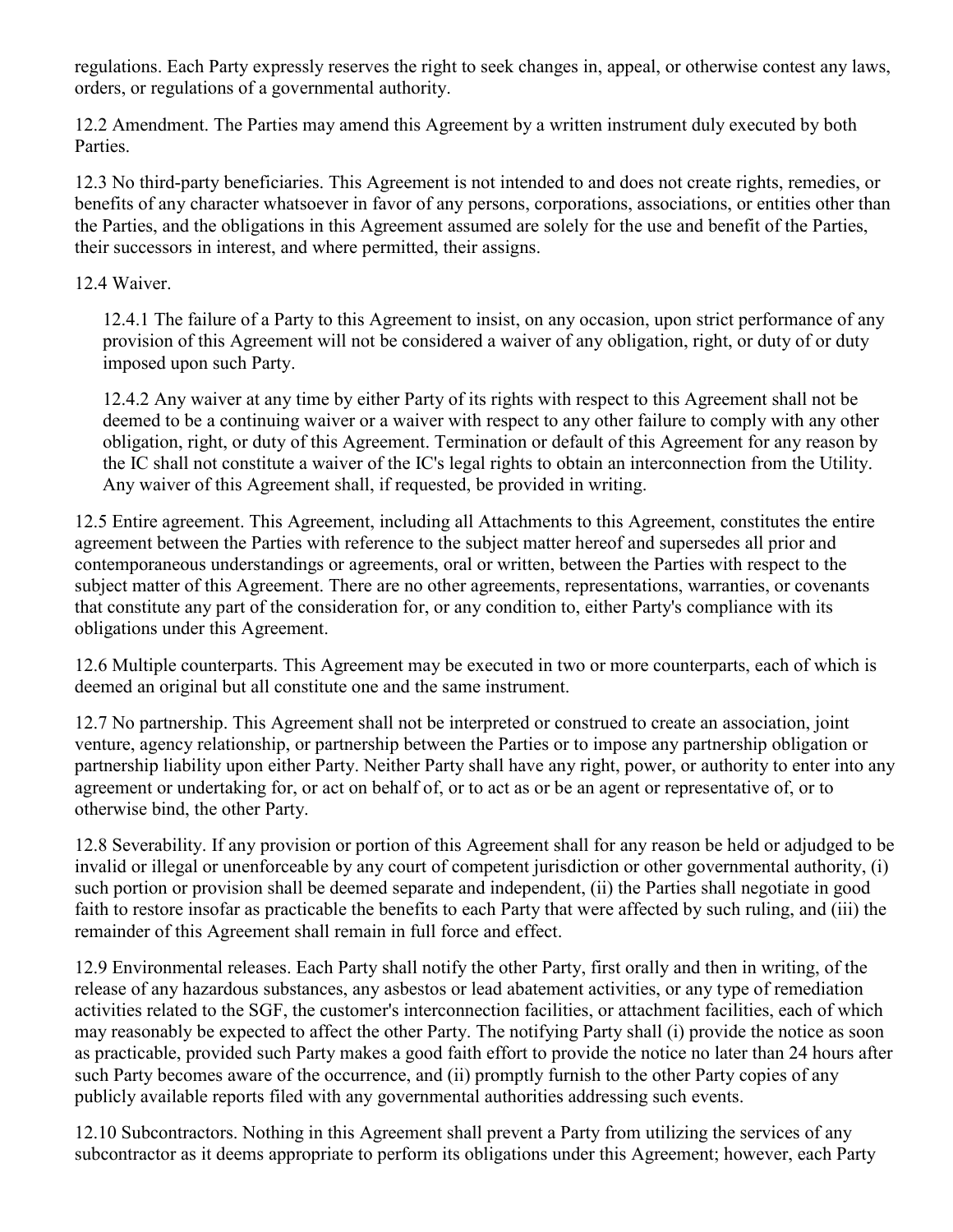shall require its subcontractors to comply with all applicable terms and conditions of this Agreement in providing such services, and each Party shall remain primarily liable to the other Party for the performance of such subcontractor.

12.10.1 The creation of any subcontract relationship shall not relieve the hiring Party of any of its obligations under this Agreement. The hiring Party shall be fully responsible to the other Party for the acts or omissions of any subcontractor the hiring Party hires as if no subcontract had been made; however, in no event shall the Utility be liable for the actions or inactions of the IC or its subcontractors with respect to obligations of the IC under this Agreement. Any applicable obligation imposed by this Agreement upon the hiring Party shall be equally binding upon and shall be construed as having application to any subcontractor of such Party.

12.10.2 The obligations under this article will not be limited in any way by any limitation of subcontractor's insurance.

12.11 Reservation of rights. The Utility shall have the right to make a unilateral filing with the commission to modify this Agreement with respect to any rates, terms and conditions, charges, classifications of service, rule, or regulation, and the IC shall have the right to make a unilateral filing with the commission to modify this Agreement; provided that each Party shall have the right to protest any such filing by the other Party and to participate fully in any proceeding before the commission in which such modifications may be considered. Nothing in this Agreement shall limit the rights of the Parties except to the extent that the Parties otherwise agree as provided in this Agreement.

#### **Article 13. Notices**

13.1 General. Unless otherwise provided in this Agreement, any written notice, demand, or request required or authorized in connection with this Agreement shall be deemed properly given if delivered in person, delivered by recognized national courier service, or sent by first class mail, postage prepaid, to the person listed:

| If to the Interconnection Customer: |  |
|-------------------------------------|--|
| Interconnection Customer:           |  |
| Attention:                          |  |
| Address:                            |  |
| City, State, Zip:                   |  |
|                                     |  |
| If to the Utility:                  |  |
|                                     |  |
| Attention:                          |  |
|                                     |  |
|                                     |  |
| Phone: Fax: Fax:                    |  |
| 13.2 Billing and payment.           |  |
|                                     |  |

Billings and payments shall be sent to the addresses listed:

If to the Interconnection Customer: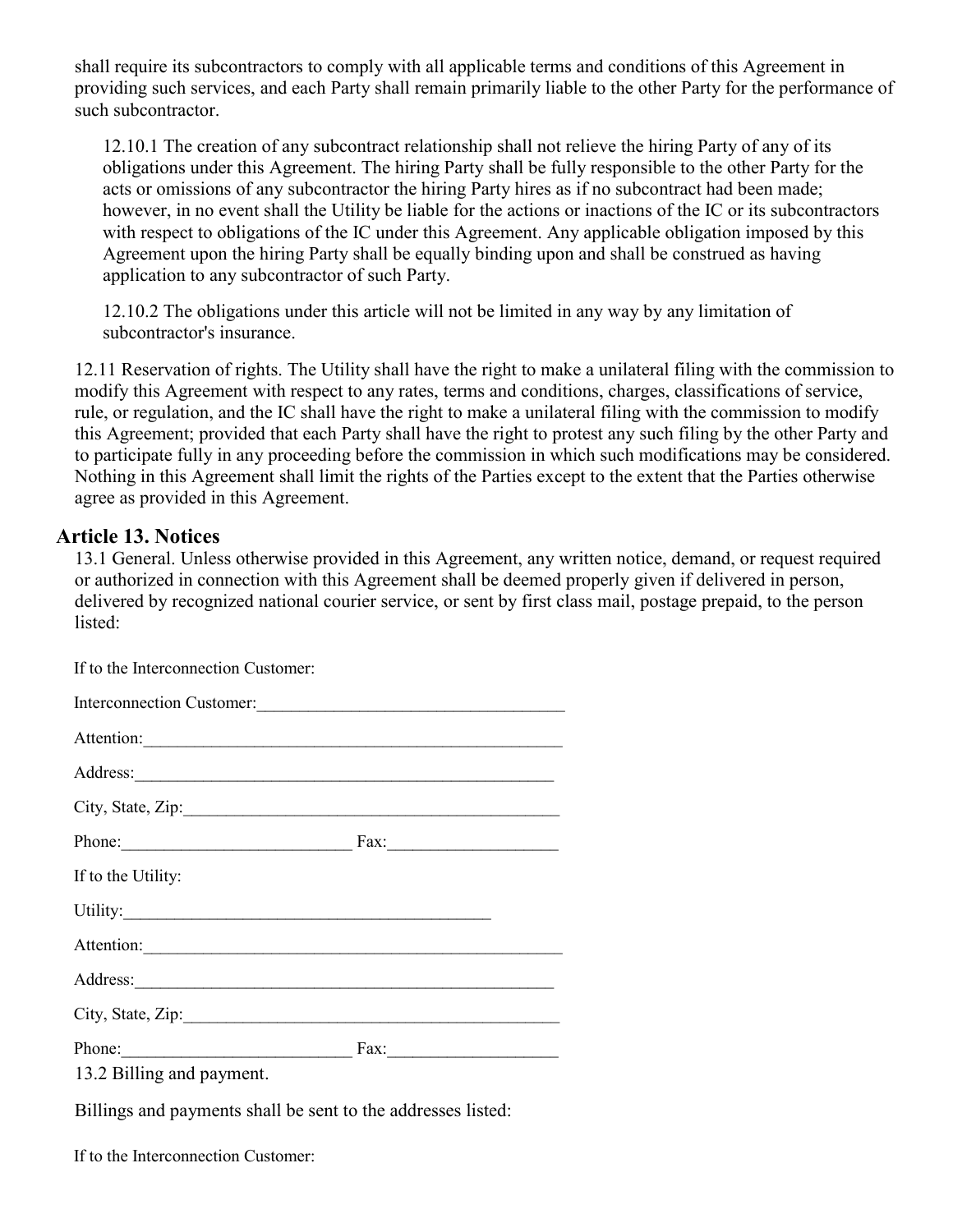| Interconnection Customer:                                                                                                                                                                                                                                                                                          |                                                                                                               |
|--------------------------------------------------------------------------------------------------------------------------------------------------------------------------------------------------------------------------------------------------------------------------------------------------------------------|---------------------------------------------------------------------------------------------------------------|
| Attention:                                                                                                                                                                                                                                                                                                         |                                                                                                               |
|                                                                                                                                                                                                                                                                                                                    |                                                                                                               |
|                                                                                                                                                                                                                                                                                                                    |                                                                                                               |
| If to the Utility:                                                                                                                                                                                                                                                                                                 |                                                                                                               |
|                                                                                                                                                                                                                                                                                                                    |                                                                                                               |
| Attention:                                                                                                                                                                                                                                                                                                         |                                                                                                               |
| Address: 2008 and 2008 and 2008 and 2008 and 2008 and 2008 and 2008 and 2008 and 2008 and 2008 and 2008 and 2008 and 2008 and 2008 and 2008 and 2008 and 2008 and 2008 and 2008 and 2008 and 2008 and 2008 and 2008 and 2008 a                                                                                     |                                                                                                               |
| City, State, Zip:<br>13.3 Alternative forms of notice. Any notice or request required or permitted to be given by either Party to<br>the other and not required by this Agreement to be given in writing may be so given by telephone, facsimile,<br>or email to the telephone numbers and email addresses listed: |                                                                                                               |
| If to the Interconnection Customer:                                                                                                                                                                                                                                                                                |                                                                                                               |
|                                                                                                                                                                                                                                                                                                                    |                                                                                                               |
| Attention:                                                                                                                                                                                                                                                                                                         |                                                                                                               |
| Address: Note and the contract of the contract of the contract of the contract of the contract of the contract of the contract of the contract of the contract of the contract of the contract of the contract of the contract                                                                                     |                                                                                                               |
|                                                                                                                                                                                                                                                                                                                    |                                                                                                               |
| Phone: Fax: Fax:                                                                                                                                                                                                                                                                                                   |                                                                                                               |
| If to the Utility:                                                                                                                                                                                                                                                                                                 |                                                                                                               |
| Utility:                                                                                                                                                                                                                                                                                                           |                                                                                                               |
| Attention:                                                                                                                                                                                                                                                                                                         |                                                                                                               |
| Address: <u>Address:</u>                                                                                                                                                                                                                                                                                           |                                                                                                               |
|                                                                                                                                                                                                                                                                                                                    |                                                                                                               |
| Phone: Fax: Fax:                                                                                                                                                                                                                                                                                                   |                                                                                                               |
| the communications that may be necessary or convenient for the administration of this Agreement. This<br>person will also serve as the point of contact with respect to operations and maintenance of the Party's<br>facilities.                                                                                   | 13.4 Designated operating representative. The Parties may also designate operating representatives to conduct |
| Interconnection Customer's Operating Representative:                                                                                                                                                                                                                                                               |                                                                                                               |
| Interconnection Customer:<br><u> </u>                                                                                                                                                                                                                                                                              |                                                                                                               |
| Attention:                                                                                                                                                                                                                                                                                                         |                                                                                                               |
|                                                                                                                                                                                                                                                                                                                    |                                                                                                               |
|                                                                                                                                                                                                                                                                                                                    |                                                                                                               |
| Phone:                                                                                                                                                                                                                                                                                                             |                                                                                                               |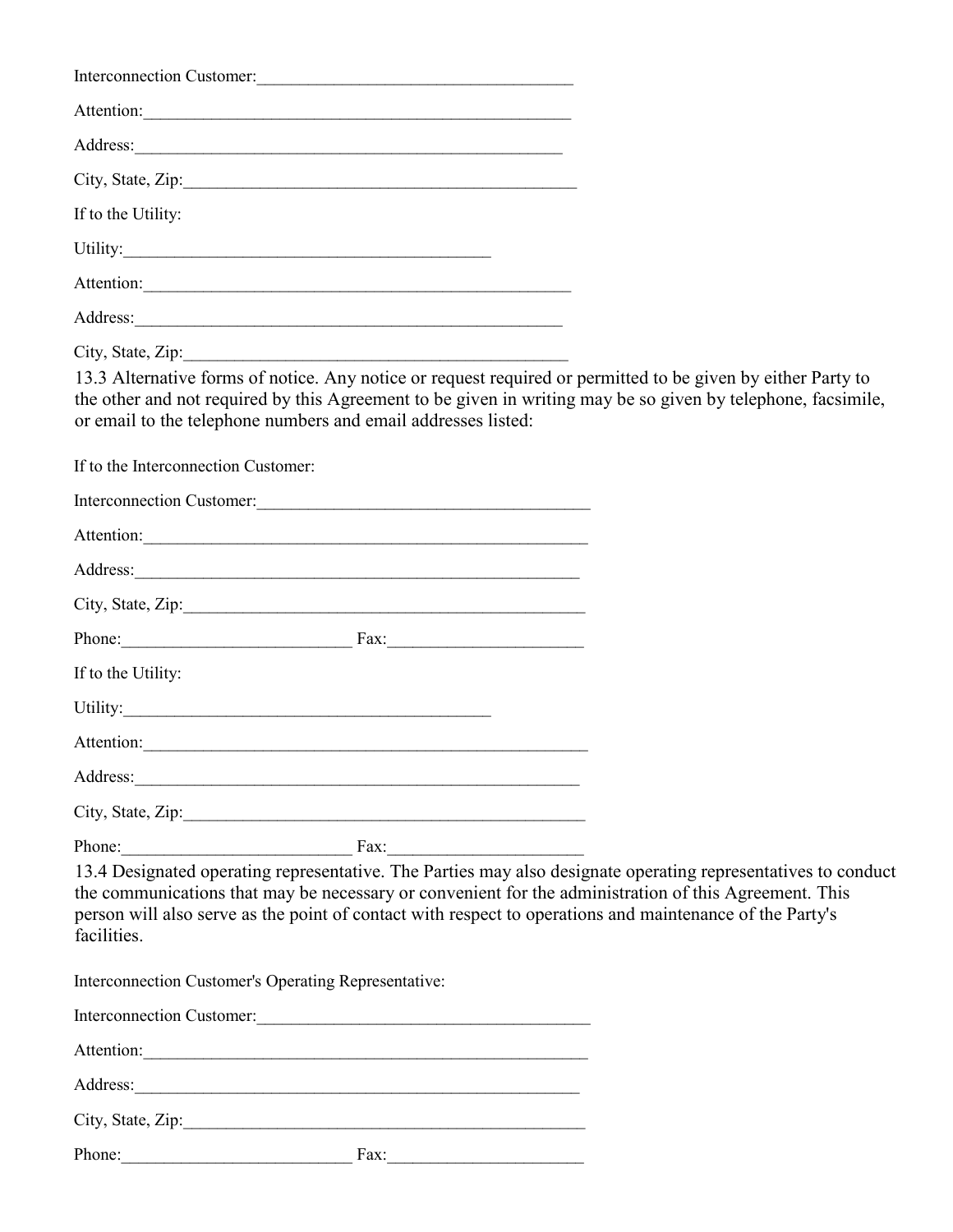Utility's Operating Representative:

| Utility:          |      |
|-------------------|------|
| Attention:        |      |
| Address:          |      |
| City, State, Zip: |      |
| Phone:            | Fax: |

13.5 Changes to the notice information. Either Party may change this information by giving five business days' written notice prior to the effective date of the change.

### **Article 14. Signatures**

**IN WITNESS WHEREOF**, the Parties have caused this Agreement to be executed by their respective duly authorized representatives.

| For the Utility                  |
|----------------------------------|
| Name:                            |
| Title:                           |
| Date:                            |
| For the Affected System Utility  |
|                                  |
| Title:                           |
| Date: $\qquad \qquad$            |
| For the Interconnection Customer |
|                                  |
| Title:                           |
| Date:                            |

# **Attachment 1 to Schedule 10**

#### **Glossary of Terms**

The following terms when used in Schedule 10 of [20VAC5-314-170](https://law.lis.virginia.gov/admincode/title20/agency5/chapter314/section170/) will have the following meanings: "Affected system" means an electric utility system other than that of the Utility that may be affected by the proposed interconnection.

"Affected system operator" means an entity that operates an affected system, or if the affected system is under the operational control of an independent system operator or a regional transmission entity, such independent entity.

"Applicable laws and regulations" means all duly promulgated applicable federal, state, and local laws, regulations, rules, ordinances, codes, decrees, judgments, directives, or judicial or administrative orders; permits; and other duly authorized actions of any governmental authority.

"Attachment facilities" means the facilities and equipment owned, operated, and maintained by the Utility that are built new in order to physically connect the customer's interconnection facilities to the Utility system. Attachment facilities shall not include distribution upgrades or previously existing distribution and transmission facilities.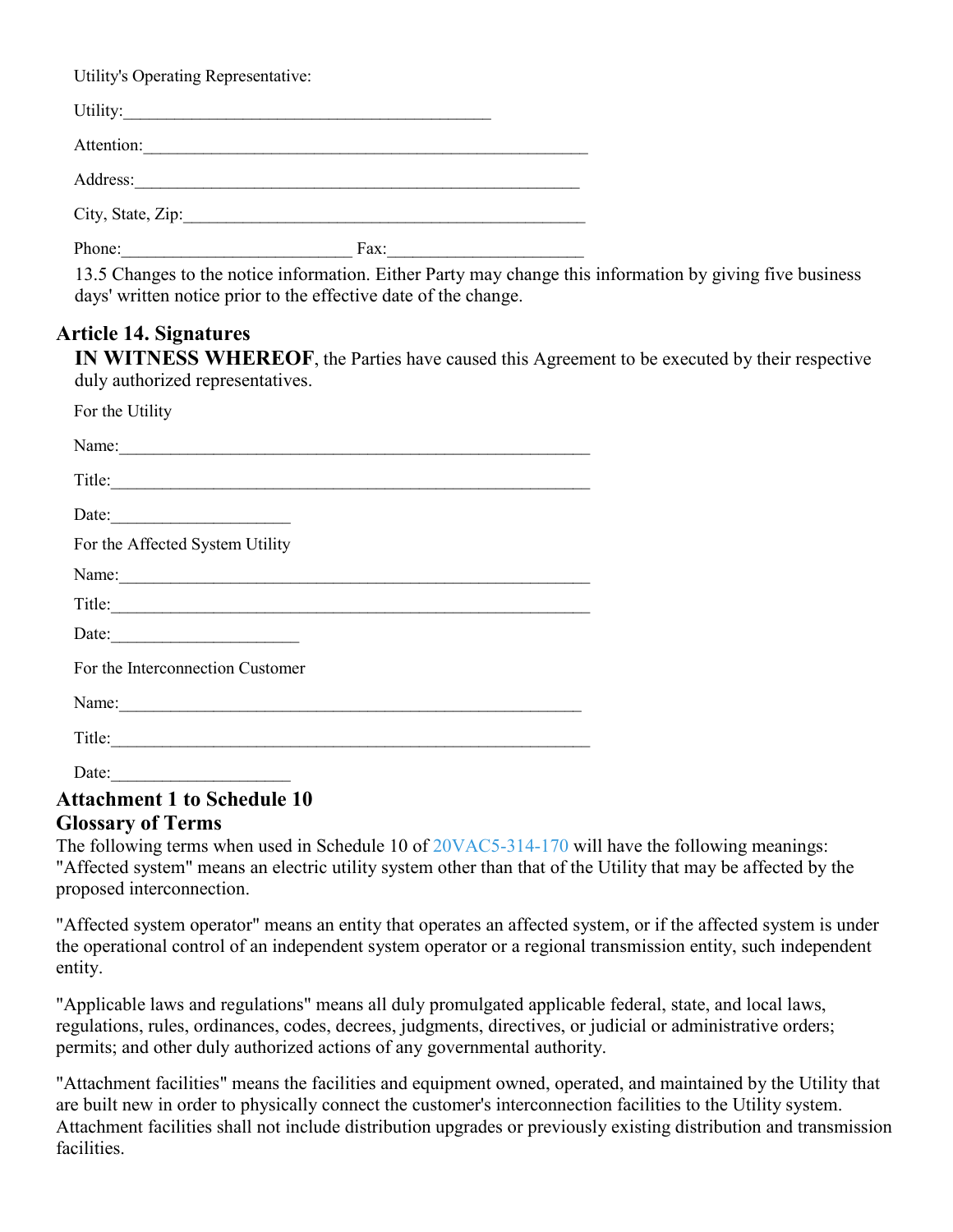"Balancing authority" means the responsible entity that integrates resource plans ahead of time, maintains loadinterchange-generation balance within a balancing authority area, and supports interconnection frequency in real time.

"Balancing authority area" means the collection of generation, transmission, and loads within the metered boundaries of the balancing authority. The balancing authority maintains load-resource balance within this area.

"Business day" means Monday through Friday, excluding federal holidays.

"Calendar day" means Sunday through Saturday, including all holidays.

"Certified" has the meaning ascribed to it in Schedule 2 of [20VAC5-314-170.](https://law.lis.virginia.gov/admincode/title20/agency5/chapter314/section170/) "Commission" means the Virginia State Corporation Commission.

"Customer's interconnection facilities" means all the facilities and equipment owned, operated and maintained by the IC, between the SGF and the point of interconnection necessary to physically and electrically interconnect the SGF to the utility system.

"Default" means the failure of a breaching Party to cure its breach under the Small Generator Interconnection Agreement.

"Distribution system" means the Utility's facilities and equipment generally delivering electricity to ultimate customers from substations supplied by higher voltages (usually at transmission level). For purposes of this Agreement, all portions of the Utility's transmission system regulated by the commission for which interconnections are not within Federal Energy Regulatory Commission jurisdiction are considered also to be subject to commission regulations.

"Distribution upgrades" means the additions, modifications, and enhancements made to the Utility's distribution system on the Utility's side of the point of interconnection necessary to ensure continued system reliability and power quality on the Utility's distribution system caused by the interconnection of the small generating facility. Distribution upgrades do not include network upgrades or the customer's interconnection facilities or the Utility's attachment facilities.

"Facilities study" has the meaning ascribed to it in [20VAC5-314-70](https://law.lis.virginia.gov/admincode/title20/agency5/chapter314/section70/) E. "Feasibility study" has the meaning ascribed to it in [20VAC5-314-70](https://law.lis.virginia.gov/admincode/title20/agency5/chapter314/section70/) C. "FERC" means the Federal Energy Regulatory Commission.

"Good Utility Practice" means any of the practices, methods, and acts engaged in or approved by a significant portion of the electric industry during the relevant time period, or any of the practices, methods, and acts that, in the exercise of reasonable judgment in light of the facts known at the time the decision was made, could have been expected to accomplish the desired result at a reasonable cost, consistent with good business practices, reliability, safety, and expedition. Good Utility Practice is not intended to be limited to the optimum practice, method, or act to the exclusion of all others but rather to include practices, methods, or acts generally accepted in the region.

"Governmental authority" means any federal, state, local, or other governmental regulatory or administrative agency, court, commission, department, board, or other governmental subdivision or legislature or rulemaking board, tribunal, or other governmental authority having jurisdiction over the Parties, their respective facilities, or the respective services they provide and exercising or entitled to exercise any administrative, executive, police, or taxing authority or power; provided that such term does not include the IC, the Utility, or a Utility affiliate.

"Interconnection Customer" or "IC" means any entity proposing to interconnect a new SGF with the utility system.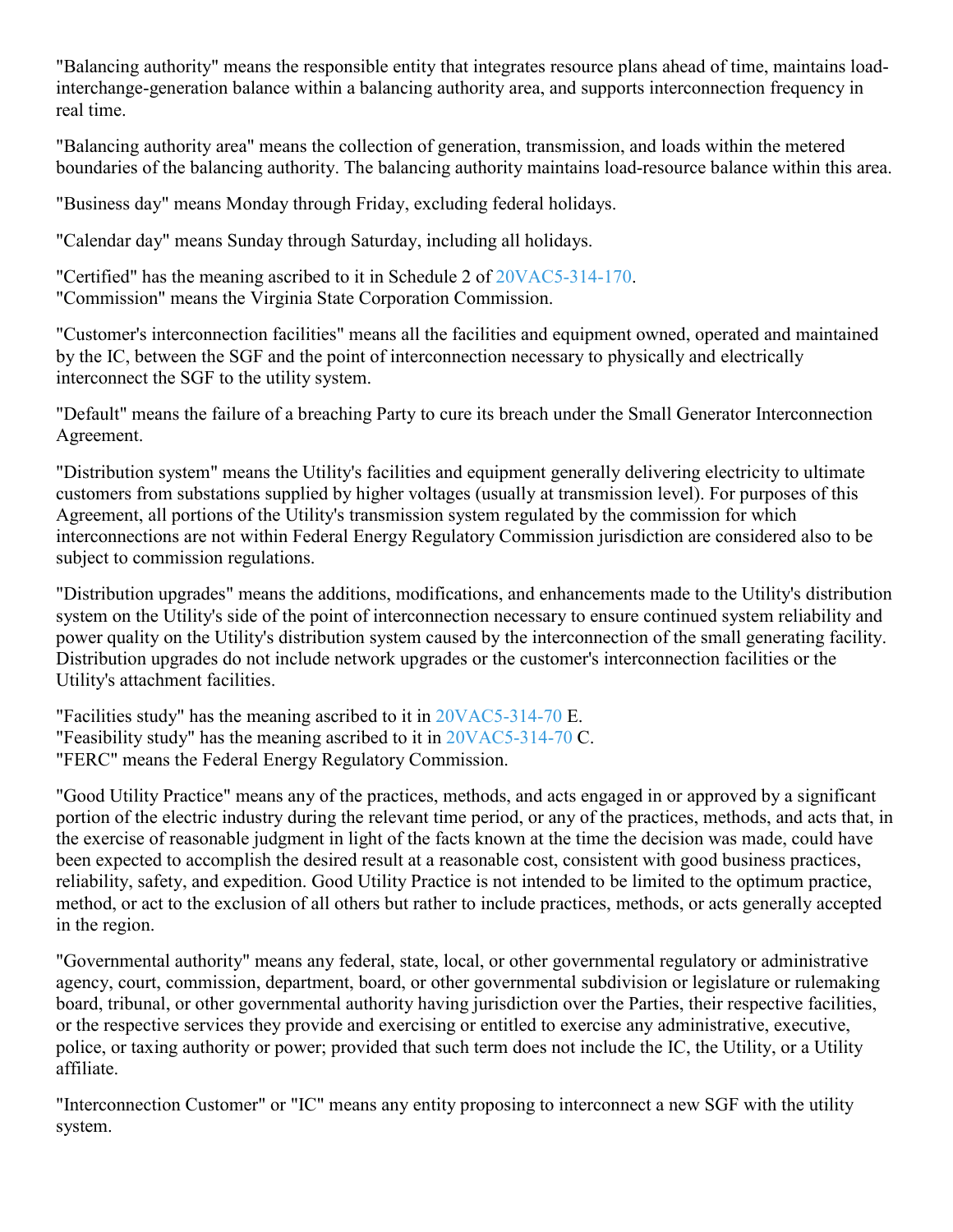"Interconnection request" means the IC's request, in accordance with the Regulations Governing Interconnection of Small Electrical Generators [\(20VAC5-314\)](https://law.lis.virginia.gov/admincode/title20/agency5/chapter314/), to interconnect a new small generating facility or to increase the capacity of or make a material modification to the operating characteristics of an existing small generating facility that is interconnected with the Utility system.

"Interconnection studies" means the studies conducted by the Utility or a third party agreed to by the Utility and the IC in order to determine the interaction of the SGF with the Utility system and the affected systems in order to specify any modifications to the SGF or the electric systems studied to ensure safe and reliable operation of the SGF in parallel with the Utility system.

"Material modification" has the meaning ascribed to it in [20VAC5-314-39.](https://law.lis.virginia.gov/admincode/title20/agency5/chapter314/section39/)

"Maximum generating capacity" means the maximum continuous electrical output of the SGF at any time as measured at the point of interconnection or the maximum kW delivered to the Utility during any metering period, whichever is greater. Requested maximum generating capacity will be specified by the IC in the interconnection request and an approved maximum generating capacity will subsequently be included as a limitation in the interconnection agreement.

"Network upgrades" means additions, modifications, and enhancements to the Utility's transmission system that are required in order to accommodate the interconnection of the small generating facility with the Utility's system. Network upgrades do not include distribution system upgrades.

"Operating requirements" means any operating and technical requirements that may be applicable due to regional transmission entity, independent system operator, control area, or the Utility's requirements, including those set forth in this Small Generator Interconnection Agreement.

"Party" means the Utility or the IC.

"Point of interconnection" means the point where the customer's interconnection facilities connect physically and electrically to the Utility system.

"Processing fee" means a nonrefundable cost to administer or file an application.

"Queue number" refers to the number assigned by the Utility that establishes a customer's interconnection request's position in the study queue relative to all other valid interconnection requests. A lower queue number will be studied prior to a higher queue number, except in the case of interdependent projects. The queue number of each interconnection request shall be used to determine the cost responsibility for the upgrades necessary to accommodate the interconnection.

"Queue position" means the order of a valid interconnection request relative to all other pending valid interconnection request based on queue number.

"Regional Transmission Entity" or "RTE" shall refer to an entity having the management and control of a Utility's transmission system as further set forth in § [56-579](https://law.lis.virginia.gov/vacode/56-579/) of the Code of Virginia. "Small generating facility" or "generating facility" or "generator" or "SGF" means the IC's equipment used for the production of electricity, as identified in the interconnection request.

"Small Generator Interconnection Agreement" or "SGIA" means the agreement between the Utility and the IC as set forth in this Schedule 10 of [20VAC5-314-170.](https://law.lis.virginia.gov/admincode/title20/agency5/chapter314/section170/)

"Supplemental review" has the meaning ascribed to it in [20VAC5-314-60](https://law.lis.virginia.gov/admincode/title20/agency5/chapter314/section60/) H.

"System" or "Utility system" means the distribution and transmission facilities owned, controlled, or operated by the Utility that are used to deliver electricity.

"System impact study" has the meaning ascribed to it in [20VAC5-314-70](https://law.lis.virginia.gov/admincode/title20/agency5/chapter314/section70/) D.

"Tariff" means the rates, terms, and conditions filed by the Utility with the commission for the purpose of providing commission-regulated electric service to retail customers.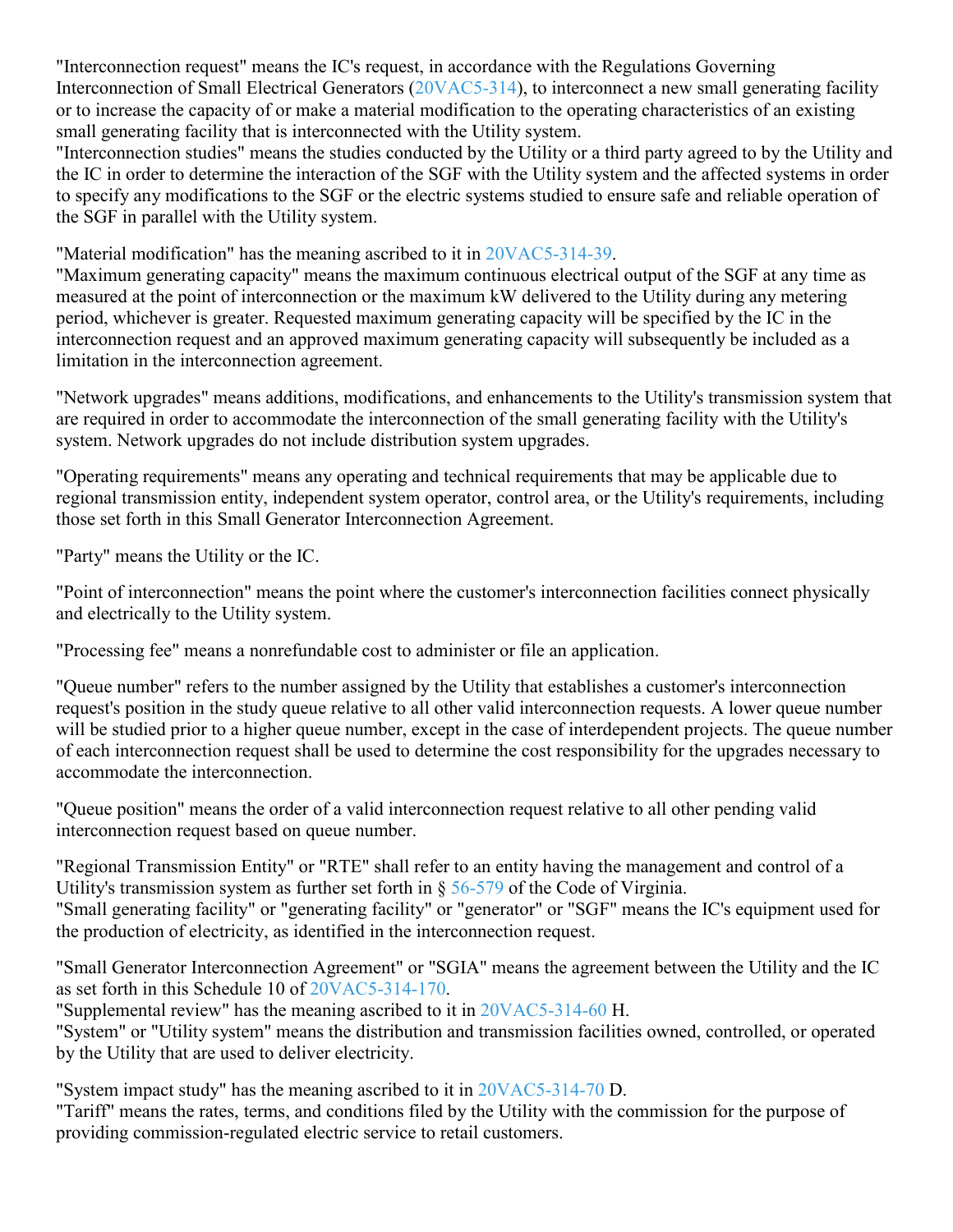"Transmission system" means the Utility's facilities and equipment delivering electric energy to the distribution system; such facilities usually being operated at voltage levels above the Utility's typical distribution system voltage levels.

"Utility" means the public utility company subject to regulation by the Commission pursuant to Chapter 10  $(\S 56-232$  $(\S 56-232$  et seq.) of Title 56 of the Code of Virginia with regard to rates or service quality to whose system the IC proposes to interconnect a small generating facility.

## **Attachment 2 to Schedule 10**

## **Description and Costs of the Small Generating Facility, Customer's Interconnection Facilities, Attachment Facilities, and Metering Equipment**

The following shall be provided in this exhibit:

1. An itemization of the major equipment components owned by the IC and the Utility, including components of the SGF, the customer's interconnection facilities, attachment facilities, and metering equipment. Such itemization shall identify the owner of each item listed.

2. The Utility's estimated itemized cost of its attachment facilities and its metering equipment.

3. The Utility's estimated cost of its annual operation and maintenance expenses associated with attachment facilities and metering equipment to be charged to the IC.

## **Attachment 3 to Schedule 10**

## **One-line Diagram Depicting the Small Generating Facility, Customer's Interconnection Facilities, Attachment Facilities, Metering Equipment, and Distribution Upgrades**

(Diagram and description to be provided by IC unless the Utility elects to prepare this schedule. If this schedule is prepared by the Utility, the IC shall provide a one-line diagram of the SGF and IC's interconnection facilities for the Utility to use as a data source for preparing this schedule.)

## **Attachment 4 to Schedule 10 Milestones**

In-Service Date:

Critical milestones and responsibility as agreed to by the Parties:

| <b>Milestone/Date</b>                                     | <b>Responsible Party</b> |
|-----------------------------------------------------------|--------------------------|
| (1)                                                       |                          |
| (2)                                                       |                          |
| $\left(3\right)$                                          |                          |
| $\begin{array}{c} \hline \text{(4)} \\\hline \end{array}$ |                          |
| (5)                                                       |                          |
| $(6) \qquad \qquad \overbrace{\qquad \qquad }$            |                          |
| $(7) \qquad \qquad \overbrace{\qquad \qquad }$            |                          |
| (8)                                                       |                          |
| (9)                                                       |                          |
| (10)                                                      |                          |
| Agreed to by:                                             |                          |